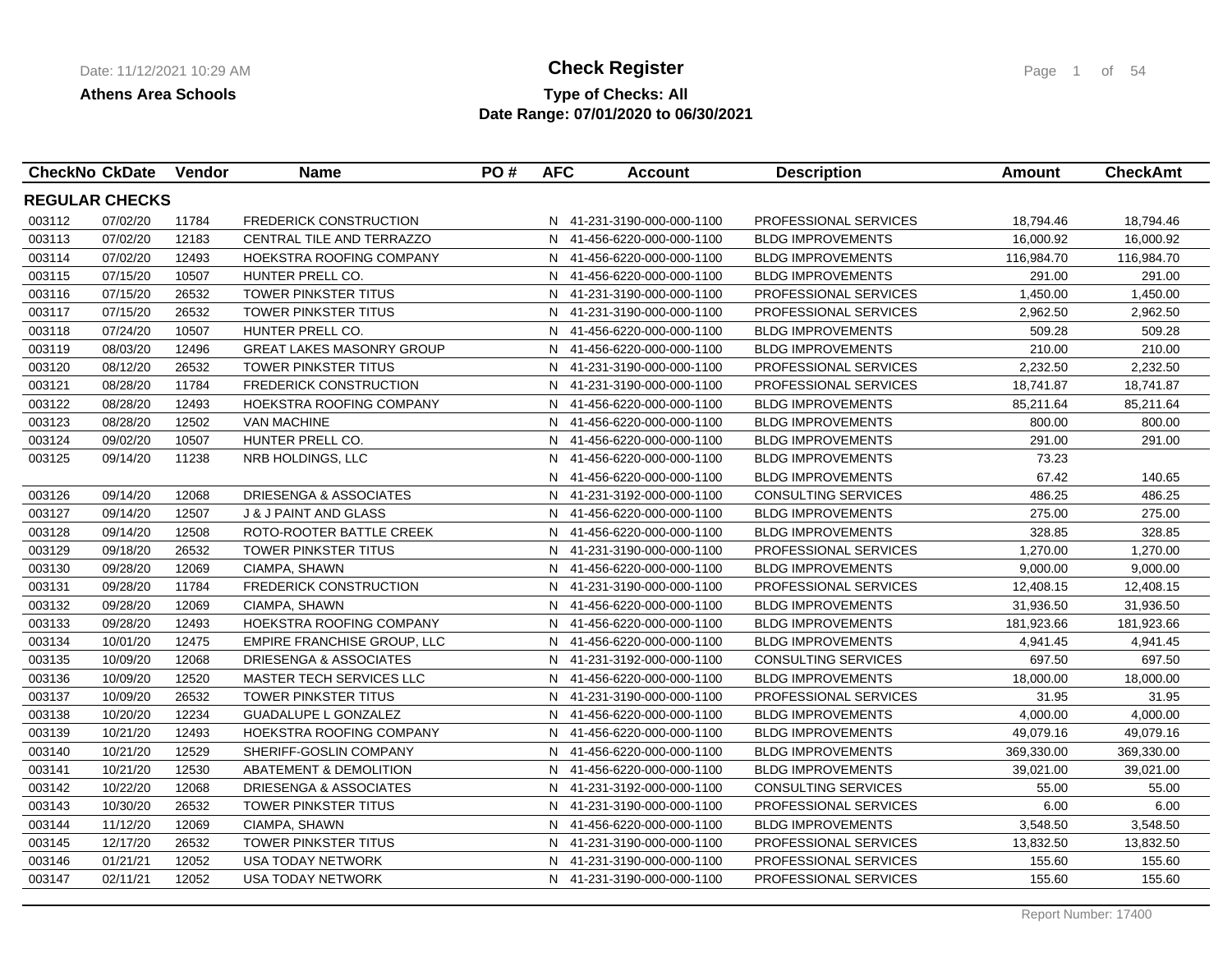## **Type of Checks: All Check Register Check Register Page 2 of 54 Date Range: 07/01/2020 to 06/30/2021**

|        | <b>CheckNo CkDate</b> | Vendor | <b>Name</b>                   | PO#     | <b>AFC</b> | <b>Account</b>             | <b>Description</b>           | Amount      | <b>CheckAmt</b> |
|--------|-----------------------|--------|-------------------------------|---------|------------|----------------------------|------------------------------|-------------|-----------------|
| 003148 | 02/15/21              | 11091  | DELISLE ASSOCIATES LTD        |         |            | N 41-231-3192-000-000-1100 | <b>CONSULTING SERVICES</b>   | 1,160.00    | 1,160.00        |
| 003149 | 02/15/21              | 26532  | TOWER PINKSTER TITUS          |         |            | N 41-231-3190-000-000-1100 | <b>PROFESSIONAL SERVICES</b> | 3,865.00    | 3,865.00        |
| 003150 | 03/05/21              | 12205  | J & L ELECTRIC, INC.          |         |            | M 41-456-6210-000-000-0000 | REPAIRS/UPGRADES             | 1,093.58    | 1,093.58        |
| 003151 | 03/18/21              | 11784  | <b>FREDERICK CONSTRUCTION</b> |         |            | N 41-231-3190-000-000-1100 | PROFESSIONAL SERVICES        | 17,541.25   | 17,541.25       |
| 003152 | 03/18/21              | 26532  | <b>TOWER PINKSTER TITUS</b>   |         |            | N 41-231-3190-000-000-1100 | <b>PROFESSIONAL SERVICES</b> | 2,900.00    | 2,900.00        |
| 003153 | 04/15/21              | 26532  | TOWER PINKSTER TITUS          |         |            | N 41-231-3190-000-000-1100 | PROFESSIONAL SERVICES        | 870.00      | 870.00          |
| 003154 | 05/06/21              | 02161  | THRUN LAW FIRM, P.C.          |         |            | N 41-231-3190-000-000-1100 | PROFESSIONAL SERVICES        | 2,782.50    | 2,782.50        |
| 003155 | 05/17/21              | 26532  | <b>TOWER PINKSTER TITUS</b>   |         |            | N 41-231-3190-000-000-1100 | <b>PROFESSIONAL SERVICES</b> | 290.00      |                 |
|        |                       |        |                               |         |            | N 41-231-3190-000-000-1100 | PROFESSIONAL SERVICES        | 188.75      | 478.75          |
| 003156 | 05/18/21              | 11784  | <b>FREDERICK CONSTRUCTION</b> |         |            | N 41-231-3190-000-000-1100 | PROFESSIONAL SERVICES        | 3,000.00    | 3,000.00        |
| 003157 | 06/10/21              | 12623  | EMPIRE FRANCHISE GROUP, LLC   |         |            | N 41-456-6220-000-000-1100 | <b>BLDG IMPROVEMENTS</b>     | 9,269.36    | 9,269.36        |
| 003158 | 06/25/21              | 11784  | <b>FREDERICK CONSTRUCTION</b> |         |            | N 41-231-3190-000-000-1100 | PROFESSIONAL SERVICES        | 14,100.00   | 14,100.00       |
| 009072 | 07/15/20              | 12491  | F & A FABRICATING             |         | C.         | 21-297-4190-000-000-0000   | <b>REPAIR/MAINT SERVICE</b>  | 444.00      |                 |
|        |                       |        |                               |         | C.         | 21-297-4190-000-000-0000   | <b>REPAIR/MAINT SERVICE</b>  | 500.00      | 944.00          |
| 009073 | 07/15/20              | 15049  | PRAIRIE FARMS DAIRY           |         |            | C 21-297-5616-000-000-0000 | <b>MILK &amp; DAIRY</b>      | 2,548.78    |                 |
|        |                       |        |                               |         | C.         | 21-297-5617-000-000-8500   | MILK/DAIRY-BREAKFAST         | 2,548.77    | 5,097.55        |
| 009074 | 07/24/20              | 12495  | <b>FORREST KLINE</b>          |         |            | C 21-297-4190-000-000-0000 | <b>REPAIR/MAINT SERVICE</b>  | 1,145.00    | 1,145.00        |
| 009075 | 08/25/20              | 12242  | <b>MEAL MAGIC CORPORATION</b> |         | C          | 21-297-3490-000-000-0000   | <b>MEAL MAGIC</b>            | 2,115.00    |                 |
|        |                       |        |                               |         |            | C 21-297-3490-000-000-0000 | CHECK # 009075 VOIDED        | (2, 115.00) | 0.00            |
| 009076 | 08/28/20              | 10547  | <b>PRINTLINK</b>              | 13984 C | C.         | 21-297-5990-000-000-0000   | <b>SUPPLIES</b>              | 97.50       | 97.50           |
| 009077 | 08/28/20              | 12499  | <b>TERRI SCHRODER</b>         |         | C.         | 22-491-0000-000-000-0000   | <b>FS PREPAIDS</b>           | 29.15       | 29.15           |
| 009078 | 08/28/20              | 16600  | <b>SYSCO FROST-PACK</b>       |         | C.         | 21-297-5610-000-000-0000   | GROCERY/FOOD                 | 1,063.56    |                 |
|        |                       |        |                               |         | C.         | 21-297-5610-000-000-0000   | GROCERY/FOOD                 | 312.47      |                 |
|        |                       |        |                               |         | C.         | 21-297-5613-000-000-8500   | GROCERY/FOOD-BRKFAST         | 17.46       |                 |
|        |                       |        |                               |         | C.         | 21-297-5613-000-000-8500   | GROCERY/FOOD-BRKFAST         | 136.08      |                 |
|        |                       |        |                               |         | С          | 21-297-5990-000-000-0000   | <b>SUPPLIES</b>              | 26.83       |                 |
|        |                       |        |                               |         | C.         | 21-297-5990-000-000-0000   | <b>SUPPLIES</b>              | 167.76      |                 |
|        |                       |        |                               |         | C.         | 21-297-5990-000-000-0000   | <b>SUPPLIES</b>              | 63.32       |                 |
|        |                       |        |                               |         | C.         | 21-297-5994-000-000-0000   | <b>SANITATION</b>            | 279.84      | 2,067.32        |
| 009079 | 09/02/20              | 12242  | <b>MEAL MAGIC CORPORATION</b> |         |            | C 21-297-3490-000-000-0000 | <b>MEAL MAGIC</b>            | 2,115.00    | 2,115.00        |
| 009080 | 09/14/20              | 15049  | <b>PRAIRIE FARMS DAIRY</b>    |         | C.         | 21-297-5616-000-000-0000   | <b>MILK &amp; DAIRY</b>      | 529.97      |                 |
|        |                       |        |                               |         | C.         | 21-297-5617-000-000-8500   | MILK/DAIRY-BREAKFAST         | 132.49      | 662.46          |
| 009081 | 09/14/20              | 16600  | <b>SYSCO FROST-PACK</b>       |         | C.         | 21-297-5610-000-000-0000   | GROCERY/FOOD                 | 946.20      |                 |
|        |                       |        |                               |         | C          | 21-297-5610-000-000-0000   | GROCERY/FOOD                 | 1,407.04    |                 |
|        |                       |        |                               |         | C.         | 21-297-5613-000-000-8500   | GROCERY/FOOD-BRKFAST         | 197.75      |                 |
|        |                       |        |                               |         | C.         | 21-297-5990-000-000-0000   | <b>SUPPLIES</b>              | 47.86       |                 |
|        |                       |        |                               |         | C.         | 21-297-5990-000-000-0000   | <b>SUPPLIES</b>              | 47.86       | 2,646.71        |
| 009082 | 09/18/20              | 16600  | <b>SYSCO FROST-PACK</b>       |         |            | C 21-297-5610-000-000-0000 | GROCERY/FOOD                 | 292.99      |                 |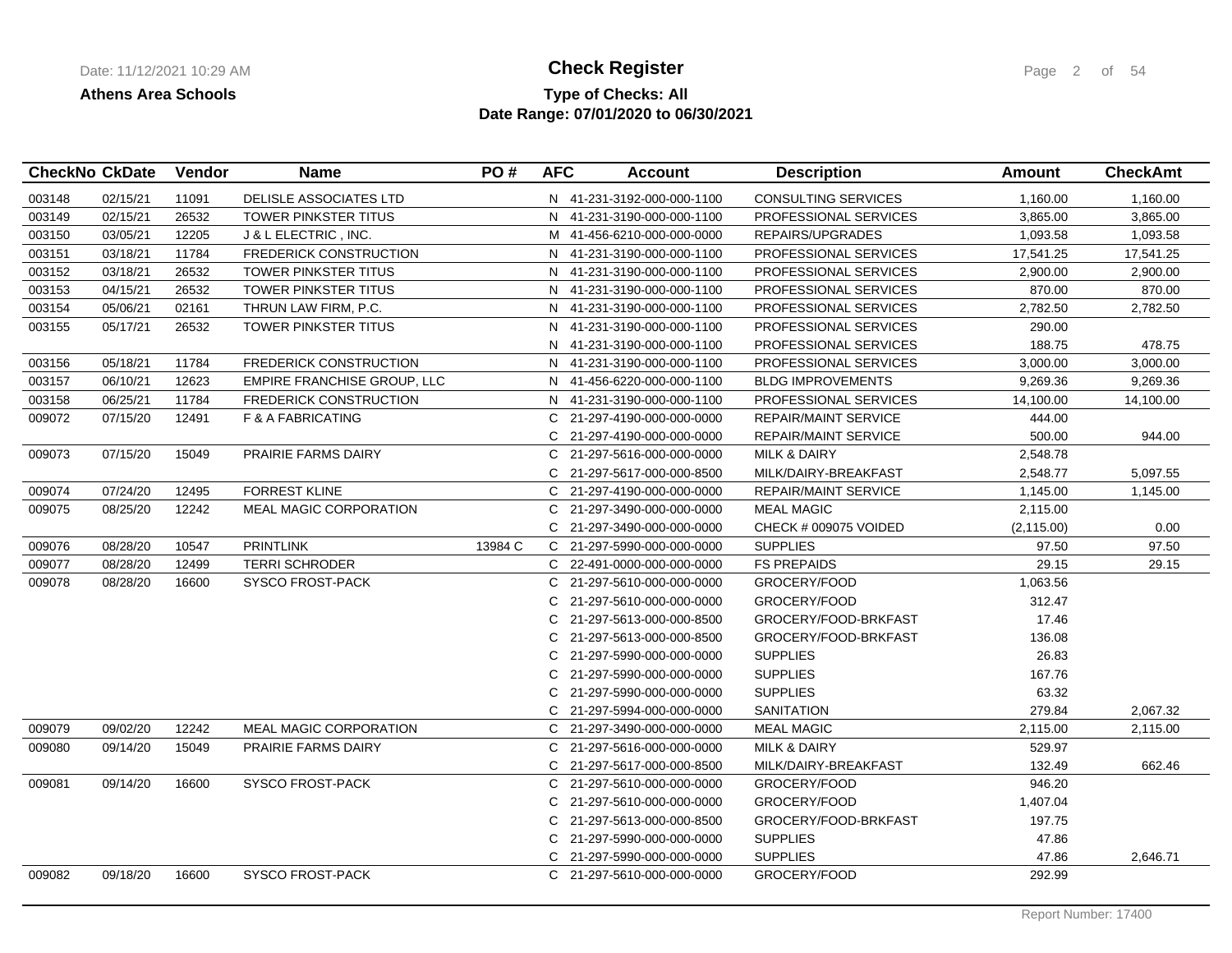# **Type of Checks: All 11/12/2021 10:20:20 AM Check Register** Page 3 of 54 **Date Range: 07/01/2020 to 06/30/2021**

|        | <b>CheckNo CkDate</b> | <b>Vendor</b> | <b>Name</b>                       | PO# | <b>AFC</b> | <b>Account</b>             | <b>Description</b>      | Amount   | <b>CheckAmt</b> |
|--------|-----------------------|---------------|-----------------------------------|-----|------------|----------------------------|-------------------------|----------|-----------------|
|        |                       |               |                                   |     |            | C 21-297-5610-000-000-0000 | GROCERY/FOOD            | (110.67) |                 |
|        |                       |               |                                   |     | C.         | 21-297-5610-000-000-0000   | GROCERY/FOOD            | 320.54   |                 |
|        |                       |               |                                   |     | C.         | 21-297-5610-000-000-0000   | GROCERY/FOOD            | 449.04   |                 |
|        |                       |               |                                   |     | C          | 21-297-5613-000-000-8500   | GROCERY/FOOD-BRKFAST    | 149.19   |                 |
|        |                       |               |                                   |     | C          | 21-297-5613-000-000-8500   | GROCERY/FOOD-BRKFAST    | 150.60   |                 |
|        |                       |               |                                   |     | C.         | 21-297-5990-000-000-0000   | <b>SUPPLIES</b>         | 104.29   |                 |
|        |                       |               |                                   |     | C.         | 21-297-5990-000-000-0000   | <b>SUPPLIES</b>         | 150.95   |                 |
|        |                       |               |                                   |     | C          | 21-297-5990-000-000-0000   | <b>SUPPLIES</b>         | 79.10    |                 |
|        |                       |               |                                   |     | C          | 21-297-5994-000-000-0000   | SANITATION              | 111.94   | 1,697.97        |
| 009084 | 09/30/20              | 16600         | <b>SYSCO FROST-PACK</b>           |     |            | C 21-297-5610-000-000-0000 | GROCERY/FOOD            | 502.11   |                 |
|        |                       |               |                                   |     | C          | 21-297-5610-000-000-0000   | GROCERY/FOOD            | 748.03   |                 |
|        |                       |               |                                   |     | С          | 21-297-5610-000-000-0000   | GROCERY/FOOD            | 502.29   |                 |
|        |                       |               |                                   |     | C.         | 21-297-5610-000-000-0000   | GROCERY/FOOD            | 446.57   |                 |
|        |                       |               |                                   |     | C.         | 21-297-5613-000-000-8500   | GROCERY/FOOD-BRKFAST    | 223.78   |                 |
|        |                       |               |                                   |     | C          | 21-297-5613-000-000-8500   | GROCERY/FOOD-BRKFAST    | 165.26   |                 |
|        |                       |               |                                   |     | C.         | 21-297-5613-000-000-8500   | GROCERY/FOOD-BRKFAST    | 194.52   |                 |
|        |                       |               |                                   |     | C.         | 21-297-5990-000-000-0000   | <b>SUPPLIES</b>         | 73.08    |                 |
|        |                       |               |                                   |     | C          | 21-297-5990-000-000-0000   | <b>SUPPLIES</b>         | 165.46   |                 |
|        |                       |               |                                   |     | С          | 21-297-5990-000-000-0000   | <b>SUPPLIES</b>         | 108.38   |                 |
|        |                       |               |                                   |     | C.         | 21-297-5990-000-000-0000   | <b>SUPPLIES</b>         | 24.14    |                 |
|        |                       |               |                                   |     | C          | 21-297-5994-000-000-0000   | <b>SANITATION</b>       | 111.94   | 3,265.56        |
| 009085 | 09/30/20              | 14900         | PERFECTION BAKERIES, INC.         |     | C          | 21-297-5610-000-000-0000   | GROCERY/FOOD            | 28.34    |                 |
|        |                       |               |                                   |     | С          | 21-297-5610-000-000-0000   | GROCERY/FOOD            | 18.59    |                 |
|        |                       |               |                                   |     | C          | 21-297-5610-000-000-0000   | GROCERY/FOOD            | 38.61    |                 |
|        |                       |               |                                   |     | С          | 21-297-5610-000-000-0000   | GROCERY/FOOD            | 24.66    |                 |
|        |                       |               |                                   |     | С          | 21-297-5610-000-000-0000   | GROCERY/FOOD            | 18.54    |                 |
|        |                       |               |                                   |     | C.         | 21-297-5610-000-000-0000   | GROCERY/FOOD            | 18.33    |                 |
|        |                       |               |                                   |     | С          | 21-297-5613-000-000-8500   | GROCERY/FOOD-BRKFAST    | 22.62    |                 |
|        |                       |               |                                   |     |            | C 21-297-5613-000-000-8500 | GROCERY/FOOD-BRKFAST    | 14.04    | 183.73          |
| 009086 | 10/01/20              | 17220         | <b>GREAT LAKES COCA COLA DIST</b> |     |            | C 21-297-5611-000-000-0000 | GROCERY/JUICE           | 357.20   | 357.20          |
| 009087 | 10/09/20              | 15049         | PRAIRIE FARMS DAIRY               |     | C          | 21-297-5616-000-000-8510   | <b>MILK &amp; DAIRY</b> | 1,286.62 |                 |
|        |                       |               |                                   |     | C          | 21-297-5617-000-000-8500   | MILK/DAIRY-BREAKFAST    | 321.65   | 1,608.27        |
| 009088 | 10/09/20              | 16600         | <b>SYSCO FROST-PACK</b>           |     | C.         | 21-297-5610-000-000-0000   | GROCERY/FOOD            | 632.12   |                 |
|        |                       |               |                                   |     |            | C 21-297-5610-000-000-0000 | GROCERY/FOOD            | 1,049.29 |                 |
|        |                       |               |                                   |     | С          | 21-297-5610-000-000-0000   | GROCERY/FOOD            | 3,130.27 |                 |
|        |                       |               |                                   |     | C.         | 21-297-5610-000-000-0000   | GROCERY/FOOD            | (9.54)   |                 |
|        |                       |               |                                   |     | С          | 21-297-5610-000-000-0000   | GROCERY/FOOD            | 566.72   |                 |
|        |                       |               |                                   |     | C.         | 21-297-5990-000-000-0000   | <b>SUPPLIES</b>         | 168.11   |                 |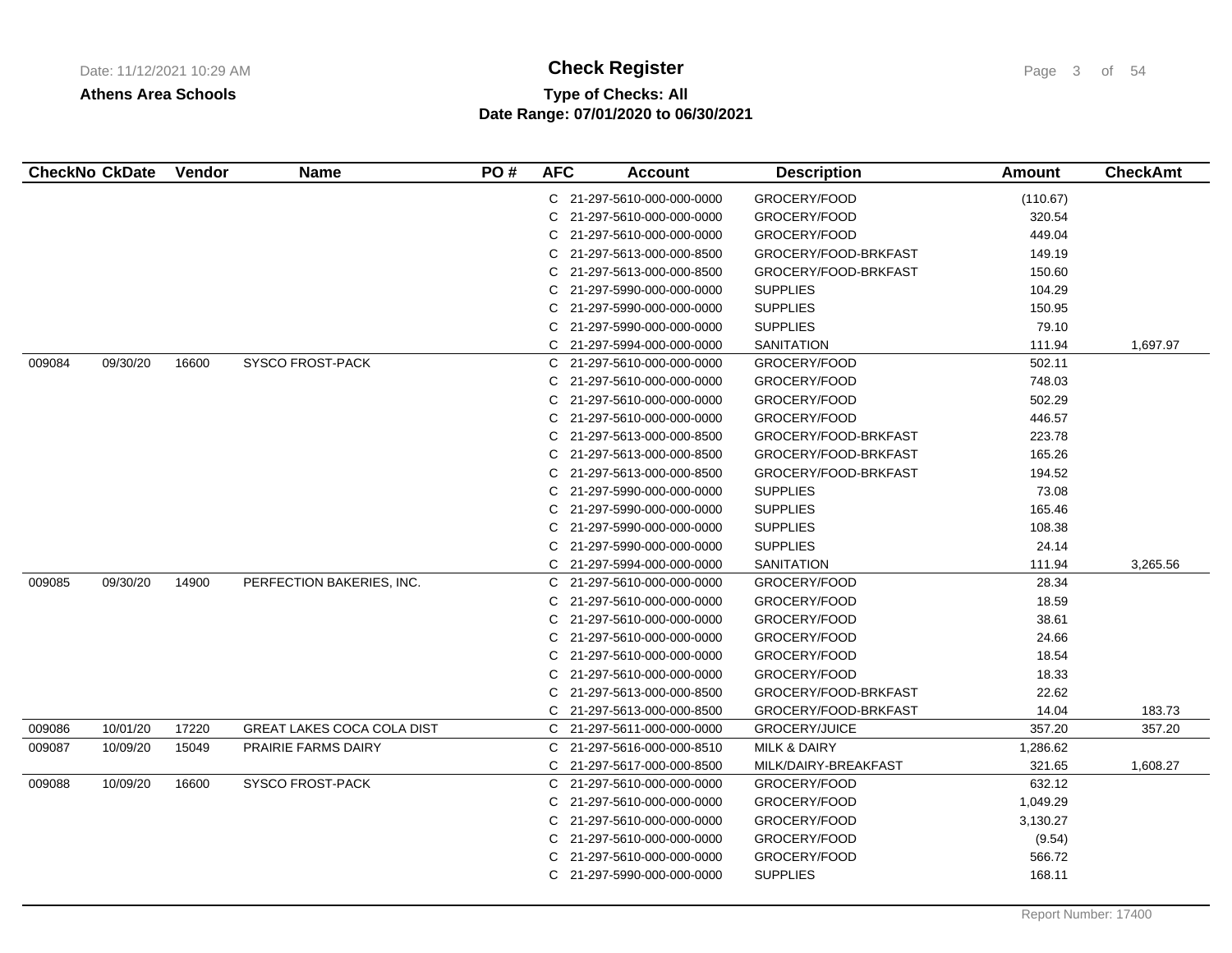# **Type of Checks: All Check Register Check Register Page 4 of 54 Date Range: 07/01/2020 to 06/30/2021**

|        | <b>CheckNo CkDate</b> | <b>Vendor</b> | <b>Name</b>                       | PO#     | <b>AFC</b>   | <b>Account</b>             | <b>Description</b>   | Amount   | <b>CheckAmt</b> |
|--------|-----------------------|---------------|-----------------------------------|---------|--------------|----------------------------|----------------------|----------|-----------------|
|        |                       |               |                                   |         |              | C 21-297-5990-000-000-0000 | <b>SUPPLIES</b>      | 138.96   |                 |
|        |                       |               |                                   |         |              | C 21-297-5990-000-000-0000 | <b>SUPPLIES</b>      | 53.90    | 5,729.83        |
| 009089 | 10/15/20              | 12322         | <b>SNAM</b>                       | 14055 C |              | C 21-297-3220-000-000-0000 | CONF/TRAVEL/EXPENSE  | 298.00   | 298.00          |
| 009090 | 10/15/20              | 16600         | <b>SYSCO FROST-PACK</b>           |         |              | C 21-297-5610-000-000-0000 | GROCERY/FOOD         | (51.26)  |                 |
|        |                       |               |                                   |         |              | C 21-297-5610-000-000-0000 | GROCERY/FOOD         | 538.87   |                 |
|        |                       |               |                                   |         | C.           | 21-297-5610-000-000-0000   | GROCERY/FOOD         | 583.79   |                 |
|        |                       |               |                                   |         | C.           | 21-297-5613-000-000-8500   | GROCERY/FOOD-BRKFAST | 80.16    |                 |
|        |                       |               |                                   |         | C.           | 21-297-5990-000-000-0000   | <b>SUPPLIES</b>      | 135.85   |                 |
|        |                       |               |                                   |         | $\mathsf{C}$ | 21-297-5990-000-000-0000   | <b>SUPPLIES</b>      | 77.05    | 1,364.46        |
| 009091 | 10/23/20              | 16600         | <b>SYSCO FROST-PACK</b>           |         |              | C 21-297-5610-000-000-0000 | GROCERY/FOOD         | 583.30   |                 |
|        |                       |               |                                   |         | C.           | 21-297-5610-000-000-0000   | GROCERY/FOOD         | 694.85   |                 |
|        |                       |               |                                   |         | C.           | 21-297-5613-000-000-8500   | GROCERY/FOOD-BRKFAST | 347.97   |                 |
|        |                       |               |                                   |         | C.           | 21-297-5613-000-000-8500   | GROCERY/FOOD-BRKFAST | 178.43   |                 |
|        |                       |               |                                   |         |              | C 21-297-5990-000-000-0000 | <b>SUPPLIES</b>      | 77.05    |                 |
|        |                       |               |                                   |         |              | C 21-297-5990-000-000-0000 | <b>SUPPLIES</b>      | 124.89   | 2,006.49        |
| 009092 | 10/28/20              | 14900         | PERFECTION BAKERIES, INC.         |         |              | C 21-297-5610-000-000-0000 | GROCERY/FOOD         | 9.36     |                 |
|        |                       |               |                                   |         | C.           | 21-297-5610-000-000-0000   | GROCERY/FOOD         | 25.48    |                 |
|        |                       |               |                                   |         | C.           | 21-297-5610-000-000-0000   | GROCERY/FOOD         | 12.87    |                 |
|        |                       |               |                                   |         | C.           | 21-297-5610-000-000-0000   | GROCERY/FOOD         | 47.19    |                 |
|        |                       |               |                                   |         | C.           | 21-297-5610-000-000-0000   | GROCERY/FOOD         | 25.48    |                 |
|        |                       |               |                                   |         | C.           | 21-297-5610-000-000-0000   | GROCERY/FOOD         | 18.72    |                 |
|        |                       |               |                                   |         |              | C 21-297-5613-000-000-8500 | GROCERY/FOOD-BRKFAST | 34.06    | 173.16          |
| 009093 | 10/28/20              | 16600         | <b>SYSCO FROST-PACK</b>           |         | C.           | 21-297-5610-000-000-0000   | GROCERY/FOOD         | 833.17   |                 |
|        |                       |               |                                   |         |              | C 21-297-5610-000-000-0000 | GROCERY/FOOD         | 3,731.18 |                 |
|        |                       |               |                                   |         | C.           | 21-297-5613-000-000-8500   | GROCERY/FOOD-BRKFAST | 67.03    |                 |
|        |                       |               |                                   |         | C.           | 21-297-5613-000-000-8500   | GROCERY/FOOD-BRKFAST | 3,080.82 |                 |
|        |                       |               |                                   |         | C.           | 21-297-5990-000-000-0000   | <b>SUPPLIES</b>      | 189.70   |                 |
|        |                       |               |                                   |         | C.           | 21-297-5990-000-000-0000   | <b>SUPPLIES</b>      | 631.14   | 8,533.04        |
| 009094 | 11/05/20              | 12491         | F & A FABRICATING                 | 14056 C |              | C 21-297-4190-000-000-0000 | REPAIR/MAINT SERVICE | 328.00   | 328.00          |
| 009095 | 11/05/20              | 17220         | <b>GREAT LAKES COCA COLA DIST</b> |         |              | C 21-297-5611-000-000-0000 | GROCERY/JUICE        | 357.20   | 357.20          |
| 009096 | 11/10/20              | 16600         | SYSCO FROST-PACK                  |         |              | C 21-297-5610-000-000-0000 | GROCERY/FOOD         | 566.24   |                 |
|        |                       |               |                                   |         | C.           | 21-297-5610-000-000-0000   | GROCERY/FOOD         | 460.51   |                 |
|        |                       |               |                                   |         | C.           | 21-297-5610-000-000-0000   | GROCERY/FOOD         | 54.60    |                 |
|        |                       |               |                                   |         | C.           | 21-297-5613-000-000-8500   | GROCERY/FOOD-BRKFAST | 223.58   |                 |
|        |                       |               |                                   |         | C.           | 21-297-5613-000-000-8500   | GROCERY/FOOD-BRKFAST | 54.70    |                 |
|        |                       |               |                                   |         | C.           | 21-297-5990-000-000-0000   | <b>SUPPLIES</b>      | 202.06   |                 |
|        |                       |               |                                   |         |              | C 21-297-5990-000-000-0000 | <b>SUPPLIES</b>      | 123.04   | 1,684.73        |
| 009097 | 11/12/20              | 16600         | SYSCO FROST-PACK                  |         |              | C 21-297-5610-000-000-0000 | GROCERY/FOOD         | 385.78   |                 |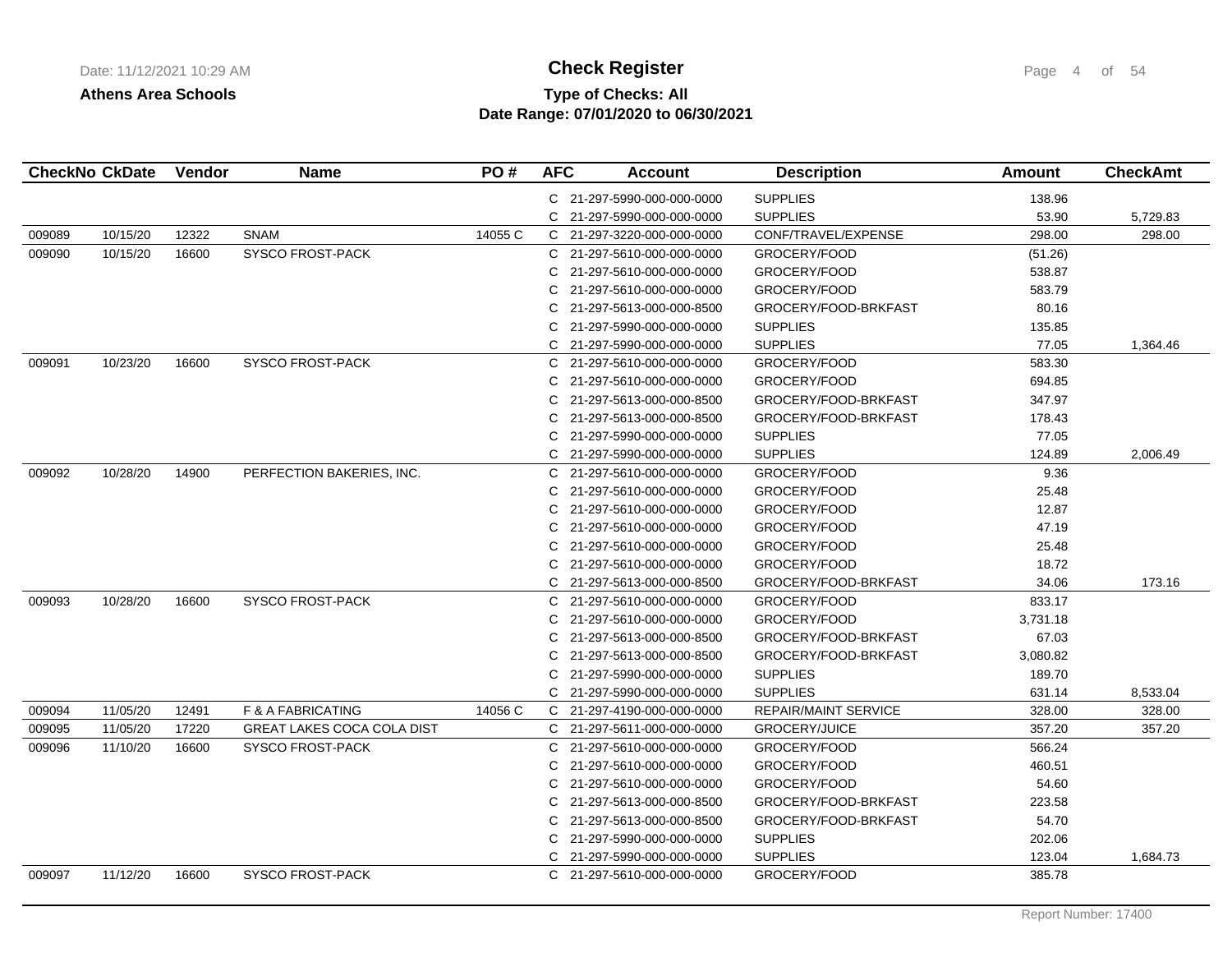# **Type of Checks: All 11/12/2021 10:20:20 AM Check Register** Page 5 of 54 **Date Range: 07/01/2020 to 06/30/2021**

|        |          |       |                            |         |    | C 21-297-5613-000-000-8500 | GROCERY/FOOD-BRKFAST        | 131.76   |          |
|--------|----------|-------|----------------------------|---------|----|----------------------------|-----------------------------|----------|----------|
|        |          |       |                            |         |    | C 21-297-5990-000-000-0000 | <b>SUPPLIES</b>             | 77.05    | 594.59   |
| 009098 | 11/13/20 | 11887 | <b>FIRST BANKCARD</b>      | 14062 C |    | C 21-297-7410-000-000-0000 | <b>DUES &amp; FEES</b>      | 54.50    | 54.50    |
| 009099 | 11/19/20 | 14900 | PERFECTION BAKERIES, INC.  |         |    | C 21-297-5610-000-000-0000 | GROCERY/FOOD                | 41.47    |          |
|        |          |       |                            |         |    | C 21-297-5613-000-000-8500 | GROCERY/FOOD-BRKFAST        | 37.70    | 79.17    |
| 009100 | 11/19/20 | 15049 | <b>PRAIRIE FARMS DAIRY</b> |         |    | C 21-297-5616-000-000-0000 | <b>MILK &amp; DAIRY</b>     | 1,821.00 |          |
|        |          |       |                            |         | C  | 21-297-5617-000-000-8500   | MILK/DAIRY-BREAKFAST        | 455.25   | 2,276.25 |
| 009101 | 11/19/20 | 16600 | <b>SYSCO FROST-PACK</b>    |         | C. | 21-297-5610-000-000-0000   | GROCERY/FOOD                | 327.41   |          |
|        |          |       |                            |         | C  | 21-297-5610-000-000-0000   | GROCERY/FOOD                | 247.47   |          |
|        |          |       |                            |         | C  | 21-297-5613-000-000-8500   | GROCERY/FOOD-BRKFAST        | 63.66    |          |
|        |          |       |                            |         | C  | 21-297-5613-000-000-8500   | GROCERY/FOOD-BRKFAST        | 85.96    |          |
|        |          |       |                            |         | C  | 21-297-5990-000-000-0000   | <b>SUPPLIES</b>             | 128.60   | 853.10   |
| 009102 | 11/19/20 | 26609 | OVERHEAD DOOR CO OF BATTLE |         |    | C 21-297-4190-000-000-0000 | <b>REPAIR/MAINT SERVICE</b> | 3,425.00 | 3,425.00 |
| 009103 | 11/30/20 | 09697 | <b>TERESA DOTSON</b>       |         |    | C 21-297-5991-000-000-0000 | OTHER SUPPLY/MATL           | 74.99    | 74.99    |
| 009104 | 11/30/20 | 11719 | <b>TRUDY TASSELL</b>       |         |    | C 21-297-5991-000-000-0000 | OTHER SUPPLY/MATL           | 59.99    | 59.99    |
| 009105 | 11/30/20 | 14900 | PERFECTION BAKERIES, INC.  |         | C  | 21-297-5610-000-000-0000   | GROCERY/FOOD                | 30.42    |          |
|        |          |       |                            |         | C  | 21-297-5610-000-000-0000   | GROCERY/FOOD                | 25.74    |          |
|        |          |       |                            |         | C  | 21-297-5610-000-000-0000   | GROCERY/FOOD                | 17.16    |          |
|        |          |       |                            |         | C  | 21-297-5610-000-000-0000   | GROCERY/FOOD                | 31.72    |          |
|        |          |       |                            |         |    | C 21-297-5613-000-000-8500 | GROCERY/FOOD-BRKFAST        | 37.44    | 142.48   |
| 009106 | 11/30/20 | 16600 | <b>SYSCO FROST-PACK</b>    |         | C  | 21-297-5610-000-000-0000   | GROCERY/FOOD                | 121.80   |          |
|        |          |       |                            |         | C  | 21-297-5610-000-000-0000   | GROCERY/FOOD                | 109.40   |          |
|        |          |       |                            |         | C  | 21-297-5613-000-000-8500   | GROCERY/FOOD-BRKFAST        | 201.60   |          |
|        |          |       |                            |         | C  | 21-297-5613-000-000-8500   | GROCERY/FOOD-BRKFAST        | 329.55   |          |
|        |          |       |                            |         | C  | 21-297-5990-000-000-0000   | <b>SUPPLIES</b>             | 114.20   |          |
|        |          |       |                            |         | C  | 21-297-5990-000-000-0000   | <b>SUPPLIES</b>             | 129.54   | 1,006.09 |
| 009107 | 12/08/20 | 15049 | PRAIRIE FARMS DAIRY        |         |    | C 21-297-5616-000-000-0000 | <b>MILK &amp; DAIRY</b>     | 2,776.14 |          |
|        |          |       |                            |         | C  | 21-297-5617-000-000-8500   | MILK/DAIRY-BREAKFAST        | 694.04   | 3,470.18 |
| 009108 | 12/08/20 | 16600 | SYSCO FROST-PACK           |         | C  | 21-297-5610-000-000-0000   | GROCERY/FOOD                | 542.71   |          |
|        |          |       |                            |         | C  | 21-297-5610-000-000-0000   | GROCERY/FOOD                | 973.83   |          |
|        |          |       |                            |         | C  | 21-297-5610-000-000-0000   | GROCERY/FOOD                | 811.84   |          |
|        |          |       |                            |         | C  | 21-297-5613-000-000-8500   | GROCERY/FOOD-BRKFAST        | 304.85   |          |
|        |          |       |                            |         | C  | 21-297-5613-000-000-8500   | GROCERY/FOOD-BRKFAST        | 823.15   |          |
|        |          |       |                            |         | C  | 21-297-5613-000-000-8500   | GROCERY/FOOD-BRKFAST        | 153.15   |          |
|        |          |       |                            |         | C  | 21-297-5613-000-000-8500   | GROCERY/FOOD-BRKFAST        | 792.44   |          |
|        |          |       |                            |         | C  | 21-297-5990-000-000-0000   | <b>SUPPLIES</b>             | 104.01   |          |
|        |          |       |                            |         | C  | 21-297-5990-000-000-0000   | <b>SUPPLIES</b>             | 51.85    | 4,557.83 |
| 009109 | 12/16/20 | 11882 | <b>TANGI HEDRINGTON</b>    |         |    | C 22-491-0000-000-000-0000 | <b>FS PREPAIDS</b>          | 64.55    | 64.55    |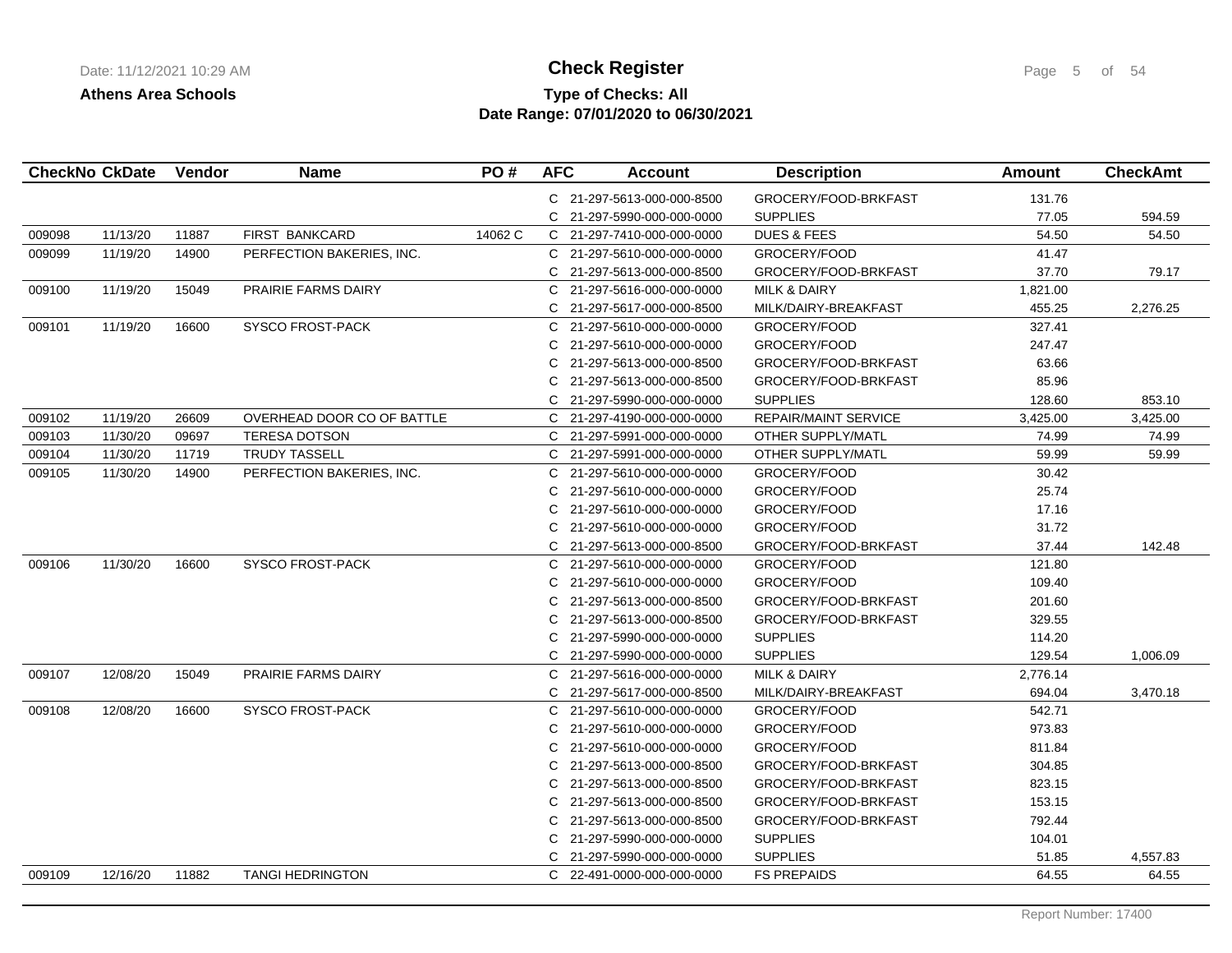# **Type of Checks: All 11/12/2021 10:20:20 AM Check Register** Page 6 of 54 **Date Range: 07/01/2020 to 06/30/2021**

|        | <b>CheckNo CkDate</b> | Vendor | <b>Name</b>               | PO#     | <b>AFC</b> | <b>Account</b>             | <b>Description</b>      | Amount     | <b>CheckAmt</b> |
|--------|-----------------------|--------|---------------------------|---------|------------|----------------------------|-------------------------|------------|-----------------|
| 009110 | 12/16/20              | 14900  | PERFECTION BAKERIES, INC. |         |            | C 21-297-5610-000-000-0000 | GROCERY/FOOD            | 68.25      |                 |
|        |                       |        |                           |         |            | C 21-297-5613-000-000-8500 | GROCERY/FOOD-BRKFAST    | 35.10      | 103.35          |
| 009111 | 12/16/20              | 16600  | SYSCO FROST-PACK          |         |            | C 21-297-5610-000-000-0000 | GROCERY/FOOD            | 450.08     |                 |
|        |                       |        |                           |         |            | C 21-297-5610-000-000-0000 | GROCERY/FOOD            | 488.28     |                 |
|        |                       |        |                           |         | C.         | 21-297-5613-000-000-8500   | GROCERY/FOOD-BRKFAST    | 341.92     |                 |
|        |                       |        |                           |         | C.         | 21-297-5613-000-000-8500   | GROCERY/FOOD-BRKFAST    | 1,496.10   |                 |
|        |                       |        |                           |         | C.         | 21-297-5990-000-000-0000   | <b>SUPPLIES</b>         | 192.98     |                 |
|        |                       |        |                           |         |            | C 21-297-5990-000-000-0000 | <b>SUPPLIES</b>         | 609.35     | 3,578.71        |
| 009112 | 12/17/20              | 10440  | SPARC PURCHASING &        |         | C.         | 21-297-7410-000-000-0000   | <b>DUES &amp; FEES</b>  | 250.00     | 250.00          |
| 009113 | 12/17/20              | 16600  | <b>SYSCO FROST-PACK</b>   |         | C          | 21-297-5610-000-000-0000   | GROCERY/FOOD            | 38.60      |                 |
|        |                       |        |                           |         | C.         | 21-297-5990-000-000-0000   | <b>SUPPLIES</b>         | 417.68     | 456.28          |
| 009114 | 01/06/21              | 10543  | BATTLE CREEK SHOPPER NEWS |         |            | C 21-297-5991-000-000-0000 | OTHER SUPPLY/MATL       | 126.72     | 126.72          |
| 009115 | 01/06/21              | 14900  | PERFECTION BAKERIES, INC. |         | C.         | 21-297-5610-000-000-0000   | GROCERY/FOOD            | 23.40      |                 |
|        |                       |        |                           |         | C.         | 21-297-5613-000-000-8500   | GROCERY/FOOD-BRKFAST    | 18.59      | 41.99           |
| 009116 | 01/06/21              | 16600  | <b>SYSCO FROST-PACK</b>   |         | C.         | 21-297-5610-000-000-0000   | GROCERY/FOOD            | 1,429.59   |                 |
|        |                       |        |                           |         | C          | 21-297-5610-000-000-0000   | GROCERY/FOOD            | 1,651.76   |                 |
|        |                       |        |                           |         | C          | 21-297-5610-000-000-0000   | GROCERY/FOOD            | (555.63)   |                 |
|        |                       |        |                           |         | C          | 21-297-5610-000-000-0000   | GROCERY/FOOD            | 875.75     |                 |
|        |                       |        |                           |         | C          | 21-297-5613-000-000-8500   | GROCERY/FOOD-BRKFAST    | 803.69     |                 |
|        |                       |        |                           |         | C          | 21-297-5613-000-000-8500   | GROCERY/FOOD-BRKFAST    | 553.84     |                 |
|        |                       |        |                           |         |            | C 21-297-5990-000-000-0000 | <b>SUPPLIES</b>         | 769.52     | 5,528.52        |
| 009117 | 01/11/21              | 11887  | <b>FIRST BANKCARD</b>     | 14109 C |            | C 21-297-5990-000-000-0000 | <b>SUPPLIES</b>         | 101.10     | 101.10          |
| 009118 | 01/15/21              | 15049  | PRAIRIE FARMS DAIRY       |         |            | C 21-297-5616-000-000-0000 | <b>MILK &amp; DAIRY</b> | 2,210.26   |                 |
|        |                       |        |                           |         |            | C 21-297-5617-000-000-8500 | MILK/DAIRY-BREAKFAST    | 552.56     | 2,762.82        |
| 009119 | 01/21/21              | 16600  | <b>SYSCO FROST-PACK</b>   |         |            | C 21-297-5610-000-000-0000 | GROCERY/FOOD            | 1,508.46   |                 |
|        |                       |        |                           |         | C.         | 21-297-5610-000-000-0000   | GROCERY/FOOD            | (1,429.59) |                 |
|        |                       |        |                           |         | C.         | 21-297-5610-000-000-0000   | GROCERY/FOOD            | 464.68     |                 |
|        |                       |        |                           |         | C.         | 21-297-5610-000-000-0000   | GROCERY/FOOD            | 759.06     |                 |
|        |                       |        |                           |         |            | C 21-297-5613-000-000-8500 | GROCERY/FOOD-BRKFAST    | 289.65     |                 |
|        |                       |        |                           |         | C          | 21-297-5613-000-000-8500   | GROCERY/FOOD-BRKFAST    | 440.61     |                 |
|        |                       |        |                           |         | C.         | 21-297-5613-000-000-8500   | GROCERY/FOOD-BRKFAST    | 393.44     |                 |
|        |                       |        |                           |         | C          | 21-297-5990-000-000-0000   | <b>SUPPLIES</b>         | 208.20     |                 |
|        |                       |        |                           |         |            | C 21-297-5990-000-000-0000 | <b>SUPPLIES</b>         | 76.60      | 2,711.11        |
| 009120 | 01/27/21              | 11910  | EAO MOTENN, LLC           |         | C.         | 21-297-5991-000-000-0000   | OTHER SUPPLY/MATL       | 14.20      | 14.20           |
| 009121 | 01/27/21              | 12398  | KLINE, MELANIE            |         | C.         | 21-297-5991-000-000-0000   | OTHER SUPPLY/MATL       | 53.99      | 53.99           |
| 009122 | 01/27/21              | 16600  | <b>SYSCO FROST-PACK</b>   |         | C.         | 21-297-5610-000-000-0000   | GROCERY/FOOD            | 452.42     |                 |
|        |                       |        |                           |         | C.         | 21-297-5610-000-000-0000   | GROCERY/FOOD            | 351.08     |                 |
|        |                       |        |                           |         |            | C 21-297-5613-000-000-8500 | GROCERY/FOOD-BRKFAST    | 51.72      |                 |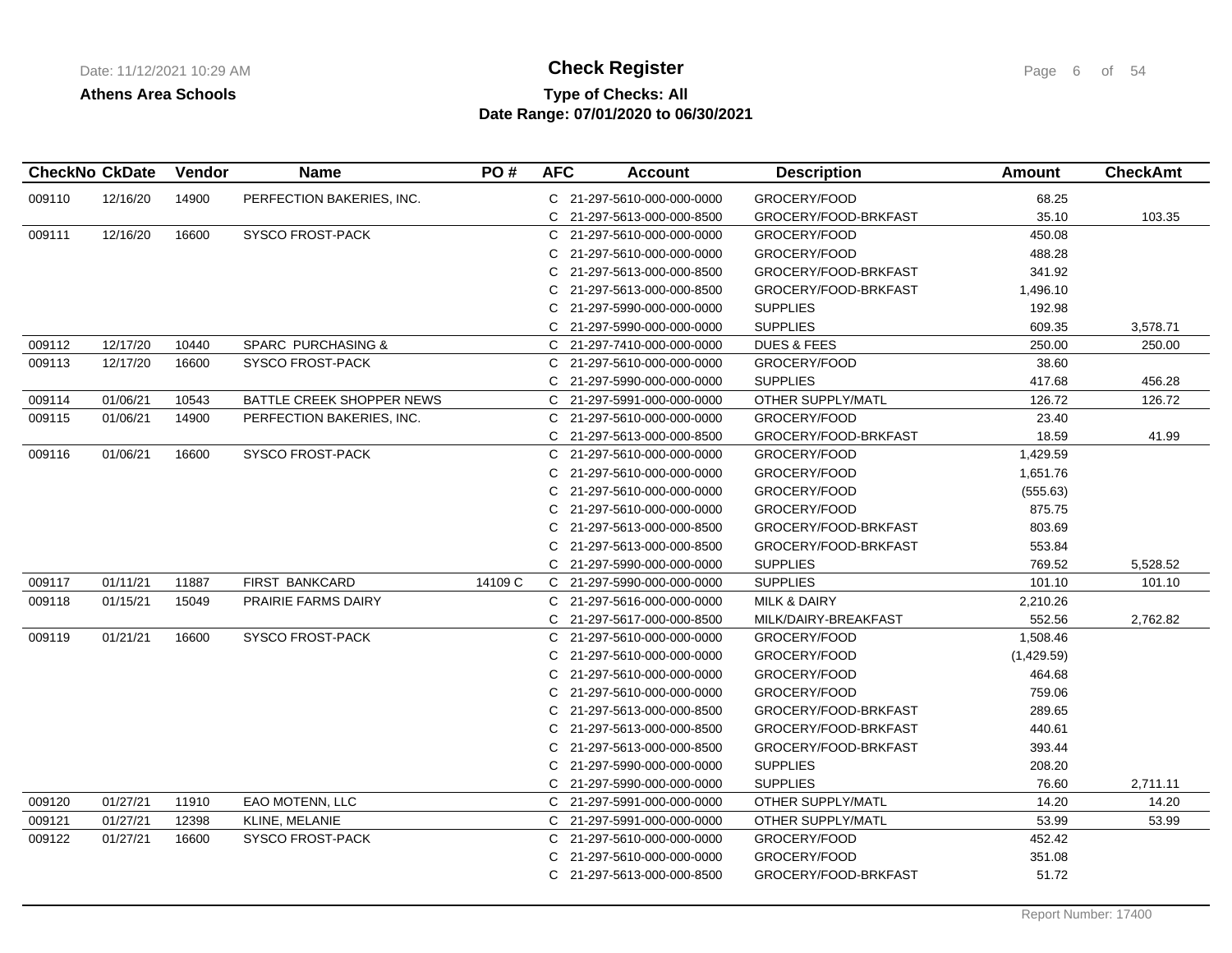# **Type of Checks: All 11/12/2021 10:20:20 AM Check Register** Page 7 of 54 **Date Range: 07/01/2020 to 06/30/2021**

|        | <b>CheckNo CkDate</b> | Vendor | <b>Name</b>                 | PO# | <b>AFC</b>   | <b>Account</b>             | <b>Description</b>      | <b>Amount</b> | <b>CheckAmt</b> |
|--------|-----------------------|--------|-----------------------------|-----|--------------|----------------------------|-------------------------|---------------|-----------------|
|        |                       |        |                             |     |              | C 21-297-5613-000-000-8500 | GROCERY/FOOD-BRKFAST    | 289.57        |                 |
|        |                       |        |                             |     |              | C 21-297-5990-000-000-0000 | <b>SUPPLIES</b>         | 210.25        |                 |
|        |                       |        |                             |     | C            | 21-297-5990-000-000-0000   | <b>SUPPLIES</b>         | 121.60        | 1,476.64        |
| 009123 | 02/04/21              | 12288  | SNA LOCKBOX - CREDENTIALING |     |              | C 21-297-7410-000-000-0000 | <b>DUES &amp; FEES</b>  | 70.00         | 70.00           |
| 009124 | 02/04/21              | 12322  | <b>SNAM</b>                 |     |              | C 21-297-3220-000-000-0000 | CONF/TRAVEL/EXPENSE     | 75.00         | 75.00           |
| 009125 | 02/04/21              | 12570  | <b>SNA</b>                  |     |              | C 21-297-7410-000-000-0000 | <b>DUES &amp; FEES</b>  | 166.50        | 166.50          |
| 009126 | 02/04/21              | 14900  | PERFECTION BAKERIES, INC.   |     | C            | 21-297-5610-000-000-0000   | GROCERY/FOOD            | 11.70         |                 |
|        |                       |        |                             |     | C            | 21-297-5610-000-000-0000   | GROCERY/FOOD            | 37.70         |                 |
|        |                       |        |                             |     |              | C 21-297-5613-000-000-8500 | GROCERY/FOOD-BRKFAST    | 30.94         | 80.34           |
| 009127 | 02/04/21              | 16600  | SYSCO FROST-PACK            |     |              | C 21-297-5610-000-000-0000 | GROCERY/FOOD            | 585.12        |                 |
|        |                       |        |                             |     | C            | 21-297-5610-000-000-0000   | GROCERY/FOOD            | 541.81        |                 |
|        |                       |        |                             |     | C            | 21-297-5613-000-000-8500   | GROCERY/FOOD-BRKFAST    | 50.50         |                 |
|        |                       |        |                             |     | С            | 21-297-5613-000-000-8500   | GROCERY/FOOD-BRKFAST    | 364.51        |                 |
|        |                       |        |                             |     | C.           | 21-297-5990-000-000-0000   | <b>SUPPLIES</b>         | 186.40        |                 |
|        |                       |        |                             |     | C            | 21-297-5990-000-000-0000   | <b>SUPPLIES</b>         | 265.87        | 1,994.21        |
| 009128 | 02/11/21              | 15049  | <b>PRAIRIE FARMS DAIRY</b>  |     | C.           | 21-297-5616-000-000-0000   | <b>MILK &amp; DAIRY</b> | 1,906.81      |                 |
|        |                       |        |                             |     |              | C 21-297-5617-000-000-8500 | MILK/DAIRY-BREAKFAST    | 476.70        | 2,383.51        |
| 009129 | 02/11/21              | 16600  | <b>SYSCO FROST-PACK</b>     |     |              | C 21-297-5610-000-000-0000 | GROCERY/FOOD            | 563.60        |                 |
|        |                       |        |                             |     |              | C 21-297-5610-000-000-0000 | GROCERY/FOOD            | 243.39        |                 |
|        |                       |        |                             |     | C.           | 21-297-5613-000-000-8500   | GROCERY/FOOD-BRKFAST    | 118.95        |                 |
|        |                       |        |                             |     | C            | 21-297-5613-000-000-8500   | GROCERY/FOOD-BRKFAST    | 263.87        |                 |
|        |                       |        |                             |     | C            | 21-297-5990-000-000-0000   | <b>SUPPLIES</b>         | 199.54        |                 |
|        |                       |        |                             |     |              | C 21-297-5990-000-000-0000 | <b>SUPPLIES</b>         | 426.29        | 1,815.64        |
| 009130 | 02/15/21              | 12230  | PAUL YETTAW                 |     | C            | 21-297-3220-000-000-0000   | CONF/TRAVEL/EXPENSE     | 61.60         | 61.60           |
| 009131 | 02/24/21              | 16600  | <b>SYSCO FROST-PACK</b>     |     | C            | 21-297-5610-000-000-0000   | GROCERY/FOOD            | 12.56         |                 |
|        |                       |        |                             |     | C            | 21-297-5610-000-000-0000   | GROCERY/FOOD            | 678.11        |                 |
|        |                       |        |                             |     | C            | 21-297-5610-000-000-0000   | GROCERY/FOOD            | 583.33        |                 |
|        |                       |        |                             |     | C            | 21-297-5610-000-000-0000   | GROCERY/FOOD            | 319.17        |                 |
|        |                       |        |                             |     | C            | 21-297-5613-000-000-8500   | GROCERY/FOOD-BRKFAST    | 326.58        |                 |
|        |                       |        |                             |     | C            | 21-297-5613-000-000-8500   | GROCERY/FOOD-BRKFAST    | 575.75        |                 |
|        |                       |        |                             |     | C            | 21-297-5990-000-000-0000   | <b>SUPPLIES</b>         | 350.67        |                 |
|        |                       |        |                             |     | C            | 21-297-5990-000-000-0000   | <b>SUPPLIES</b>         | 216.79        |                 |
|        |                       |        |                             |     | C            | 21-297-5990-000-000-0000   | <b>SUPPLIES</b>         | 546.86        | 3,609.82        |
| 009132 | 03/05/21              | 10543  | BATTLE CREEK SHOPPER NEWS   |     | $\mathsf{C}$ | 21-297-5991-000-000-0000   | OTHER SUPPLY/MATL       | 63.36         | 63.36           |
| 009133 | 03/05/21              | 12205  | J & L ELECTRIC, INC.        |     |              | C 21-297-4190-000-000-0000 | REPAIR/MAINT SERVICE    | 1,645.04      | 1,645.04        |
| 009134 | 03/05/21              | 14900  | PERFECTION BAKERIES, INC.   |     |              | C 21-297-5610-000-000-0000 | GROCERY/FOOD            | 28.34         |                 |
|        |                       |        |                             |     | C.           | 21-297-5610-000-000-0000   | GROCERY/FOOD            | 51.74         |                 |
|        |                       |        |                             |     |              | C 21-297-5610-000-000-0000 | GROCERY/FOOD            | 14.30         |                 |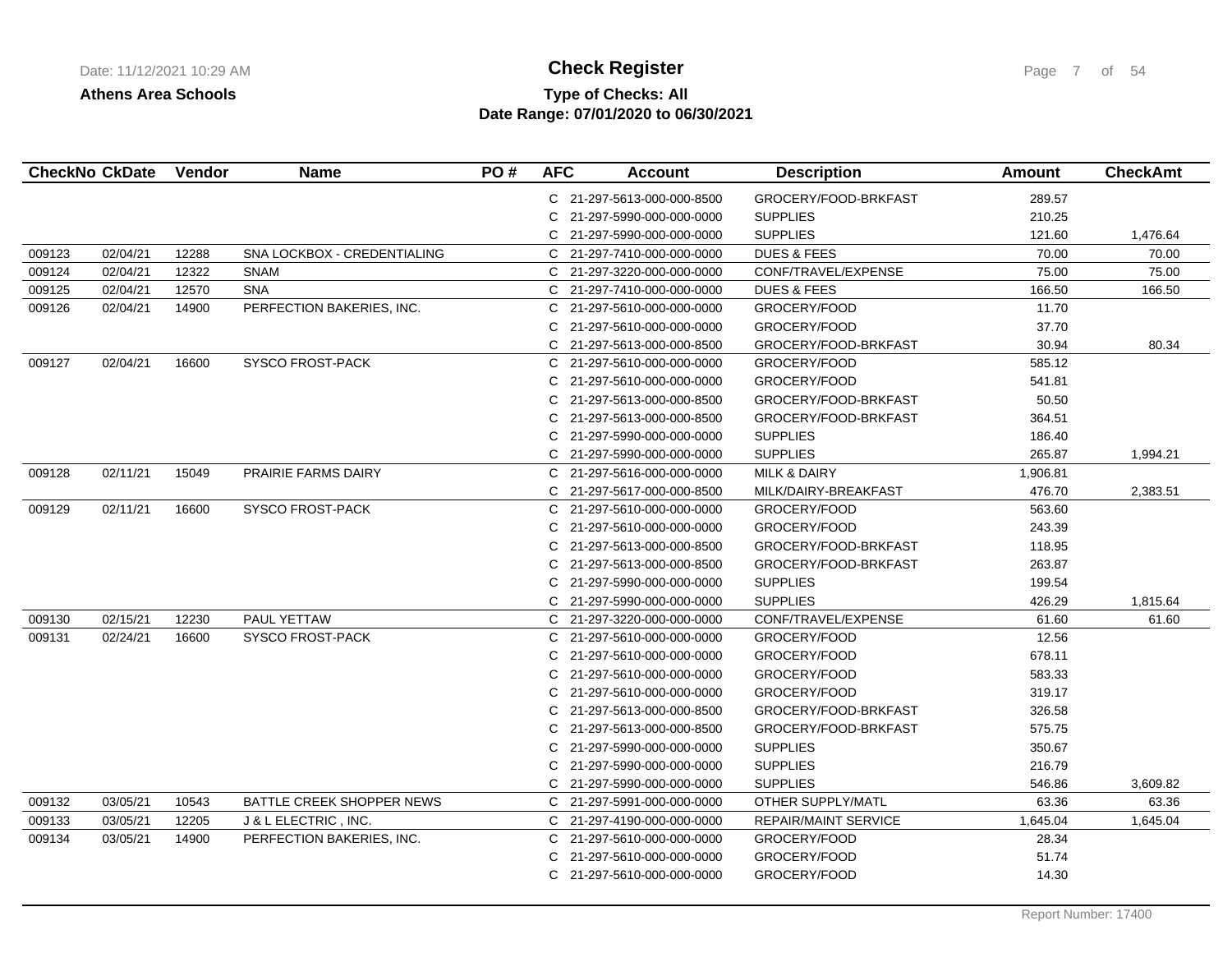# **Type of Checks: All Check Register Check Register Page 8 of 54 Date Range: 07/01/2020 to 06/30/2021**

| <b>CheckNo CkDate</b> |          | <b>Vendor</b> | <b>Name</b>                       | PO# | <b>AFC</b> | <b>Account</b>             | <b>Description</b>          | Amount   | <b>CheckAmt</b> |
|-----------------------|----------|---------------|-----------------------------------|-----|------------|----------------------------|-----------------------------|----------|-----------------|
|                       |          |               |                                   |     |            | C 21-297-5613-000-000-8500 | GROCERY/FOOD-BRKFAST        | 22.88    | 117.26          |
| 009135                | 03/05/21 | 16600         | <b>SYSCO FROST-PACK</b>           |     | C          | 21-297-5610-000-000-0000   | GROCERY/FOOD                | 887.91   |                 |
|                       |          |               |                                   |     | C.         | 21-297-5610-000-000-0000   | GROCERY/FOOD                | 689.49   |                 |
|                       |          |               |                                   |     | C          | 21-297-5613-000-000-8500   | GROCERY/FOOD-BRKFAST        | 300.42   |                 |
|                       |          |               |                                   |     | C          | 21-297-5613-000-000-8500   | GROCERY/FOOD-BRKFAST        | 268.40   |                 |
|                       |          |               |                                   |     |            | 21-297-5990-000-000-0000   | <b>SUPPLIES</b>             | 132.00   | 2,278.22        |
| 009136                | 03/05/21 | 17220         | <b>GREAT LAKES COCA COLA DIST</b> |     |            | C 21-297-5611-000-000-0000 | <b>GROCERY/JUICE</b>        | 285.34   | 285.34          |
| 009137                | 03/05/21 | 25040         | FOOD EQUIPMENT SOLUTIONS.         |     |            | C 21-297-4190-000-000-0000 | <b>REPAIR/MAINT SERVICE</b> | 707.01   | 707.01          |
| 009138                | 03/12/21 | 15049         | <b>PRAIRIE FARMS DAIRY</b>        |     |            | C 21-297-5616-000-000-0000 | <b>MILK &amp; DAIRY</b>     | 1,555.72 |                 |
|                       |          |               |                                   |     |            | C 21-297-5617-000-000-8500 | MILK/DAIRY-BREAKFAST        | 388.93   | 1,944.65        |
| 009139                | 03/18/21 | 16600         | <b>SYSCO FROST-PACK</b>           |     |            | C 21-297-5610-000-000-0000 | GROCERY/FOOD                | 778.91   |                 |
|                       |          |               |                                   |     |            | 21-297-5610-000-000-0000   | GROCERY/FOOD                | 837.04   |                 |
|                       |          |               |                                   |     | C          | 21-297-5613-000-000-8500   | GROCERY/FOOD-BRKFAST        | 633.88   |                 |
|                       |          |               |                                   |     | C          | 21-297-5613-000-000-8500   | GROCERY/FOOD-BRKFAST        | 264.84   |                 |
|                       |          |               |                                   |     | C          | 21-297-5990-000-000-0000   | <b>SUPPLIES</b>             | 244.91   |                 |
|                       |          |               |                                   |     |            | C 21-297-5994-000-000-0000 | <b>SANITATION</b>           | 114.74   | 2,874.32        |
| 009140                | 03/18/21 | 24110         | DRUM HEATING & COOLING            |     |            | C 21-297-4190-000-000-0000 | REPAIR/MAINT SERVICE        | 879.00   | 879.00          |
| 009142                | 03/25/21 | 16600         | <b>SYSCO FROST-PACK</b>           |     | C          | 21-297-5610-000-000-0000   | GROCERY/FOOD                | 852.09   |                 |
|                       |          |               |                                   |     | C          | 21-297-5610-000-000-0000   | GROCERY/FOOD                | 364.02   |                 |
|                       |          |               |                                   |     | C          | 21-297-5610-000-000-0000   | GROCERY/FOOD                | 187.12   |                 |
|                       |          |               |                                   |     | C          | 21-297-5610-000-000-0000   | GROCERY/FOOD                | 731.36   |                 |
|                       |          |               |                                   |     | C          | 21-297-5613-000-000-8500   | GROCERY/FOOD-BRKFAST        | 403.34   |                 |
|                       |          |               |                                   |     |            | 21-297-5613-000-000-8500   | GROCERY/FOOD-BRKFAST        | 47.06    |                 |
|                       |          |               |                                   |     |            | 21-297-5613-000-000-8500   | GROCERY/FOOD-BRKFAST        | 497.07   |                 |
|                       |          |               |                                   |     | C          | 21-297-5990-000-000-0000   | <b>SUPPLIES</b>             | 361.55   |                 |
|                       |          |               |                                   |     | C          | 21-297-5990-000-000-0000   | <b>SUPPLIES</b>             | 379.99   |                 |
|                       |          |               |                                   |     | C          | 21-297-5990-000-000-0000   | <b>SUPPLIES</b>             | 340.32   |                 |
|                       |          |               |                                   |     |            | C 21-297-5994-000-000-0000 | <b>SANITATION</b>           | 184.55   | 4,348.47        |
| 009143                | 03/31/21 | 14900         | PERFECTION BAKERIES, INC.         |     | C          | 21-297-5610-000-000-0000   | GROCERY/FOOD                | 8.58     |                 |
|                       |          |               |                                   |     | C          | 21-297-5610-000-000-0000   | GROCERY/FOOD                | 67.86    |                 |
|                       |          |               |                                   |     | C          | 21-297-5610-000-000-0000   | GROCERY/FOOD                | 47.19    |                 |
|                       |          |               |                                   |     | C          | 21-297-5613-000-000-8500   | GROCERY/FOOD-BRKFAST        | 34.32    | 157.95          |
| 009144                | 03/31/21 | 16600         | <b>SYSCO FROST-PACK</b>           |     |            | C 21-297-5610-000-000-0000 | GROCERY/FOOD                | 746.08   |                 |
|                       |          |               |                                   |     |            | 21-297-5610-000-000-0000   | GROCERY/FOOD                | 727.65   |                 |
|                       |          |               |                                   |     |            | 21-297-5613-000-000-8500   | GROCERY/FOOD-BRKFAST        | 133.93   |                 |
|                       |          |               |                                   |     | C          | 21-297-5613-000-000-8500   | GROCERY/FOOD-BRKFAST        | 426.15   |                 |
|                       |          |               |                                   |     |            | 21-297-5990-000-000-0000   | <b>SUPPLIES</b>             | 279.85   |                 |
|                       |          |               |                                   |     |            | C 21-297-5990-000-000-0000 | <b>SUPPLIES</b>             | 265.76   | 2.579.42        |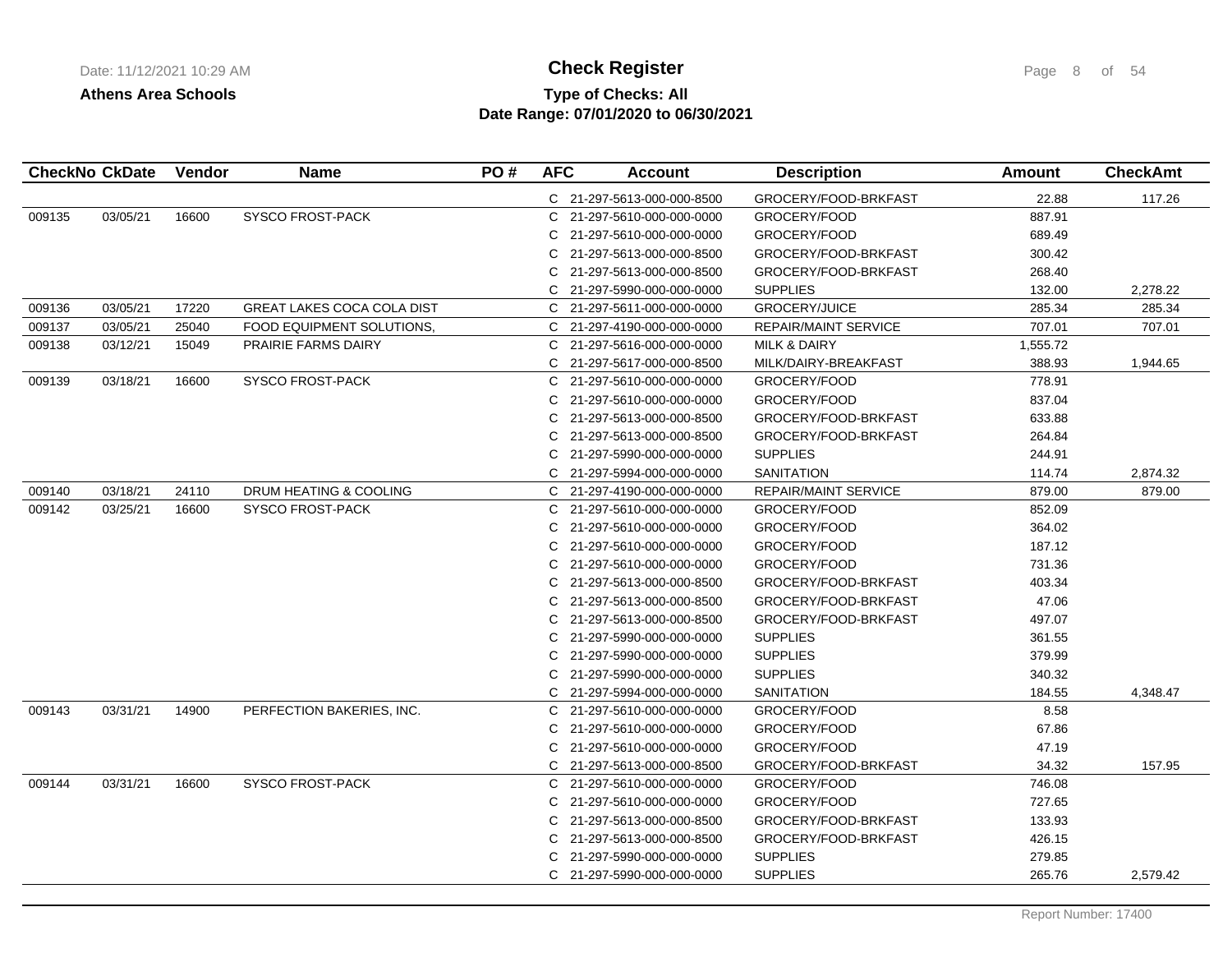# **Type of Checks: All 11/12/2021 10:20:20 AM Check Register** Page 9 of 54 **Date Range: 07/01/2020 to 06/30/2021**

|        | <b>CheckNo CkDate</b> | <b>Vendor</b> | <b>Name</b>                | PO# | <b>AFC</b> | <b>Account</b>             | <b>Description</b>      | Amount   | <b>CheckAmt</b> |
|--------|-----------------------|---------------|----------------------------|-----|------------|----------------------------|-------------------------|----------|-----------------|
| 009145 | 04/15/21              | 14900         | PERFECTION BAKERIES, INC.  |     |            | C 21-297-5610-000-000-0000 | GROCERY/FOOD            | 31.46    | 31.46           |
| 009146 | 04/15/21              | 15049         | <b>PRAIRIE FARMS DAIRY</b> |     | C          | 21-297-5616-000-000-0000   | <b>MILK &amp; DAIRY</b> | 2,038.77 |                 |
|        |                       |               |                            |     |            | C 21-297-5617-000-000-8500 | MILK/DAIRY-BREAKFAST    | 509.69   | 2,548.46        |
| 009147 | 04/15/21              | 16600         | <b>SYSCO FROST-PACK</b>    |     | C.         | 21-297-5610-000-000-0000   | GROCERY/FOOD            | 855.78   |                 |
|        |                       |               |                            |     | C          | 21-297-5610-000-000-0000   | GROCERY/FOOD            | 754.45   |                 |
|        |                       |               |                            |     | C          | 21-297-5610-000-000-0000   | GROCERY/FOOD            | 702.95   |                 |
|        |                       |               |                            |     | C          | 21-297-5613-000-000-8500   | GROCERY/FOOD-BRKFAST    | 289.79   |                 |
|        |                       |               |                            |     |            | 21-297-5613-000-000-8500   | GROCERY/FOOD-BRKFAST    | 137.25   |                 |
|        |                       |               |                            |     | C          | 21-297-5613-000-000-8500   | GROCERY/FOOD-BRKFAST    | 777.82   |                 |
|        |                       |               |                            |     | C          | 21-297-5990-000-000-0000   | <b>SUPPLIES</b>         | 293.33   |                 |
|        |                       |               |                            |     | C          | 21-297-5990-000-000-0000   | <b>SUPPLIES</b>         | 62.66    | 3,874.03        |
| 009148 | 04/21/21              | 16600         | <b>SYSCO FROST-PACK</b>    |     | C          | 21-297-5610-000-000-0000   | GROCERY/FOOD            | 571.28   |                 |
|        |                       |               |                            |     | C          | 21-297-5610-000-000-0000   | GROCERY/FOOD            | 759.76   |                 |
|        |                       |               |                            |     | C          | 21-297-5610-000-000-0000   | CHECK # 009148 VOIDED   | (571.28) |                 |
|        |                       |               |                            |     | C          | 21-297-5610-000-000-0000   | CHECK # 009148 VOIDED   | (759.76) |                 |
|        |                       |               |                            |     | C          | 21-297-5613-000-000-8500   | GROCERY/FOOD-BRKFAST    | 259.96   |                 |
|        |                       |               |                            |     | C          | 21-297-5613-000-000-8500   | GROCERY/FOOD-BRKFAST    | 143.50   |                 |
|        |                       |               |                            |     | C          | 21-297-5613-000-000-8500   | CHECK # 009148 VOIDED   | (259.96) |                 |
|        |                       |               |                            |     | C          | 21-297-5613-000-000-8500   | CHECK # 009148 VOIDED   | (143.50) |                 |
|        |                       |               |                            |     | C          | 21-297-5990-000-000-0000   | <b>SUPPLIES</b>         | 136.24   |                 |
|        |                       |               |                            |     | C.         | 21-297-5990-000-000-0000   | <b>SUPPLIES</b>         | 342.25   |                 |
|        |                       |               |                            |     |            | 21-297-5990-000-000-0000   | CHECK # 009148 VOIDED   | (136.24) |                 |
|        |                       |               |                            |     | C          | 21-297-5990-000-000-0000   | CHECK # 009148 VOIDED   | (342.25) |                 |
|        |                       |               |                            |     | C          | 21-297-5994-000-000-0000   | <b>SANITATION</b>       | 20.10    |                 |
|        |                       |               |                            |     | C          | 21-297-5994-000-000-0000   | CHECK # 009148 VOIDED   | (20.10)  | 0.00            |
| 009149 | 04/21/21              | 16600         | <b>SYSCO FROST-PACK</b>    |     | C.         | 21-297-5610-000-000-0000   | GROCERY/FOOD            | 759.76   |                 |
|        |                       |               |                            |     | C          | 21-297-5610-000-000-0000   | GROCERY/FOOD            | 571.28   |                 |
|        |                       |               |                            |     | C          | 21-297-5613-000-000-8500   | GROCERY/FOOD-BRKFAST    | 143.55   |                 |
|        |                       |               |                            |     | C          | 21-297-5613-000-000-8500   | GROCERY/FOOD-BRKFAST    | 259.96   |                 |
|        |                       |               |                            |     | C.         | 21-297-5990-000-000-0000   | <b>SUPPLIES</b>         | 136.24   |                 |
|        |                       |               |                            |     | C          | 21-297-5990-000-000-0000   | <b>SUPPLIES</b>         | 342.25   |                 |
|        |                       |               |                            |     | C          | 21-297-5994-000-000-0000   | <b>SANITATION</b>       | 20.10    | 2,233.14        |
| 009150 | 04/30/21              | 14900         | PERFECTION BAKERIES, INC.  |     | C.         | 21-297-5610-000-000-0000   | GROCERY/FOOD            | 54.34    |                 |
|        |                       |               |                            |     | C          | 21-297-5613-000-000-8500   | GROCERY/FOOD-BRKFAST    | 25.74    | 80.08           |
| 009151 | 04/30/21              | 16600         | <b>SYSCO FROST-PACK</b>    |     | C          | 21-297-5610-000-000-0000   | GROCERY/FOOD            | 955.87   |                 |
|        |                       |               |                            |     | C          | 21-297-5610-000-000-0000   | GROCERY/FOOD            | 465.61   |                 |
|        |                       |               |                            |     | C          | 21-297-5613-000-000-8500   | GROCERY/FOOD-BRKFAST    | 365.89   |                 |
|        |                       |               |                            |     |            | 21-297-5613-000-000-8500   | GROCERY/FOOD-BRKFAST    | 597.79   |                 |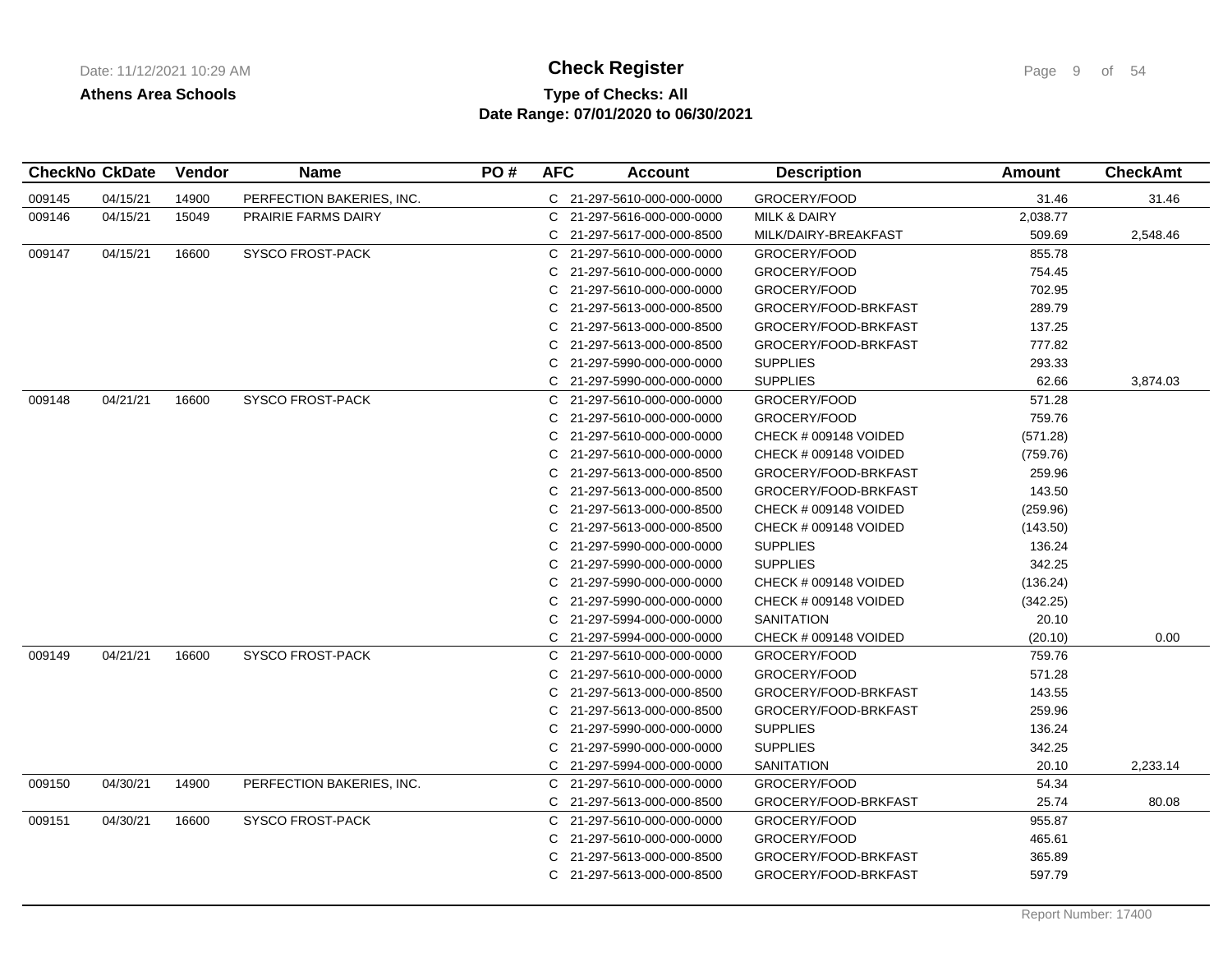# **Type of Checks: All Check Register Check Register Page 10 of 54 Date Range: 07/01/2020 to 06/30/2021**

|        | <b>CheckNo CkDate</b> | Vendor | <b>Name</b>               | PO#     | <b>AFC</b> | <b>Account</b>             | <b>Description</b>          | <b>Amount</b> | <b>CheckAmt</b> |
|--------|-----------------------|--------|---------------------------|---------|------------|----------------------------|-----------------------------|---------------|-----------------|
|        |                       |        |                           |         |            | C 21-297-5990-000-000-0000 | <b>SUPPLIES</b>             | 311.92        |                 |
|        |                       |        |                           |         | C.         | 21-297-5990-000-000-0000   | <b>SUPPLIES</b>             | 198.65        | 2,895.73        |
| 009152 | 05/06/21              | 12491  | F & A FABRICATING         |         | C.         | 21-297-4190-000-000-0000   | <b>REPAIR/MAINT SERVICE</b> | 2,545.00      | 2,545.00        |
| 009153 | 05/06/21              | 14900  | PERFECTION BAKERIES, INC. |         | C.         | 21-297-5610-000-000-0000   | GROCERY/FOOD                | 17.16         | 17.16           |
| 009154 | 05/06/21              | 16600  | <b>SYSCO FROST-PACK</b>   |         | C          | 21-297-5610-000-000-0000   | GROCERY/FOOD                | 776.03        |                 |
|        |                       |        |                           |         | C          | 21-297-5610-000-000-0000   | GROCERY/FOOD                | 557.82        |                 |
|        |                       |        |                           |         | C.         | 21-297-5613-000-000-8500   | GROCERY/FOOD-BRKFAST        | 394.51        |                 |
|        |                       |        |                           |         | C          | 21-297-5613-000-000-8500   | GROCERY/FOOD-BRKFAST        | 161.53        |                 |
|        |                       |        |                           |         | C          | 21-297-5990-000-000-0000   | <b>SUPPLIES</b>             | 298.33        |                 |
|        |                       |        |                           |         | C          | 21-297-5990-000-000-0000   | <b>SUPPLIES</b>             | 301.31        | 2,489.53        |
| 009155 | 05/13/21              | 15049  | PRAIRIE FARMS DAIRY       |         | C          | 21-297-5616-000-000-0000   | <b>MILK &amp; DAIRY</b>     | 1,746.12      |                 |
|        |                       |        |                           |         | C.         | 21-297-5617-000-000-8500   | MILK/DAIRY-BREAKFAST        | 436.53        | 2,182.65        |
| 009156 | 05/13/21              | 16600  | <b>SYSCO FROST-PACK</b>   |         | C.         | 21-297-5610-000-000-0000   | GROCERY/FOOD                | 331.97        |                 |
|        |                       |        |                           |         | C          | 21-297-5610-000-000-0000   | GROCERY/FOOD                | 1,459.84      |                 |
|        |                       |        |                           |         | C          | 21-297-5613-000-000-8500   | GROCERY/FOOD-BRKFAST        | 302.72        |                 |
|        |                       |        |                           |         | C          | 21-297-5613-000-000-8500   | GROCERY/FOOD-BRKFAST        | 372.05        |                 |
|        |                       |        |                           |         | C.         | 21-297-5990-000-000-0000   | <b>SUPPLIES</b>             | 158.92        |                 |
|        |                       |        |                           |         | C.         | 21-297-5990-000-000-0000   | <b>SUPPLIES</b>             | 88.63         | 2,714.13        |
| 009157 | 05/21/21              | 12322  | <b>SNAM</b>               |         | C.         | 21-297-3220-000-000-0000   | CONF/TRAVEL/EXPENSE         | 275.00        | 275.00          |
| 009158 | 05/21/21              | 16600  | <b>SYSCO FROST-PACK</b>   |         | C.         | 21-297-5610-000-000-0000   | GROCERY/FOOD                | 759.34        |                 |
|        |                       |        |                           |         | C.         | 21-297-5610-000-000-0000   | GROCERY/FOOD                | 684.04        |                 |
|        |                       |        |                           |         | C.         | 21-297-5613-000-000-8500   | GROCERY/FOOD-BRKFAST        | 63.14         |                 |
|        |                       |        |                           |         | C.         | 21-297-5613-000-000-8500   | GROCERY/FOOD-BRKFAST        | 487.00        |                 |
|        |                       |        |                           |         | C          | 21-297-5990-000-000-0000   | <b>SUPPLIES</b>             | 491.53        |                 |
|        |                       |        |                           |         | C.         | 21-297-5990-000-000-0000   | <b>SUPPLIES</b>             | 260.39        | 2,745.44        |
| 009159 | 05/21/21              | 24110  | DRUM HEATING & COOLING    |         | C.         | 21-297-4190-000-000-0000   | <b>REPAIR/MAINT SERVICE</b> | 989.50        | 989.50          |
| 009160 | 05/25/21              | 11910  | EAO MOTENN, LLC           |         | C.         | 21-297-5991-000-000-0000   | OTHER SUPPLY/MATL           | 20.00         | 20.00           |
| 009161 | 05/25/21              | 14900  | PERFECTION BAKERIES, INC. |         | C.         | 21-297-5610-000-000-0000   | GROCERY/FOOD                | 28.60         |                 |
|        |                       |        |                           |         | C          | 21-297-5610-000-000-0000   | GROCERY/FOOD                | 70.33         |                 |
|        |                       |        |                           |         | C.         | 21-297-5613-000-000-8500   | GROCERY/FOOD-BRKFAST        | 13.80         | 112.73          |
| 009162 | 05/25/21              | 16600  | <b>SYSCO FROST-PACK</b>   |         | C.         | 21-297-5610-000-000-0000   | GROCERY/FOOD                | 920.80        |                 |
|        |                       |        |                           |         | C          | 21-297-5613-000-000-8500   | GROCERY/FOOD-BRKFAST        | 753.19        |                 |
|        |                       |        |                           |         | C.         | 21-297-5990-000-000-0000   | <b>SUPPLIES</b>             | 604.75        | 2,278.74        |
| 009163 | 06/10/21              | 12495  | <b>FORREST KLINE</b>      | 14277 C |            | C 21-297-4190-000-000-0000 | <b>REPAIR/MAINT SERVICE</b> | 1,380.00      | 1,380.00        |
| 009164 | 06/10/21              | 16600  | <b>SYSCO FROST-PACK</b>   |         | C.         | 21-297-5610-000-000-0000   | GROCERY/FOOD                | 2,894.75      |                 |
|        |                       |        |                           |         | C          | 21-297-5610-000-000-0000   | GROCERY/FOOD                | 395.38        |                 |
|        |                       |        |                           |         | C          | 21-297-5613-000-000-8500   | GROCERY/FOOD-BRKFAST        | 1,322.50      |                 |
|        |                       |        |                           |         | C.         | 21-297-5990-000-000-0000   | <b>SUPPLIES</b>             | 239.41        |                 |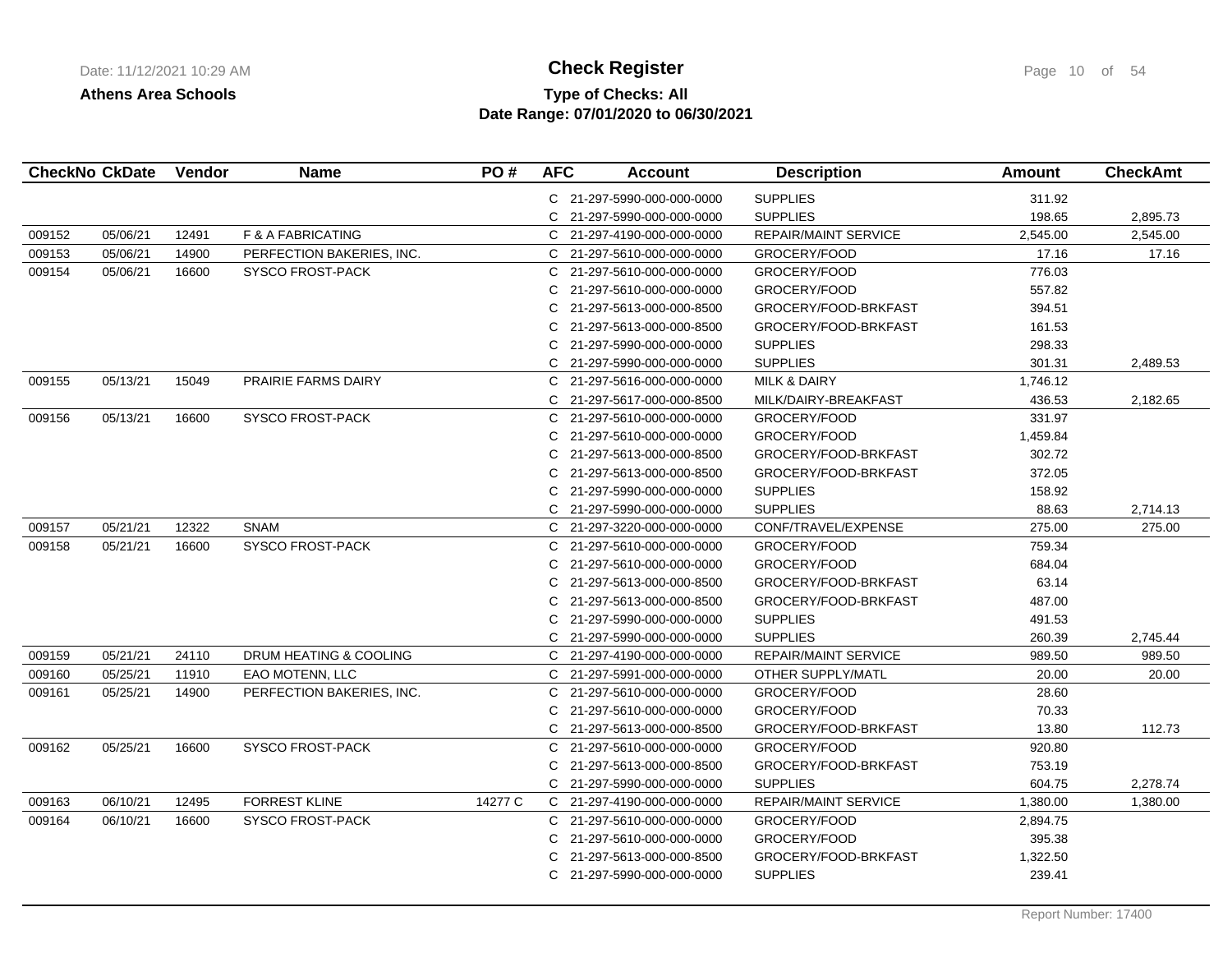# **Type of Checks: All Check Register Check Register Page 11 of 54 Date Range: 07/01/2020 to 06/30/2021**

|        | <b>CheckNo CkDate</b> | Vendor | <b>Name</b>                   | PO#     | <b>AFC</b> | <b>Account</b>             | <b>Description</b>        | Amount     | <b>CheckAmt</b> |
|--------|-----------------------|--------|-------------------------------|---------|------------|----------------------------|---------------------------|------------|-----------------|
|        |                       |        |                               |         |            | C 21-297-5990-000-000-0000 | <b>SUPPLIES</b>           | 118.39     |                 |
|        |                       |        |                               |         | C.         | 21-297-5990-000-000-0000   | <b>SUPPLIES</b>           | 339.66     | 5,310.09        |
| 009165 | 06/17/21              | 15049  | PRAIRIE FARMS DAIRY           |         | C          | 21-297-5616-000-000-0000   | <b>MILK &amp; DAIRY</b>   | 2,032.49   |                 |
|        |                       |        |                               |         | C          | 21-297-5617-000-000-8500   | MILK/DAIRY-BREAKFAST      | 508.12     | 2,540.61        |
| 009166 | 06/18/21              | 12069  | CIAMPA, SHAWN                 | 14284 C |            | C 21-297-6450-000-000-0000 | <b>EQUIP REPL-DEPR</b>    | 6,950.00   | 6,950.00        |
| 009167 | 06/18/21              | 12205  | J & L ELECTRIC, INC.          | 14269 C |            | C 21-297-6450-000-000-0000 | <b>EQUIP REPL-DEPR</b>    | 1,886.00   | 1,886.00        |
| 009168 | 06/18/21              | 12477  | STAFFORD-SMITH, INC           | 14270 C |            | C 21-297-6450-000-000-0000 | <b>EQUIP REPL-DEPR</b>    | 17,832.10  | 17,832.10       |
| 009169 | 06/18/21              | 12477  | STAFFORD-SMITH, INC           | 14226 C | C.         | 21-297-6450-000-000-0000   | <b>EQUIP REPL-DEPR</b>    | 21,489.96  | 21,489.96       |
| 009170 | 06/18/21              | 12491  | F & A FABRICATING             | 14285 C |            | C 21-297-6450-000-000-0000 | <b>EQUIP REPL-DEPR</b>    | 5,536.00   | 5,536.00        |
| 009171 | 06/21/21              | 12398  | KLINE, MELANIE                |         |            | C 21-297-3220-000-000-0000 | CONF/TRAVEL/EXPENSE       | 150.00     | 150.00          |
| 009172 | 06/25/21              | 12205  | J & L ELECTRIC, INC.          | 14286 C |            | C 21-297-6450-000-000-0000 | <b>EQUIP REPL-DEPR</b>    | 2,477.80   | 2,477.80        |
| 009173 | 06/25/21              | 16600  | <b>SYSCO FROST-PACK</b>       |         | C.         | 21-297-5610-000-000-0000   | GROCERY/FOOD              | 348.48     |                 |
|        |                       |        |                               |         | C          | 21-297-5991-000-000-0000   | OTHER SUPPLY/MATL         | 114.74     | 463.22          |
| 009174 | 06/30/21              | 12398  | KLINE, MELANIE                |         |            | C 21-297-3220-000-000-0000 | CONF/TRAVEL/EXPENSE       | 392.19     | 392.19          |
| 012051 | 07/15/20              | 20390  | SCHOOL SPECIALTIES INC        |         | S          | 62-431-0420-000-000-0000   | <b>EAST LEROY ELEM</b>    | 669.50     | 669.50          |
| 012052 | 08/05/20              | 10003  | <b>FULLER, MOLLY</b>          |         | S          | 62-431-0170-000-000-0000   | <b>BUS GARAGE</b>         | 31.80      | 31.80           |
| 012053 | 08/28/20              | 11756  | BRINK WOOD PRODUCTS, INC.     | 13982 C | S          | 62-431-0420-000-000-0000   | <b>EAST LEROY ELEM</b>    | 1,500.00   | 1,500.00        |
| 012054 | 08/28/20              | 12337  | TAUNT, KELLY                  | 13978 C | S          | 62-431-2020-000-000-0000   | CLASS OF 2020             | 102.80     | 102.80          |
| 012055 | 08/28/20              | 26421  | <b>BANNISTER DESIGNS</b>      | 13944 C |            | S 62-431-0420-000-000-0000 | <b>EAST LEROY ELEM</b>    | 17.20      | 17.20           |
| 012056 | 09/02/20              | 12182  | <b>JOSTENS</b>                |         |            | S 62-431-0200-000-000-0000 | <b>BAND</b>               | 147.95     | 147.95          |
| 012057 | 09/14/20              | 12373  | <b>SCHOLASTIC</b>             | 13999 C |            | S 62-431-0700-000-000-0000 | 6TH GRADE                 | 185.36     | 185.36          |
| 012058 | 09/14/20              | 20390  | SCHOOL SPECIALTIES INC        |         | S          | 62-431-0420-000-000-0000   | <b>EAST LEROY ELEM</b>    | 29.51      | 29.51           |
| 012059 | 09/18/20              | 12397  | TREE ROOTS CULTURE            |         | S          | 62-431-0600-000-000-0000   | VOLLEYBALL                | 1,000.00   | 1,000.00        |
| 012060 | 09/18/20              | 01193  | <b>JACK PEARLS SPORT CENT</b> | 14024 C | S.         | 62-431-0013-000-000-0000   | <b>FOOTBALL</b>           | 400.00     | 400.00          |
| 012061 | 10/09/20              | 11424  | LTW APPAREL LLC               | 14038 C | S          | 62-431-0600-000-000-0000   | VOLLEYBALL                | 1,413.20   | 1,413.20        |
| 012062 | 10/09/20              | 11887  | <b>FIRST BANKCARD</b>         | 14021 C | S          | 62-431-0140-000-000-0000   | HS STUDENT COUNCIL        | 97.86      |                 |
|        |                       |        |                               | 14021 C | S.         | 62-431-2022-000-000-0000   | CLASS OF 2022             | 6.99       | 104.85          |
| 012063 | 10/15/20              | 11827  | SMITHS FLOWER SHOP            | 14052 C |            | S 62-431-0140-000-000-0000 | <b>HS STUDENT COUNCIL</b> | 20.00      | 20.00           |
| 012064 | 10/28/20              | 11039  | WALSWORTH PUBLISHING CO.      | 14063 C |            | S 62-431-0280-000-000-0000 | <b>YEARBOOK</b>           | 2,939.88   | 2,939.88        |
| 012065 | 10/28/20              | 25221  | <b>HULCE KELLY</b>            | 14068 C | S.         | 62-431-0420-000-000-0000   | <b>EAST LEROY ELEM</b>    | 30.52      | 30.52           |
| 012066 | 11/05/20              | 10856  | COLE, JACY                    | 14078 C |            | S 62-431-0600-000-000-0000 | VOLLEYBALL                | 450.00     | 450.00          |
| 012067 | 11/19/20              | 03121  | <b>KRESA</b>                  | 14090 C | S          | 62-431-0420-000-000-0000   | <b>EAST LEROY ELEM</b>    | 10.00      | 10.00           |
| 012068 | 12/08/20              | 10863  | LEUKEMIA & LYMPHOMA SOCIETY   | 14102 C | S          | 62-431-0420-000-000-0000   | <b>EAST LEROY ELEM</b>    | 1,241.04   |                 |
|        |                       |        |                               | 14102 C | S          | 62-431-0420-000-000-0000   | CHECK # 012068 VOIDED     | (1,241.04) | 0.00            |
| 012069 | 12/08/20              | 11887  | <b>FIRST BANKCARD</b>         | 14092 C | S          | 62-431-0240-000-000-0000   | HS SCHOOL IMPROVEMEN      | 385.00     | 385.00          |
| 012070 | 12/08/20              | 10863  | LEUKEMIA & LYMPHOMA SOCIETY   | 14102 C |            | S 62-431-0420-000-000-0000 | EAST LEROY ELEM           | 1,241.04   | 1,241.04        |
| 012071 | 12/09/20              | 11637  | PEE JAYS FRESH FRUIT          | 14108 C |            | S 62-431-2021-000-000-0000 | CLASS OF 2021             | 404.95     | 404.95          |
| 012072 | 12/17/20              | 01193  | <b>JACK PEARLS SPORT CENT</b> | 14107 C |            | S 62-431-0330-000-000-0000 | <b>CROSS COUNTRY</b>      | 197.00     | 197.00          |
|        |                       |        |                               |         |            |                            |                           |            |                 |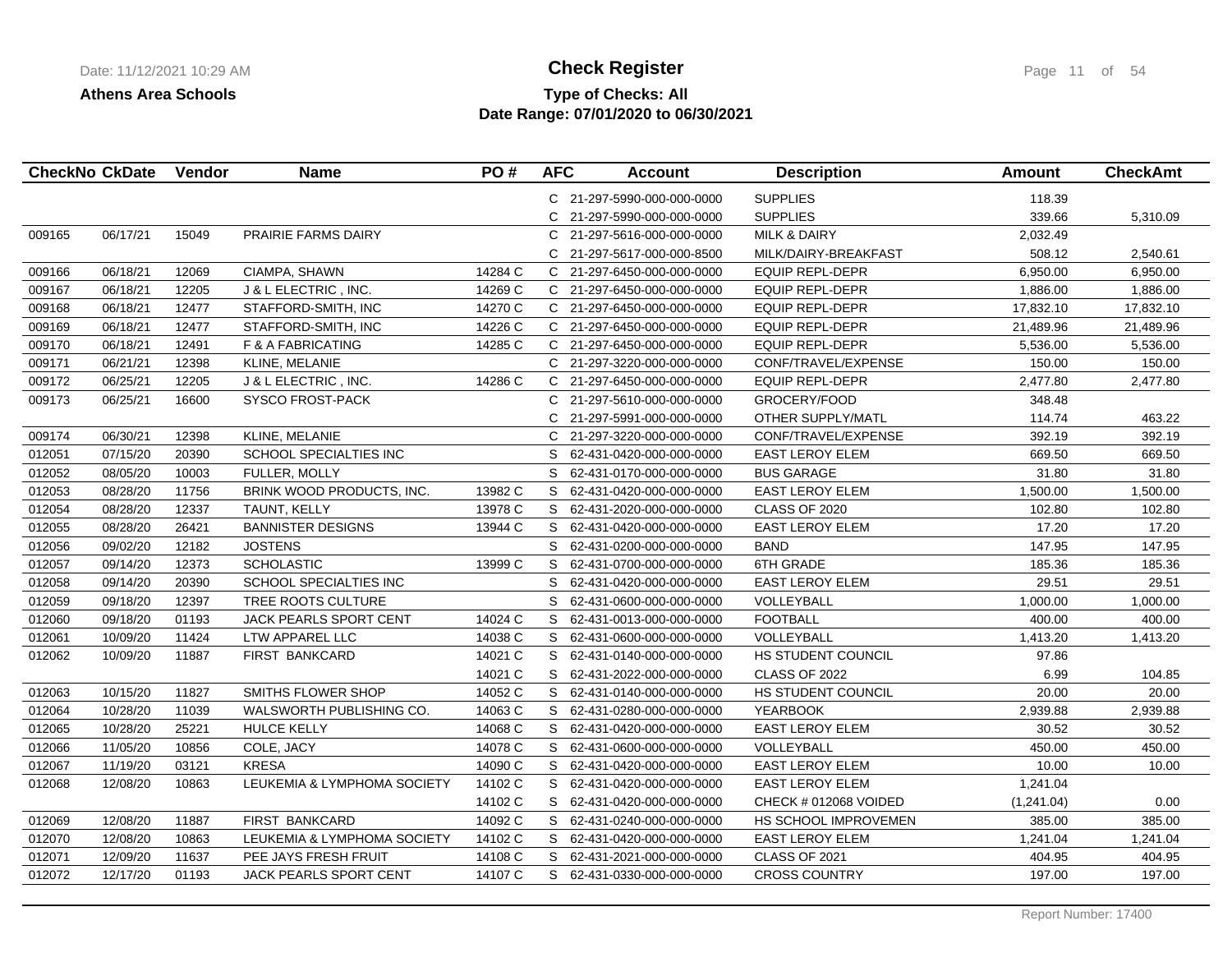# **Type of Checks: All Check Register Check Register Page 12 of 54 Date Range: 07/01/2020 to 06/30/2021**

|        | <b>CheckNo CkDate</b> | <b>Vendor</b> | <b>Name</b>                   | PO#     | <b>AFC</b> | <b>Account</b>             | <b>Description</b>      | Amount   | <b>CheckAmt</b> |
|--------|-----------------------|---------------|-------------------------------|---------|------------|----------------------------|-------------------------|----------|-----------------|
| 012073 | 12/17/20              | 11058         | <b>LIBRARY WORLD</b>          | 14110 C |            | S 62-431-0421-000-000-0000 | EL-LIBRARY              | 230.00   | 230.00          |
| 012074 | 12/17/20              | 12042         | BITTNER, JENNIFER             | 14113 C |            | S 62-431-0420-000-000-0000 | <b>EAST LEROY ELEM</b>  | 53.00    | 53.00           |
| 012075 | 01/08/21              | 10408         | CENTURY RESOURCES INC         |         | S          | 62-431-0200-000-000-0000   | <b>BAND</b>             | 3,430.06 | 3,430.06        |
| 012076 | 01/08/21              | 10966         | <b>MEYER MUSIC</b>            |         | S          | 62-431-0200-000-000-0000   | BAND                    | 51.13    |                 |
|        |                       |               |                               |         | S          | 62-431-0200-000-000-0000   | <b>BAND</b>             | 10.30    |                 |
|        |                       |               |                               |         | S          | 62-431-0200-000-000-0000   | <b>BAND</b>             | 10.75    |                 |
|        |                       |               |                               |         | S          | 62-431-0200-000-000-0000   | <b>BAND</b>             | 28.56    |                 |
|        |                       |               |                               |         | S          | 62-431-0200-000-000-0000   | <b>BAND</b>             | 15.94    |                 |
|        |                       |               |                               |         | S          | 62-431-0200-000-000-0000   | <b>BAND</b>             | 80.85    |                 |
|        |                       |               |                               |         | S          | 62-431-0200-000-000-0000   | <b>BAND</b>             | 17.05    | 214.58          |
| 012077 | 01/08/21              | 11191         | <b>WENDY CONVERSE</b>         |         | S          | 62-431-0200-000-000-0000   | <b>BAND</b>             | 375.00   | 375.00          |
| 012078 | 01/08/21              | 11791         | <b>SHARON KLEIN</b>           |         | S          | 62-431-0200-000-000-0000   | <b>BAND</b>             | 25.00    | 25.00           |
| 012079 | 01/08/21              | 12439         | LORETTA DRAKE                 |         | S          | 62-431-0200-000-000-0000   | <b>BAND</b>             | 157.00   | 157.00          |
| 012080 | 01/08/21              | 12466         | <b>SHANNON KEENER</b>         |         | S          | 62-431-0200-000-000-0000   | <b>BAND</b>             | 207.00   | 207.00          |
| 012081 | 01/08/21              | 12473         | <b>LISA CAMP</b>              |         | S          | 62-431-0200-000-000-0000   | <b>BAND</b>             | 492.00   | 492.00          |
| 012082 | 01/08/21              | 12483         | AMY HEATH                     |         | S          | 62-431-0200-000-000-0000   | <b>BAND</b>             | 79.00    | 79.00           |
| 012083 | 01/08/21              | 12550         | <b>SUSAN BOVEE</b>            |         | S          | 62-431-0200-000-000-0000   | <b>BAND</b>             | 595.00   | 595.00          |
| 012084 | 01/08/21              | 12551         | <b>CALEB BRITTEN</b>          |         | S          | 62-431-0200-000-000-0000   | <b>BAND</b>             | 285.00   | 285.00          |
| 012085 | 01/08/21              | 12552         | NICOLE CLEMENS                |         | S.         | 62-431-0200-000-000-0000   | <b>BAND</b>             | 310.00   | 310.00          |
| 012086 | 01/08/21              | 12553         | ANGELA COLLYER                |         | S.         | 62-431-0200-000-000-0000   | <b>BAND</b>             | 620.00   | 620.00          |
| 012087 | 01/08/21              | 12554         | <b>JOANNA HENCKEL</b>         |         | S          | 62-431-0200-000-000-0000   | <b>BAND</b>             | 207.00   | 207.00          |
| 012088 | 01/08/21              | 12555         | ANGLEA EDWARDS                |         | S          | 62-431-0200-000-000-0000   | BAND                    | 620.00   | 620.00          |
| 012089 | 01/08/21              | 12556         | <b>CHERYL ENYART</b>          |         | S          | 62-431-0200-000-000-0000   | <b>BAND</b>             | 570.00   | 570.00          |
| 012090 | 01/08/21              | 12557         | <b>LORI STAYNER</b>           |         | S          | 62-431-0200-000-000-0000   | <b>BAND</b>             | 310.00   | 310.00          |
| 012091 | 01/08/21              | 12558         | <b>JENNIFER GORDY</b>         |         | S          | 62-431-0200-000-000-0000   | <b>BAND</b>             | 335.00   | 335.00          |
| 012092 | 01/08/21              | 12559         | ALLANAH WEISBAUM              |         | S          | 62-431-0200-000-000-0000   | <b>BAND</b>             | 285.00   | 285.00          |
| 012093 | 01/08/21              | 12561         | LIBBY BELL                    |         | S          | 62-431-0200-000-000-0000   | <b>BAND</b>             | 310.00   | 310.00          |
| 012094 | 01/08/21              | 12563         | <b>VICKIE KINNEY</b>          |         | S          | 62-431-0200-000-000-0000   | BAND                    | 285.00   | 285.00          |
| 012095 | 01/08/21              | 12564         | <b>TERESA MAITLAND</b>        |         | S          | 62-431-0200-000-000-0000   | <b>BAND</b>             | 620.00   | 620.00          |
| 012096 | 01/08/21              | 12565         | <b>LYNN PRATER</b>            |         | S          | 62-431-0200-000-000-0000   | BAND                    | 620.00   | 620.00          |
| 012097 | 01/08/21              | 12566         | AMANDA AUSTIN                 |         | S          | 62-431-0200-000-000-0000   | <b>BAND</b>             | 285.00   | 285.00          |
| 012098 | 01/08/21              | 12567         | SANDRA VANARMAN               |         | S          | 62-431-0200-000-000-0000   | <b>BAND</b>             | 464.00   | 464.00          |
| 012099 | 01/11/21              | 11887         | FIRST BANKCARD                | 14101 C | S          | 62-431-0420-000-000-0000   | <b>EAST LEROY ELEM</b>  | 275.00   |                 |
|        |                       |               |                               | 14103 C | S          | 62-431-0420-000-000-0000   | EAST LEROY ELEM         | 755.30   | 1,030.30        |
| 012100 | 02/11/21              | 11039         | WALSWORTH PUBLISHING CO.      | 14144 C |            | S 62-431-0280-000-000-0000 | <b>YEARBOOK</b>         | 1,850.00 | 1,850.00        |
| 012101 | 02/11/21              | 12501         | PAMELA WALDRON                | 14143 C | S          | 62-431-0420-000-000-0000   | <b>EAST LEROY ELEM</b>  | 28.46    |                 |
|        |                       |               |                               | 14149 C | S.         | 62-431-0420-000-000-0000   | <b>EAST LEROY ELEM</b>  | 37.74    | 66.20           |
| 012102 | 02/24/21              | 01193         | <b>JACK PEARLS SPORT CENT</b> | 14153 C |            | S 62-431-0060-000-000-0000 | <b>GIRLS BASKETBALL</b> | 1,025.00 | 1,025.00        |
|        |                       |               |                               |         |            |                            |                         |          |                 |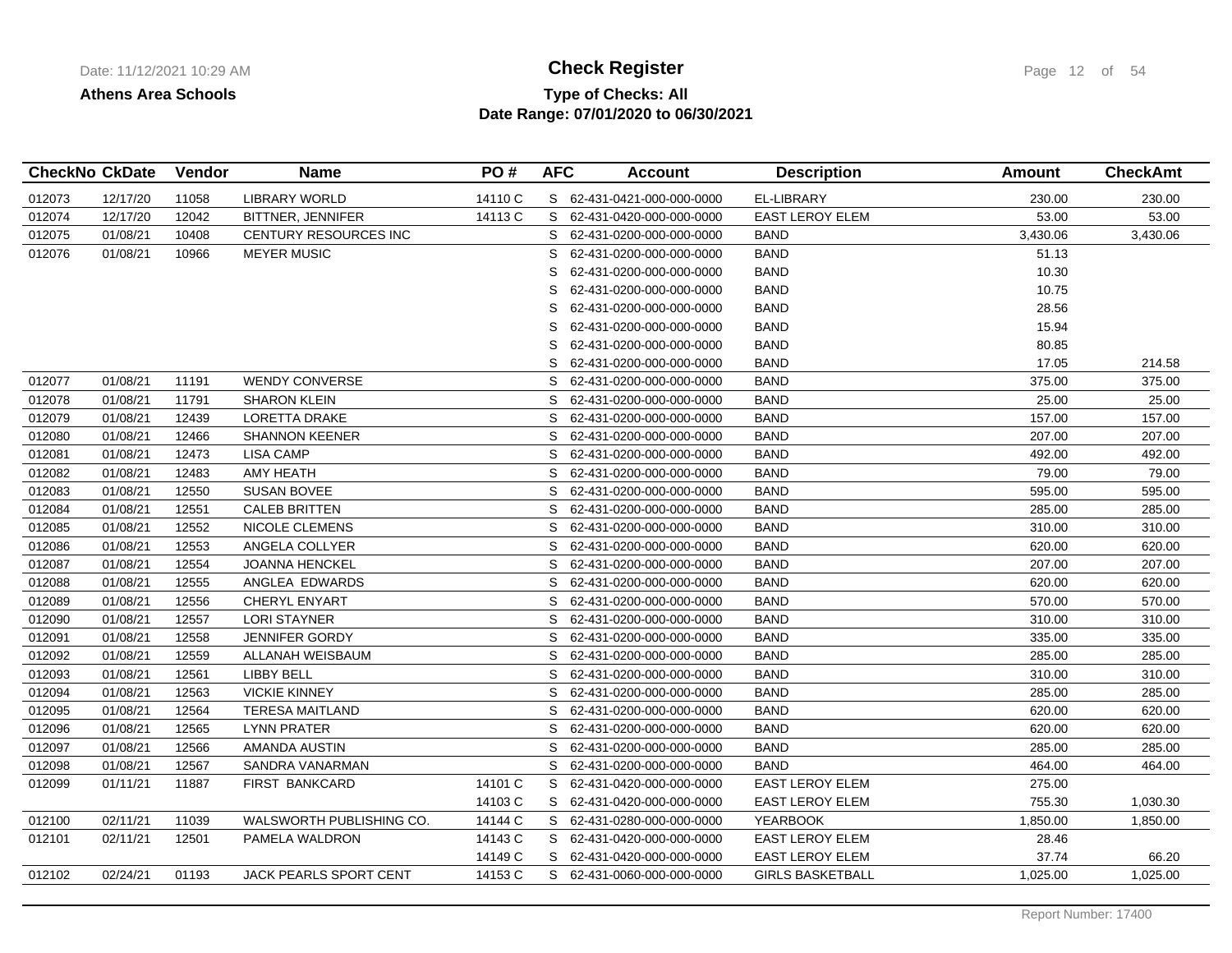## **Type of Checks: All Check Register Check Register Page 13 of 54 Date Range: 07/01/2020 to 06/30/2021**

|        | <b>CheckNo CkDate</b> | Vendor | <b>Name</b>                      | PO#     | <b>AFC</b> | <b>Account</b>             | <b>Description</b>          | Amount   | <b>CheckAmt</b> |
|--------|-----------------------|--------|----------------------------------|---------|------------|----------------------------|-----------------------------|----------|-----------------|
| 012103 | 02/24/21              | 12591  | <b>SCIENCE ALIVE</b>             | 14156 P |            | S 62-431-0420-000-000-0000 | <b>EAST LEROY ELEM</b>      | 125.50   | 125.50          |
| 012104 | 03/05/21              | 11424  | LTW APPAREL LLC                  |         | S.         | 62-431-0200-000-000-0000   | <b>BAND</b>                 | 663.00   | 663.00          |
| 012105 | 03/05/21              | 11887  | <b>FIRST BANKCARD</b>            | 14155 C | S          | 62-431-0420-000-000-0000   | EAST LEROY ELEM             | 48.60    | 48.60           |
| 012106 | 03/12/21              | 25221  | <b>HULCE KELLY</b>               | 14166 C |            | S 62-431-0420-000-000-0000 | <b>EAST LEROY ELEM</b>      | 29.94    | 29.94           |
| 012107 | 03/12/21              | 26669  | POSITIVIE PROMOTIONS             | 14157 C |            | S 62-431-0420-000-000-0000 | <b>EAST LEROY ELEM</b>      | 159.79   | 159.79          |
| 012108 | 03/17/21              | 11707  | PARLIN, KATHY                    | 14175 C | S.         | 62-431-0070-000-000-0000   | <b>SOFTBALL</b>             | 299.96   | 299.96          |
| 012109 | 03/18/21              | 10594  | NIXON COMPANY, INC.              | 14158 C | S          | 62-431-0420-000-000-0000   | <b>EAST LEROY ELEM</b>      | 275.00   | 275.00          |
| 012110 | 03/19/21              | 11740  | SMITH'S FLOWER SHOP              | 14184 C | S          | 62-431-0140-000-000-0000   | HS STUDENT COUNCIL          | 20.00    | 20.00           |
| 012111 | 03/25/21              | 12608  | VARSITY APPAREL AND              | 14186 C |            | S 62-431-0014-000-000-0000 | <b>WRESTLING</b>            | 137.00   | 137.00          |
| 012112 | 03/31/21              | 11424  | LTW APPAREL LLC                  | 14195 C |            | S 62-431-2021-000-000-0000 | CLASS OF 2021               | 410.00   | 410.00          |
| 012113 | 04/15/21              | 11985  | <b>PRATER STUDIOS</b>            | 14200 C | S.         | 62-431-0420-000-000-0000   | <b>EAST LEROY ELEM</b>      | 210.00   | 210.00          |
| 012114 | 04/15/21              | 12591  | <b>SCIENCE ALIVE</b>             | 14156 C | S.         | 62-431-0420-000-000-0000   | <b>EAST LEROY ELEM</b>      | 1,130.00 | 1,130.00        |
| 012115 | 04/16/21              | 12042  | BITTNER, JENNIFER                | 14208 C | S          | 62-431-0423-000-000-0000   | EL STUDENT COUNCIL          | 41.37    | 41.37           |
| 012116 | 04/28/21              | 11707  | PARLIN, KATHY                    | 14221 C | S          | 62-431-0070-000-000-0000   | <b>SOFTBALL</b>             | 44.97    | 44.97           |
| 012117 | 05/06/21              | 10684  | J W PEPPER & SON, INC.           |         | S          | 62-431-0200-000-000-0000   | <b>BAND</b>                 | 13.98    | 13.98           |
| 012118 | 05/06/21              | 11039  | WALSWORTH PUBLISHING CO.         | 14232 C | S          | 62-431-0280-000-000-0000   | <b>YEARBOOK</b>             | 2,110.00 | 2,110.00        |
| 012119 | 05/06/21              | 15961  | <b>MORGAN MARY</b>               | 14227 C |            | S 62-431-0421-000-000-0000 | EL-LIBRARY                  | 46.38    | 46.38           |
| 012120 | 05/06/21              | 15530  | <b>BINDER PARK ZOO</b>           | 14234 C | S.         | 62-431-0240-000-000-0000   | HS SCHOOL IMPROVEMEN        | 394.00   | 394.00          |
| 012121 | 05/06/21              | 10943  | <b>PARTY CREATION BY SHIRLEY</b> | 14236 C | S.         | 62-431-0240-000-000-0000   | HS SCHOOL IMPROVEMEN        | 85.40    | 85.40           |
| 012122 | 05/06/21              | 11531  | LORI'S CUPCAKES N MORE           | 14235 C | S          | 62-431-0240-000-000-0000   | HS SCHOOL IMPROVEMEN        | 108.00   | 108.00          |
| 012123 | 05/11/21              | 25221  | <b>HULCE KELLY</b>               | 14239 C |            | S 62-431-0420-000-000-0000 | <b>EAST LEROY ELEM</b>      | 42.87    | 42.87           |
| 012124 | 05/11/21              | 26750  | DARCY OSWALT                     | 14238 C | S.         | 62-431-0240-000-000-0000   | <b>HS SCHOOL IMPROVEMEN</b> | 265.17   | 265.17          |
| 012125 | 06/03/21              | 11633  | KUBASIAK, MELANIE                | 14259 C | S.         | 62-431-0420-000-000-0000   | <b>EAST LEROY ELEM</b>      | 14.07    | 14.07           |
| 012126 | 06/03/21              | 12042  | BITTNER, JENNIFER                | 14263 C | S          | 62-431-0423-000-000-0000   | EL STUDENT COUNCIL          | 83.51    | 83.51           |
| 012127 | 06/10/21              | 04095  | HERFF JONES INC                  | 14274 C |            | S 62-431-2021-000-000-0000 | CLASS OF 2021               | 700.00   | 700.00          |
| 012128 | 06/10/21              | 10856  | COLE, JACY                       | 14278 C | S          | 62-431-0600-000-000-0000   | VOLLEYBALL                  | 301.56   | 301.56          |
| 012129 | 06/10/21              | 10966  | <b>MEYER MUSIC</b>               |         | S          | 62-431-0200-000-000-0000   | <b>BAND</b>                 | 63.22    |                 |
|        |                       |        |                                  |         | S          | 62-431-0200-000-000-0000   | <b>BAND</b>                 | 52.91    |                 |
|        |                       |        |                                  |         | S          | 62-431-0200-000-000-0000   | <b>BAND</b>                 | 16.10    |                 |
|        |                       |        |                                  |         | S          | 62-431-0200-000-000-0000   | <b>BAND</b>                 | 47.55    |                 |
|        |                       |        |                                  |         | S          | 62-431-0200-000-000-0000   | <b>BAND</b>                 | 25.95    |                 |
|        |                       |        |                                  |         | S          | 62-431-0200-000-000-0000   | <b>BAND</b>                 | 23.35    |                 |
|        |                       |        |                                  |         | S          | 62-431-0200-000-000-0000   | <b>BAND</b>                 | 3.55     |                 |
|        |                       |        |                                  |         | S          | 62-431-0200-000-000-0000   | <b>BAND</b>                 | 8.00     |                 |
|        |                       |        |                                  |         | S          | 62-431-0200-000-000-0000   | <b>BAND</b>                 | 17.06    |                 |
|        |                       |        |                                  |         | S          | 62-431-0200-000-000-0000   | <b>BAND</b>                 | 5.31     | 263.00          |
| 012130 | 06/10/21              | 11985  | <b>PRATER STUDIOS</b>            | 14255 C | S          | 62-431-0420-000-000-0000   | <b>EAST LEROY ELEM</b>      | 36.00    | 36.00           |
| 012131 | 06/10/21              | 12348  | ATHENS BAND BOOSTERS             |         |            | S 62-431-0200-000-000-0000 | <b>BAND</b>                 | 1,070.74 | 1,070.74        |

Report Number: 17400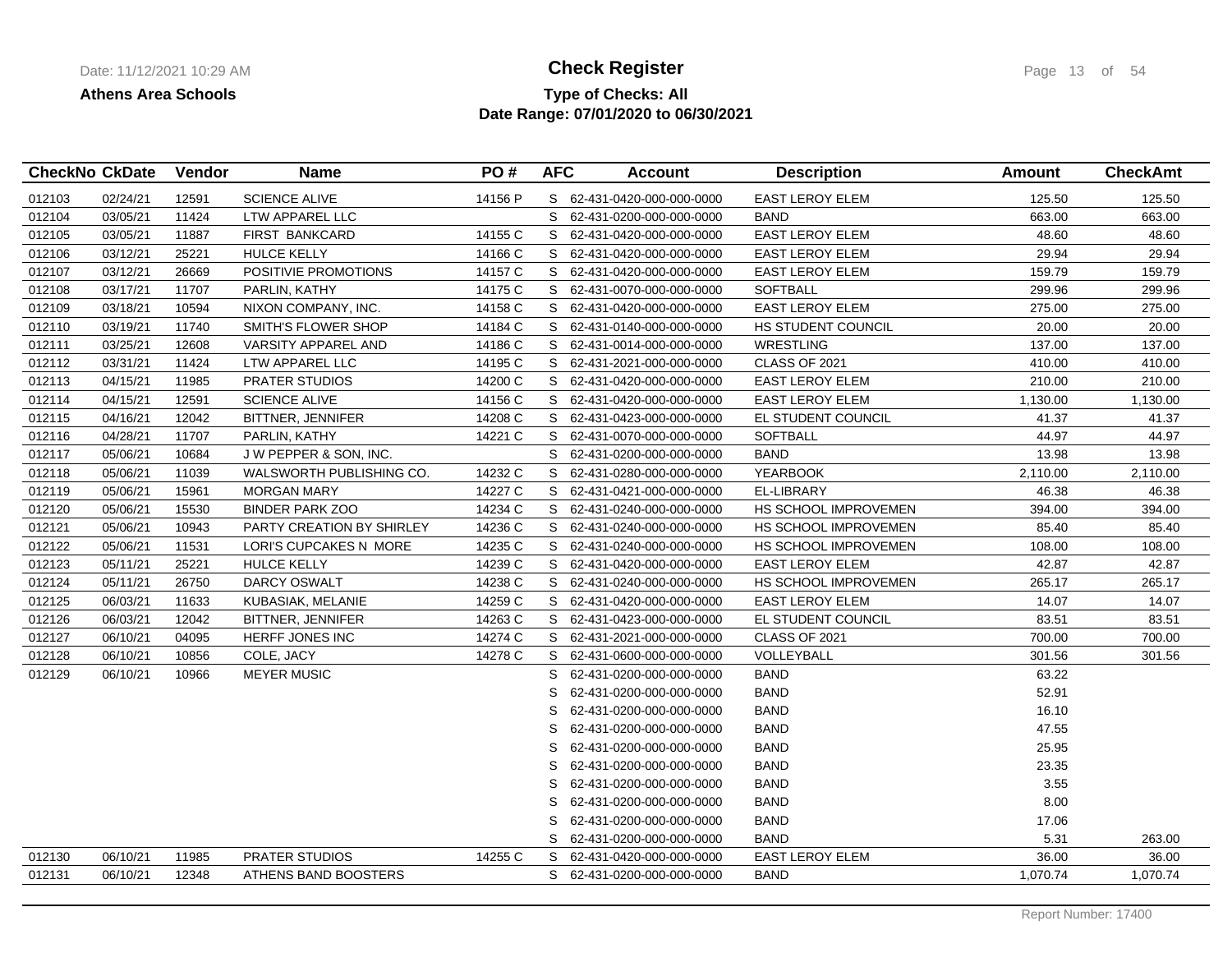## **Type of Checks: All Check Register Check Register Page 14 of 54 Date Range: 07/01/2020 to 06/30/2021**

| <b>CheckNo CkDate</b> |          | <b>Vendor</b> | <b>Name</b>                | PO#     | <b>AFC</b> | <b>Account</b>             | <b>Description</b>          | Amount     | <b>CheckAmt</b> |
|-----------------------|----------|---------------|----------------------------|---------|------------|----------------------------|-----------------------------|------------|-----------------|
| 012132                | 06/10/21 | 15321         | STACHIA BAGLEY             |         |            | S 62-431-0200-000-000-0000 | <b>BAND</b>                 | 52.17      | 52.17           |
| 012133                | 06/10/21 | 26145         | SHIRLEY DOWD               | 14268 C |            | S 62-431-0420-000-000-0000 | <b>EAST LEROY ELEM</b>      | 36.68      | 36.68           |
| 012134                | 06/25/21 | 11887         | <b>FIRST BANKCARD</b>      | 14260 C |            | S 62-431-2021-000-000-0000 | CLASS OF 2021               | 726.39     | 726.39          |
| 012135                | 06/25/21 | 01193         | JACK PEARLS SPORT CENT     | 14287 C | S          | 62-431-0060-000-000-0000   | <b>GIRLS BASKETBALL</b>     | 528.00     | 528.00          |
| 051005                | 07/01/20 | 01530         | <b>MESSA</b>               |         | G          | 12-451-7000-000-000-0000   | MESSA                       | 5,180.20   | 5,180.20        |
| 051006                | 07/01/20 | 15973         | ATHENS COMMUNITY           |         | G          | 12-451-9200-000-000-0000   | MISC PAYROLL DEDUCT         | 50.00      | 50.00           |
| 051007                | 07/02/20 | 08230         | <b>RECOGNITION INC</b>     |         | G          | 11-293-5992-000-000-0000   | <b>AWARDS</b>               | 220.00     | 220.00          |
| 051008                | 07/02/20 | 09785         | ATHENS AUTO SUPPLY         |         | G          | 11-271-5730-000-000-0000   | <b>REPAIR PARTS</b>         | 83.69      | 83.69           |
| 051009                | 07/02/20 | 12313         | <b>RENEE SHAVER</b>        |         | G          | 11-261-3210-000-000-0000   | <b>LOCAL TRAVEL</b>         | 22.43      | 22.43           |
| 051010                | 07/02/20 | 20390         | SCHOOL SPECIALTIES INC     |         | G          | 11-111-6420-111-000-0000   | NEW EQUIP/FURN-NONDP        | 2,805.48   |                 |
|                       |          |               |                            |         | G          | 11-113-6420-113-000-0000   | <b>NEW EQUIP/FURN-NONDR</b> | 5,125.84   | 7,931.32        |
| 051011                | 07/02/20 | 23431         | MIDWEST TRANSIT EQUIPMENT, |         | G          | 11-271-5730-000-000-0000   | <b>REPAIR PARTS</b>         | 45.30      | 45.30           |
| 051012                | 07/06/20 | 11339         | CALHOUN COUNTY SHERIFF'S   |         | G          | 11-283-3140-000-000-0000   | INDENTIX SCAN SVC           | 71.00      | 71.00           |
| 051014                | 07/08/20 | 00502         | <b>CONSUMERS ENERGY</b>    |         | G          | 11-261-5510-112-000-0000   | NATURAL GAS-MS              | 108.31     |                 |
|                       |          |               |                            |         | G          | 11-261-5510-113-000-0000   | NATURAL GAS-HS              | 188.16     |                 |
|                       |          |               |                            |         | G          | 11-261-5510-113-000-0000   | NATURAL GAS-HS              | 19.09      |                 |
|                       |          |               |                            |         | G          | 11-261-5520-111-000-0000   | ELECTRICITY-EL              | 1,770.76   |                 |
|                       |          |               |                            |         | G          | 11-261-5520-112-000-0000   | ELECTRICITY-MS              | 16.92      |                 |
|                       |          |               |                            |         | G          | 11-261-5520-112-000-0000   | ELECTRICITY-MS              | 433.50     |                 |
|                       |          |               |                            |         | G          | 11-261-5520-113-000-0000   | ELECTRICITY-HS              | 2,885.86   |                 |
|                       |          |               |                            |         | G          | 11-261-5520-113-000-0000   | ELECTRICITY-HS              | 169.14     |                 |
|                       |          |               |                            |         | G          | 11-261-5520-114-000-0000   | ELECTRICITY-ADMIN           | 9.02       |                 |
|                       |          |               |                            |         | G          | 11-261-5522-000-000-0000   | ELEC-ATHL FLD/BLDG          | 25.91      |                 |
|                       |          |               |                            |         | G          | 11-261-5522-000-000-0000   | ELEC-ATHL FLD/BLDG          | 222.33     |                 |
|                       |          |               |                            |         | G          | 11-261-5522-114-000-0000   | HEAT/AIR(ELEC)ADMIN         | 11.75      |                 |
|                       |          |               |                            |         | G          | 11-271-5510-000-000-0000   | NATURAL GAS(HEAT)-BG        | 16.82      |                 |
|                       |          |               |                            |         | G          | 11-271-5520-000-000-0000   | ELECTRICITY-B GARAGE        | 169.14     | 6,046.71        |
| 051015                | 07/08/20 | 20390         | SCHOOL SPECIALTIES INC     |         |            | G 11-122-5110-113-194-0000 | <b>INST SUPPLIES</b>        | 22.62      | 22.62           |
| 051016                | 07/08/20 | 24710         | <b>SEMCO ENERGY</b>        |         | G          | 11-261-5510-111-000-0000   | NATURAL GAS-EL              | 183.60     | 183.60          |
| 051017                | 07/08/20 | 04992         | <b>MASA</b>                |         | G          | 11-231-7410-000-000-0000   | <b>DUES AND FEES</b>        | 1,811.00   |                 |
|                       |          |               |                            |         | G          | 11-231-7410-000-000-0000   | CHECK # 051017 VOIDED       | (1,811.00) | 0.00            |
| 051018                | 07/08/20 | 10033         | <b>MEMSPA</b>              |         | G          | 11-221-7410-000-000-0000   | <b>DUES &amp; FEES</b>      | 555.00     |                 |
|                       |          |               |                            |         | G          | 11-241-7410-111-000-0000   | DUES/FEES-EL                | 555.00     | 1,110.00        |
| 051019                | 07/08/20 | 10044         | HONEYWELL BUILDING         |         | G          | 11-261-3490-000-000-0000   | HONEYWELL INSTANT ALERT     | 1,237.20   | 1,237.20        |
| 051020                | 07/08/20 | 10212         | REPUBLIC SERVICE OF        |         | G          | 11-261-3840-000-000-0000   | <b>REFUSE SERVICE</b>       | 807.93     |                 |
|                       |          |               |                            |         | G          | 11-271-3840-000-000-0000   | <b>REFUSE SERVICE</b>       | 27.00      | 834.93          |
| 051021                | 07/08/20 | 11316         | ELITE FUND, INC.           |         | G          | 11-261-3410-114-000-0000   | <b>TELEPHONE ADMIN</b>      | 50.00      | 50.00           |
| 051022                | 07/08/20 | 11551         | U.S. OMNI                  |         |            | G 11-252-7410-000-000-0000 | <b>DUES &amp; FEES</b>      | 3.00       | 3.00            |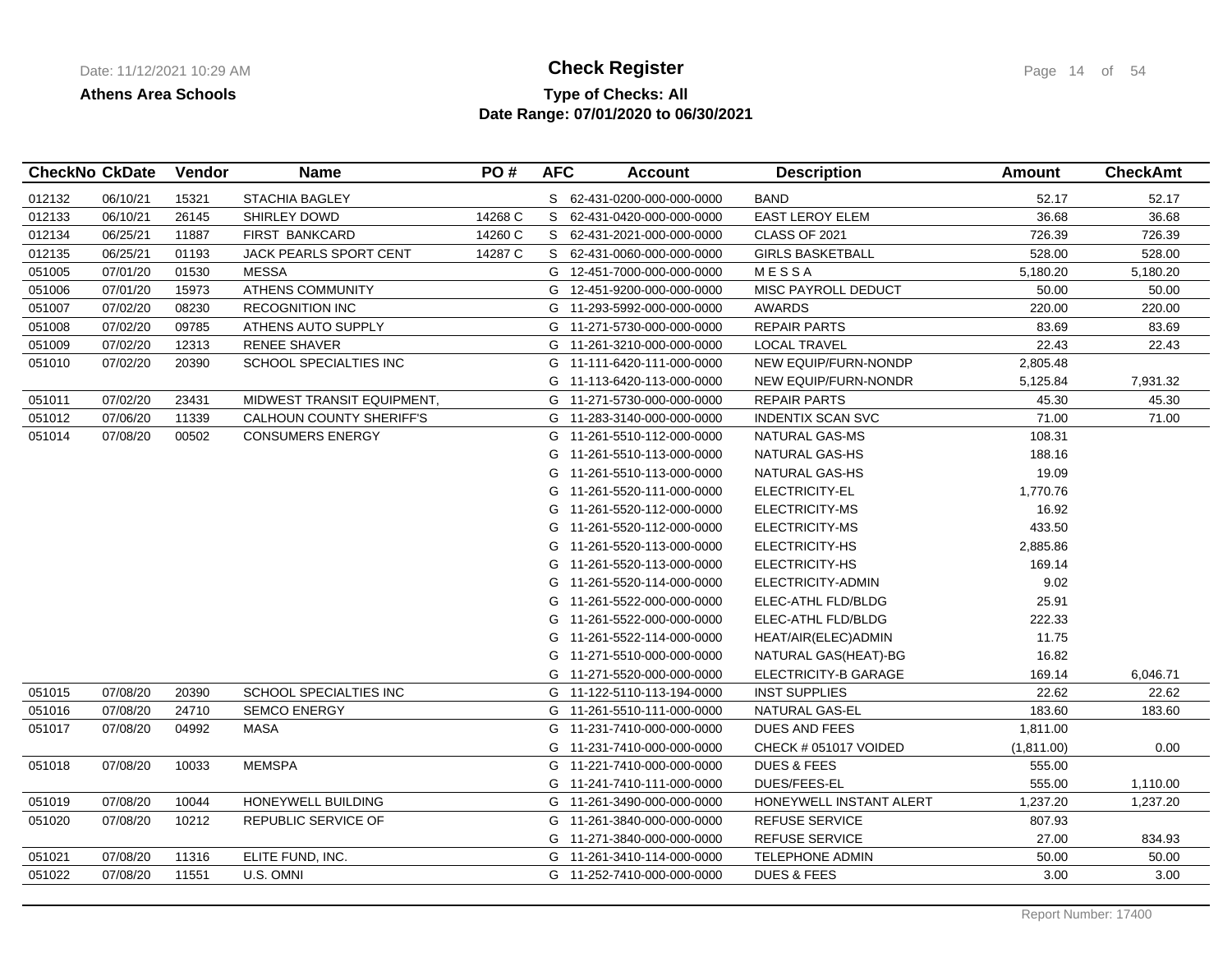## **Type of Checks: All Check Register Check Register Page 15 of 54 Date Range: 07/01/2020 to 06/30/2021**

| <b>CheckNo CkDate</b> | Vendor | <b>Name</b>                     | PO#     | <b>AFC</b> | <b>Account</b> | <b>Description</b>                                                                                                                                                                                                                                                                                                                                                                                                                                                                                                                                                                                                                                                                                                                                                                                                                                                                                                                                                                                                                                                                                                 | Amount    | <b>CheckAmt</b> |
|-----------------------|--------|---------------------------------|---------|------------|----------------|--------------------------------------------------------------------------------------------------------------------------------------------------------------------------------------------------------------------------------------------------------------------------------------------------------------------------------------------------------------------------------------------------------------------------------------------------------------------------------------------------------------------------------------------------------------------------------------------------------------------------------------------------------------------------------------------------------------------------------------------------------------------------------------------------------------------------------------------------------------------------------------------------------------------------------------------------------------------------------------------------------------------------------------------------------------------------------------------------------------------|-----------|-----------------|
| 07/08/20              | 12123  | <b>JAIME KATZ</b>               | 13943 P |            |                | <b>TEACHING SUPPLIES</b>                                                                                                                                                                                                                                                                                                                                                                                                                                                                                                                                                                                                                                                                                                                                                                                                                                                                                                                                                                                                                                                                                           | 83.58     | 83.58           |
| 07/08/20              | 12216  | <b>OAKLAWN HOSPITAL</b>         |         |            |                | <b>PROF SRV-NURSE</b>                                                                                                                                                                                                                                                                                                                                                                                                                                                                                                                                                                                                                                                                                                                                                                                                                                                                                                                                                                                                                                                                                              | 3,443.33  | 3,443.33        |
| 07/08/20              | 12494  | RED ROVER TECHNOLOGIES LLC      |         |            |                | PURCHASED SERVICES                                                                                                                                                                                                                                                                                                                                                                                                                                                                                                                                                                                                                                                                                                                                                                                                                                                                                                                                                                                                                                                                                                 | 1,250.00  | 1,250.00        |
| 07/08/20              | 00422  | CISD-CALHOUN INTERMEDI          |         |            |                | CISD CONTRACTED SERVICES                                                                                                                                                                                                                                                                                                                                                                                                                                                                                                                                                                                                                                                                                                                                                                                                                                                                                                                                                                                                                                                                                           | 5,086.58  | 5,086.58        |
| 07/08/20              | 12156  | <b>D.M. BURR FACILITIES</b>     |         | G          |                | <b>CONTRACTED SERVICES</b>                                                                                                                                                                                                                                                                                                                                                                                                                                                                                                                                                                                                                                                                                                                                                                                                                                                                                                                                                                                                                                                                                         | 14,240.34 | 14,240.34       |
| 07/08/20              | 26841  | BRUNNER, JOHN R                 |         | G          |                | OTHER PURCHASED SERV                                                                                                                                                                                                                                                                                                                                                                                                                                                                                                                                                                                                                                                                                                                                                                                                                                                                                                                                                                                                                                                                                               | 2,975.00  | 2,975.00        |
| 07/15/20              | 08740  | AIRGAS INC.                     |         | G          |                | OTHER PURCHASED SERV                                                                                                                                                                                                                                                                                                                                                                                                                                                                                                                                                                                                                                                                                                                                                                                                                                                                                                                                                                                                                                                                                               | 90.85     | 90.85           |
| 07/15/20              | 10003  | <b>FULLER, MOLLY</b>            |         | G          |                | <b>LOCAL TRAVEL</b>                                                                                                                                                                                                                                                                                                                                                                                                                                                                                                                                                                                                                                                                                                                                                                                                                                                                                                                                                                                                                                                                                                | 28.75     | 28.75           |
| 07/15/20              | 23431  | MIDWEST TRANSIT EQUIPMENT,      |         | G          |                | <b>REPAIR PARTS</b>                                                                                                                                                                                                                                                                                                                                                                                                                                                                                                                                                                                                                                                                                                                                                                                                                                                                                                                                                                                                                                                                                                | 45.30     |                 |
|                       |        |                                 |         | G          |                | CHECK # 051031 VOIDED                                                                                                                                                                                                                                                                                                                                                                                                                                                                                                                                                                                                                                                                                                                                                                                                                                                                                                                                                                                                                                                                                              | (45.30)   | 0.00            |
| 07/15/20              | 10003  | FULLER, MOLLY                   |         |            |                | <b>LOCAL TRAVEL</b>                                                                                                                                                                                                                                                                                                                                                                                                                                                                                                                                                                                                                                                                                                                                                                                                                                                                                                                                                                                                                                                                                                | 28.75     | 28.75           |
| 07/15/20              | 11421  | <b>VERIZONWIRELESS</b>          |         | G          |                | CELLULAR PHONE SERV                                                                                                                                                                                                                                                                                                                                                                                                                                                                                                                                                                                                                                                                                                                                                                                                                                                                                                                                                                                                                                                                                                | 162.54    | 162.54          |
| 07/15/20              | 15973  | <b>ATHENS COMMUNITY</b>         |         | G          |                | MISC PAYROLL DEDUCT                                                                                                                                                                                                                                                                                                                                                                                                                                                                                                                                                                                                                                                                                                                                                                                                                                                                                                                                                                                                                                                                                                | 50.00     | 50.00           |
| 07/20/20              | 11846  | MASB-SEG PROPERTY/CASUALTY      |         | G          |                | PUBLIC LIABILITY INS                                                                                                                                                                                                                                                                                                                                                                                                                                                                                                                                                                                                                                                                                                                                                                                                                                                                                                                                                                                                                                                                                               | 7,741.00  |                 |
|                       |        |                                 |         | G          |                | PROPERTY INSURANCE                                                                                                                                                                                                                                                                                                                                                                                                                                                                                                                                                                                                                                                                                                                                                                                                                                                                                                                                                                                                                                                                                                 | 29,543.00 |                 |
|                       |        |                                 |         | G          |                | <b>BOILER INSURANCE</b>                                                                                                                                                                                                                                                                                                                                                                                                                                                                                                                                                                                                                                                                                                                                                                                                                                                                                                                                                                                                                                                                                            | 1,692.00  |                 |
|                       |        |                                 |         | G          |                | <b>FLEET INSURANCE</b>                                                                                                                                                                                                                                                                                                                                                                                                                                                                                                                                                                                                                                                                                                                                                                                                                                                                                                                                                                                                                                                                                             | 8,407.00  | 47,383.00       |
| 07/20/20              | 15364  | <b>MICHIGAN ASSOCIATION</b>     |         | G          |                | <b>DUES AND FEES</b>                                                                                                                                                                                                                                                                                                                                                                                                                                                                                                                                                                                                                                                                                                                                                                                                                                                                                                                                                                                                                                                                                               | 1,811.00  | 1,811.00        |
| 07/24/20              | 00220  | <b>VILLAGE OF ATHENS</b>        |         | G          |                | <b>WATER</b>                                                                                                                                                                                                                                                                                                                                                                                                                                                                                                                                                                                                                                                                                                                                                                                                                                                                                                                                                                                                                                                                                                       | 0.93      |                 |
|                       |        |                                 |         | G          |                | <b>WATER</b>                                                                                                                                                                                                                                                                                                                                                                                                                                                                                                                                                                                                                                                                                                                                                                                                                                                                                                                                                                                                                                                                                                       | 1.22      | 2.15            |
| 07/24/20              | 01521  | AT&T                            |         | G          |                | TELEPHONE EL                                                                                                                                                                                                                                                                                                                                                                                                                                                                                                                                                                                                                                                                                                                                                                                                                                                                                                                                                                                                                                                                                                       | 265.32    |                 |
|                       |        |                                 |         | G          |                | TELEPHONE EL                                                                                                                                                                                                                                                                                                                                                                                                                                                                                                                                                                                                                                                                                                                                                                                                                                                                                                                                                                                                                                                                                                       | 254.73    |                 |
|                       |        |                                 |         | G          |                | <b>TELEPHONE HS</b>                                                                                                                                                                                                                                                                                                                                                                                                                                                                                                                                                                                                                                                                                                                                                                                                                                                                                                                                                                                                                                                                                                | 410.64    |                 |
|                       |        |                                 |         | G          |                | <b>TELEPHONE</b>                                                                                                                                                                                                                                                                                                                                                                                                                                                                                                                                                                                                                                                                                                                                                                                                                                                                                                                                                                                                                                                                                                   | 50.95     | 981.64          |
| 07/24/20              | 01530  | <b>MESSA</b>                    |         | G          |                | MESSA                                                                                                                                                                                                                                                                                                                                                                                                                                                                                                                                                                                                                                                                                                                                                                                                                                                                                                                                                                                                                                                                                                              | 4,999.91  | 4,999.91        |
| 07/24/20              | 10507  | HUNTER PRELL CO.                |         | G          |                | OTHER PURCHASED SERV                                                                                                                                                                                                                                                                                                                                                                                                                                                                                                                                                                                                                                                                                                                                                                                                                                                                                                                                                                                                                                                                                               | 145.50    |                 |
|                       |        |                                 |         | G          |                | OTHER PURCHASED SERV                                                                                                                                                                                                                                                                                                                                                                                                                                                                                                                                                                                                                                                                                                                                                                                                                                                                                                                                                                                                                                                                                               | 665.20    |                 |
|                       |        |                                 |         | G          |                | OTHER PURCHASED SERV                                                                                                                                                                                                                                                                                                                                                                                                                                                                                                                                                                                                                                                                                                                                                                                                                                                                                                                                                                                                                                                                                               | 815.00    | 1,625.70        |
| 07/24/20              | 12038  | <b>MUSIC IN MOTION</b>          |         | G          |                | <b>TEACHING SUPPLIES</b>                                                                                                                                                                                                                                                                                                                                                                                                                                                                                                                                                                                                                                                                                                                                                                                                                                                                                                                                                                                                                                                                                           | 106.45    | 106.45          |
| 07/24/20              | 12360  | MICHIGAN OFFICE SOLUTIONS       |         | G          |                | PAPER/SUPP (COPYING)                                                                                                                                                                                                                                                                                                                                                                                                                                                                                                                                                                                                                                                                                                                                                                                                                                                                                                                                                                                                                                                                                               | 420.56    |                 |
|                       |        |                                 |         | G          |                | PAPER/SUP (COPYING)                                                                                                                                                                                                                                                                                                                                                                                                                                                                                                                                                                                                                                                                                                                                                                                                                                                                                                                                                                                                                                                                                                | 420.56    | 841.12          |
| 07/24/20              | 15973  | <b>ATHENS COMMUNITY</b>         |         | G          |                | MISC PAYROLL DEDUCT                                                                                                                                                                                                                                                                                                                                                                                                                                                                                                                                                                                                                                                                                                                                                                                                                                                                                                                                                                                                                                                                                                | 50.00     | 50.00           |
| 07/24/20              | 26786  | <b>BRONSON HEALTHCARE GROUP</b> |         | G          |                | PHYSICAL EXAMS                                                                                                                                                                                                                                                                                                                                                                                                                                                                                                                                                                                                                                                                                                                                                                                                                                                                                                                                                                                                                                                                                                     | 85.00     | 85.00           |
| 07/24/20              | 10015  | CITY OF BATTLE CREEK            |         |            |                | BC INCOME TAX                                                                                                                                                                                                                                                                                                                                                                                                                                                                                                                                                                                                                                                                                                                                                                                                                                                                                                                                                                                                                                                                                                      | 62.67     | 62.67           |
| 08/03/20              | 11101  | HUEPENBECKER, JOE               | 13954 C | G          |                | PPE-ESSER CARES                                                                                                                                                                                                                                                                                                                                                                                                                                                                                                                                                                                                                                                                                                                                                                                                                                                                                                                                                                                                                                                                                                    | 8,681.31  | 8,681.31        |
| 08/03/20              | 15976  | FLASH SANITATION INC.           |         | G          |                | OTHER PURCHASED SERV                                                                                                                                                                                                                                                                                                                                                                                                                                                                                                                                                                                                                                                                                                                                                                                                                                                                                                                                                                                                                                                                                               | 155.00    | 155.00          |
| 08/03/20              | 24160  | <b>AFLAC</b>                    |         | G          |                | AFLAC - EMPL PORTION                                                                                                                                                                                                                                                                                                                                                                                                                                                                                                                                                                                                                                                                                                                                                                                                                                                                                                                                                                                                                                                                                               | 1,533.39  | 1,533.39        |
| 08/04/20              | 10216  | <b>STATE OF MICHIGAN</b>        |         |            |                | <b>ISSUANCE FEES</b>                                                                                                                                                                                                                                                                                                                                                                                                                                                                                                                                                                                                                                                                                                                                                                                                                                                                                                                                                                                                                                                                                               | 118.00    | 118.00          |
|                       |        |                                 |         |            |                | G 11-111-5110-111-000-0000<br>G 11-125-4910-000-000-3060<br>G 11-232-3190-000-000-0000<br>G 11-252-4121-000-000-0000<br>11-261-3190-000-000-0000<br>11-261-4910-000-000-0000<br>11-271-4911-000-000-0000<br>11-271-3210-000-000-0000<br>11-271-5730-000-000-0000<br>11-271-5730-000-000-0000<br>G 11-271-3210-000-000-0000<br>11-261-3410-115-000-0000<br>12-451-9200-000-000-0000<br>11-261-3910-000-000-0000<br>11-261-3911-000-000-0000<br>11-261-3990-000-000-0000<br>11-271-3930-000-000-0000<br>11-231-7410-000-000-0000<br>11-261-3830-000-000-0000<br>11-261-3830-000-000-0000<br>11-261-3410-111-000-0000<br>11-261-3410-111-000-0000<br>11-261-3410-113-000-0000<br>11-271-3410-000-000-0000<br>12-451-7000-000-000-0000<br>11-261-4910-000-000-0000<br>11-261-4910-000-000-0000<br>11-261-4910-000-000-0000<br>11-111-5110-111-000-0000<br>11-111-5112-111-000-0000<br>11-113-5112-113-000-0000<br>12-451-9200-000-000-0000<br>11-271-2410-000-000-0000<br>G 12-451-3500-000-000-0000<br>11-261-5990-000-000-7960<br>11-261-4910-000-000-0000<br>12-451-7002-000-000-0000<br>G 11-259-7910-000-000-0000 |           |                 |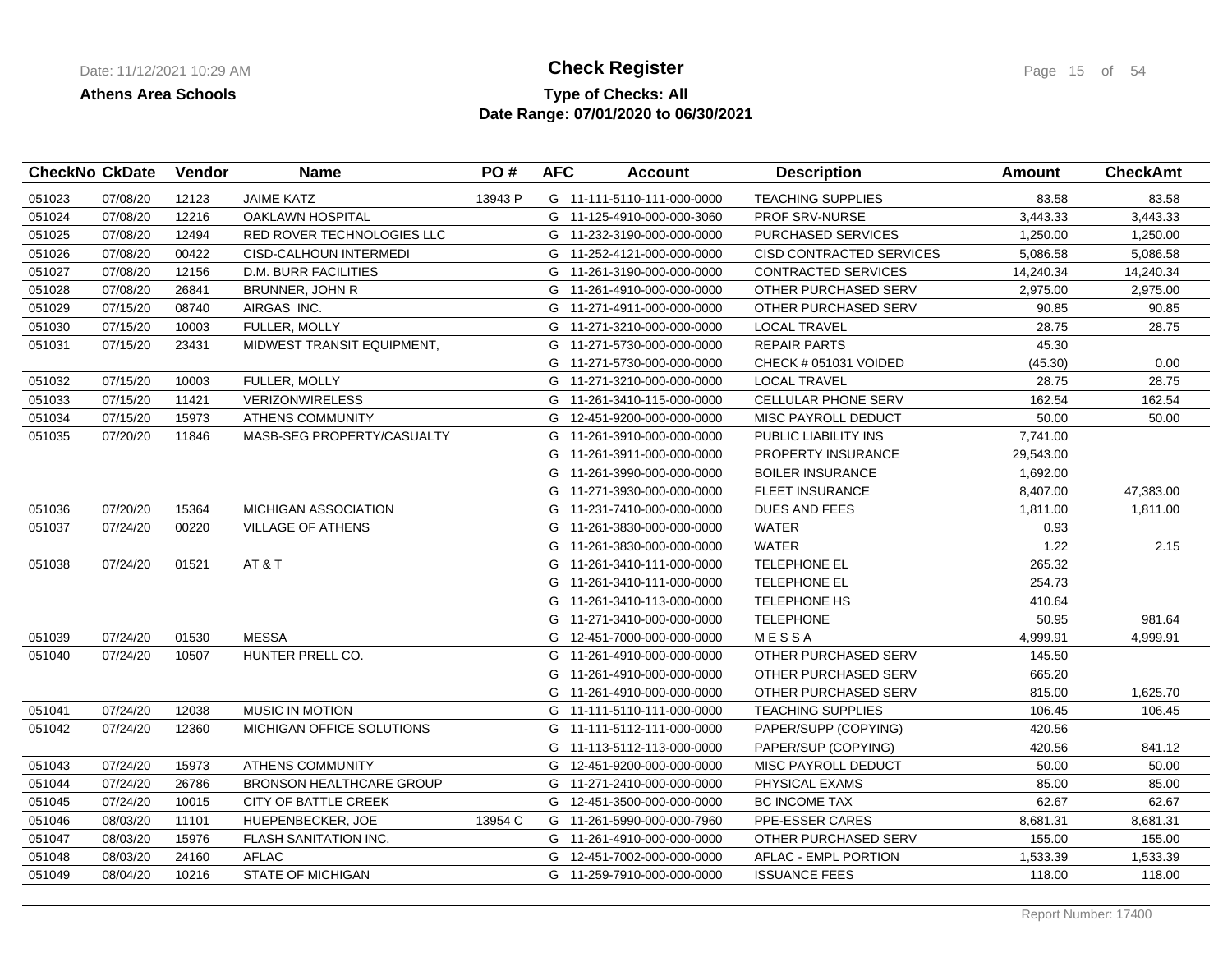# **Type of Checks: All Check Register Check Register Page 16 of 54 Date Range: 07/01/2020 to 06/30/2021**

| <b>CheckNo CkDate</b> |          | Vendor | <b>Name</b>                     | PO#     | <b>AFC</b> | <b>Account</b>             | <b>Description</b>          | Amount     | <b>CheckAmt</b> |
|-----------------------|----------|--------|---------------------------------|---------|------------|----------------------------|-----------------------------|------------|-----------------|
| 051050                | 08/05/20 | 10212  | REPUBLIC SERVICE OF             |         |            | G 11-261-3840-000-000-0000 | <b>REFUSE SERVICE</b>       | 677.35     |                 |
|                       |          |        |                                 |         |            | G 11-271-3840-000-000-0000 | <b>REFUSE SERVICE</b>       | 27.00      | 704.35          |
| 051051                | 08/05/20 | 11101  | HUEPENBECKER, JOE               | 13955 C |            | G 11-284-6420-000-000-7960 | <b>ESSER CARES TECHNOLO</b> | 3,686.31   | 3,686.31        |
| 051052                | 08/05/20 | 11551  | U.S. OMNI                       |         |            | G 11-252-7410-000-000-0000 | <b>DUES &amp; FEES</b>      | 1.50       | 1.50            |
| 051053                | 08/05/20 | 11573  | <b>HUDL</b>                     | 13956 C |            | G 11-293-5990-000-610-0000 | SUP/MAT'L-FOOTBALL          | 1,099.00   | 1,099.00        |
| 051054                | 08/05/20 | 12216  | <b>OAKLAWN HOSPITAL</b>         |         |            | G 11-125-4910-000-000-3060 | <b>PROF SRV-NURSE</b>       | 3,443.33   | 3,443.33        |
| 051055                | 08/10/20 | 11339  | <b>CALHOUN COUNTY SHERIFF'S</b> |         |            | G 11-283-3140-000-000-0000 | <b>INDENTIX SCAN SVC</b>    | 71.00      | 71.00           |
| 051056                | 08/10/20 | 26841  | BRUNNER, JOHN R                 |         | G          | 11-261-4910-000-000-0000   | OTHER PURCHASED SERV        | 2,030.00   | 2,030.00        |
| 051058                | 08/10/20 | 00502  | <b>CONSUMERS ENERGY</b>         |         | G          | 11-261-5510-113-000-0000   | <b>NATURAL GAS-HS</b>       | 19.08      |                 |
|                       |          |        |                                 |         | G          | 11-261-5510-113-000-0000   | NATURAL GAS-HS              | 146.91     |                 |
|                       |          |        |                                 |         | G          | 11-261-5520-111-000-0000   | ELECTRICITY-EL              | 1,438.17   |                 |
|                       |          |        |                                 |         | G          | 11-261-5520-112-000-0000   | ELECTRICITY-MS              | 88.46      |                 |
|                       |          |        |                                 |         | G          | 11-261-5520-112-000-0000   | ELECTRICITY-MS              | 458.66     |                 |
|                       |          |        |                                 |         | G          | 11-261-5520-113-000-0000   | ELECTRICITY-HS              | 226.81     |                 |
|                       |          |        |                                 |         | G          | 11-261-5520-113-000-0000   | ELECTRICITY-HS              | 3,603.08   |                 |
|                       |          |        |                                 |         | G          | 11-261-5520-114-000-0000   | ELECTRICITY-ADMIN           | 9.09       |                 |
|                       |          |        |                                 |         | G          | 11-261-5522-000-000-0000   | ELEC-ATHL FLD/BLDG          | 218.04     |                 |
|                       |          |        |                                 |         | G          | 11-261-5522-000-000-0000   | ELEC-ATHL FLD/BLDG          | 25.36      |                 |
|                       |          |        |                                 |         | G          | 11-261-5522-114-000-0000   | HEAT/AIR(ELEC)ADMIN         | 11.75      |                 |
|                       |          |        |                                 |         | G          | 11-271-5510-000-000-0000   | NATURAL GAS(HEAT)-BG        | 16.27      |                 |
|                       |          |        |                                 |         | G          | 11-271-5520-000-000-0000   | ELECTRICITY-B GARAGE        | 226.82     | 6,488.50        |
| 051059                | 08/10/20 | 02161  | THRUN LAW FIRM, P.C.            |         |            | G 11-231-3170-000-000-0000 | <b>LEGAL SERVICE</b>        | 127.50     | 127.50          |
| 051060                | 08/10/20 | 08740  | AIRGAS INC.                     |         |            | G 11-271-4911-000-000-0000 | OTHER PURCHASED SERV        | 93.25      | 93.25           |
| 051061                | 08/10/20 | 09785  | ATHENS AUTO SUPPLY              |         | G          | 11-271-5730-000-000-0000   | <b>REPAIR PARTS</b>         | 643.89     | 643.89          |
| 051062                | 08/10/20 | 10077  | JOHN DEERE FINANCIAL            |         | G          | 11-261-5730-000-000-0000   | <b>REPAIR PARTS</b>         | 11.21      | 11.21           |
| 051063                | 08/10/20 | 10225  | SET/SEG                         |         | G          | 10-192-2000-000-000-0000   | <b>INSURANCE PROCEEDS</b>   | (1,798.00) |                 |
|                       |          |        |                                 |         | G          | 10-192-2000-000-000-0000   | CHECK # 051063 VOIDED       | 1,798.00   |                 |
|                       |          |        |                                 |         | G          | 12-402-2840-000-000-0000   | <b>WORKERS COMP LIAB</b>    | 2,568.00   |                 |
|                       |          |        |                                 |         | G          | 12-402-2840-000-000-0000   | CHECK # 051063 VOIDED       | (2,568.00) | 0.00            |
| 051064                | 08/10/20 | 10507  | HUNTER PRELL CO.                |         | G          | 11-261-4910-000-000-0000   | OTHER PURCHASED SERV        | 122.00     |                 |
|                       |          |        |                                 |         | G          | 11-261-4910-000-000-0000   | OTHER PURCHASED SERV        | 619.45     | 741.45          |
| 051065                | 08/10/20 | 11421  | <b>VERIZONWIRELESS</b>          |         | G          | 11-261-3410-115-000-0000   | CELLULAR PHONE SERV         | 162.54     | 162.54          |
| 051066                | 08/10/20 | 11707  | PARLIN, KATHY                   |         | G          | 11-293-3210-000-000-0000   | <b>LOCAL TRAVEL</b>         | 51.75      | 51.75           |
| 051067                | 08/10/20 | 11867  | <b>NASSP</b>                    |         | G          | 11-232-7410-000-000-0000   | <b>DUES &amp; FEES</b>      | 250.00     | 250.00          |
| 051068                | 08/10/20 | 15340  | AT & T LONG DISTANCE            |         |            | G 11-261-3410-114-000-0000 | <b>TELEPHONE ADMIN</b>      | 13.83      | 13.83           |
| 051069                | 08/10/20 | 26598  | <b>CRYSTAL FLASH</b>            |         |            | G 11-271-5710-000-000-0000 | GAS/OIL/GREASE              | 646.50     | 646.50          |
| 051070                | 08/10/20 | 11754  | <b>SEG WORKERS COMPENSATION</b> |         | G          | 10-192-2000-000-000-0000   | <b>INSURANCE PROCEEDS</b>   | (1,798.00) |                 |
|                       |          |        |                                 |         |            | G 12-402-2840-000-000-0000 | <b>WORKERS COMP LIAB</b>    | 2,568.00   | 770.00          |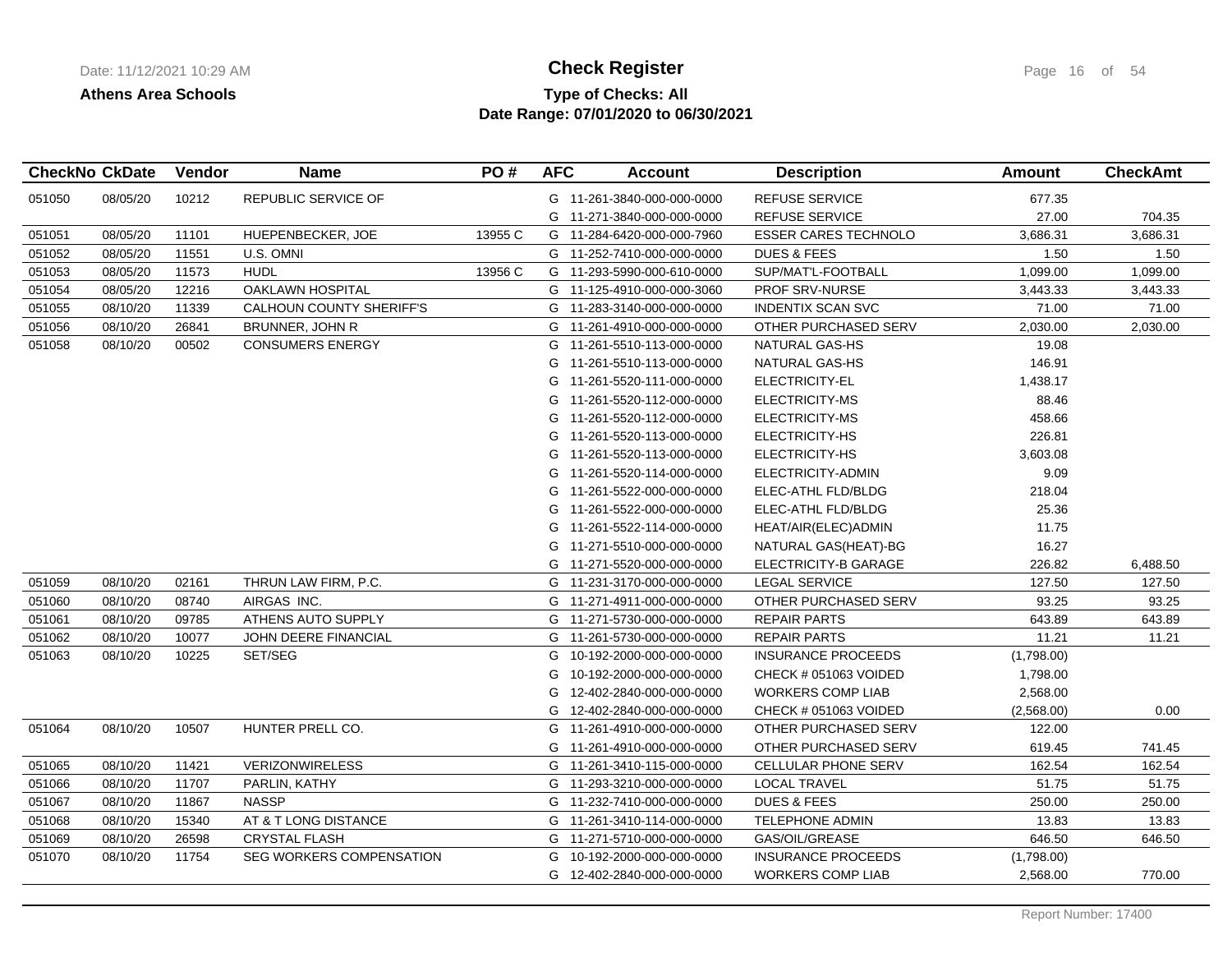# **Type of Checks: All Check Register Check Register Page 17 of 54 Date Range: 07/01/2020 to 06/30/2021**

|        | <b>CheckNo CkDate</b> | Vendor | <b>Name</b>                     | PO#     | <b>AFC</b> | <b>Account</b>             | <b>Description</b>          | Amount     | <b>CheckAmt</b> |
|--------|-----------------------|--------|---------------------------------|---------|------------|----------------------------|-----------------------------|------------|-----------------|
| 051071 | 08/12/20              | 00502  | <b>CONSUMERS ENERGY</b>         |         |            | G 11-261-5520-112-000-0000 | ELECTRICITY-MS              | 16.87      | 16.87           |
| 051072 | 08/12/20              | 11707  | PARLIN, KATHY                   | 13961 C |            | G 11-293-5991-000-000-0000 | <b>FIRST AID SUPPLIES</b>   | 45.62      |                 |
|        |                       |        |                                 | 13958 C |            | G 11-293-7410-000-000-0000 | <b>DUES AND FEES</b>        | 82.40      | 128.02          |
| 051073 | 08/12/20              | 11887  | <b>FIRST BANKCARD</b>           | 13946 C |            | G 11-113-5110-113-000-0000 | <b>TEACHING SUPPLIES</b>    | 287.60     |                 |
|        |                       |        |                                 | 13949 C |            | G 11-261-5990-000-000-7960 | PPE-ESSER CARES             | 419.88     |                 |
|        |                       |        |                                 | 13950 C |            | G 11-261-5990-000-000-7960 | PPE-ESSER CARES             | 134.00     |                 |
|        |                       |        |                                 | 13941 C |            | G 11-261-5990-000-000-7960 | PPE-ESSER CARES             | 268.00     |                 |
|        |                       |        |                                 | 13953 C |            | G 11-284-6420-000-000-7960 | <b>ESSER CARES TECHNOLO</b> | 60.41      |                 |
|        |                       |        |                                 | 13952 C |            | G 11-284-6420-000-000-7960 | <b>ESSER CARES TECHNOLO</b> | 128.57     |                 |
|        |                       |        |                                 | 13960 C |            | G 11-284-6420-000-000-7960 | <b>ESSER CARES TECHNOLO</b> | 94.98      | 1,393.44        |
| 051074 | 08/12/20              | 12167  | <b>SCAA</b>                     | 13957 C |            | G 11-293-7410-000-000-0000 | <b>DUES AND FEES</b>        | 875.00     | 875.00          |
| 051075 | 08/12/20              | 15973  | <b>ATHENS COMMUNITY</b>         |         |            | G 12-451-9200-000-000-0000 | MISC PAYROLL DEDUCT         | 50.00      | 50.00           |
| 051076 | 08/12/20              | 24710  | <b>SEMCO ENERGY</b>             |         |            | G 11-261-5510-111-000-0000 | NATURAL GAS-EL              | 98.38      | 98.38           |
| 051077 | 08/12/20              | 26171  | <b>NEOLA INC</b>                |         |            | G 11-231-3610-000-000-0000 | PRINTING-POLICY BOOK        | 650.00     | 650.00          |
| 051078 | 08/12/20              | 26392  | <b>LOWE'S BUSINESS ACCOUNT</b>  |         |            | G 11-261-5980-000-000-0000 | <b>BUILDING SUPPLIES</b>    | 339.12     | 339.12          |
| 051079 | 08/12/20              | 26786  | <b>BRONSON HEALTHCARE GROUP</b> |         |            | G 11-271-2410-000-000-0000 | PHYSICAL EXAMS              | 85.00      | 85.00           |
| 051080 | 08/12/20              | 11339  | <b>CALHOUN COUNTY SHERIFF'S</b> |         |            | G 11-283-3140-000-000-0000 | <b>INDENTIX SCAN SVC</b>    | 71.00      | 71.00           |
| 051081 | 08/14/20              | 11101  | HUEPENBECKER, JOE               | 13963 C |            | G 11-252-7910-000-000-0000 | <b>MISC EXPENSE</b>         | 33.00      |                 |
|        |                       |        |                                 | 13963 C |            | G 11-261-5980-000-000-0000 | <b>BUILDING SUPPLIES</b>    | 86.69      |                 |
|        |                       |        |                                 | 13963 C |            | G 11-261-5990-000-000-7960 | PPE-ESSER CARES             | 668.20     |                 |
|        |                       |        |                                 | 13962 C |            | G 11-261-5990-000-000-7960 | PPE-ESSER CARES             | 1,271.79   | 2,059.68        |
| 051082 | 08/14/20              | 04992  | <b>MASA</b>                     |         |            | G 11-231-7410-000-000-0000 | <b>DUES AND FEES</b>        | 1,364.74   |                 |
|        |                       |        |                                 |         |            | G 11-231-7410-000-000-0000 | CHECK # 051082 VOIDED       | (1,364.74) | 0.00            |
| 051083 | 08/14/20              | 20890  | PIONEER MANUFACTURING CO.       |         |            | G 11-261-5910-000-000-0000 | <b>GROUNDS SUPPLIES</b>     | 805.00     | 805.00          |
| 051084 | 08/14/20              | 04992  | <b>MASA</b>                     | 13945 C |            | G 11-232-7410-000-000-0000 | <b>DUES &amp; FEES</b>      | 894.74     | 894.74          |
| 051085 | 08/20/20              | 11101  | HUEPENBECKER, JOE               | 13969 C |            | G 11-284-6420-000-000-7960 | <b>ESSER CARES TECHNOLO</b> | 1,949.00   |                 |
|        |                       |        |                                 | 13970 C |            | G 11-284-6420-000-000-7960 | <b>ESSER CARES TECHNOLO</b> | 125.02     | 2,074.02        |
| 051086 | 08/20/20              | 12342  | SEHI COMPUTER PRODUCTS, INC     | 13925 C |            | G 11-284-6420-000-000-0000 | TECHNOLOGY DURANT           | 20,628.00  | 20,628.00       |
| 051087 | 08/20/20              | 12497  | <b>DOUG PAULSEN</b>             | 13968 C |            | G 11-113-5993-113-000-0000 | <b>HIGH SCHL GRADUATION</b> | 70.30      | 70.30           |
| 051088 | 08/20/20              | 15077  | <b>ANGELA HARRIS</b>            | 13964 C |            | G 11-261-5990-000-000-7960 | PPE-ESSER CARES             | 68.89      | 68.89           |
| 051089 | 08/21/20              | 01521  | AT&T                            |         |            | G 11-261-3410-111-000-0000 | <b>TELEPHONE EL</b>         | 253.18     | 253.18          |
| 051090 | 08/21/20              | 02161  | THRUN LAW FIRM, P.C.            |         |            | G 11-231-3170-000-000-0000 | <b>LEGAL SERVICE</b>        | 1,650.00   | 1,650.00        |
| 051091 | 08/21/20              | 12156  | <b>D.M. BURR FACILITIES</b>     |         |            | G 11-261-3190-000-000-0000 | <b>CONTRACTED SERVICES</b>  | 16,559.72  |                 |
|        |                       |        |                                 | 13936 C | G          | 11-261-5990-000-000-7960   | <b>PPE-ESSER CARES</b>      | 7,576.60   |                 |
|        |                       |        |                                 | 13940 C |            | G 11-261-5990-000-000-7960 | PPE-ESSER CARES             | 1,705.60   | 25,841.92       |
| 051092 | 08/21/20              | 12205  | J & L ELECTRIC, INC.            |         |            | G 11-261-4910-000-000-0000 | OTHER PURCHASED SERV        | 120.00     |                 |
|        |                       |        |                                 |         | G          | 11-261-4910-000-000-0000   | OTHER PURCHASED SERV        | 370.00     | 490.00          |
| 051093 | 08/21/20              | 12400  | LAWRENCE WATTERS                |         |            | G 11-261-3210-000-000-0000 | <b>LOCAL TRAVEL</b>         | 50.03      | 50.03           |
|        |                       |        |                                 |         |            |                            |                             |            |                 |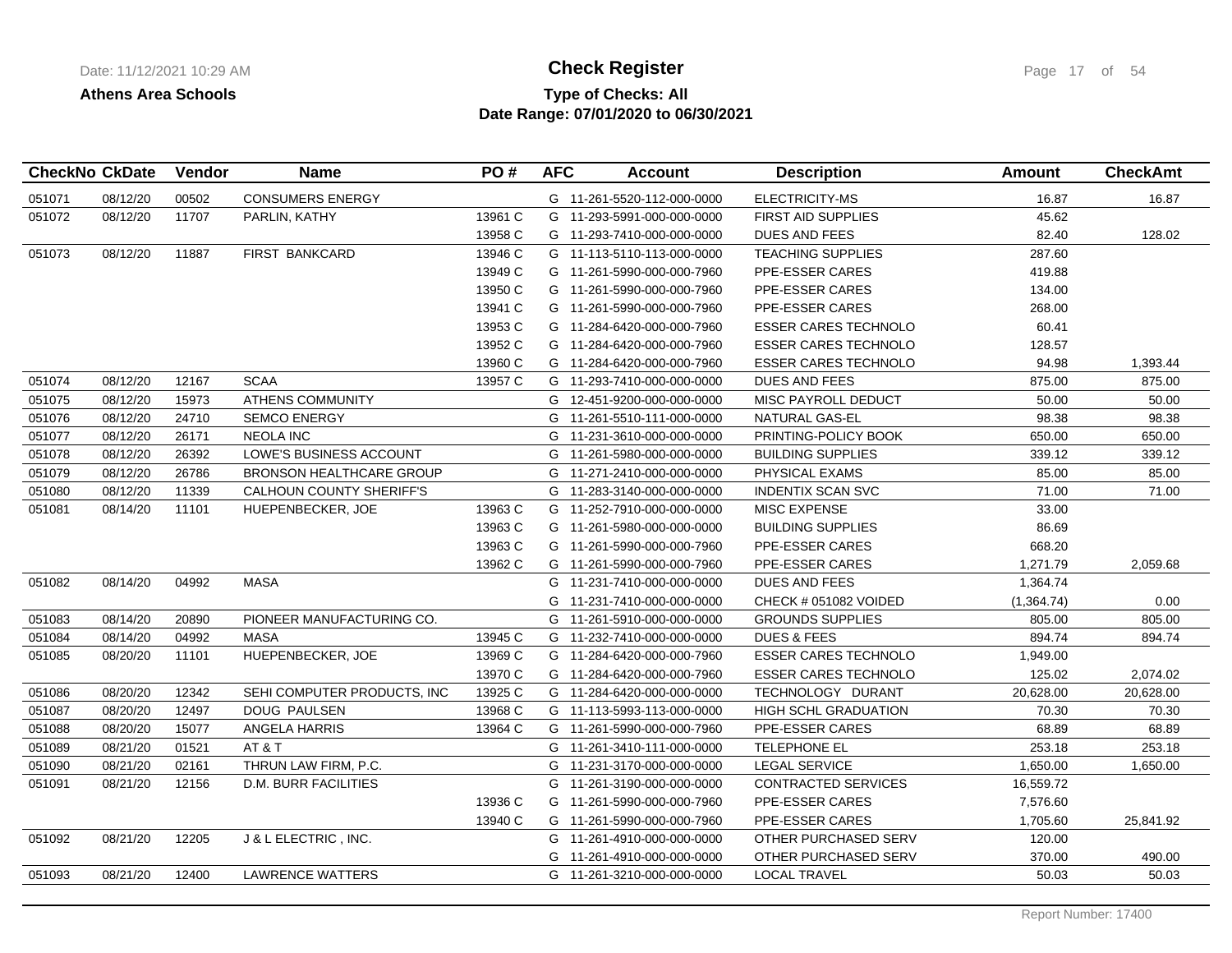# **Type of Checks: All Check Register Check Register Page 18 of 54 Date Range: 07/01/2020 to 06/30/2021**

|        | <b>CheckNo CkDate</b> | Vendor | <b>Name</b>                    | PO#     | <b>AFC</b> | <b>Account</b>             | <b>Description</b>             | <b>Amount</b> | <b>CheckAmt</b> |
|--------|-----------------------|--------|--------------------------------|---------|------------|----------------------------|--------------------------------|---------------|-----------------|
| 051094 | 08/25/20              | 10003  | FULLER, MOLLY                  |         |            | G 11-271-3210-000-000-0000 | <b>LOCAL TRAVEL</b>            | 57.50         | 57.50           |
| 051095 | 08/25/20              | 12003  | <b>JOHN KNOWLES</b>            |         |            | G 11-113-5993-113-000-0000 | HIGH SCHL GRADUATION           | 107.61        |                 |
|        |                       |        |                                |         |            | G 11-113-5993-113-000-0000 | CHECK # 051095 VOIDED          | (107.61)      | 0.00            |
| 051096 | 08/28/20              | 01521  | AT&T                           |         |            | G 11-261-3410-113-000-0000 | <b>TELEPHONE HS</b>            | 406.57        |                 |
|        |                       |        |                                |         |            | G 11-271-3410-000-000-0000 | <b>TELEPHONE</b>               | 50.64         | 457.21          |
| 051097 | 08/28/20              | 01530  | <b>MESSA</b>                   |         |            | G 12-451-7000-000-000-0000 | MESSA                          | 4,990.01      | 4,990.01        |
| 051098 | 08/28/20              | 10003  | <b>FULLER, MOLLY</b>           | 13979 C |            | G 11-271-5992-000-000-0000 | MISC SUPPLIES                  | 55.24         | 55.24           |
| 051099 | 08/28/20              | 10015  | <b>CITY OF BATTLE CREEK</b>    |         |            | G 12-451-3500-000-000-0000 | <b>BC INCOME TAX</b>           | 44.84         | 44.84           |
| 051100 | 08/28/20              | 10202  | <b>PRECISION DATA PRODUCTS</b> | 13947 C |            | G 11-261-5990-000-000-7960 | PPE-ESSER CARES                | 1,168.93      | 1,168.93        |
| 051101 | 08/28/20              | 10507  | HUNTER PRELL CO.               |         |            | G 11-261-4910-000-000-0000 | OTHER PURCHASED SERV           | 386.75        |                 |
|        |                       |        |                                | 13990 C |            | G 11-261-5990-000-000-7960 | PPE-ESSER CARES                | 5,204.72      | 5,591.47        |
| 051102 | 08/28/20              | 10762  | STAR GLASS, LLC-BATTLE CREEK   |         |            | G 11-271-4911-000-000-0000 | OTHER PURCHASED SERV           | 374.21        | 374.21          |
| 051103 | 08/28/20              | 11091  | DELISLE ASSOCIATES LTD         |         |            | G 11-261-4910-000-000-0000 | OTHER PURCHASED SERV           | 227.00        | 227.00          |
| 051104 | 08/28/20              | 11101  | HUEPENBECKER, JOE              | 13994 C |            | G 11-261-5990-000-000-7960 | <b>PPE-ESSER CARES</b>         | 465.74        |                 |
|        |                       |        |                                | 13993 C |            | G 11-284-6420-000-000-7960 | <b>ESSER CARES TECHNOLO</b>    | 317.85        | 783.59          |
| 051105 | 08/28/20              | 11173  | THREE RIVERS COMMUNITY         |         |            | G 11-293-7910-000-000-0000 | <b>DUE &amp; FEES/STUDENTS</b> | 125.00        | 125.00          |
| 051106 | 08/28/20              | 11304  | CEDAR CREEK FLOORING. INC.     | 13975 C |            | G 11-261-4910-000-000-0000 | OTHER PURCHASED SERV           | 3,071.00      | 3,071.00        |
| 051107 | 08/28/20              | 11573  | <b>HUDL</b>                    | 13977 C |            | G 11-293-5990-000-650-0000 | SUP/MAT'L-VOLLEYBALL           | 800.00        | 800.00          |
| 051108 | 08/28/20              | 11887  | <b>FIRST BANKCARD</b>          |         |            | G 11-261-5990-000-000-7960 | <b>PPE-ESSER CARES</b>         | 77.28         |                 |
|        |                       |        |                                | 13988 C |            | G 11-284-6420-000-000-0000 | TECHNOLOGY DURANT              | 26.28         |                 |
|        |                       |        |                                |         | G          | 11-261-5990-000-000-7960   | CHECK # 051108 VOIDED          | (77.28)       |                 |
|        |                       |        |                                | 13988 C |            | G 11-284-6420-000-000-0000 | CHECK # 051108 VOIDED          | (26.28)       | 0.00            |
| 051109 | 08/28/20              | 12082  | <b>EDGENUITY INC.</b>          | 13973 C |            | G 11-221-5990-000-000-7960 | <b>CARES CURR SUPPLIES</b>     | 79,200.00     | 79,200.00       |
| 051110 | 08/28/20              | 12225  | RADIO COMMUNICATIONS, INC.     |         |            | G 11-271-4911-000-000-0000 | OTHER PURCHASED SERV           | 71.30         |                 |
|        |                       |        |                                |         |            | G 11-271-4911-000-000-0000 | OTHER PURCHASED SERV           | 488.46        |                 |
|        |                       |        |                                |         |            | G 11-271-4911-000-000-0000 | OTHER PURCHASED SERV           | 1,689.68      | 2,249.44        |
| 051111 | 08/28/20              | 12359  | <b>BOWERS WILDLIFE CONTROL</b> |         |            | G 11-261-4910-000-000-0000 | OTHER PURCHASED SERV           | 495.00        | 495.00          |
| 051112 | 08/28/20              | 12374  | <b>GENERATION GENIUS, INC.</b> | 13965 C |            | G 11-221-5990-000-000-7960 | <b>CARES CURR SUPPLIES</b>     | 795.00        |                 |
|        |                       |        |                                | 13966 C |            | G 11-221-5990-000-000-7960 | <b>CARES CURR SUPPLIES</b>     | 120.00        |                 |
|        |                       |        |                                | 13967 C |            | G 11-261-5990-000-000-7960 | PPE-ESSER CARES                | 120.00        | 1,035.00        |
| 051113 | 08/28/20              | 12405  | PARKS, MATTHEW D.              | 13987 C |            | G 11-261-4910-000-000-0000 | OTHER PURCHASED SERV           | 153.00        | 153.00          |
| 051114 | 08/28/20              | 12472  | <b>KRESA PRINT CENTER</b>      | 13991 C |            | G 11-113-5992-113-000-0000 | MISC OPERATING SPLY            | 460.68        | 460.68          |
| 051115 | 08/28/20              | 12500  | <b>WORTH AVE GROUP</b>         | 13980 C |            | G 11-284-6420-000-000-7960 | <b>ESSER CARES TECHNOLO</b>    | 10,720.00     | 10,720.00       |
| 051116 | 08/28/20              | 12501  | PAMELA WALDRON                 | 13983 C |            | G 11-241-5910-111-000-0000 | OFFICE SUPPLIES-EL             | 17.85         | 17.85           |
| 051117 | 08/28/20              | 12503  | BEAVER RESEARCH COMPANY        | 13986 C |            | G 11-261-5980-000-000-0000 | <b>BUILDING SUPPLIES</b>       | 928.00        | 928.00          |
| 051118 | 08/28/20              | 14100  | <b>CALHOUN CTY TREASURER</b>   |         |            | G 11-259-7610-000-000-0000 | <b>TAXES WRITTEN OFF</b>       | 192.50        | 192.50          |
| 051119 | 08/28/20              | 15006  | ARTHUR J GALLAGHER, FIRST      | 13976 C |            | G 11-293-3990-000-000-0000 | ATH STUDENT INSURANC           | 566.00        | 566.00          |
| 051120 | 08/28/20              | 15340  | AT & T LONG DISTANCE           |         |            | G 11-261-3410-114-000-0000 | <b>TELEPHONE ADMIN</b>         | 16.38         | 16.38           |
|        |                       |        |                                |         |            |                            |                                |               |                 |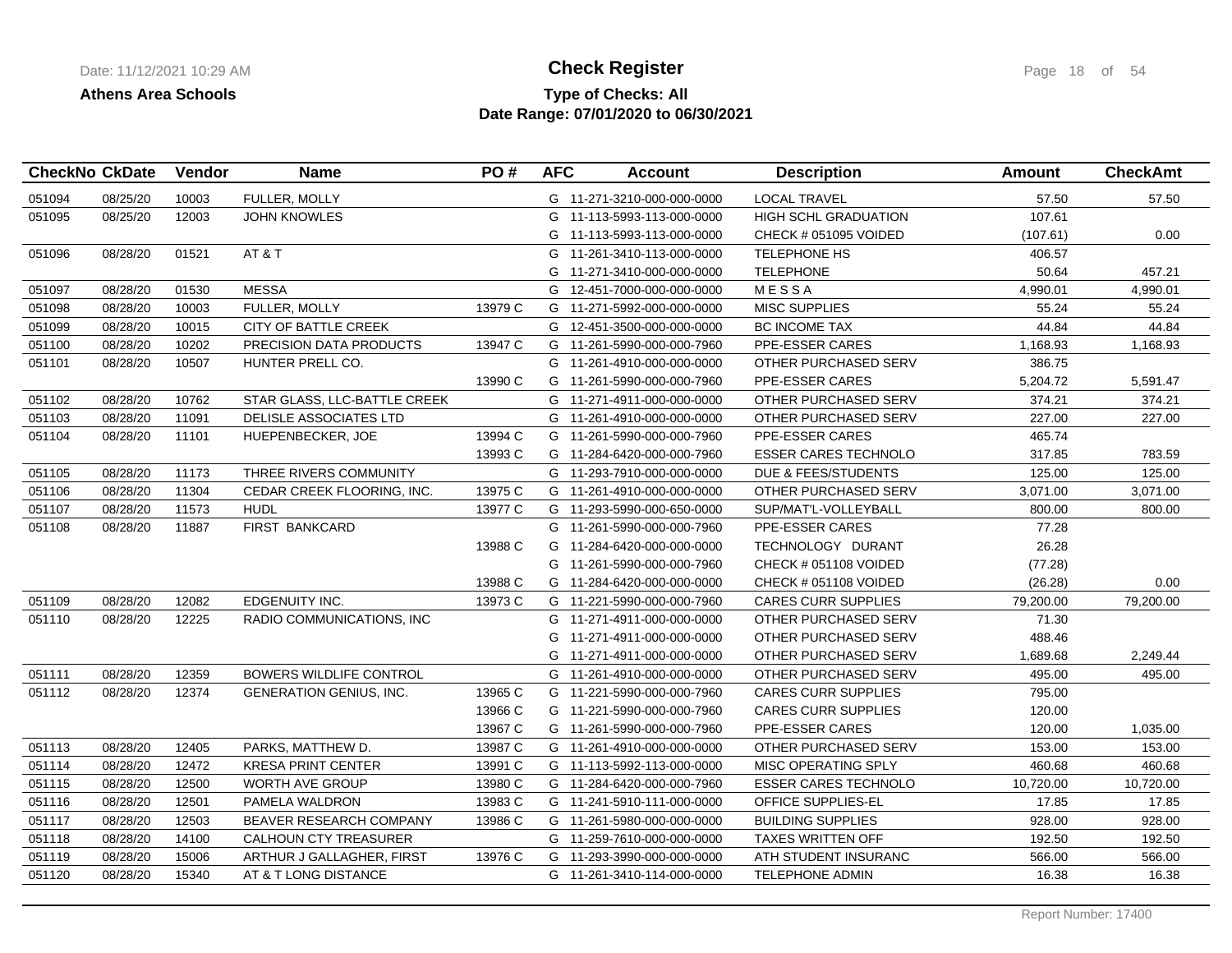## **Type of Checks: All Check Register Check Register Page 19 of 54 Date Range: 07/01/2020 to 06/30/2021**

|        | <b>CheckNo CkDate</b> | Vendor | <b>Name</b>                   | PO#     | <b>AFC</b> | <b>Account</b>             | <b>Description</b>          | <b>Amount</b> | <b>CheckAmt</b> |
|--------|-----------------------|--------|-------------------------------|---------|------------|----------------------------|-----------------------------|---------------|-----------------|
| 051121 | 08/28/20              | 15973  | ATHENS COMMUNITY              |         |            | G 12-451-9200-000-000-0000 | <b>MISC PAYROLL DEDUCT</b>  | 50.00         | 50.00           |
| 051122 | 08/28/20              | 20390  | SCHOOL SPECIALTIES INC        | 13985 C |            | G 11-122-5110-111-194-0000 | <b>INST SUPPLIES</b>        | 266.95        | 266.95          |
| 051123 | 08/28/20              | 25700  | FOLLETT SCHOOL SOLUTIONS, INC | 13942 C |            | G 11-226-5990-000-000-0000 | <b>CURRICULUM DIR SUPPL</b> | 2,756.20      | 2,756.20        |
| 051124 | 08/28/20              | 26480  | PLAQUES & SUCH                | 13989 C |            | G 11-293-5992-000-000-0000 | <b>AWARDS</b>               | 200.33        | 200.33          |
| 051125 | 08/28/20              | 12400  | <b>LAWRENCE WATTERS</b>       |         |            | G 11-261-3210-000-000-0000 | <b>LOCAL TRAVEL</b>         | 37.38         |                 |
|        |                       |        |                               |         |            | G 11-261-3210-000-000-0000 | CHECK # 051125 VOIDED       | (37.38)       | 0.00            |
| 051126 | 08/28/20              | 12400  | <b>LAWRENCE WATTERS</b>       |         |            | G 11-261-3210-000-000-0000 | <b>LOCAL TRAVEL</b>         | 37.38         | 37.38           |
| 051127 | 09/02/20              | 03121  | <b>KRESA</b>                  |         |            | G 11-271-7411-000-000-0000 | DRIVER CERTIFICATION        | 100.00        | 100.00          |
| 051128 | 09/02/20              | 10248  | ANDERSON, GERALD              |         |            | G 11-271-4130-000-000-0000 | <b>BUS REPAIRS-OFFSITE</b>  | 2,128.00      | 2,128.00        |
| 051129 | 09/02/20              | 11551  | U.S. OMNI                     |         |            | G 11-252-7410-000-000-0000 | <b>DUES &amp; FEES</b>      | 3.00          | 3.00            |
| 051130 | 09/02/20              | 21850  | <b>CEREAL CITY SCIENCE</b>    |         |            | G 11-113-5111-113-000-0000 | LABS/MS KITS                | 137.50        |                 |
|        |                       |        |                               |         |            | G 11-113-5111-113-000-0000 | <b>LABS/MS KITS</b>         | 237.50        | 375.00          |
| 051131 | 09/02/20              | 25250  | <b>COLON COMMUNITY SCHOOL</b> |         |            | G 11-293-7910-000-000-0000 | DUE & FEES/STUDENTS         | 75.00         | 75.00           |
| 051132 | 09/02/20              | 24160  | <b>AFLAC</b>                  |         |            | G 12-451-7002-000-000-0000 | AFLAC - EMPL PORTION        | 996.28        | 996.28          |
| 051133 | 09/03/20              | 01193  | JACK PEARLS SPORT CENT        | 13981 C |            | G 11-261-5990-000-000-7960 | PPE-ESSER CARES             | 4,875.00      | 4,875.00        |
| 051134 | 09/03/20              | 02161  | THRUN LAW FIRM, P.C.          |         |            | G 11-231-3170-000-000-0000 | <b>LEGAL SERVICE</b>        | 204.00        |                 |
|        |                       |        |                               |         |            | G 11-231-3170-000-000-0000 | <b>LEGAL SERVICE</b>        | 2,067.00      | 2,271.00        |
| 051135 | 09/03/20              | 10003  | <b>FULLER, MOLLY</b>          |         |            | G 11-271-7411-000-000-0000 | DRIVER CERTIFICATION        | 70.00         | 70.00           |
| 051136 | 09/03/20              | 10507  | HUNTER PRELL CO.              |         |            | G 11-261-4910-000-000-0000 | OTHER PURCHASED SERV        | 518.00        | 518.00          |
| 051137 | 09/03/20              | 12156  | <b>D.M. BURR FACILITIES</b>   |         |            | G 11-261-3190-000-000-0000 | <b>CONTRACTED SERVICES</b>  | 17,623.15     |                 |
|        |                       |        |                               | 13972 C |            | G 11-261-5990-000-000-7960 | PPE-ESSER CARES             | 1,044.00      |                 |
|        |                       |        |                               |         |            | G 11-261-5990-000-000-7960 | PPE-ESSER CARES             | 700.00        | 19,367.15       |
| 051138 | 09/03/20              | 12360  | MICHIGAN OFFICE SOLUTIONS     |         |            | G 11-111-5112-111-000-0000 | PAPER/SUPP (COPYING)        | 4,750.02      |                 |
|        |                       |        |                               |         |            | G 11-113-5112-113-000-0000 | PAPER/SUP (COPYING)         | 4,750.02      | 9,500.04        |
| 051139 | 09/03/20              | 22550  | <b>COLLEEN SWANK</b>          |         |            | G 11-261-3830-111-000-0000 | <b>WATER TESTING EL</b>     | 17.75         | 17.75           |
| 051140 | 09/03/20              | 23387  | NAY, MARY JO                  |         |            | G 11-271-7411-000-000-0000 | DRIVER CERTIFICATION        | 70.00         | 70.00           |
| 051141 | 09/08/20              | 10948  | <b>HECKMAN, SCOTT</b>         |         |            | G 11-293-3190-000-650-0000 | OFFICIALS/VOLLEYBALL        | 70.00         | 70.00           |
| 051142 | 09/08/20              | 11539  | HINGA, MIKE                   |         |            | G 11-293-3190-000-650-0000 | OFFICIALS/VOLLEYBALL        | 70.00         | 70.00           |
| 051143 | 09/08/20              | 12505  | <b>NORMA SOBER</b>            |         |            | G 11-283-3140-000-000-0000 | <b>INDENTIX SCAN SVC</b>    | 73.00         | 73.00           |
| 051144 | 09/09/20              | 11339  | CALHOUN COUNTY SHERIFF'S      |         |            | G 11-283-3140-000-000-0000 | <b>INDENTIX SCAN SVC</b>    | 71.00         |                 |
|        |                       |        |                               |         |            | G 11-283-3140-000-000-0000 | CHECK # 051144 VOIDED       | (71.00)       | 0.00            |
| 051145 | 09/09/20              | 11707  | PARLIN, KATHY                 | 13998 C |            | G 11-293-7410-000-000-0000 | <b>DUES AND FEES</b>        | 161.20        |                 |
|        |                       |        |                               | 13998 C |            | G 11-293-7410-000-000-0000 | CHECK # 051145 VOIDED       | (161.20)      | 0.00            |
| 051146 | 09/09/20              | 11910  | EAO MOTENN, LLC               |         |            | G 11-282-3510-000-000-0000 | <b>ADVERTISING</b>          | 743.00        |                 |
|        |                       |        |                               |         |            | G 11-282-3510-000-000-0000 | CHECK # 051146 VOIDED       | (743.00)      | 0.00            |
| 051147 | 09/09/20              | 12114  | A Z KEY SHOP                  |         |            | G 11-261-4910-000-000-0000 | CHECK # 051147 VOIDED       | (470.40)      |                 |
|        |                       |        |                               |         |            | G 11-261-4910-000-000-0000 | OTHER PURCHASED SERV        | 470.40        | 0.00            |
| 051148 | 09/09/20              | 15973  | <b>ATHENS COMMUNITY</b>       |         |            | G 12-451-9200-000-000-0000 | MISC PAYROLL DEDUCT         | 55.00         |                 |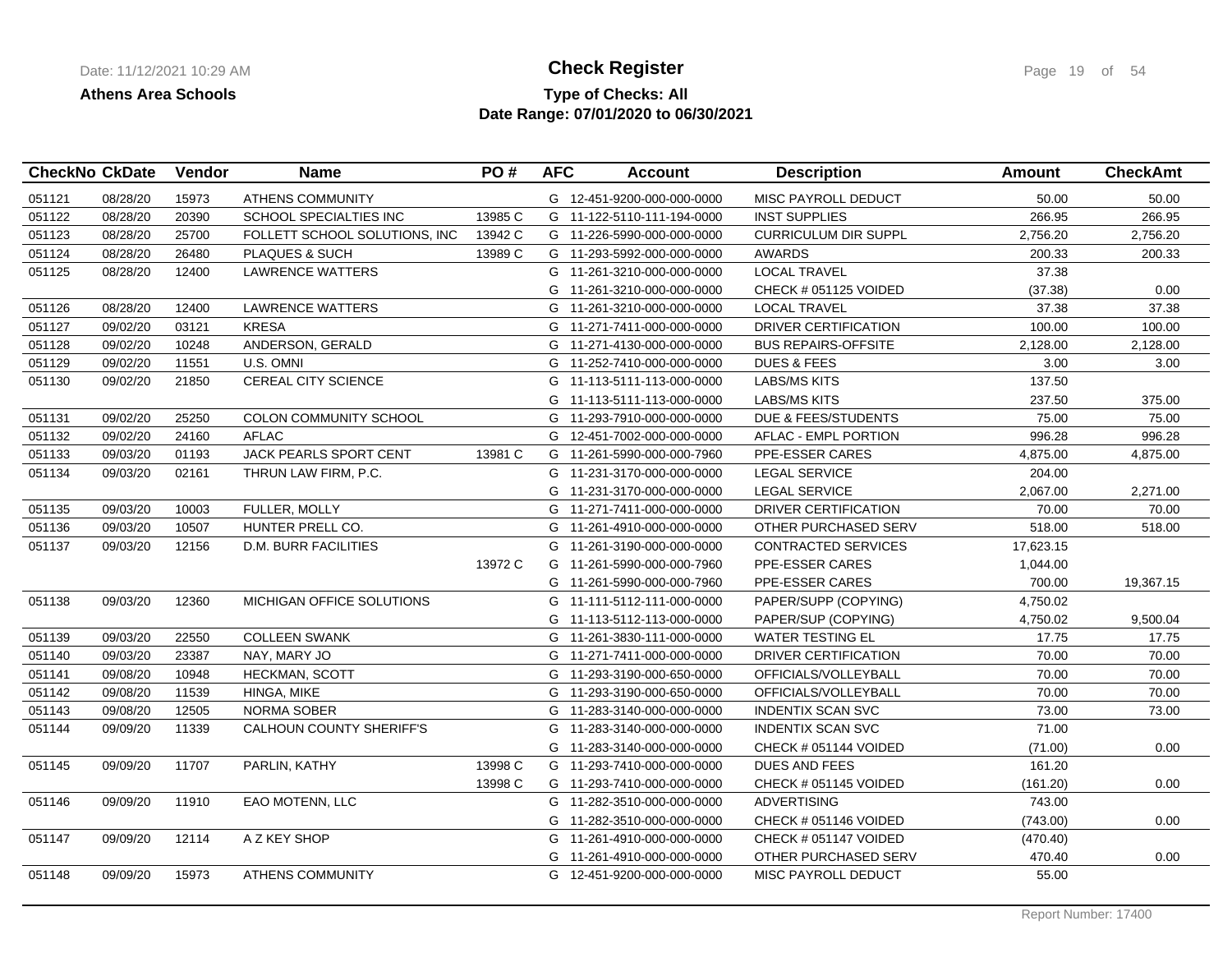# **Type of Checks: All Check Register Check Register Page 20 of 54 Date Range: 07/01/2020 to 06/30/2021**

| <b>CheckNo CkDate</b> |          | Vendor | <b>Name</b>                      | PO#     | <b>AFC</b> | <b>Account</b>             | <b>Description</b>          | Amount      | <b>CheckAmt</b> |
|-----------------------|----------|--------|----------------------------------|---------|------------|----------------------------|-----------------------------|-------------|-----------------|
|                       |          |        |                                  |         |            | G 12-451-9200-000-000-0000 | CHECK # 051148 VOIDED       | (55.00)     | 0.00            |
| 051149                | 09/09/20 | 17820  | <b>RENAISSANCE</b>               | 13997 C |            | G 11-221-5990-000-000-7960 | <b>CARES CURR SUPPLIES</b>  | 7,347.45    |                 |
|                       |          |        |                                  | 13997 C |            | G 11-221-5990-000-000-7960 | CHECK # 051149 VOIDED       | (7, 347.45) | 0.00            |
| 051150                | 09/09/20 | 26145  | SHIRLEY DOWD                     | 14002 C |            | G 11-261-5980-000-000-0000 | <b>BUILDING SUPPLIES</b>    | 53.88       |                 |
|                       |          |        |                                  | 14002 C |            | G 11-261-5980-000-000-0000 | CHECK # 051150 VOIDED       | (53.88)     | 0.00            |
| 051151                | 09/09/20 | 11707  | PARLIN, KATHY                    | 13998 C |            | G 11-293-7410-000-000-0000 | DUES AND FEES               | 161.20      | 161.20          |
| 051152                | 09/09/20 | 11910  | EAO MOTENN, LLC                  |         |            | G 11-282-3510-000-000-0000 | <b>ADVERTISING</b>          | 743.00      | 743.00          |
| 051153                | 09/09/20 | 12114  | A Z KEY SHOP                     |         | G          | 11-261-4910-000-000-0000   | OTHER PURCHASED SERV        | 470.40      | 470.40          |
| 051154                | 09/09/20 | 15973  | <b>ATHENS COMMUNITY</b>          |         | G          | 12-451-9200-000-000-0000   | MISC PAYROLL DEDUCT         | 55.00       | 55.00           |
| 051155                | 09/09/20 | 17820  | <b>RENAISSANCE</b>               | 13997 C |            | G 11-221-5990-000-000-7960 | <b>CARES CURR SUPPLIES</b>  | 7,347.45    | 7,347.45        |
| 051156                | 09/09/20 | 26145  | <b>SHIRLEY DOWD</b>              | 14002 C |            | G 11-261-5980-000-000-0000 | <b>BUILDING SUPPLIES</b>    | 53.88       |                 |
|                       |          |        |                                  | 14002 C |            | G 11-261-5980-000-000-0000 | CHECK # 051156 VOIDED       | (53.88)     | 0.00            |
| 051157                | 09/09/20 | 11339  | CALHOUN COUNTY SHERIFF'S         |         |            | G 11-283-3140-000-000-0000 | <b>INDENTIX SCAN SVC</b>    | 71.00       | 71.00           |
| 051158                | 09/11/20 | 11887  | <b>FIRST BANKCARD</b>            |         | G          | 11-261-5980-000-000-0000   | <b>BUILDING SUPPLIES</b>    | 98.20       |                 |
|                       |          |        |                                  | 13992 C | G          | 11-261-5990-000-000-7960   | PPE-ESSER CARES             | 247.30      |                 |
|                       |          |        |                                  |         | G          | 11-261-5980-000-000-0000   | CHECK # 051158 VOIDED       | (98.20)     |                 |
|                       |          |        |                                  | 13992 C | G          | 11-261-5990-000-000-7960   | CHECK # 051158 VOIDED       | (247.30)    | 0.00            |
| 051159                | 09/11/20 | 12400  | <b>LAWRENCE WATTERS</b>          |         |            | G 11-261-3210-000-000-0000 | <b>LOCAL TRAVEL</b>         | 59.80       | 59.80           |
| 051161                | 09/14/20 | 00502  | <b>CONSUMERS ENERGY</b>          |         | G          | 11-261-5510-112-000-0000   | NATURAL GAS-MS              | 317.82      |                 |
|                       |          |        |                                  |         | G          | 11-261-5510-113-000-0000   | NATURAL GAS-HS              | 19.31       |                 |
|                       |          |        |                                  |         | G          | 11-261-5510-113-000-0000   | NATURAL GAS-HS              | 246.56      |                 |
|                       |          |        |                                  |         | G          | 11-261-5520-111-000-0000   | ELECTRICITY-EL              | 1,714.73    |                 |
|                       |          |        |                                  |         | G          | 11-261-5520-112-000-0000   | ELECTRICITY-MS              | 16.73       |                 |
|                       |          |        |                                  |         | G          | 11-261-5520-112-000-0000   | ELECTRICITY-MS              | 1,027.62    |                 |
|                       |          |        |                                  |         | G          | 11-261-5520-113-000-0000   | ELECTRICITY-HS              | 207.69      |                 |
|                       |          |        |                                  |         | G          | 11-261-5520-113-000-0000   | ELECTRICITY-HS              | 4,064.42    |                 |
|                       |          |        |                                  |         | G          | 11-261-5520-114-000-0000   | ELECTRICITY-ADMIN           | 9.04        |                 |
|                       |          |        |                                  |         | G          | 11-261-5522-000-000-0000   | ELEC-ATHL FLD/BLDG          | 242.83      |                 |
|                       |          |        |                                  |         | G          | 11-261-5522-000-000-0000   | ELEC-ATHL FLD/BLDG          | 28.86       |                 |
|                       |          |        |                                  |         | G          | 11-261-5522-114-000-0000   | HEAT/AIR(ELEC)ADMIN         | 11.75       |                 |
|                       |          |        |                                  |         | G          | 11-271-5510-000-000-0000   | NATURAL GAS(HEAT)-BG        | 16.36       |                 |
|                       |          |        |                                  |         | G          | 11-271-5520-000-000-0000   | <b>ELECTRICITY-B GARAGE</b> | 207.70      | 8,131.42        |
| 051162                | 09/14/20 | 08740  | AIRGAS INC.                      |         |            | G 11-271-4911-000-000-0000 | OTHER PURCHASED SERV        | 93.25       | 93.25           |
| 051163                | 09/14/20 | 09785  | ATHENS AUTO SUPPLY               |         |            | G 11-271-5730-000-000-0000 | <b>REPAIR PARTS</b>         | 96.26       | 96.26           |
| 051164                | 09/14/20 | 10161  | PITNEY BOWES INC.                |         | G          | 11-252-3430-000-000-0000   | MAIL/POSTAGE-CENTRAL        | 170.04      | 170.04          |
| 051165                | 09/14/20 | 10212  | REPUBLIC SERVICE OF              |         | G          | 11-261-3840-000-000-0000   | <b>REFUSE SERVICE</b>       | 676.96      |                 |
|                       |          |        |                                  |         | G          | 11-271-3840-000-000-0000   | <b>REFUSE SERVICE</b>       | 27.00       | 703.96          |
| 051166                | 09/14/20 | 10253  | <b>BURLINGTON TOWNSHIP CLERK</b> |         | G          | 11-231-5911-000-000-0000   | MISC ELECTION EXPENS        | 520.00      | 520.00          |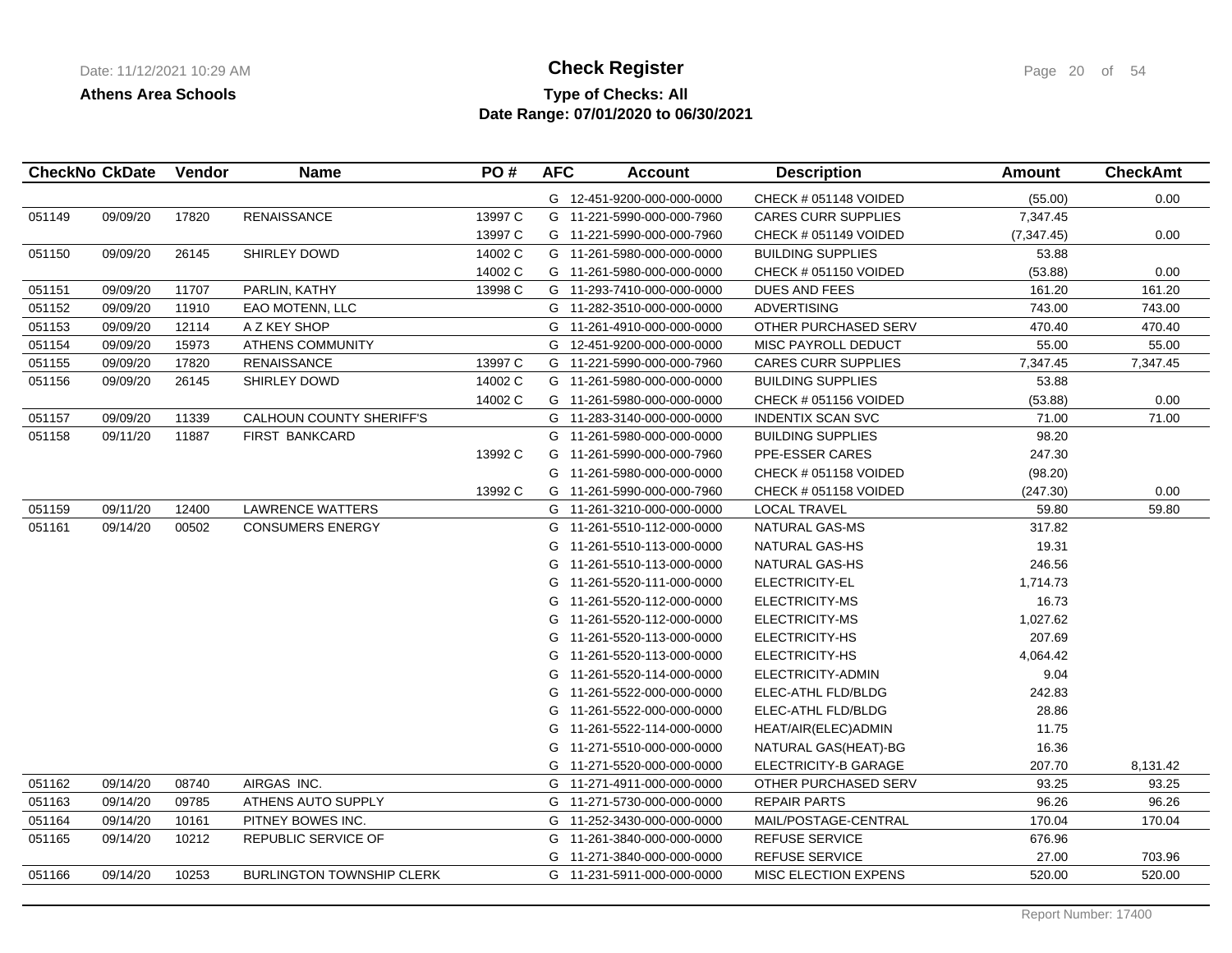# **Type of Checks: All Check Register Check Register Page 21 of 54 Date Range: 07/01/2020 to 06/30/2021**

|        | <b>CheckNo CkDate</b> | <b>Vendor</b> | <b>Name</b>                     | PO#     | <b>AFC</b> | <b>Account</b>             | <b>Description</b>            | Amount   | <b>CheckAmt</b> |
|--------|-----------------------|---------------|---------------------------------|---------|------------|----------------------------|-------------------------------|----------|-----------------|
| 051167 | 09/14/20              | 10543         | BATTLE CREEK SHOPPER NEWS       |         |            | G 11-282-3510-000-000-0000 | <b>ADVERTISING</b>            | 85.44    | 85.44           |
| 051168 | 09/14/20              | 11421         | <b>VERIZONWIRELESS</b>          |         |            | G 11-261-3410-115-000-0000 | CELLULAR PHONE SERV           | 160.02   | 160.02          |
| 051169 | 09/14/20              | 11604         | RW MERCER CO. INC.              |         |            | G 11-271-4911-000-000-0000 | OTHER PURCHASED SERV          | 150.00   | 150.00          |
| 051170 | 09/14/20              | 11887         | <b>FIRST BANKCARD</b>           | 14008 C |            | G 11-261-5990-000-000-7960 | PPE-ESSER CARES               | 264.75   |                 |
|        |                       |               |                                 | 14009 C |            | G 11-261-5990-000-000-7960 | PPE-ESSER CARES               | 19.90    |                 |
|        |                       |               |                                 | 14007 C |            | G 11-284-6420-000-000-0000 | TECHNOLOGY DURANT             | 26.28    |                 |
|        |                       |               |                                 | 14006 C |            | G 11-284-6420-000-000-0000 | TECHNOLOGY DURANT             | 29.99    |                 |
|        |                       |               |                                 | 14003 C | G          | 11-284-6420-000-000-0000   | TECHNOLOGY DURANT             | 350.00   |                 |
|        |                       |               |                                 | 14005 C |            | G 11-284-6420-000-000-0000 | TECHNOLOGY DURANT             | 29.99    |                 |
|        |                       |               |                                 | 14004 C | G          | 11-284-6420-000-000-0000   | TECHNOLOGY DURANT             | 40.00    |                 |
|        |                       |               |                                 |         |            | G 11-284-6420-000-000-7960 | <b>ESSER CARES TECHNOLOGY</b> | (94.98)  | 665.93          |
| 051171 | 09/14/20              | 12216         | OAKLAWN HOSPITAL                |         |            | G 11-125-4910-000-000-3060 | <b>PROF SRV-NURSE</b>         | 3,443.33 | 3,443.33        |
| 051172 | 09/14/20              | 12509         | LINDA HOOVER                    |         | G          | 11-293-3190-000-650-0000   | OFFICIALS/VOLLEYBALL          | 70.00    | 70.00           |
| 051173 | 09/14/20              | 12510         | <b>SEAN LESTER</b>              |         |            | G 11-293-3190-000-650-0000 | OFFICIALS/VOLLEYBALL          | 70.00    | 70.00           |
| 051174 | 09/14/20              | 14100         | CALHOUN CTY TREASURER           |         |            | G 11-259-7610-000-000-0000 | <b>TAXES WRITTEN OFF</b>      | 1,615.02 | 1,615.02        |
| 051176 | 09/14/20              | 20390         | SCHOOL SPECIALTIES INC          |         |            | G 11-111-5110-111-000-0000 | <b>TEACHING SUPPLIES</b>      | 99.99    |                 |
|        |                       |               |                                 |         |            | G 11-111-5110-111-000-0000 | <b>TEACHING SUPPLIES</b>      | 50.75    |                 |
|        |                       |               |                                 |         | G          | 11-111-5110-111-000-0000   | <b>TEACHING SUPPLIES</b>      | 100.64   |                 |
|        |                       |               |                                 |         |            | G 11-111-5110-111-000-0000 | <b>TEACHING SUPPLIES</b>      | 99.35    |                 |
|        |                       |               |                                 |         | G          | 11-111-5110-111-000-0000   | <b>TEACHING SUPPLIES</b>      | 99.81    |                 |
|        |                       |               |                                 |         |            | G 11-111-5110-111-000-0000 | <b>TEACHING SUPPLIES</b>      | 29.72    |                 |
|        |                       |               |                                 |         |            | G 11-111-5110-111-000-0000 | <b>TEACHING SUPPLIES</b>      | 99.08    |                 |
|        |                       |               |                                 |         | G          | 11-113-5110-113-000-0000   | <b>TEACHING SUPPLIES</b>      | 63.17    |                 |
|        |                       |               |                                 |         |            | G 11-113-5110-113-000-0000 | <b>TEACHING SUPPLIES</b>      | 104.11   |                 |
|        |                       |               |                                 |         |            | G 11-113-5110-113-000-0000 | <b>TEACHING SUPPLIES</b>      | 26.03    |                 |
|        |                       |               |                                 |         |            | G 11-113-5110-113-000-0000 | <b>TEACHING SUPPLIES</b>      | 99.09    |                 |
|        |                       |               |                                 |         | G          | 11-113-5110-113-000-0000   | <b>TEACHING SUPPLIES</b>      | 99.93    |                 |
|        |                       |               |                                 |         | G          | 11-113-5110-113-000-0000   | <b>TEACHING SUPPLIES</b>      | 82.14    |                 |
|        |                       |               |                                 |         | G          | 11-113-5110-113-000-0000   | <b>TEACHING SUPPLIES</b>      | 248.75   |                 |
|        |                       |               |                                 |         | G          | 11-113-5110-113-000-0000   | <b>TEACHING SUPPLIES</b>      | 96.34    |                 |
|        |                       |               |                                 |         | G          | 11-241-5910-113-000-0000   | OFFICE SUPPLIES-HS            | 11.81    |                 |
|        |                       |               |                                 |         | G          | 11-261-5980-000-000-0000   | <b>BUILDING SUPPLIES</b>      | 11.33    | 1,422.04        |
| 051177 | 09/14/20              | 24710         | <b>SEMCO ENERGY</b>             |         | G          | 11-261-5510-111-000-0000   | NATURAL GAS-EL                | 135.02   | 135.02          |
| 051178 | 09/14/20              | 26392         | LOWE'S BUSINESS ACCOUNT         |         |            | G 11-261-5730-000-000-0000 | <b>REPAIR PARTS</b>           | 463.39   | 463.39          |
| 051179 | 09/14/20              | 26598         | <b>CRYSTAL FLASH</b>            |         |            | G 11-271-5710-000-000-0000 | GAS/OIL/GREASE                | 563.03   | 563.03          |
| 051180 | 09/14/20              | 26711         | <b>HOBBS, CHARLES</b>           |         |            | G 11-293-3190-000-650-0000 | OFFICIALS/VOLLEYBALL          | 70.00    | 70.00           |
| 051181 | 09/14/20              | 26786         | <b>BRONSON HEALTHCARE GROUP</b> |         | G          | 11-271-2410-000-000-0000   | PHYSICAL EXAMS                | 340.00   | 340.00          |
| 051182 | 09/14/20              | 11887         | <b>FIRST BANKCARD</b>           |         |            | G 11-261-5980-000-000-0000 | <b>BUILDING SUPPLIES</b>      | 98.20    |                 |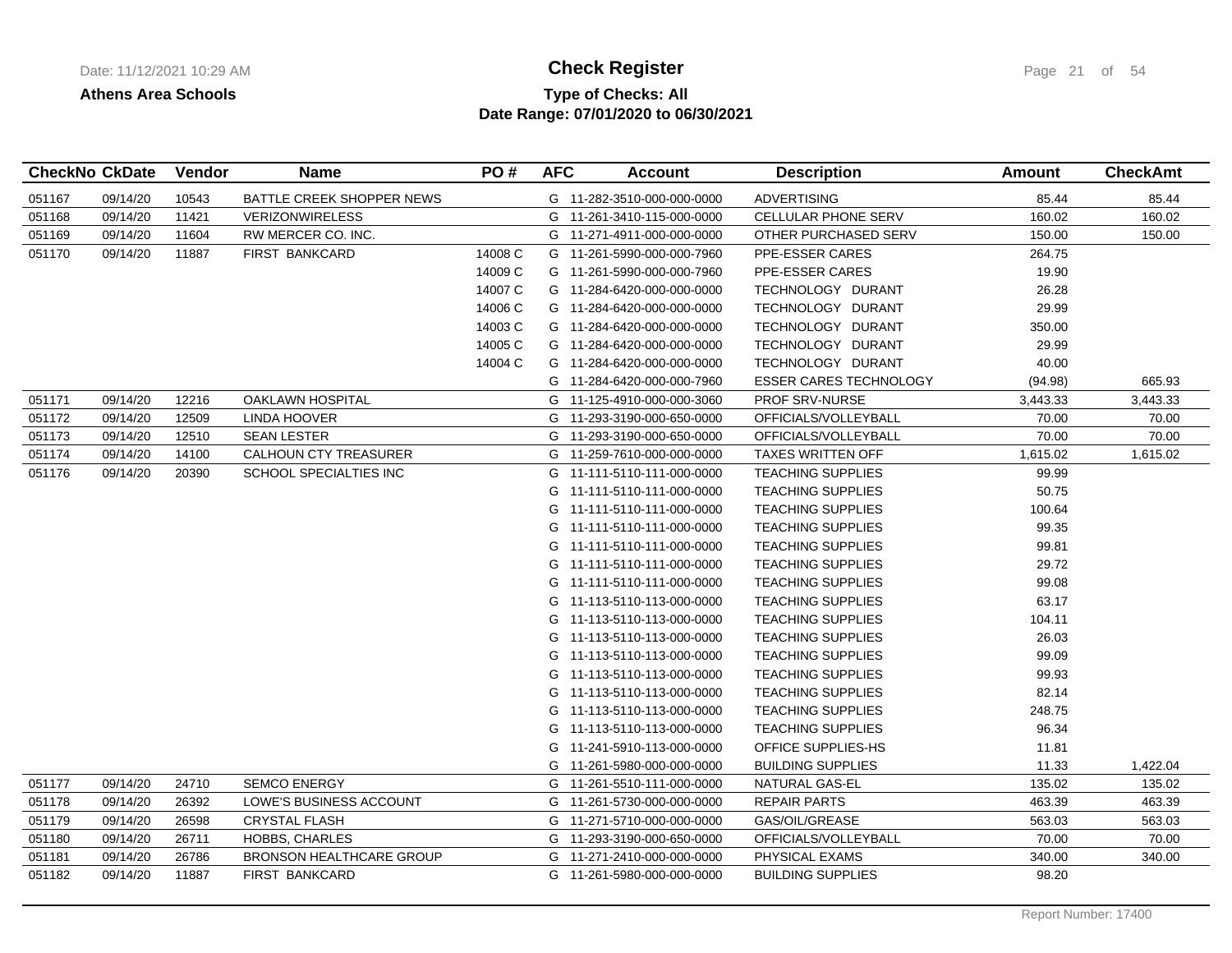# **Type of Checks: All Check Register Check Register Page 22 of 54 Date Range: 07/01/2020 to 06/30/2021**

| <b>CheckNo CkDate</b> |          | Vendor | <b>Name</b>                     | PO#     | <b>AFC</b> | <b>Account</b>             | <b>Description</b>            | Amount   | <b>CheckAmt</b> |
|-----------------------|----------|--------|---------------------------------|---------|------------|----------------------------|-------------------------------|----------|-----------------|
|                       |          |        |                                 | 13992 C |            | G 11-261-5990-000-000-7960 | PPE-ESSER CARES               | 247.30   |                 |
|                       |          |        |                                 |         |            | G 11-261-5990-000-000-7960 | PPE-ESSER CARES               | 77.28    |                 |
|                       |          |        |                                 |         |            | G 11-284-6420-000-000-7960 | <b>ESSER CARES TECHNOLOGY</b> | (128.57) | 294.21          |
| 051183                | 09/14/20 | 12156  | <b>D.M. BURR FACILITIES</b>     |         | G          | 11-261-5990-000-000-7960   | PPE-ESSER CARES               | 2,188.14 | 2,188.14        |
| 051184                | 09/15/20 | 01530  | <b>MESSA</b>                    |         | G          | 12-451-7000-000-000-0000   | MESSA                         | 5,478.10 | 5,478.10        |
| 051185                | 09/15/20 | 11339  | <b>CALHOUN COUNTY SHERIFF'S</b> |         |            | G 11-283-3140-000-000-0000 | <b>INDENTIX SCAN SVC</b>      | 71.00    | 71.00           |
| 051186                | 09/15/20 | 12382  | <b>BIO-SERV CORPORATION</b>     |         |            | G 11-261-3890-000-000-0000 | <b>EXTERMINATING SERV</b>     | 100.00   | 100.00          |
| 051187                | 09/15/20 | 26746  | PITNEY BOWES INC                |         | G          | 11-252-3430-000-000-0000   | MAIL/POSTAGE-CENTRAL          | 169.98   |                 |
|                       |          |        |                                 |         |            | G 11-252-3430-000-000-0000 | MAIL/POSTAGE-CENTRAL          | 29.99    | 199.97          |
| 051188                | 09/18/20 | 07827  | UNION CITY COMMUNITY            |         |            | G 11-293-7910-000-000-0000 | DUE & FEES/STUDENTS           | 125.00   | 125.00          |
| 051189                | 09/18/20 | 10507  | HUNTER PRELL CO.                |         |            | G 11-261-4910-000-000-0000 | OTHER PURCHASED SERV          | 657.80   |                 |
|                       |          |        |                                 |         | G          | 11-261-4910-000-000-0000   | OTHER PURCHASED SERV          | 486.96   |                 |
|                       |          |        |                                 |         |            | G 11-261-4910-000-000-0000 | OTHER PURCHASED SERV          | 419.00   | 1,563.76        |
| 051190                | 09/18/20 | 11651  | PAM BURGETT                     | 14012 C |            | G 11-113-3710-000-000-0000 | <b>DUAL ENROLLMENT</b>        | 63.89    | 63.89           |
| 051191                | 09/18/20 | 11707  | PARLIN, KATHY                   | 14011 C |            | G 11-293-5610-000-000-0000 | FOOD/BEVERAGE                 | 53.42    | 53.42           |
| 051192                | 09/18/20 | 12393  | SUMMIT FIRE PROTECTION          |         |            | G 11-261-4910-000-000-0000 | OTHER PURCHASED SERV          | 253.00   | 253.00          |
| 051193                | 09/18/20 | 20390  | SCHOOL SPECIALTIES INC          |         |            | G 11-111-5110-111-000-0000 | <b>TEACHING SUPPLIES</b>      | 99.73    |                 |
|                       |          |        |                                 |         |            | G 11-111-5110-111-000-0000 | <b>TEACHING SUPPLIES</b>      | (0.03)   |                 |
|                       |          |        |                                 |         |            | G 11-113-5110-113-000-0000 | <b>TEACHING SUPPLIES</b>      | 94.12    |                 |
|                       |          |        |                                 |         | G          | 11-113-5110-113-000-0000   | <b>TEACHING SUPPLIES</b>      | 61.59    |                 |
|                       |          |        |                                 |         |            | G 11-113-5110-113-000-0000 | <b>TEACHING SUPPLIES</b>      | 1,328.81 |                 |
|                       |          |        |                                 |         |            | G 11-113-5110-113-000-0000 | <b>TEACHING SUPPLIES</b>      | 48.62    |                 |
|                       |          |        |                                 |         |            | G 11-113-5110-113-000-0000 | <b>TEACHING SUPPLIES</b>      | 61.03    |                 |
|                       |          |        |                                 |         |            | G 11-113-5110-113-000-0000 | <b>TEACHING SUPPLIES</b>      | 46.74    |                 |
|                       |          |        |                                 |         |            | G 11-122-5110-113-194-0000 | <b>INST SUPPLIES</b>          | 103.10   |                 |
|                       |          |        |                                 |         |            | G 11-122-5110-113-194-0000 | <b>INST SUPPLIES</b>          | 10.40    | 1,854.11        |
| 051194                | 09/18/20 | 01193  | <b>JACK PEARLS SPORT CENT</b>   | 14022 C |            | G 11-293-5990-000-610-0000 | SUP/MAT'L-FOOTBALL            | 1,005.00 |                 |
|                       |          |        |                                 | 14023 C |            | G 11-293-5990-000-610-0000 | SUP/MAT'L-FOOTBALL            | 165.00   |                 |
|                       |          |        |                                 | 14025 C |            | G 11-293-5990-000-610-0000 | SUP/MAT'L-FOOTBALL            | 720.00   |                 |
|                       |          |        |                                 | 14025 C |            | G 11-293-5990-000-618-0000 | SUP/MAT'L-CHEERLEADG          | 120.00   |                 |
|                       |          |        |                                 | 14025 C |            | G 11-293-5990-000-650-0000 | SUP/MAT'L-VOLLEYBALL          | 182.00   | 2,192.00        |
| 051195                | 09/18/20 | 01521  | AT&T                            |         |            | G 11-261-3410-111-000-0000 | TELEPHONE EL                  | 269.45   | 269.45          |
| 051196                | 09/18/20 | 10856  | COLE, JACY                      | 14020 C |            | G 11-261-5990-000-000-7960 | PPE-ESSER CARES               | 162.18   | 162.18          |
| 051197                | 09/18/20 | 12506  | <b>SCHELDE SPORTS</b>           | 14013 C |            | G 11-293-5990-000-650-0000 | SUP/MAT'L-VOLLEYBALL          | 1,361.80 | 1,361.80        |
| 051198                | 09/21/20 | 11339  | CALHOUN COUNTY SHERIFF'S        |         |            | G 11-283-3140-000-000-0000 | <b>INDENTIX SCAN SVC</b>      | 71.00    | 71.00           |
| 051199                | 09/21/20 | 11339  | <b>CALHOUN COUNTY SHERIFF'S</b> |         |            | G 11-283-3140-000-000-0000 | <b>INDENTIX SCAN SVC</b>      | 71.00    | 71.00           |
| 051200                | 09/23/20 | 01521  | AT & T                          |         | G          | 11-261-3410-113-000-0000   | <b>TELEPHONE HS</b>           | 423.12   |                 |
|                       |          |        |                                 |         |            | G 11-271-3410-000-000-0000 | <b>TELEPHONE</b>              | 50.81    | 473.93          |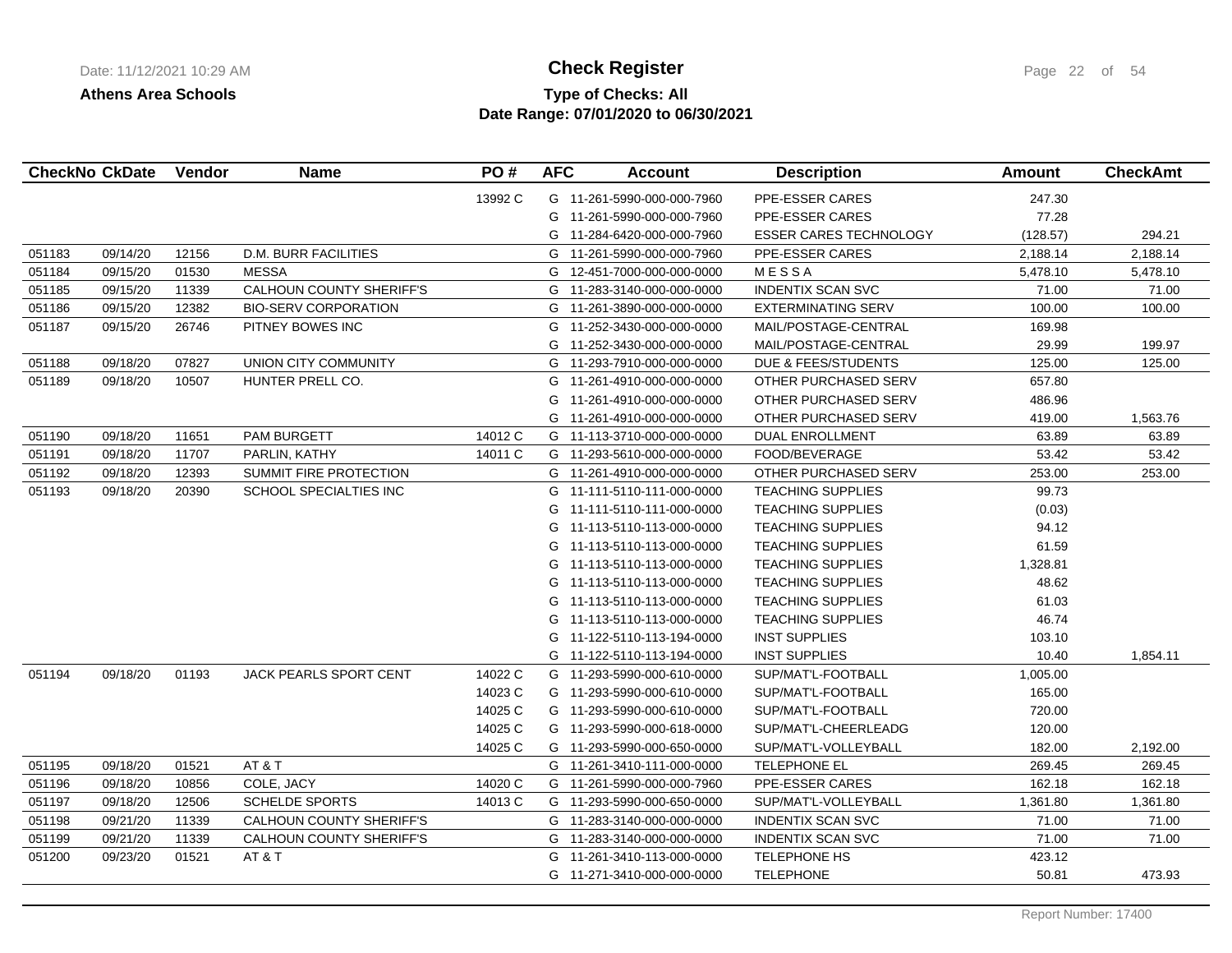## **Type of Checks: All Check Register Check Register Page 23 of 54 Date Range: 07/01/2020 to 06/30/2021**

|        | <b>CheckNo CkDate</b> | Vendor | <b>Name</b>                | PO# | <b>AFC</b> | <b>Account</b>             | <b>Description</b>             | <b>Amount</b> | <b>CheckAmt</b> |
|--------|-----------------------|--------|----------------------------|-----|------------|----------------------------|--------------------------------|---------------|-----------------|
| 051201 | 09/23/20              | 10967  | SECREST, WARDLE, LYNCH,    |     |            | G 11-231-3170-000-000-0000 | <b>LEGAL SERVICE</b>           | 50.15         | 50.15           |
| 051202 | 09/23/20              | 11539  | HINGA, MIKE                |     |            | G 11-293-3190-000-610-0000 | OFFICIALS/VAR FTBL             | 70.00         | 70.00           |
| 051203 | 09/23/20              | 11690  | <b>WALTERS, MIKE</b>       |     |            | G 11-293-3190-000-610-0000 | OFFICIALS/VAR FTBL             | 70.00         | 70.00           |
| 051204 | 09/23/20              | 11727  | SERVICE, JASON             |     |            | G 11-293-3190-000-610-0000 | OFFICIALS/VAR FTBL             | 70.00         |                 |
|        |                       |        |                            |     |            | G 11-293-3190-000-610-0000 | CHECK # 051204 VOIDED          | (70.00)       | 0.00            |
| 051205 | 09/23/20              | 12103  | <b>BROWN, KRISTOPHER</b>   |     |            | G 11-293-3190-000-610-0000 | OFFICIALS/VAR FTBL             | 70.00         | 70.00           |
| 051206 | 09/23/20              | 12220  | HINGA, MARVIN              |     |            | G 11-293-3190-000-610-0000 | OFFICIALS/VAR FTBL             | 70.00         | 70.00           |
| 051207 | 09/23/20              | 12511  | <b>AT&amp;T MOBILITY</b>   |     |            | G 11-284-5990-000-000-7990 | 11p CORONA TECHNOLOGY          | 821.56        | 821.56          |
| 051208 | 09/23/20              | 23387  | NAY, MARY JO               |     |            | G 11-271-5991-000-000-0000 | <b>DRIVER MEALS</b>            | 6.50          | 6.50            |
| 051209 | 09/24/20              | 11927  | SIEGEL, MIKE               |     |            | G 11-293-3190-000-610-0000 | OFFICIALS/VAR FTBL             | 70.00         | 70.00           |
| 051210 | 09/24/20              | 15973  | <b>ATHENS COMMUNITY</b>    |     |            | G 12-451-9200-000-000-0000 | MISC PAYROLL DEDUCT            | 55.00         | 55.00           |
| 051211 | 09/25/20              | 10015  | CITY OF BATTLE CREEK       |     |            | G 12-451-3500-000-000-0000 | <b>BC INCOME TAX</b>           | 43.89         | 43.89           |
| 051212 | 09/25/20              | 10583  | MUELLER, LAURIE            |     |            | G 11-293-3190-000-650-0000 | OFFICIALS/VOLLEYBALL           | 70.00         | 70.00           |
| 051213 | 09/25/20              | 11980  | <b>FRANK FINK</b>          |     |            | G 11-293-3190-000-650-0000 | OFFICIALS/VOLLEYBALL           | 50.00         | 50.00           |
| 051214 | 09/25/20              | 11982  | <b>SCOTT GALLAWAY</b>      |     |            | G 11-293-3190-000-655-0000 | OFFICIALS/MS VOLLEYB           | 60.00         | 60.00           |
| 051215 | 09/25/20              | 12512  | <b>MIKE GRANGER</b>        |     |            | G 11-293-3190-000-612-0000 | OFFICIALS/MS FTBL              | 55.00         | 55.00           |
| 051216 | 09/25/20              | 12513  | <b>TIM HAMMOND</b>         |     |            | G 11-293-3190-000-612-0000 | OFFICIALS/MS FTBL              | 55.00         | 55.00           |
| 051217 | 09/25/20              | 12514  | <b>CARRIE HAMMOND</b>      |     |            | G 11-293-3190-000-612-0000 | OFFICIALS/MS FTBL              | 55.00         |                 |
|        |                       |        |                            |     |            | G 11-293-3190-000-612-0000 | CHECK # 051217 VOIDED          | (55.00)       | 0.00            |
| 051218 | 09/25/20              | 12515  | <b>ASCD</b>                |     |            | G 11-241-7410-111-000-0000 | DUES/FEES-EL                   | 89.00         | 89.00           |
| 051219 | 09/25/20              | 26711  | HOBBS, CHARLES             |     |            | G 11-293-3190-000-655-0000 | OFFICIALS/MS VOLLEYB           | 70.00         | 70.00           |
| 051220 | 09/25/20              | 26711  | <b>HOBBS, CHARLES</b>      |     |            | G 11-293-3190-000-650-0000 | OFFICIALS/VOLLEYBALL           | 70.00         | 70.00           |
| 051221 | 09/25/20              | 12400  | <b>LAWRENCE WATTERS</b>    |     |            | G 11-261-3210-000-000-0000 | <b>LOCAL TRAVEL</b>            | 74.75         | 74.75           |
| 051222 | 09/25/20              | 15390  | PETTY CASH                 |     |            | G 11-293-5990-000-000-0000 | OTHER SUP & MAT'L              | 250.00        | 250.00          |
| 051223 | 09/28/20              | 10380  | BATTLE CREEK AREA CATHOLIC |     |            | G 11-293-7910-000-000-0000 | <b>DUE &amp; FEES/STUDENTS</b> | 50.00         |                 |
|        |                       |        |                            |     |            | G 11-293-7910-000-000-0000 | DUE & FEES/STUDENTS            | 80.00         | 130.00          |
| 051224 | 09/28/20              | 12111  | UNITED PETROLEUM EQUIP     |     |            | G 11-271-4911-000-000-0000 | OTHER PURCHASED SERV           | 433.75        | 433.75          |
| 051225 | 09/28/20              | 12225  | RADIO COMMUNICATIONS. INC  |     |            | G 11-271-4911-000-000-0000 | OTHER PURCHASED SERV           | 227.94        | 227.94          |
| 051226 | 09/28/20              | 12516  | <b>TOM FROSCH</b>          |     |            | G 11-293-3190-000-650-0000 | OFFICIALS/VOLLEYBALL           | 70.00         | 70.00           |
| 051227 | 09/28/20              | 12517  | ROTO-ROOTER                |     | G          | 11-261-4910-000-000-0000   | OTHER PURCHASED SERV           | 328.85        |                 |
|        |                       |        |                            |     |            | G 11-261-4910-000-000-0000 | CHECK # 051227 VOIDED          | (328.85)      | 0.00            |
| 051228 | 09/28/20              | 15340  | AT & T LONG DISTANCE       |     |            | G 11-261-3410-114-000-0000 | <b>TELEPHONE ADMIN</b>         | 11.69         | 11.69           |
| 051229 | 09/28/20              | 20390  | SCHOOL SPECIALTIES INC     |     |            | G 11-111-5110-111-000-0000 | <b>TEACHING SUPPLIES</b>       | 187.37        |                 |
|        |                       |        |                            |     |            | G 11-111-5110-111-000-0000 | <b>TEACHING SUPPLIES</b>       | 133.23        | 320.60          |
| 051230 | 09/28/20              | 22550  | <b>COLLEEN SWANK</b>       |     |            | G 11-261-3830-111-000-0000 | <b>WATER TESTING EL</b>        | 17.75         | 17.75           |
| 051231 | 09/28/20              | 26503  | CALHOUN COUNTY CLERK % T   |     |            | G 11-231-5911-000-000-0000 | MISC ELECTION EXPENS           | 380.00        | 380.00          |
| 051232 | 09/28/20              | 26841  | BRUNNER, JOHN R            |     |            | G 11-261-4910-000-000-0000 | OTHER PURCHASED SERV           | 1,242.50      | 1,242.50        |
| 051233 | 09/28/20              | 24160  | <b>AFLAC</b>               |     |            | G 12-451-7002-000-000-0000 | AFLAC - EMPL PORTION           | 997.18        |                 |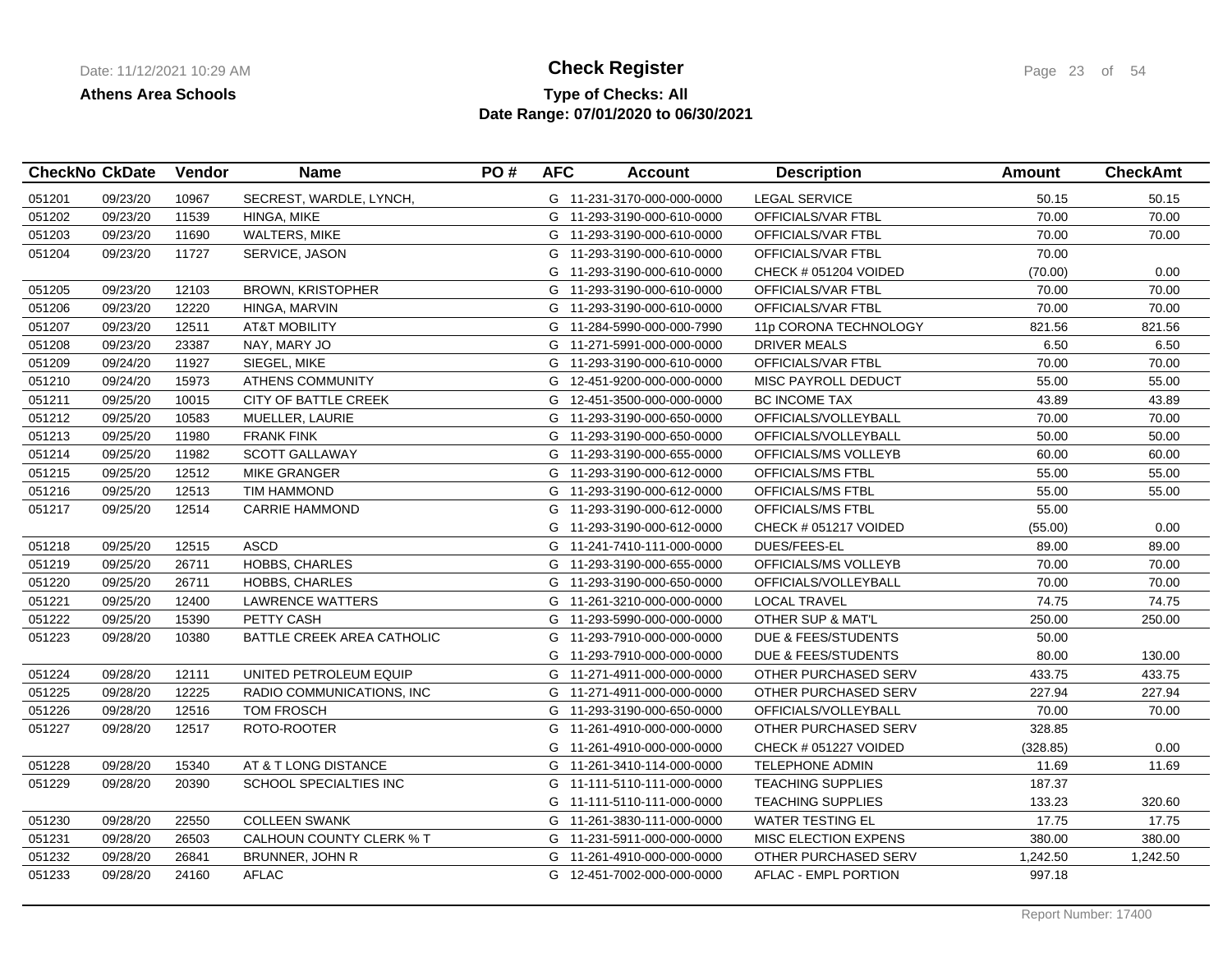# **Type of Checks: All Check Register Check Register Page 24 of 54 Date Range: 07/01/2020 to 06/30/2021**

| <b>CheckNo CkDate</b> |          | <b>Vendor</b> | <b>Name</b>                   | PO#     | <b>AFC</b> | <b>Account</b>             | <b>Description</b>          | Amount    | <b>CheckAmt</b> |
|-----------------------|----------|---------------|-------------------------------|---------|------------|----------------------------|-----------------------------|-----------|-----------------|
|                       |          |               |                               |         |            | G 12-451-7002-000-000-0000 | AFLAC - EMPL PORTION        | 67.55     | 1,064.73        |
| 051234                | 09/30/20 | 00422         | CISD-CALHOUN INTERMEDI        |         |            | G 11-284-3110-000-000-0000 | DATA PROCESSING-CISD        | 5,730.12  |                 |
|                       |          |               |                               |         | G          | 11-284-3190-000-000-0000   | CONTRACTED SERVICES-CISD    | 16,922.25 |                 |
|                       |          |               |                               |         | G          | 11-284-3190-000-000-0000   | CONTRACTED SERVICES-CISD    | 2,500.00  |                 |
|                       |          |               |                               |         |            | G 11-285-3190-000-000-0000 | PUPIL ACCOUNTING SVCS       | 330.00    | 25,482.37       |
| 051236                | 09/30/20 | 00502         | <b>CONSUMERS ENERGY</b>       |         |            | G 11-261-5510-112-000-0000 | NATURAL GAS-MS              | 688.35    |                 |
|                       |          |               |                               |         |            | G 11-261-5510-113-000-0000 | NATURAL GAS-HS              | 29.00     |                 |
|                       |          |               |                               |         |            | G 11-261-5510-113-000-0000 | NATURAL GAS-HS              | 531.99    |                 |
|                       |          |               |                               |         | G          | 11-261-5520-111-000-0000   | ELECTRICITY-EL              | 2,240.22  |                 |
|                       |          |               |                               |         |            | G 11-261-5520-112-000-0000 | ELECTRICITY-MS              | 1,030.80  |                 |
|                       |          |               |                               |         |            | G 11-261-5520-113-000-0000 | ELECTRICITY-HS              | 218.41    |                 |
|                       |          |               |                               |         |            | G 11-261-5520-113-000-0000 | ELECTRICITY-HS              | 4,985.82  |                 |
|                       |          |               |                               |         |            | G 11-261-5520-114-000-0000 | ELECTRICITY-ADMIN           | 8.97      |                 |
|                       |          |               |                               |         |            | G 11-261-5522-000-000-0000 | ELEC-ATHL FLD/BLDG          | 241.17    |                 |
|                       |          |               |                               |         | G          | 11-261-5522-000-000-0000   | ELEC-ATHL FLD/BLDG          | 29.97     |                 |
|                       |          |               |                               |         | G          | 11-261-5522-114-000-0000   | HEAT/AIR(ELEC)ADMIN         | 11.75     |                 |
|                       |          |               |                               |         |            | G 11-271-5510-000-000-0000 | NATURAL GAS(HEAT)-BG        | 41.43     |                 |
|                       |          |               |                               |         |            | G 11-271-5520-000-000-0000 | ELECTRICITY-B GARAGE        | 218.40    | 10,276.28       |
| 051237                | 09/30/20 | 01193         | JACK PEARLS SPORT CENT        | 14028 C |            | G 11-293-5990-000-610-0000 | SUP/MAT'L-FOOTBALL          | 551.25    |                 |
|                       |          |               |                               | 14033 C |            | G 11-293-5990-000-615-0000 | SUP/MAT'L CROSS CTRY        | 480.00    |                 |
|                       |          |               |                               | 14033 C |            | G 11-293-5990-000-655-0000 | SUP/MAT'L MS VOLLEYB        | 640.00    | 1,671.25        |
| 051238                | 09/30/20 | 02161         | THRUN LAW FIRM, P.C.          |         |            | G 11-231-3170-000-000-0000 | <b>LEGAL SERVICE</b>        | 178.58    | 178.58          |
| 051239                | 09/30/20 | 04095         | HERFF JONES INC               | 14027 C |            | G 11-113-5993-113-000-0000 | <b>HIGH SCHL GRADUATION</b> | 1,511.16  | 1,511.16        |
| 051240                | 09/30/20 | 10507         | HUNTER PRELL CO.              |         |            | G 11-261-4910-000-000-0000 | OTHER PURCHASED SERV        | 345.00    | 345.00          |
| 051241                | 09/30/20 | 10982         | <b>FRONTLINE TECHNOLOGIES</b> |         |            | G 11-232-3190-000-000-0000 | PURCHASED SERVICES          | 1,048.09  | 1,048.09        |
| 051242                | 09/30/20 | 11604         | RW MERCER CO. INC.            |         |            | G 11-271-4911-000-000-0000 | OTHER PURCHASED SERV        | 400.00    | 400.00          |
| 051243                | 09/30/20 | 12427         | PORTA PHONE                   | 14032 C |            | G 11-293-5990-000-610-0000 | SUP/MAT'L-FOOTBALL          | 153.50    | 153.50          |
| 051244                | 09/30/20 | 12518         | T - MOBILE                    |         |            | G 11-284-5990-000-000-7990 | 11p CORONA TECHNOLOGY       | 74.51     | 74.51           |
| 051245                | 09/30/20 | 20390         | SCHOOL SPECIALTIES INC        |         |            | G 11-111-5110-111-000-0000 | <b>TEACHING SUPPLIES</b>    | 83.36     |                 |
|                       |          |               |                               |         |            | G 11-111-5110-111-000-0000 | <b>TEACHING SUPPLIES</b>    | 1,010.01  | 1,093.37        |
| 051246                | 09/30/20 | 26609         | OVERHEAD DOOR CO OF BATTLE    |         |            | G 11-271-4911-000-000-0000 | OTHER PURCHASED SERV        | 190.00    | 190.00          |
| 051247                | 09/30/20 | 10501         | <b>BRIAN DRAPER</b>           |         |            | G 11-293-3190-000-612-0000 | OFFICIALS/MS FTBL           | 55.00     | 55.00           |
| 051248                | 09/30/20 | 20390         | SCHOOL SPECIALTIES INC        |         |            | G 11-113-5110-113-000-0000 | <b>TEACHING SUPPLIES</b>    | 3.45      | 3.45            |
| 051249                | 10/01/20 | 11963         | <b>IBOSS, INC</b>             | 13996 C |            | G 11-284-5990-000-000-0000 | <b>SOFTWARE</b>             | 1,585.76  | 1,585.76        |
| 051250                | 10/01/20 | 26711         | <b>HOBBS, CHARLES</b>         |         |            | G 11-293-3190-000-655-0000 | OFFICIALS/MS VOLLEYB        | 70.00     | 70.00           |
| 051251                | 10/06/20 | 11980         | <b>FRANK FINK</b>             |         |            | G 11-293-5990-000-650-0000 | SUP/MAT'L-VOLLEYBALL        | 20.00     | 20.00           |
| 051252                | 10/06/20 | 12509         | LINDA HOOVER                  |         |            | G 11-293-3190-000-650-0000 | OFFICIALS/VOLLEYBALL        | 70.00     | 70.00           |
| 051253                | 10/06/20 | 12519         | <b>KIRK STREHLOW</b>          |         |            | G 11-293-3190-000-650-0000 | OFFICIALS/VOLLEYBALL        | 70.00     | 70.00           |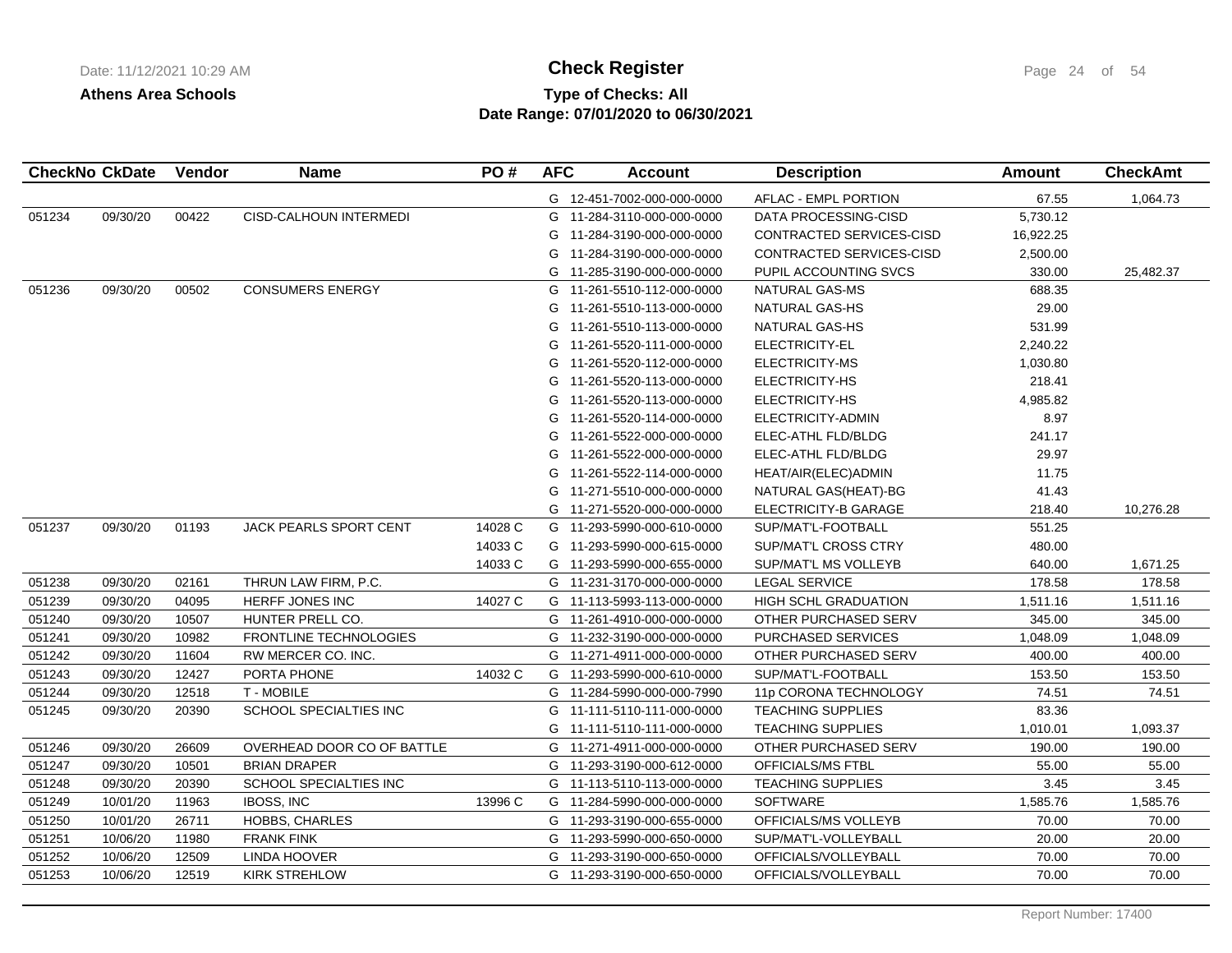# **Type of Checks: All Check Register Check Register Page 25 of 54 Date Range: 07/01/2020 to 06/30/2021**

| 22570<br>DRAHEIM, CRAIG<br>10/06/20<br>G 11-293-3190-000-615-0000<br>OFFICIALS CROSS CTRY<br>70.00<br>051254<br>00220<br>051255<br>10/09/20<br><b>VILLAGE OF ATHENS</b><br>11-261-3830-000-000-0000<br><b>WATER</b><br>263.20<br>G<br><b>WATER</b><br>3.63<br>G<br>11-261-3830-000-000-0000<br><b>WATER</b><br>9.81<br>G 11-261-3830-000-000-0000<br>10/09/20<br>00422<br>CISD-CALHOUN INTERMEDI<br>14042 C<br><b>TEXTBOOKS/WORKBOOKS</b><br>765.00<br>051256<br>G 11-111-5210-111-000-0000<br>14042 C<br>765.00<br>G 11-113-5210-113-000-0000<br><b>TEXTBOOKS/WORKBOOKS</b> |           |
|------------------------------------------------------------------------------------------------------------------------------------------------------------------------------------------------------------------------------------------------------------------------------------------------------------------------------------------------------------------------------------------------------------------------------------------------------------------------------------------------------------------------------------------------------------------------------|-----------|
|                                                                                                                                                                                                                                                                                                                                                                                                                                                                                                                                                                              | 70.00     |
|                                                                                                                                                                                                                                                                                                                                                                                                                                                                                                                                                                              |           |
|                                                                                                                                                                                                                                                                                                                                                                                                                                                                                                                                                                              |           |
|                                                                                                                                                                                                                                                                                                                                                                                                                                                                                                                                                                              | 276.64    |
|                                                                                                                                                                                                                                                                                                                                                                                                                                                                                                                                                                              |           |
|                                                                                                                                                                                                                                                                                                                                                                                                                                                                                                                                                                              |           |
| DATA PROCESSING SVS<br>792.00<br>G 11-232-4910-000-000-0000                                                                                                                                                                                                                                                                                                                                                                                                                                                                                                                  |           |
| 5,058.19<br>G 11-252-4121-000-000-0000<br>CISD CONTRACTED SERVICES                                                                                                                                                                                                                                                                                                                                                                                                                                                                                                           | 7,380.19  |
| <b>CONSUMERS ENERGY</b><br>16.63<br>051257<br>10/09/20<br>00502<br>G 11-261-5520-112-000-0000<br>ELECTRICITY-MS                                                                                                                                                                                                                                                                                                                                                                                                                                                              | 16.63     |
| 00967<br>051258<br>10/09/20<br>HARPER CREEK COMM SCHL<br>G 11-293-7910-000-000-0000<br><b>DUE &amp; FEES/STUDENTS</b><br>100.00                                                                                                                                                                                                                                                                                                                                                                                                                                              | 100.00    |
| <b>KRESA</b><br>30.00<br>051259<br>10/09/20<br>03121<br>G 11-271-7411-000-000-0000<br>DRIVER CERTIFICATION                                                                                                                                                                                                                                                                                                                                                                                                                                                                   | 30.00     |
| 051260<br>10/09/20<br>06402<br>KELLOGG COMMUNITY COLL<br>14039 C<br>18,283.90<br>G 11-113-3710-000-000-0000<br>DUAL ENROLLMENT                                                                                                                                                                                                                                                                                                                                                                                                                                               | 18,283.90 |
| 10/09/20<br>09785<br><b>REPAIR PARTS</b><br>297.02<br>051261<br>ATHENS AUTO SUPPLY<br>G 11-271-5730-000-000-0000                                                                                                                                                                                                                                                                                                                                                                                                                                                             | 297.02    |
| 10/09/20<br>REPUBLIC SERVICE OF<br>677.35<br>051262<br>10212<br>G 11-261-3840-000-000-0000<br><b>REFUSE SERVICE</b>                                                                                                                                                                                                                                                                                                                                                                                                                                                          |           |
| G 11-271-3840-000-000-0000<br><b>REFUSE SERVICE</b><br>27.00                                                                                                                                                                                                                                                                                                                                                                                                                                                                                                                 | 704.35    |
| 10/09/20<br>10381<br><b>WARNER OIL COMPANY</b><br>GAS/OIL/GREASE<br>1,971.00<br>051263<br>G 11-271-5710-000-000-0000                                                                                                                                                                                                                                                                                                                                                                                                                                                         | 1,971.00  |
| 051264<br>10/09/20<br>10905<br><b>JEFF THERRIAN</b><br>14040 C<br>G 11-293-3190-000-000-0000<br>PROF/TECH SERVICES<br>60.00                                                                                                                                                                                                                                                                                                                                                                                                                                                  | 60.00     |
| 10/09/20<br>11008<br>BEST ONE TIRE OF CENTRAL<br>1,437.30<br>051265<br>G 11-271-5720-000-000-0000<br><b>TIRES/BATTERIES</b>                                                                                                                                                                                                                                                                                                                                                                                                                                                  | 1,437.30  |
| 14030 C<br>051267<br>10/09/20<br>11887<br><b>FIRST BANKCARD</b><br>G 11-111-5110-111-000-0000<br><b>TEACHING SUPPLIES</b><br>54.96                                                                                                                                                                                                                                                                                                                                                                                                                                           |           |
| 14031 C<br><b>INST SUPPLIES</b><br>25.99<br>G 11-122-5110-111-194-0000                                                                                                                                                                                                                                                                                                                                                                                                                                                                                                       |           |
| 23.88<br>G 11-226-5990-000-000-0000<br><b>CURRICULUM DIR SUPPLIES</b>                                                                                                                                                                                                                                                                                                                                                                                                                                                                                                        |           |
| 180.00<br>G 11-232-7910-000-000-0000<br><b>MISC EXPENSE</b>                                                                                                                                                                                                                                                                                                                                                                                                                                                                                                                  |           |
| 14043 C<br>G 11-241-5910-113-000-0000<br>OFFICE SUPPLIES-HS<br>115.29                                                                                                                                                                                                                                                                                                                                                                                                                                                                                                        |           |
| 14016 C<br>G 11-261-5990-000-000-7990<br>11p CORONA PPE SUPPLIES<br>222.95                                                                                                                                                                                                                                                                                                                                                                                                                                                                                                   |           |
| 14010 C<br>G 11-284-6420-000-000-0000<br>TECHNOLOGY DURANT<br>439.00                                                                                                                                                                                                                                                                                                                                                                                                                                                                                                         |           |
| 14014 C<br>TECHNOLOGY DURANT<br>180.20<br>G 11-284-6420-000-000-0000                                                                                                                                                                                                                                                                                                                                                                                                                                                                                                         |           |
| 14015 C<br>G 11-284-6420-000-000-0000<br>TECHNOLOGY DURANT<br>16.98                                                                                                                                                                                                                                                                                                                                                                                                                                                                                                          |           |
| 14001 C<br>TECHNOLOGY DURANT<br>199.90<br>G 11-284-6420-000-000-0000                                                                                                                                                                                                                                                                                                                                                                                                                                                                                                         |           |
| 14017 C<br>TECHNOLOGY DURANT<br>31.79<br>G 11-284-6420-000-000-0000                                                                                                                                                                                                                                                                                                                                                                                                                                                                                                          |           |
| 14018 C<br>TECHNOLOGY DURANT<br>27.98<br>G 11-284-6420-000-000-0000                                                                                                                                                                                                                                                                                                                                                                                                                                                                                                          |           |
| 14019 C<br>G 11-284-6420-000-000-0000<br>TECHNOLOGY DURANT<br>20.98                                                                                                                                                                                                                                                                                                                                                                                                                                                                                                          | 1,539.90  |
| 10/09/20<br>11904<br>TAYLOR, MARVIN<br>14041 C<br>G 11-111-5110-111-000-0000<br><b>TEACHING SUPPLIES</b><br>10.59<br>051268                                                                                                                                                                                                                                                                                                                                                                                                                                                  |           |
| 14035 C<br>66.75<br>G 11-261-5990-000-000-7990<br>11p CORONA PPE SUPPLIES                                                                                                                                                                                                                                                                                                                                                                                                                                                                                                    | 77.34     |
| 12025<br>210.00<br>051269<br>10/09/20<br>DMCI BROADBAND, LLC<br>G 11-284-6420-000-000-0000<br>TECHNOLOGY DURANT                                                                                                                                                                                                                                                                                                                                                                                                                                                              | 210.00    |
| 12216<br>051270<br>10/09/20<br><b>OAKLAWN HOSPITAL</b><br>11-125-4910-000-000-3060<br>PROF SRV-NURSE<br>3,443.33<br>G                                                                                                                                                                                                                                                                                                                                                                                                                                                        | 3,443.33  |
| 051271<br><b>VELO LAW OFFICE</b><br>G 12-451-7200-000-000-0000<br><b>GARNISHMENT</b><br>110.47<br>10/09/20<br>12423                                                                                                                                                                                                                                                                                                                                                                                                                                                          | 110.47    |
| 14037 C<br>051272<br>10/09/20<br>12501<br>PAMELA WALDRON<br>G 11-111-5992-111-000-0000<br>MISC OPERATING SPLY<br>17.89                                                                                                                                                                                                                                                                                                                                                                                                                                                       | 17.89     |
| 051273<br>10/09/20<br><b>ATHENS COMMUNITY</b><br>15973<br>G 12-451-9200-000-000-0000<br>MISC PAYROLL DEDUCT<br>55.00                                                                                                                                                                                                                                                                                                                                                                                                                                                         | 55.00     |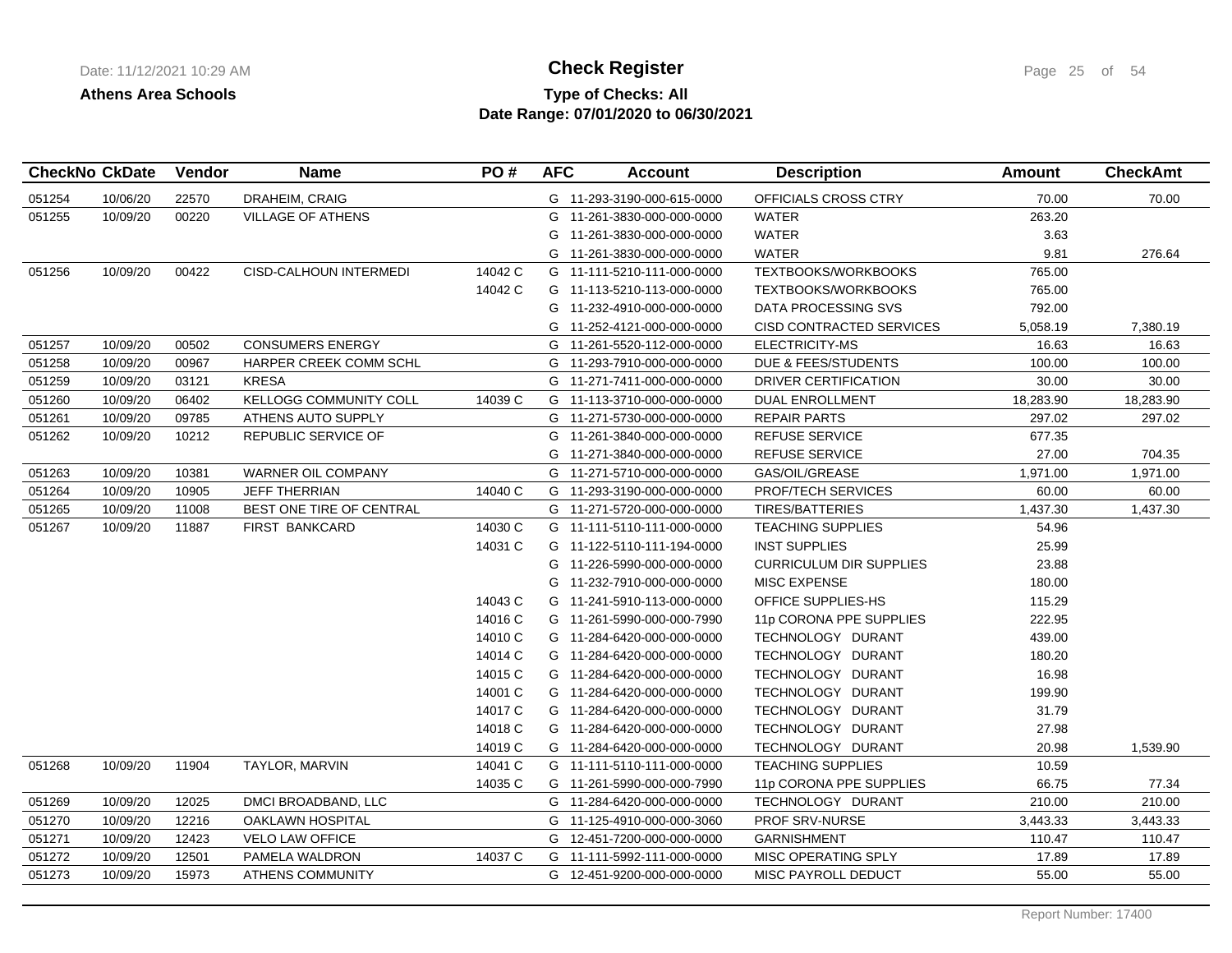# **Type of Checks: All Check Register Check Register Page 26 of 54 Date Range: 07/01/2020 to 06/30/2021**

|        | <b>CheckNo CkDate</b> | Vendor | <b>Name</b>                 | PO#     | <b>AFC</b> | <b>Account</b>             | <b>Description</b>           | Amount   | <b>CheckAmt</b> |
|--------|-----------------------|--------|-----------------------------|---------|------------|----------------------------|------------------------------|----------|-----------------|
| 051274 | 10/09/20              | 20390  | SCHOOL SPECIALTIES INC      |         |            | G 11-111-5110-111-000-0000 | <b>TEACHING SUPPLIES</b>     | 5.83     |                 |
|        |                       |        |                             | 14029 C | G          | 11-111-5991-111-000-0000   | <b>BUILDING SUPPLIES</b>     | 13.79    |                 |
|        |                       |        |                             |         | G          | 11-113-5110-113-000-0000   | <b>TEACHING SUPPLIES</b>     | 1.73     |                 |
|        |                       |        |                             |         | G          | 11-122-5110-113-194-0000   | <b>INST SUPPLIES</b>         | 1.73     | 23.08           |
| 051275 | 10/09/20              | 22570  | DRAHEIM, CRAIG              |         | G          | 11-293-3190-000-615-0000   | OFFICIALS CROSS CTRY         | 5.00     | 5.00            |
| 051276 | 10/09/20              | 24710  | <b>SEMCO ENERGY</b>         |         | G          | 11-261-5510-111-000-0000   | NATURAL GAS-EL               | 213.80   | 213.80          |
| 051277 | 10/09/20              | 26392  | LOWE'S BUSINESS ACCOUNT     |         | G          | 11-261-5730-000-000-0000   | <b>REPAIR PARTS</b>          | 25.16    | 25.16           |
| 051278 | 10/09/20              | 12400  | <b>LAWRENCE WATTERS</b>     |         | G          | 11-261-3210-000-000-0000   | <b>LOCAL TRAVEL</b>          | 74.75    | 74.75           |
| 051279 | 10/13/20              | 01530  | <b>MESSA</b>                |         | G          | 12-451-7000-000-000-0000   | MESSA                        | 5,163.07 | 5,163.07        |
| 051280 | 10/13/20              | 10501  | <b>BRIAN DRAPER</b>         |         | G          | 11-293-3190-000-650-0000   | OFFICIALS/VOLLEYBALL         | 70.00    |                 |
|        |                       |        |                             |         | G          | 11-293-3190-000-650-0000   | CHECK # 051280 VOIDED        | (70.00)  | 0.00            |
| 051281 | 10/13/20              | 11031  | HIGGINS, DANA               |         | G          | 11-293-3190-000-650-0000   | OFFICIALS/VOLLEYBALL         | 70.00    | 70.00           |
| 051282 | 10/13/20              | 11844  | STEWART, RONALD             |         | G          | 11-293-3190-000-650-0000   | OFFICIALS/VOLLEYBALL         | 70.00    | 70.00           |
| 051283 | 10/13/20              | 10335  | <b>TERRY FOSDICK</b>        |         | G          | 11-293-3190-000-650-0000   | OFFICIALS/VOLLEYBALL         | 70.00    | 70.00           |
| 051284 | 10/14/20              | 10248  | ANDERSON, GERALD            |         | G          | 11-271-4130-000-000-0000   | <b>BUS REPAIRS-OFFSITE</b>   | 1,710.00 | 1,710.00        |
| 051285 | 10/15/20              | 01193  | JACK PEARLS SPORT CENT      | 14048 C |            | G 11-293-5990-000-611-0000 | SUP/MAT'L MS FOOTBAL         | 58.00    | 58.00           |
| 051286 | 10/15/20              | 03121  | <b>KRESA</b>                |         | G          | 11-271-7411-000-000-0000   | <b>DRIVER CERTIFICATION</b>  | 75.00    | 75.00           |
| 051287 | 10/15/20              | 08740  | AIRGAS INC.                 |         | G          | 11-271-4911-000-000-0000   | OTHER PURCHASED SERV         | 90.85    | 90.85           |
| 051288 | 10/15/20              | 10034  | CDW GOVERNMENT, INC.        | 14000 C | G          | 11-284-6420-000-000-0000   | TECHNOLOGY DURANT            | 276.00   | 276.00          |
| 051289 | 10/15/20              | 10248  | ANDERSON, GERALD            |         |            | G 11-271-4130-000-000-0000 | <b>BUS REPAIRS-OFFSITE</b>   | 133.00   | 133.00          |
| 051290 | 10/15/20              | 10988  | <b>SCHOLASTIC</b>           | 14050 C |            | G 11-222-5310-113-000-0000 | LIBRARY BOOKS HS             | 318.50   | 318.50          |
| 051291 | 10/15/20              | 11421  | <b>VERIZONWIRELESS</b>      |         | G          | 11-261-3410-115-000-0000   | CELLULAR PHONE SERV          | 160.06   | 160.06          |
| 051292 | 10/15/20              | 11733  | <b>JACK MCCULLEY</b>        |         | G          | 11-293-3190-000-610-0000   | OFFICIALS/VAR FTBL           | 70.00    | 70.00           |
| 051293 | 10/15/20              | 11827  | SMITHS FLOWER SHOP          | 14053 C | G          | 11-293-5996-000-000-0000   | <b>SENIOR PARENTS AWARD</b>  | 4.00     | 4.00            |
| 051294 | 10/15/20              | 12316  | <b>CHAMPION TEAMWEAR AR</b> | 14026 C |            | G 11-293-5990-000-618-0000 | SUP/MAT'L-CHEERLEADG         | 770.00   | 770.00          |
| 051295 | 10/15/20              | 12360  | MICHIGAN OFFICE SOLUTIONS   |         | G          | 11-111-5112-111-000-0000   | PAPER/SUPP (COPYING)         | 453.99   |                 |
|        |                       |        |                             |         | G          | 11-113-5112-113-000-0000   | PAPER/SUP (COPYING)          | 453.99   |                 |
|        |                       |        |                             |         | G          | 11-111-5112-111-000-0000   | CHECK # 051295 VOIDED        | (453.99) |                 |
|        |                       |        |                             |         | G          | 11-113-5112-113-000-0000   | <b>CHECK # 051295 VOIDED</b> | (453.99) | 0.00            |
| 051296 | 10/15/20              | 12380  | MICHAEL MCCARTHY            |         | G          | 11-293-3190-000-610-0000   | OFFICIALS/VAR FTBL           | 70.00    | 70.00           |
| 051297 | 10/15/20              | 12382  | <b>BIO-SERV CORPORATION</b> |         | G          | 11-261-3890-000-000-0000   | <b>EXTERMINATING SERV</b>    | 225.00   | 225.00          |
| 051298 | 10/15/20              | 12506  | <b>SCHELDE SPORTS</b>       | 14049 C |            | G 11-293-5990-000-650-0000 | SUP/MAT'L-VOLLEYBALL         | 3,710.00 | 3,710.00        |
| 051299 | 10/15/20              | 12510  | <b>SEAN LESTER</b>          |         |            | G 11-293-3190-000-610-0000 | OFFICIALS/VAR FTBL           | 70.00    | 70.00           |
| 051300 | 10/15/20              | 12521  | KASKI, JEFF                 | 14051 C |            | G 11-113-3710-000-000-0000 | DUAL ENROLLMENT              | 338.25   | 338.25          |
| 051301 | 10/15/20              | 12522  | <b>XELLO</b>                | 14054 C | G          | 11-113-5110-113-000-0000   | <b>TEACHING SUPPLIES</b>     | 744.75   | 744.75          |
| 051302 | 10/15/20              | 12523  | MIKE MOCK                   |         | G          | 11-293-3190-000-610-0000   | OFFICIALS/VAR FTBL           | 70.00    | 70.00           |
| 051303 | 10/15/20              | 12524  | <b>LES GEBBINK</b>          |         | G          | 11-293-3190-000-610-0000   | OFFICIALS/VAR FTBL           | 70.00    | 70.00           |
| 051304 | 10/15/20              | 12525  | MARSHALL PUBLIC SCHOOL      |         | G          | 11-293-7910-000-000-0000   | DUE & FEES/STUDENTS          | 100.00   | 100.00          |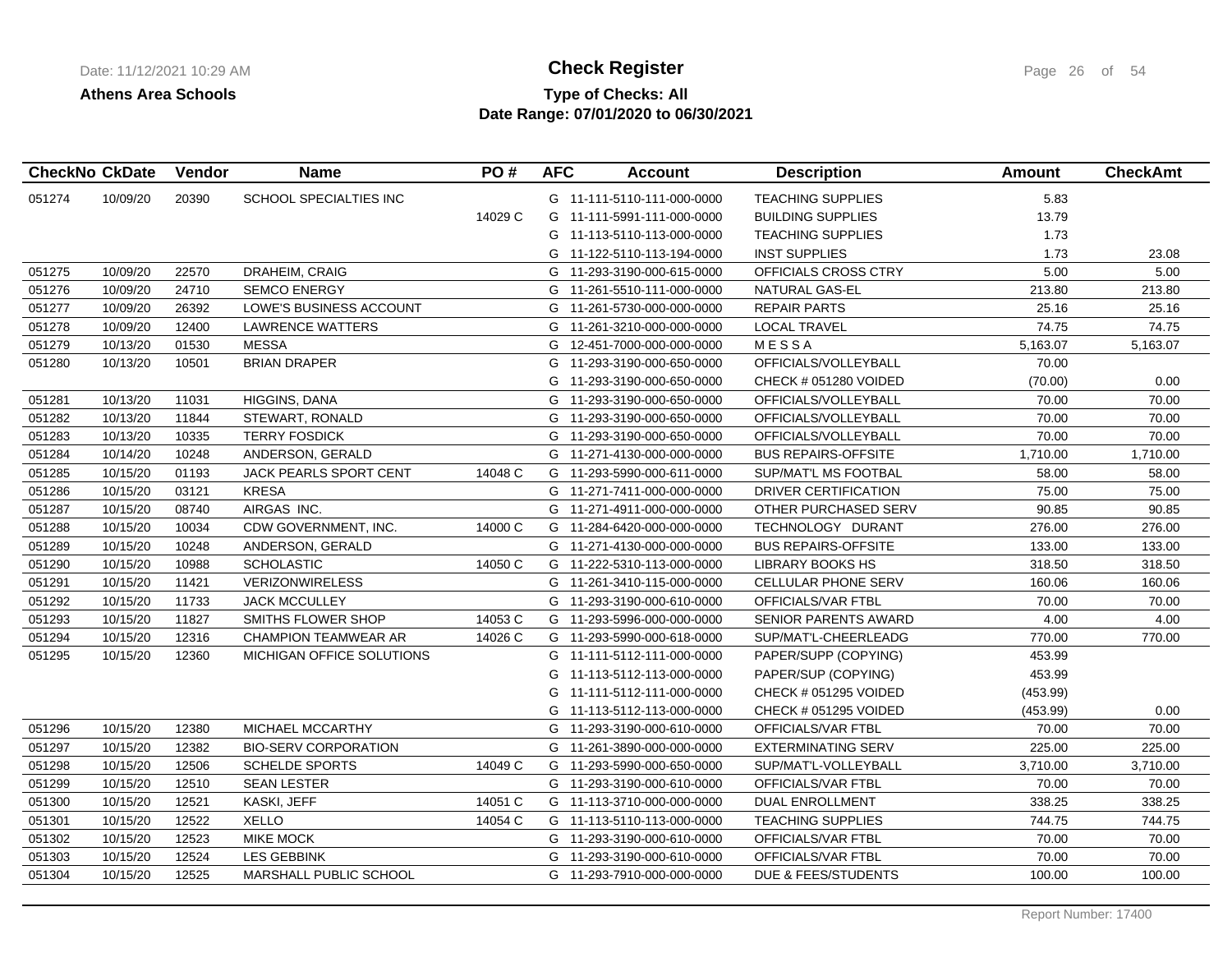## **Type of Checks: All 11/12/2021 10:20:20 AM Check Register** Page 27 of 54 **Date Range: 07/01/2020 to 06/30/2021**

|        | <b>CheckNo CkDate</b> | Vendor | <b>Name</b>                     | PO#     | <b>AFC</b> | <b>Account</b>             | <b>Description</b>          | Amount     | <b>CheckAmt</b> |
|--------|-----------------------|--------|---------------------------------|---------|------------|----------------------------|-----------------------------|------------|-----------------|
| 051305 | 10/15/20              | 15067  | <b>CLIMAX SCOTTS SCHOOLS</b>    |         |            | G 11-293-7910-000-000-0000 | DUE & FEES/STUDENTS         | 75.00      | 75.00           |
| 051306 | 10/19/20              | 11339  | <b>CALHOUN COUNTY SHERIFF'S</b> |         |            | G 11-283-3140-000-000-0000 | <b>INDENTIX SCAN SVC</b>    | 71.00      | 71.00           |
| 051307 | 10/21/20              | 10015  | CITY OF BATTLE CREEK            |         |            | G 12-451-3500-000-000-0000 | <b>BC INCOME TAX</b>        | 43.30      | 43.30           |
| 051308 | 10/21/20              | 15973  | <b>ATHENS COMMUNITY</b>         |         | G          | 12-451-9200-000-000-0000   | MISC PAYROLL DEDUCT         | 55.00      | 55.00           |
| 051309 | 10/21/20              | 24160  | <b>AFLAC</b>                    |         | G          | 12-451-7002-000-000-0000   | <b>AFLAC - EMPL PORTION</b> | 997.18     |                 |
|        |                       |        |                                 |         | G          | 12-451-7002-000-000-0000   | AFLAC - EMPL PORTION        | 67.55      | 1,064.73        |
| 051310 | 10/22/20              | 01521  | AT&T                            |         | G          | 11-261-3410-113-000-0000   | <b>TELEPHONE HS</b>         | 270.00     | 270.00          |
| 051311 | 10/22/20              | 10501  | <b>BRIAN DRAPER</b>             |         | G          | 11-293-3190-000-650-0000   | OFFICIALS/VOLLEYBALL        | 100.00     | 100.00          |
| 051312 | 10/22/20              | 11844  | STEWART, RONALD                 |         |            | G 11-293-3190-000-650-0000 | OFFICIALS/VOLLEYBALL        | 100.00     | 100.00          |
| 051313 | 10/22/20              | 12511  | <b>AT&amp;T MOBILITY</b>        |         |            | G 11-284-5990-000-000-7990 | 11p CORONA TECHNOLOGY       | 688.56     | 688.56          |
| 051314 | 10/22/20              | 12531  | <b>RODNEY HORTON</b>            |         |            | G 11-293-3190-000-650-0000 | OFFICIALS/VOLLEYBALL        | 100.00     | 100.00          |
| 051315 | 10/22/20              | 12532  | DEBORAH SCHUG                   |         | G          | 11-293-3190-000-650-0000   | OFFICIALS/VOLLEYBALL        | 100.00     | 100.00          |
| 051316 | 10/23/20              | 01521  | AT&T                            |         | G          | 11-261-3410-113-000-0000   | <b>TELEPHONE HS</b>         | 313.42     | 313.42          |
| 051317 | 10/23/20              | 10507  | HUNTER PRELL CO.                |         | G          | 11-261-4910-000-000-0000   | OTHER PURCHASED SERV        | 7,928.09   | 7,928.09        |
| 051318 | 10/23/20              | 11838  | MIDWEST COMMUNICATION           |         |            | G 11-261-4910-000-000-0000 | OTHER PURCHASED SERV        | 428.92     | 428.92          |
| 051319 | 10/23/20              | 12111  | UNITED PETROLEUM EQUIP          |         | G          | 11-271-4911-000-000-0000   | OTHER PURCHASED SERV        | 163.83     | 163.83          |
| 051320 | 10/23/20              | 12372  | SWARTHOUT, RICKY D              |         |            | G 11-293-4290-000-000-0000 | <b>RENTALS</b>              | 350.00     | 350.00          |
| 051321 | 10/23/20              | 12400  | LAWRENCE WATTERS                |         |            | G 11-261-3210-000-000-0000 | <b>LOCAL TRAVEL</b>         | 74.75      | 74.75           |
| 051322 | 10/23/20              | 17850  | SAFETY-KLEEN CORP               |         |            | G 11-271-4911-000-000-0000 | OTHER PURCHASED SERV        | 215.72     | 215.72          |
| 051323 | 10/23/20              | 20390  | <b>SCHOOL SPECIALTIES INC</b>   |         |            | G 11-111-5110-111-000-0000 | <b>TEACHING SUPPLIES</b>    | 80.94      |                 |
|        |                       |        |                                 |         | G          | 11-111-5110-111-000-0000   | <b>TEACHING SUPPLIES</b>    | 17.91      |                 |
|        |                       |        |                                 |         |            | G 11-113-5110-113-000-0000 | <b>TEACHING SUPPLIES</b>    | 1.79       | 100.64          |
| 051324 | 10/27/20              | 10993  | FROHRIEP, ERIC                  |         |            | G 11-293-3190-000-650-0000 | CHECK # 051324 VOIDED       | (50.00)    |                 |
|        |                       |        |                                 |         |            | G 11-293-3190-000-650-0000 | OFFICIALS/VOLLEYBALL        | 50.00      | 0.00            |
| 051325 | 10/27/20              | 12534  | <b>BOB BAXTER</b>               |         |            | G 11-293-3190-000-650-0000 | CHECK # 051325 VOIDED       | (50.00)    |                 |
|        |                       |        |                                 |         |            | G 11-293-3190-000-650-0000 | OFFICIALS/VOLLEYBALL        | 50.00      | 0.00            |
| 051326 | 10/27/20              | 15340  | AT & T LONG DISTANCE            |         |            | G 11-261-3410-114-000-0000 | <b>TELEPHONE ADMIN</b>      | 24.78      | 24.78           |
| 051329 | 10/27/20              | 11844  | STEWART, RONALD                 |         |            | G 11-293-3190-000-650-0000 | OFFICIALS/VOLLEYBALL        | 50.00      | 50.00           |
| 051330 | 10/27/20              | 12535  | LEWIS, KENDALL                  |         |            | G 11-293-3190-000-650-0000 | OFFICIALS/VOLLEYBALL        | 50.00      | 50.00           |
| 051331 | 10/28/20              | 12538  | <b>CARL OLSON</b>               |         |            | G 11-293-3190-000-650-0000 | OFFICIALS/VOLLEYBALL        | 50.00      | 50.00           |
| 051332 | 10/28/20              | 06402  | KELLOGG COMMUNITY COLL          | 14069 C |            | G 11-113-3710-000-000-0000 | <b>DUAL ENROLLMENT</b>      | 10.50      | 10.50           |
| 051333 | 10/28/20              | 11754  | <b>SEG WORKERS COMPENSATION</b> |         |            | G 10-192-2000-000-000-0000 | <b>INSURANCE PROCEEDS</b>   | (1,798.00) |                 |
|        |                       |        |                                 |         |            | G 12-402-2840-000-000-0000 | <b>WORKERS COMP LIAB</b>    | 2,568.00   | 770.00          |
| 051334 | 10/28/20              | 11827  | SMITHS FLOWER SHOP              | 14064 C |            | G 11-293-5992-000-000-0000 | <b>AWARDS</b>               | 10.00      | 10.00           |
| 051335 | 10/28/20              | 12405  | PARKS, MATTHEW D.               | 14065 C |            | G 11-284-6420-000-000-0000 | TECHNOLOGY DURANT           | 75.00      | 75.00           |
| 051336 | 10/28/20              | 12536  | <b>MENARDS - BATTLE CREEK</b>   | 14070 C |            | G 11-261-5990-000-000-7990 | 11p CORONA PPE SUPPL        | 403.65     | 403.65          |
| 051337 | 10/28/20              | 14590  | ADAMS/REMCO INC                 | 14066 C |            | G 11-111-5992-111-000-0000 | MISC OPERATING SPLY         | 95.96      | 95.96           |
| 051338 | 10/28/20              | 20390  | SCHOOL SPECIALTIES INC          | 14067 C |            | G 11-111-5991-111-000-0000 | <b>BUILDING SUPPLIES</b>    | 11.33      |                 |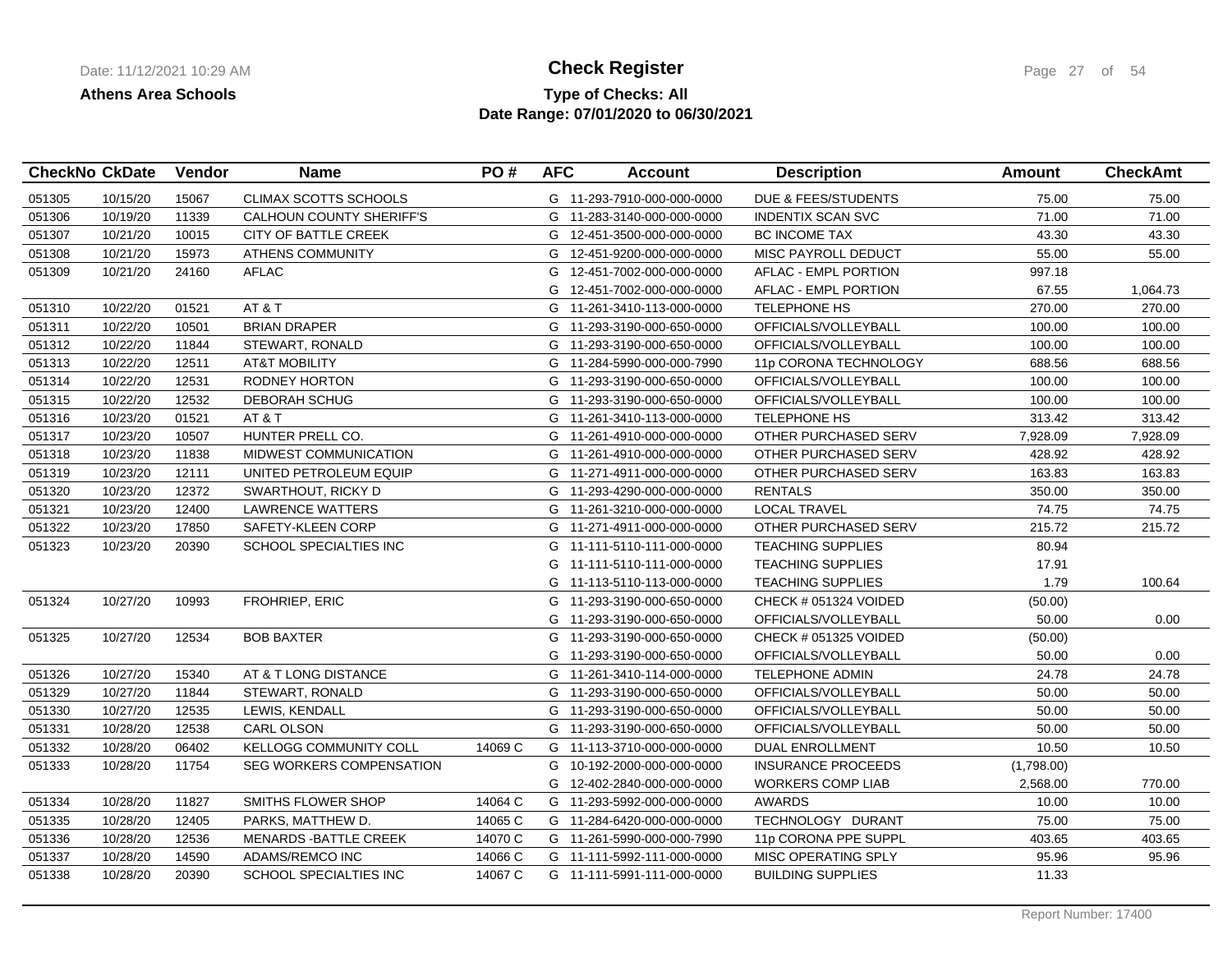# **Type of Checks: All Check Register Check Register Page 28 of 54 Date Range: 07/01/2020 to 06/30/2021**

|        | <b>CheckNo CkDate</b> | Vendor | <b>Name</b>                        | PO#     | <b>AFC</b> | <b>Account</b>             | <b>Description</b>       | <b>Amount</b> | <b>CheckAmt</b> |
|--------|-----------------------|--------|------------------------------------|---------|------------|----------------------------|--------------------------|---------------|-----------------|
|        |                       |        |                                    |         |            | G 11-113-5110-113-000-0000 | <b>TEACHING SUPPLIES</b> | 3.14          |                 |
|        |                       |        |                                    |         | G          | 11-113-5110-113-000-0000   | <b>TEACHING SUPPLIES</b> | 3.14          |                 |
|        |                       |        |                                    |         |            | G 11-113-5991-113-000-0000 | <b>BUILDING SUPPLIES</b> | 101.79        | 119.40          |
| 051339 | 10/28/20              | 00502  | <b>CONSUMERS ENERGY</b>            |         | G          | 11-261-5510-112-000-0000   | NATURAL GAS-MS           | 1,388.67      |                 |
|        |                       |        |                                    |         | G          | 11-261-5510-113-000-0000   | <b>NATURAL GAS-HS</b>    | 35.90         |                 |
|        |                       |        |                                    |         | G          | 11-261-5520-111-000-0000   | ELECTRICITY-EL           | 1,513.13      |                 |
|        |                       |        |                                    |         | G          | 11-261-5520-112-000-0000   | ELECTRICITY-MS           | 1,077.07      |                 |
|        |                       |        |                                    |         | G          | 11-261-5520-113-000-0000   | ELECTRICITY-HS           | 192.73        |                 |
|        |                       |        |                                    |         | G          | 11-261-5520-114-000-0000   | ELECTRICITY-ADMIN        | 8.93          |                 |
|        |                       |        |                                    |         | G          | 11-261-5522-000-000-0000   | ELEC-ATHL FLD/BLDG       | 35.52         |                 |
|        |                       |        |                                    |         | G          | 11-261-5522-114-000-0000   | HEAT/AIR(ELEC)ADMIN      | 12.36         |                 |
|        |                       |        |                                    |         | G          | 11-271-5510-000-000-0000   | NATURAL GAS(HEAT)-BG     | 143.18        |                 |
|        |                       |        |                                    |         | G          | 11-271-5520-000-000-0000   | ELECTRICITY-B GARAGE     | 192.74        | 4,600.23        |
| 051340 | 10/28/20              | 11539  | HINGA, MIKE                        |         |            | G 11-293-3190-000-650-0000 | OFFICIALS/VOLLEYBALL     | 50.00         | 50.00           |
| 051341 | 10/29/20              | 11339  | <b>CALHOUN COUNTY SHERIFF'S</b>    |         |            | G 11-283-3140-000-000-0000 | <b>INDENTIX SCAN SVC</b> | 71.00         | 71.00           |
| 051342 | 11/05/20              | 08230  | <b>RECOGNITION INC</b>             | 14076 C |            | G 11-293-5992-000-000-0000 | AWARDS                   | 39.00         | 39.00           |
| 051343 | 11/05/20              | 09785  | ATHENS AUTO SUPPLY                 |         |            | G 11-271-5730-000-000-0000 | <b>REPAIR PARTS</b>      | 438.84        | 438.84          |
| 051344 | 11/05/20              | 10212  | REPUBLIC SERVICE OF                |         | G          | 11-261-3840-000-000-0000   | <b>REFUSE SERVICE</b>    | 692.07        |                 |
|        |                       |        |                                    |         | G          | 11-271-3840-000-000-0000   | REFUSE SERVICE           | 27.00         | 719.07          |
| 051345 | 11/05/20              | 10552  | <b>HOLLAND BUS COMPANY</b>         |         |            | G 11-271-5730-000-000-0000 | <b>REPAIR PARTS</b>      | 536.10        | 536.10          |
| 051346 | 11/05/20              | 10762  | STAR GLASS, LLC-BATTLE CREEK       |         | G          | 11-261-4910-000-000-0000   | OTHER PURCHASED SERV     | 259.61        |                 |
|        |                       |        |                                    |         | G          | 11-261-4910-000-000-0000   | OTHER PURCHASED SERV     | (80.00)       | 179.61          |
| 051347 | 11/05/20              | 11551  | U.S. OMNI                          |         | G          | 11-252-7410-000-000-0000   | <b>DUES &amp; FEES</b>   | 3.00          | 3.00            |
| 051348 | 11/05/20              | 11942  | MOBYMAX, LLC                       | 14079 C |            | G 11-284-5990-000-000-7990 | 11p CORONA TECHNOLOG     | 3,495.00      | 3,495.00        |
| 051349 | 11/05/20              | 12003  | <b>JOHN KNOWLES</b>                |         |            | G 11-113-5993-113-000-0000 | HIGH SCHL GRADUATION     | 107.61        | 107.61          |
| 051350 | 11/05/20              | 12111  | UNITED PETROLEUM EQUIP             |         | G          | 11-271-4911-000-000-0000   | OTHER PURCHASED SERV     | 190.00        |                 |
|        |                       |        |                                    |         | G          | 11-271-4911-000-000-0000   | OTHER PURCHASED SERV     | 285.00        | 475.00          |
| 051351 | 11/05/20              | 12216  | <b>OAKLAWN HOSPITAL</b>            |         |            | G 11-125-4910-000-000-3060 | <b>PROF SRV-NURSE</b>    | 3,443.33      | 3,443.33        |
| 051352 | 11/05/20              | 12257  | <b>GENESEE INTERMEDIATE SCHOOL</b> | 14077 C |            | G 11-113-3710-000-000-0000 | <b>DUAL ENROLLMENT</b>   | 5,400.00      | 5,400.00        |
| 051353 | 11/05/20              | 12360  | MICHIGAN OFFICE SOLUTIONS          |         |            | G 11-111-5112-111-000-0000 | PAPER/SUPP (COPYING)     | 420.56        |                 |
|        |                       |        |                                    |         | G          | 11-111-5112-111-000-0000   | PAPER/SUPP (COPYING)     | 420.56        |                 |
|        |                       |        |                                    |         | G          | 11-113-5112-113-000-0000   | PAPER/SUP (COPYING)      | 420.56        |                 |
|        |                       |        |                                    |         |            | G 11-113-5112-113-000-0000 | PAPER/SUP (COPYING)      | 420.56        | 1,682.24        |
| 051354 | 11/05/20              | 12518  | <b>T-MOBILE</b>                    |         |            | G 11-284-5990-000-000-7990 | 11p CORONA TECHNOLOGY    | 80.00         | 80.00           |
| 051355 | 11/05/20              | 15973  | <b>ATHENS COMMUNITY</b>            |         | G          | 12-451-9200-000-000-0000   | MISC PAYROLL DEDUCT      | 55.00         | 55.00           |
| 051356 | 11/05/20              | 15976  | FLASH SANITATION INC.              |         |            | G 11-261-4910-000-000-0000 | OTHER PURCHASED SERV     | 217.50        | 217.50          |
| 051357 | 11/05/20              | 23387  | NAY, MARY JO                       |         |            | G 11-271-5991-000-000-0000 | DRIVER MEALS             | 6.50          | 6.50            |
| 051358 | 11/05/20              | 26145  | SHIRLEY DOWD                       |         |            | G 11-261-5980-000-000-0000 | <b>BUILDING SUPPLIES</b> | 53.88         | 53.88           |
|        |                       |        |                                    |         |            |                            |                          |               |                 |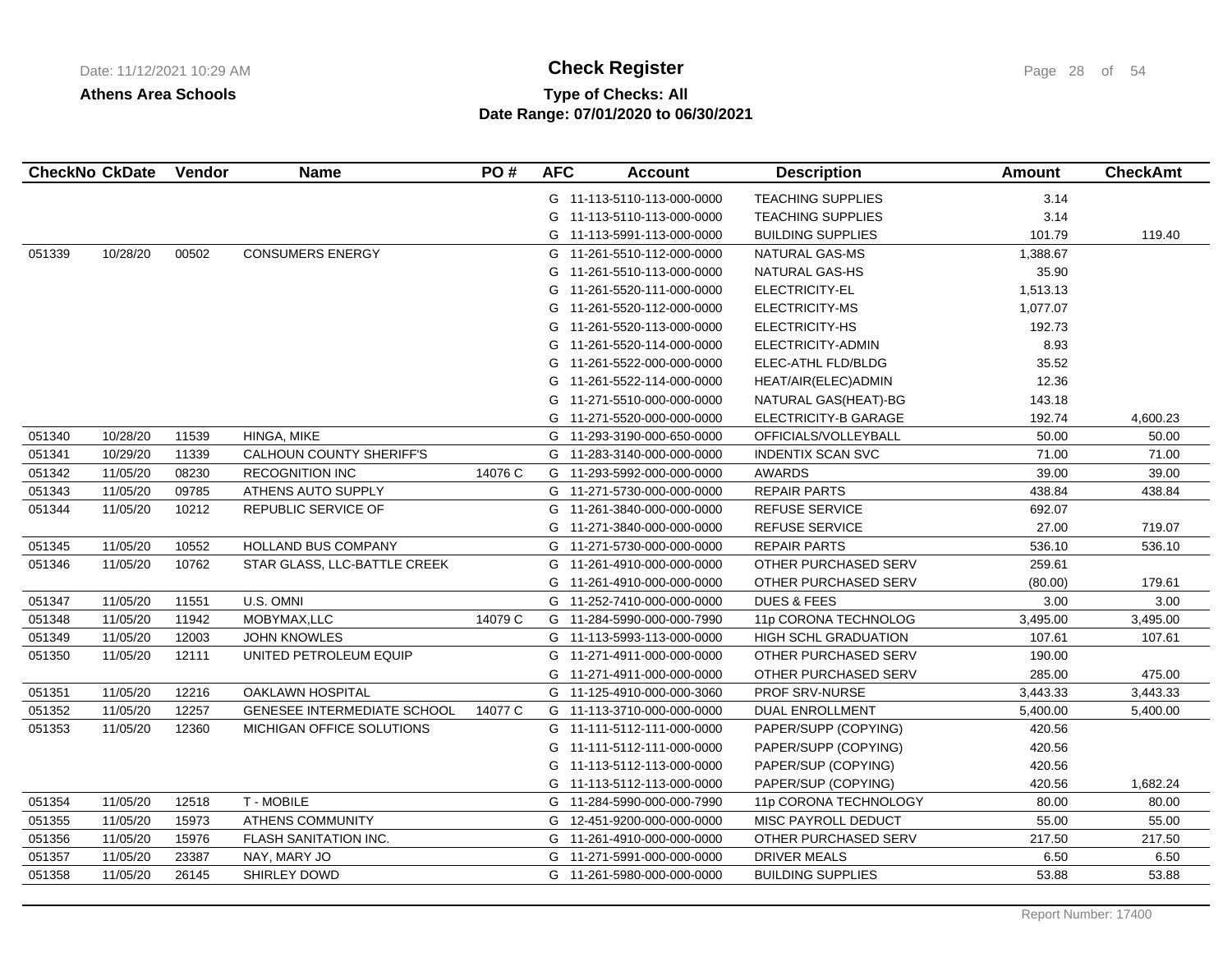## **Type of Checks: All Check Register Check Register Page 29 of 54 Date Range: 07/01/2020 to 06/30/2021**

|        | <b>CheckNo CkDate</b> | Vendor | <b>Name</b>                 | PO#     | <b>AFC</b> | <b>Account</b>             | <b>Description</b>             | <b>Amount</b> | <b>CheckAmt</b> |
|--------|-----------------------|--------|-----------------------------|---------|------------|----------------------------|--------------------------------|---------------|-----------------|
| 051359 | 11/05/20              | 26841  | BRUNNER, JOHN R             |         |            | G 11-261-4910-000-000-0000 | OTHER PURCHASED SERV           | 920.00        | 920.00          |
| 051360 | 11/10/20              | 10126  | JONES SCHOOL SUPPLIES INC.  | 14080 C |            | G 11-293-5992-000-000-0000 | <b>AWARDS</b>                  | 43.50         | 43.50           |
| 051361 | 11/10/20              | 12261  | ASSETGENIE, INC.            | 14084 C |            | G 11-284-5990-000-000-7990 | 11p CORONA TECHNOLOG           | 1,995.00      | 1,995.00        |
| 051362 | 11/10/20              | 12289  | THOMAS, MARTY SR            |         |            | G 11-293-3190-000-625-0000 | OFFICIALS/MS BOY BBL           | 60.00         | 60.00           |
| 051363 | 11/10/20              | 12539  | <b>BUSSLER, DON</b>         |         |            | G 11-293-3190-000-625-0000 | OFFICIALS/MS BOY BBL           | 60.00         | 60.00           |
| 051364 | 11/10/20              | 21850  | <b>CEREAL CITY SCIENCE</b>  | 14085 C |            | G 11-111-5111-111-000-0000 | <b>MATH/SCI KITS</b>           | 1,418.25      | 1,418.25        |
| 051365 | 11/10/20              | 26598  | <b>CRYSTAL FLASH</b>        |         |            | G 11-271-5710-000-000-0000 | GAS/OIL/GREASE                 | 415.05        | 415.05          |
| 051366 | 11/10/20              | 11919  | DELTA NETWORK SERVICES      | 13995 C |            | G 11-284-6420-000-000-0000 | TECHNOLOGY DURANT              | 1,393.38      | 1,393.38        |
| 051367 | 11/10/20              | 12156  | <b>D.M. BURR FACILITIES</b> |         |            | G 11-261-3190-000-000-0000 | <b>CONTRACTED SERVICES</b>     | 16,559.72     | 16,559.72       |
| 051368 | 11/12/20              | 06402  | KELLOGG COMMUNITY COLL      | 14087 C |            | G 11-113-3710-000-000-0000 | <b>DUAL ENROLLMENT</b>         | 231.18        | 231.18          |
| 051369 | 11/12/20              | 08740  | AIRGAS INC.                 |         |            | G 11-271-4911-000-000-0000 | OTHER PURCHASED SERV           | 93.25         | 93.25           |
| 051370 | 11/12/20              | 11238  | NRB HOLDINGS, LLC           |         |            | G 11-261-4910-000-000-0000 | OTHER PURCHASED SERV           | 439.80        | 439.80          |
| 051371 | 11/12/20              | 11421  | VERIZONWIRELESS             |         | G          | 11-261-3410-115-000-0000   | CELLULAR PHONE SERV            | 160.06        | 160.06          |
| 051372 | 11/12/20              | 12156  | <b>D.M. BURR FACILITIES</b> |         | G          | 11-261-3190-000-000-0000   | <b>CONTRACTED SERVICES</b>     | 16,559.72     |                 |
|        |                       |        |                             |         | G          | 11-261-3190-000-000-7990   | 11p CUSTODIAL EXTRA DUTY       | 2,177.21      |                 |
|        |                       |        |                             |         | G          | 11-261-3190-000-000-7990   | 11p CUSTODIAL EXTRA DUTY       | 4,750.84      |                 |
|        |                       |        |                             |         | G          | 11-261-3190-000-000-7990   | 11p CUSTODIAL EXTRA DUTY       | (413.21)      |                 |
|        |                       |        |                             | 14086 C | G          | 11-261-5990-000-000-7990   | 11p CORONA PPE SUPPL           | 2,188.14      | 25,262.70       |
| 051373 | 11/12/20              | 12360  | MICHIGAN OFFICE SOLUTIONS   |         |            | G 11-111-5112-111-000-0000 | PAPER/SUPP (COPYING)           | 420.56        |                 |
|        |                       |        |                             |         |            | G 11-113-5112-113-000-0000 | PAPER/SUP (COPYING)            | 420.56        | 841.12          |
| 051374 | 11/12/20              | 12541  | CTS TELECOM INC.            |         | G.         | 11-261-3410-114-000-0000   | TELEPHONE ADMIN                | 350.19        | 350.19          |
| 051375 | 11/13/20              | 10142  | <b>WALTER DUBBELD</b>       |         | G          | 11-226-3210-000-000-0000   | <b>TRAVEL</b>                  | 434.13        | 434.13          |
| 051376 | 11/13/20              | 10361  | <b>GRANT, CARY</b>          |         | G          | 11-293-3190-000-625-0000   | OFFICIALS/MS BOY BBL           | 70.00         |                 |
|        |                       |        |                             |         | G          | 11-293-3190-000-625-0000   | CHECK # 051376 VOIDED          | (70.00)       | 0.00            |
| 051377 | 11/13/20              | 12400  | <b>LAWRENCE WATTERS</b>     |         | G          | 11-261-3210-000-000-0000   | <b>LOCAL TRAVEL</b>            | 104.65        | 104.65          |
| 051378 | 11/13/20              | 12543  | <b>VICKSBURG COMMUNITY</b>  |         | G          | 11-293-7910-000-000-0000   | <b>DUE &amp; FEES/STUDENTS</b> | 150.00        | 150.00          |
| 051379 | 11/13/20              | 24710  | SEMCO ENERGY                |         | G          | 11-261-5510-111-000-0000   | NATURAL GAS-EL                 | 428.99        | 428.99          |
| 051380 | 11/13/20              | 26711  | HOBBS, CHARLES              |         | G          | 11-293-3190-000-625-0000   | OFFICIALS/MS BOY BBL           | 70.00         |                 |
|        |                       |        |                             |         | G          | 11-293-3190-000-625-0000   | CHECK # 051380 VOIDED          | (70.00)       | 0.00            |
| 051381 | 11/13/20              | 11421  | <b>VERIZONWIRELESS</b>      |         |            | G 11-284-5990-000-000-7990 | 11p CORONA TECHNOLOGY          | 6,095.99      | 6,095.99        |
| 051382 | 11/13/20              | 11887  | <b>FIRST BANKCARD</b>       | 14071 C |            | G 11-111-5991-111-000-0000 | <b>BUILDING SUPPLIES</b>       | 29.99         |                 |
|        |                       |        |                             | 14046 C |            | G 11-113-3710-000-000-0000 | DUAL ENROLLMENT                | 100.00        |                 |
|        |                       |        |                             |         |            | G 11-113-3710-000-000-0000 | DUAL ENROLLMENT                | 100.00        |                 |
|        |                       |        |                             | 14074 C | G          | 11-261-5730-000-000-0000   | <b>REPAIR PARTS</b>            | 73.50         |                 |
|        |                       |        |                             | 14044 C |            | G 11-261-5990-000-000-7990 | 11p CORONA PPE SUPPL           | 174.88        |                 |
|        |                       |        |                             | 14036 C |            | G 11-261-5990-000-000-7990 | 11p CORONA PPE SUPPL           | 134.70        |                 |
|        |                       |        |                             | 14059 C |            | G 11-284-5990-000-000-7990 | 11p CORONA TECHNOLOG           | 1,949.00      |                 |
|        |                       |        |                             | 14061 C |            | G 11-284-6420-000-000-0000 | TECHNOLOGY DURANT              | 143.34        |                 |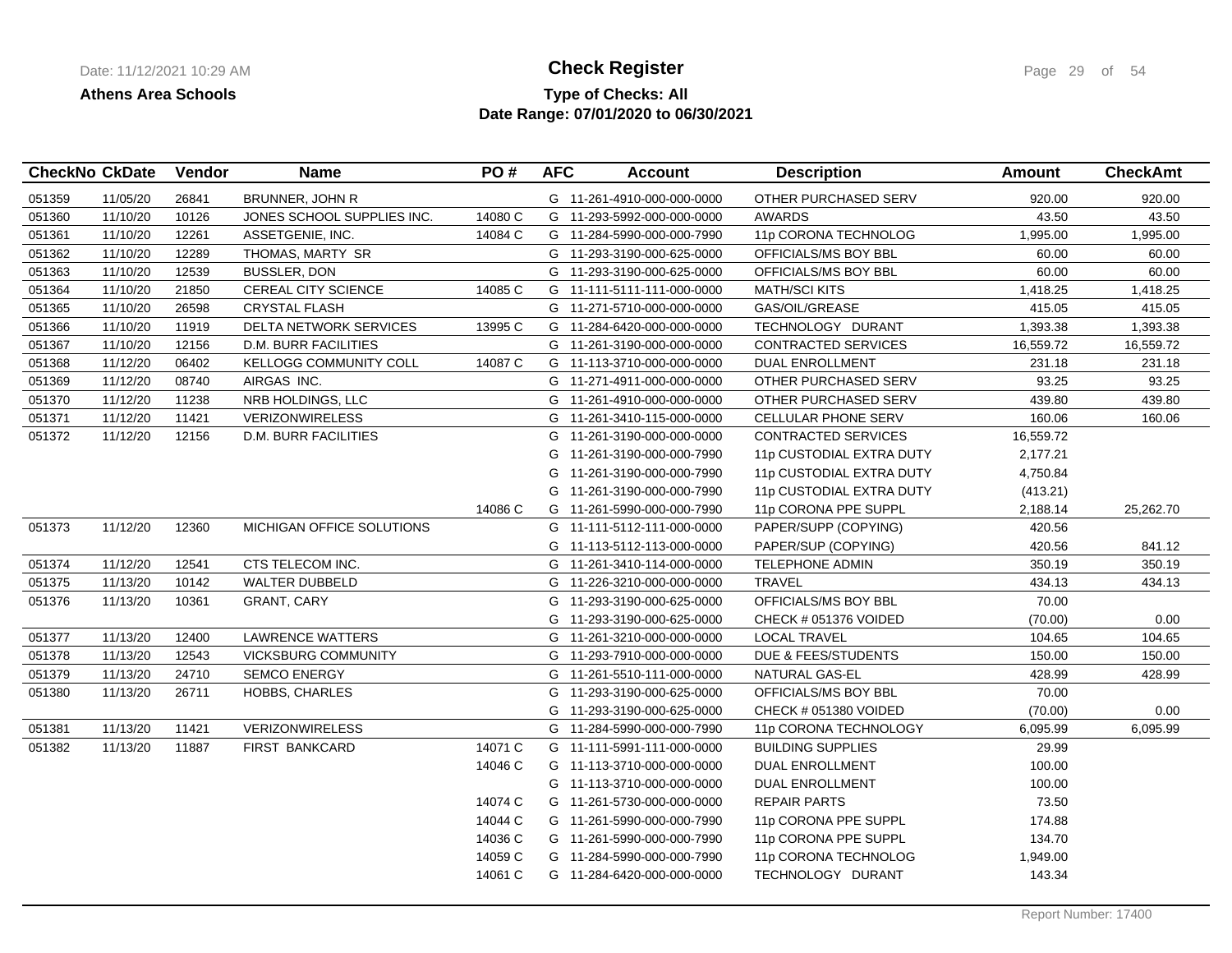# **Type of Checks: All Check Register Check Register Page 30 of 54 Date Range: 07/01/2020 to 06/30/2021**

| <b>CheckNo CkDate</b> |          | Vendor | <b>Name</b>                 | PO#     | <b>AFC</b> | <b>Account</b>             | <b>Description</b>         | Amount     | <b>CheckAmt</b> |
|-----------------------|----------|--------|-----------------------------|---------|------------|----------------------------|----------------------------|------------|-----------------|
|                       |          |        |                             | 14047 C |            | G 11-284-6420-000-000-0000 | TECHNOLOGY DURANT          | 23.98      | 2,729.39        |
| 051383                | 11/13/20 | 26392  | LOWE'S BUSINESS ACCOUNT     |         |            | G 11-261-5730-000-000-0000 | <b>REPAIR PARTS</b>        | 40.24      | 40.24           |
| 051384                | 11/18/20 | 11339  | CALHOUN COUNTY SHERIFF'S    |         |            | G 11-283-3140-000-000-0000 | <b>INDENTIX SCAN SVC</b>   | 71.00      | 71.00           |
| 051385                | 11/19/20 | 00502  | <b>CONSUMERS ENERGY</b>     |         | G          | 11-261-5510-113-000-0000   | NATURAL GAS-HS             | 1,066.38   |                 |
|                       |          |        |                             |         | G          | 11-261-5520-112-000-0000   | ELECTRICITY-MS             | 16.67      |                 |
|                       |          |        |                             |         | G          | 11-261-5520-113-000-0000   | ELECTRICITY-HS             | 3,488.35   |                 |
|                       |          |        |                             |         | G          | 11-261-5522-000-000-0000   | ELEC-ATHL FLD/BLDG         | 242.40     |                 |
|                       |          |        |                             |         | G          | 11-261-5510-113-000-0000   | CHECK # 051385 VOIDED      | (1,066.38) |                 |
|                       |          |        |                             |         | G          | 11-261-5520-112-000-0000   | CHECK # 051385 VOIDED      | (16.67)    |                 |
|                       |          |        |                             |         | G          | 11-261-5520-113-000-0000   | CHECK # 051385 VOIDED      | (3,488.35) |                 |
|                       |          |        |                             |         | G          | 11-261-5522-000-000-0000   | CHECK # 051385 VOIDED      | (242.40)   | 0.00            |
| 051386                | 11/19/20 | 01521  | AT&T                        |         |            | G 11-261-3410-114-000-0000 | <b>TELEPHONE ADMIN</b>     | 115.40     | 115.40          |
| 051387                | 11/19/20 | 01530  | <b>MESSA</b>                |         | G          | 12-451-7000-000-000-0000   | MESSA                      | 5,175.23   | 5,175.23        |
| 051388                | 11/19/20 | 10015  | CITY OF BATTLE CREEK        |         | G          | 12-451-3500-000-000-0000   | <b>BC INCOME TAX</b>       | 43.30      | 43.30           |
| 051389                | 11/19/20 | 10216  | <b>STATE OF MICHIGAN</b>    |         |            | G 11-261-3830-111-000-0000 | <b>WATER TESTING EL</b>    | 585.00     | 585.00          |
| 051390                | 11/19/20 | 10552  | <b>HOLLAND BUS COMPANY</b>  |         |            | G 11-271-5730-000-000-0000 | <b>REPAIR PARTS</b>        | 299.00     | 299.00          |
| 051391                | 11/19/20 | 11604  | RW MERCER CO. INC.          |         |            | G 11-261-4910-000-000-0000 | OTHER PURCHASED SERV       | 250.00     | 250.00          |
| 051392                | 11/19/20 | 11827  | SMITHS FLOWER SHOP          |         | G          | 11-293-5992-000-000-0000   | AWARDS                     | 15.00      | 15.00           |
| 051393                | 11/19/20 | 12382  | <b>BIO-SERV CORPORATION</b> |         |            | G 11-261-3890-000-000-0000 | <b>EXTERMINATING SERV</b>  | 100.00     | 100.00          |
| 051394                | 11/19/20 | 12423  | VELO LAW OFFICE             |         | G          | 12-451-7200-000-000-0000   | <b>GARNISHMENT</b>         | 52.84      | 52.84           |
| 051395                | 11/19/20 | 12511  | <b>AT&amp;T MOBILITY</b>    |         |            | G 11-284-5990-000-000-7990 | 11p CORONA TECHNOLOGY      | 688.76     | 688.76          |
| 051396                | 11/19/20 | 12545  | FASTENAL COMPANY            |         |            | G 11-261-5730-000-000-0000 | <b>REPAIR PARTS</b>        | 80.66      |                 |
|                       |          |        |                             |         | G          | 11-261-5730-000-000-0000   | CHECK # 051396 VOIDED      | (80.66)    | 0.00            |
| 051397                | 11/19/20 | 15973  | <b>ATHENS COMMUNITY</b>     |         |            | G 12-451-9200-000-000-0000 | MISC PAYROLL DEDUCT        | 55.00      | 55.00           |
| 051398                | 11/19/20 | 20390  | SCHOOL SPECIALTIES INC      | 14091 C |            | G 11-111-5991-111-000-0000 | <b>BUILDING SUPPLIES</b>   | 11.33      |                 |
|                       |          |        |                             |         |            | G 11-113-5110-113-000-0000 | <b>TEACHING SUPPLIES</b>   | 204.00     | 215.33          |
| 051399                | 11/19/20 | 23387  | NAY, MARY JO                |         |            | G 11-271-5991-000-000-0000 | <b>DRIVER MEALS</b>        | 19.50      | 19.50           |
| 051400                | 11/20/20 | 10248  | ANDERSON, GERALD            |         | G          | 11-271-4130-000-000-0000   | <b>BUS REPAIRS-OFFSITE</b> | 1,729.00   | 1,729.00        |
| 051402                | 11/30/20 | 00502  | <b>CONSUMERS ENERGY</b>     |         | G          | 11-261-5510-112-000-0000   | NATURAL GAS-MS             | 1,928.70   |                 |
|                       |          |        |                             |         | G          | 11-261-5510-113-000-0000   | NATURAL GAS-HS             | 2,915.54   |                 |
|                       |          |        |                             |         | G          | 11-261-5510-113-000-0000   | NATURAL GAS-HS             | 186.47     |                 |
|                       |          |        |                             |         | G          | 11-261-5520-111-000-0000   | ELECTRICITY-EL             | 1,538.17   |                 |
|                       |          |        |                             |         | G          | 11-261-5520-112-000-0000   | ELECTRICITY-MS             | 1,161.38   |                 |
|                       |          |        |                             |         | G          | 11-261-5520-113-000-0000   | ELECTRICITY-HS             | 186.82     |                 |
|                       |          |        |                             |         | G          | 11-261-5520-113-000-0000   | ELECTRICITY-HS             | 6,951.84   |                 |
|                       |          |        |                             |         | G          | 11-261-5520-114-000-0000   | ELECTRICITY-ADMIN          | 8.92       |                 |
|                       |          |        |                             |         | G          | 11-261-5522-000-000-0000   | ELEC-ATHL FLD/BLDG         | 483.07     |                 |
|                       |          |        |                             |         |            | G 11-261-5522-000-000-0000 | ELEC-ATHL FLD/BLDG         | 28.85      |                 |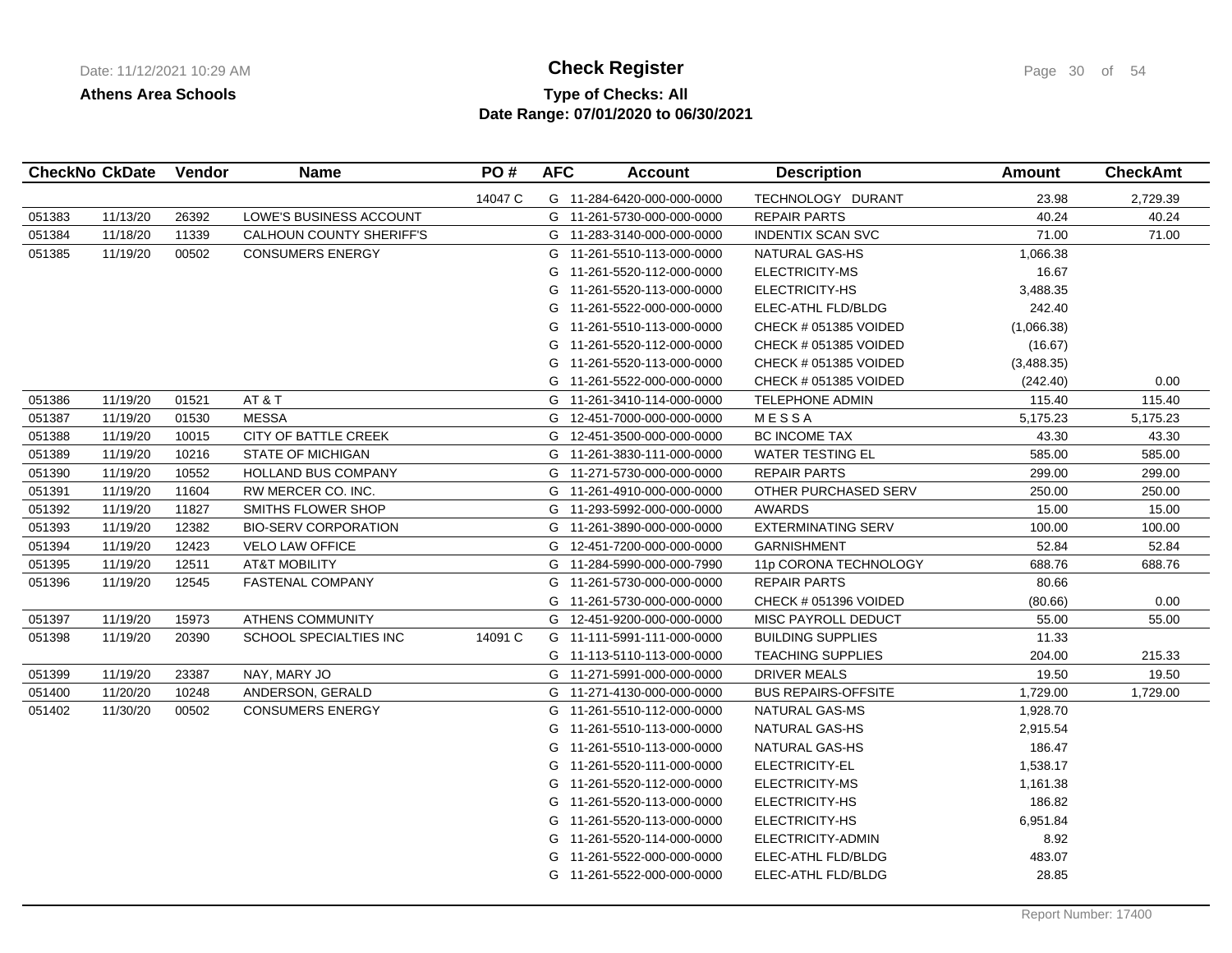# **Type of Checks: All Check Register Check Register Page 31 of 54 Date Range: 07/01/2020 to 06/30/2021**

|        | <b>CheckNo CkDate</b> | Vendor | <b>Name</b>                   | PO#     | <b>AFC</b> | <b>Account</b>             | <b>Description</b>          | <b>Amount</b> | <b>CheckAmt</b> |
|--------|-----------------------|--------|-------------------------------|---------|------------|----------------------------|-----------------------------|---------------|-----------------|
|        |                       |        |                               |         |            | G 11-261-5522-114-000-0000 | HEAT/AIR(ELEC)ADMIN         | 12.60         |                 |
|        |                       |        |                               |         | G          | 11-271-5510-000-000-0000   | NATURAL GAS(HEAT)-BG        | 262.07        |                 |
|        |                       |        |                               |         | G          | 11-271-5520-000-000-0000   | <b>ELECTRICITY-B GARAGE</b> | 186.83        | 15,851.26       |
| 051403 | 11/30/20              | 01521  | AT&T                          |         | G          | 11-261-3410-113-000-0000   | <b>TELEPHONE HS</b>         | 316.03        | 316.03          |
| 051404 | 12/01/20              | 03412  | <b>CCPHD</b>                  |         | G          | 11-261-3830-111-000-0000   | <b>WATER TESTING EL</b>     | 37.50         | 37.50           |
| 051405 | 12/04/20              | 11238  | NRB HOLDINGS, LLC             |         | G          | 11-261-4910-000-000-0000   | OTHER PURCHASED SERV        | 827.31        | 827.31          |
| 051406 | 12/04/20              | 11421  | <b>VERIZONWIRELESS</b>        |         | G          | 11-284-6421-000-000-0000   | <b>TECHNOLOGY EQUIP/SUP</b> | 495.66        | 495.66          |
| 051407 | 12/04/20              | 11551  | U.S. OMNI                     |         | G          | 11-252-7410-000-000-0000   | <b>DUES &amp; FEES</b>      | 3.00          | 3.00            |
| 051408 | 12/04/20              | 12400  | <b>LAWRENCE WATTERS</b>       |         | G          | 11-261-3210-000-000-0000   | <b>LOCAL TRAVEL</b>         | 89.70         | 89.70           |
| 051409 | 12/04/20              | 12423  | <b>VELO LAW OFFICE</b>        |         | G          | 12-451-7200-000-000-0000   | <b>GARNISHMENT</b>          | 66.84         | 66.84           |
| 051410 | 12/04/20              | 12518  | <b>T-MOBILE</b>               |         | G          | 11-284-6421-000-000-0000   | <b>TECHNOLOGY EQUIP/SUP</b> | 80.00         | 80.00           |
| 051411 | 12/04/20              | 15340  | AT & T LONG DISTANCE          |         | G          | 11-261-3410-114-000-0000   | <b>TELEPHONE ADMIN</b>      | 0.14          | 0.14            |
| 051412 | 12/04/20              | 15973  | <b>ATHENS COMMUNITY</b>       |         | G          | 12-451-9200-000-000-0000   | MISC PAYROLL DEDUCT         | 55.00         | 55.00           |
| 051413 | 12/04/20              | 24160  | <b>AFLAC</b>                  |         | G          | 12-451-7002-000-000-0000   | <b>AFLAC - EMPL PORTION</b> | 997.18        |                 |
|        |                       |        |                               |         | G          | 12-451-7002-000-000-0000   | AFLAC - EMPL PORTION        | 67.55         | 1,064.73        |
| 051414 | 12/08/20              | 00422  | CISD-CALHOUN INTERMEDI        |         | G          | 11-284-3110-000-000-0000   | DATA PROCESSING-CISD        | 5,730.12      |                 |
|        |                       |        |                               |         | G          | 11-284-3190-000-000-0000   | CONTRACTED SERVICES-CISD    | 16,922.25     |                 |
|        |                       |        |                               |         | G          | 11-284-3190-000-000-0000   | CONTRACTED SERVICES-CISD    | 2,500.00      |                 |
|        |                       |        |                               |         | G          | 11-285-3190-000-000-0000   | PUPIL ACCOUNTING SVCS       | 330.00        | 25,482.37       |
| 051415 | 12/08/20              | 01193  | JACK PEARLS SPORT CENT        | 14104 C | G          | 11-293-5990-000-620-0000   | SUP/MAT'L-BOY BSKTBL        | 32.00         |                 |
|        |                       |        |                               | 14104 C | G          | 11-293-5990-000-625-0000   | SUP/MAT'L-MS B BSKBL        | 150.00        |                 |
|        |                       |        |                               | 14104 C | G          | 11-293-5990-000-630-0000   | SUP/MAT'L-GRL BSKTBL        | 32.00         |                 |
|        |                       |        |                               | 14104 C |            | G 11-293-5990-000-640-0000 | SUP/MAT'L-WRESTLING         | 166.00        | 380.00          |
| 051416 | 12/08/20              | 09785  | ATHENS AUTO SUPPLY            |         |            | G 11-271-5730-000-000-0000 | <b>REPAIR PARTS</b>         | 605.06        | 605.06          |
| 051417 | 12/08/20              | 10212  | REPUBLIC SERVICE OF           |         | G          | 11-261-3840-000-000-0000   | <b>REFUSE SERVICE</b>       | 675.24        |                 |
|        |                       |        |                               |         | G          | 11-271-3840-000-000-0000   | <b>REFUSE SERVICE</b>       | 27.00         | 702.24          |
| 051418 | 12/08/20              | 10381  | WARNER OIL COMPANY            |         | G          | 11-271-5710-000-000-0000   | GAS/OIL/GREASE              | 4,404.00      | 4,404.00        |
| 051419 | 12/08/20              | 10507  | HUNTER PRELL CO.              |         | G          | 11-261-4910-000-000-0000   | OTHER PURCHASED SERV        | 435.33        | 435.33          |
| 051420 | 12/08/20              | 11178  | WILLIS AND JURASEK, CPA'S AND |         |            | G 11-231-3180-000-000-0000 | <b>AUDIT SERVICES</b>       | 10,800.00     | 10,800.00       |
| 051421 | 12/08/20              | 11707  | PARLIN, KATHY                 | 14100 C |            | G 11-293-5990-000-618-0000 | SUP/MAT'L-CHEERLEADG        | 99.59         | 99.59           |
| 051422 | 12/08/20              | 11887  | <b>FIRST BANKCARD</b>         | 14072 C |            | G 11-221-5990-000-000-7990 | 11p CORONA CURR SUPP        | 120.00        |                 |
|        |                       |        |                               | 14073 C |            | G 11-221-5990-000-000-7990 | 11p CORONA CURR SUPP        | 120.00        |                 |
|        |                       |        |                               | 14105 C |            | G 11-261-5980-000-000-0000 | <b>BUILDING SUPPLIES</b>    | 71.00         |                 |
|        |                       |        |                               | 14083 C |            | G 11-261-5990-000-000-7990 | 11p CORONA PPE SUPPL        | 74.97         |                 |
|        |                       |        |                               | 14081 C |            | G 11-271-5790-000-000-0000 | OTHER TRANS SUPPLIES        | 60.00         |                 |
|        |                       |        |                               | 14082 C |            | G 11-271-5790-000-000-0000 | OTHER TRANS SUPPLIES        | 62.10         |                 |
|        |                       |        |                               | 14096 C |            | G 11-284-6420-000-000-0000 | TECHNOLOGY DURANT           | 516.00        | 1,024.07        |
| 051423 | 12/08/20              | 12041  | <b>GESINK ALLISON</b>         | 14099 C |            | G 11-111-5110-111-000-0000 | <b>TEACHING SUPPLIES</b>    | 100.00        | 100.00          |
|        |                       |        |                               |         |            |                            |                             |               |                 |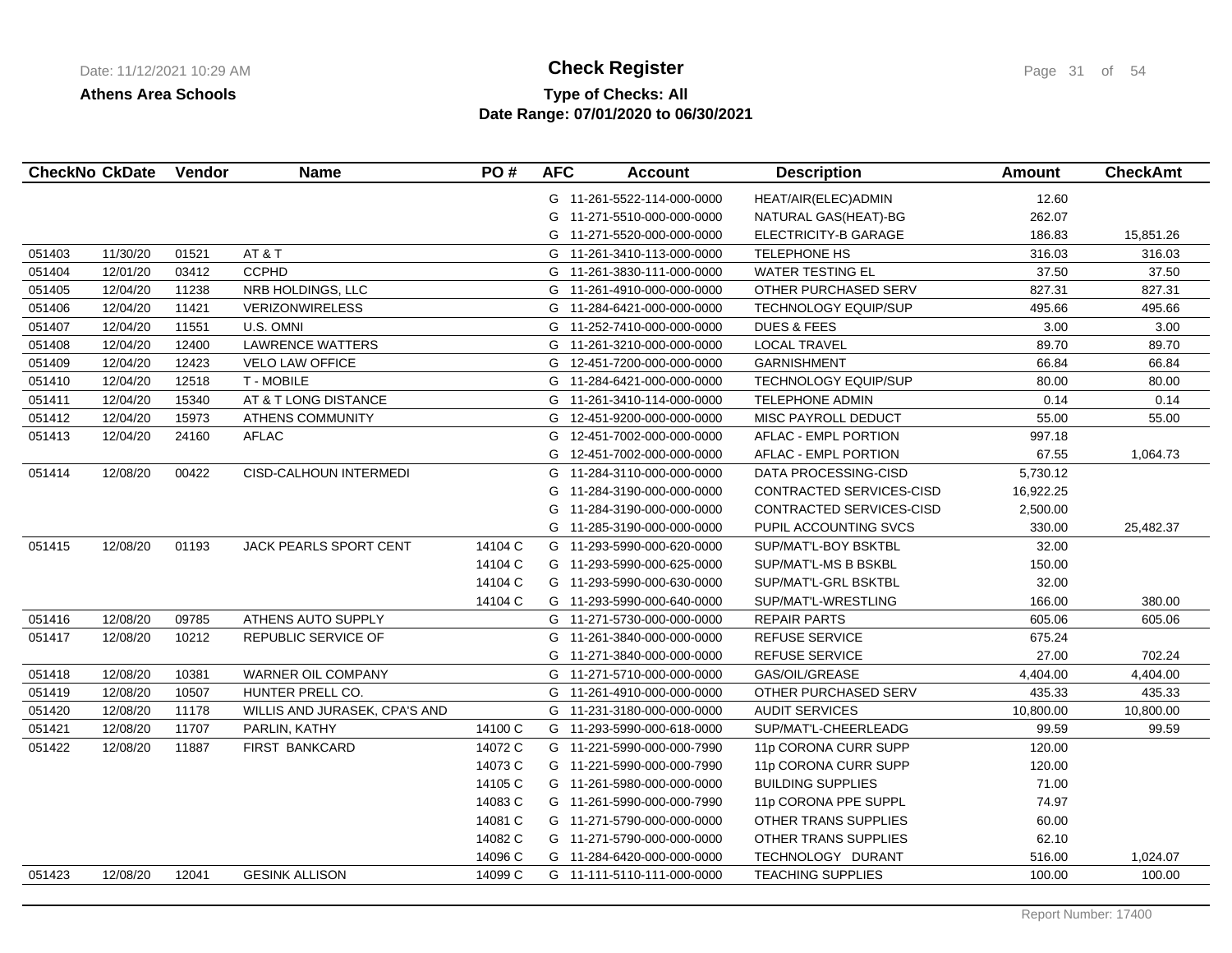# **Type of Checks: All Check Register Check Register Page 32 of 54 Date Range: 07/01/2020 to 06/30/2021**

| OAKLAWN HOSPITAL<br>051424<br>12/08/20<br>12216<br>G 11-125-4910-000-000-3060<br><b>PROF SRV-NURSE</b><br>3,443.33<br>3,443.33<br>12541<br>051425<br>12/08/20<br>CTS TELECOM INC.<br>TELEPHONE EL<br>64.38<br>G 11-261-3410-111-000-0000<br>64.38<br><b>TELEPHONE HS</b><br>G<br>11-261-3410-113-000-0000<br>G 11-261-3410-114-000-0000<br><b>TELEPHONE ADMIN</b><br>16.10<br><b>TELEPHONE</b><br>16.10<br>160.96<br>G 11-271-3410-000-000-0000<br>051426<br>12/08/20<br>12544<br><b>FIREFLY COMPUTERS</b><br>14094 C<br>TECHNOLOGY DURANT<br>765.00<br>G 11-284-6420-000-000-0000<br>14093 C<br>TECHNOLOGY DURANT<br>765.00<br>1,530.00<br>G 11-284-6420-000-000-0000<br>12/08/20<br>AMERICAN OFFICE SOLUTIONS<br>PAPER/SUPP (COPYING)<br>192.34<br>051427<br>12548<br>G 11-111-5112-111-000-0000<br>PAPER/SUP (COPYING)<br>66.05<br>258.39<br>G 11-113-5112-113-000-0000<br>SCHOOL SPECIALTIES INC<br>1.74<br>051428<br>12/08/20<br>20390<br><b>TEACHING SUPPLIES</b><br>G 11-113-5110-113-000-0000<br>OFFICE SUPPLIES-EL<br>31.45<br>33.19<br>G 11-241-5910-111-000-0000<br><b>SEMCO ENERGY</b><br>786.06<br>786.06<br>051429<br>12/08/20<br>24710<br>G 11-261-5510-111-000-0000<br>NATURAL GAS-EL<br>051430<br><b>REPAIR PARTS</b><br>26.62<br>26.62<br>12/08/20<br>26392<br>LOWE'S BUSINESS ACCOUNT<br>G 11-261-5730-000-000-0000<br>97.00<br>051431<br>12/09/20<br>11887<br><b>FIRST BANKCARD</b><br>G 11-241-5410-111-000-0000<br><b>SUBSCRIPTIONS</b><br>97.00<br>64,021.39<br>051432<br>12/10/20<br>12082<br>EDGENUITY INC.<br>G 11-221-5990-000-000-0000<br><b>CURRIC ONLINE</b><br>G 11-221-5990-000-000-7980<br>103(2) DISTRICT COVID CURR SUP<br>6,435.49<br>30,143.12<br>100,600.00<br>G 11-221-5990-000-000-7990<br>11p CORONA CURR SUPPLIES<br>051433<br>12/17/20<br>00502<br><b>CONSUMERS ENERGY</b><br>G 11-261-5520-112-000-0000<br>ELECTRICITY-MS<br>33.54<br>33.54<br><b>MESSA</b><br>051434<br>12/17/20<br>01530<br>G 12-451-7000-000-000-0000<br>MESSA<br>4,977.98<br>4,977.98<br><b>HERFF JONES INC</b><br>14112 C<br>HIGH SCHL GRADUATION<br>225.00<br>051435<br>12/17/20<br>04095<br>G 11-113-5993-113-000-0000<br>225.00<br>051436<br>12/17/20<br>08740<br>AIRGAS INC.<br>OTHER PURCHASED SERV<br>90.85<br>90.85<br>G 11-271-4911-000-000-0000<br>173.96<br>051437<br>12/17/20<br>10253<br><b>BURLINGTON TOWNSHIP CLERK</b><br>MISC ELECTION EXPENS<br>173.96<br>G 11-231-5911-000-000-0000<br>051438<br>12/17/20<br>10507<br>HUNTER PRELL CO.<br>G 11-261-4910-000-000-0000<br>OTHER PURCHASED SERV<br>1,409.00<br>OTHER PURCHASED SERV<br>3,903.68<br>G 11-261-4910-000-000-0000<br>5,312.68<br>12/17/20<br>051439<br>11008<br>BEST ONE TIRE OF CENTRAL<br>G 11-271-5720-000-000-0000<br>TIRES/BATTERIES<br>1,175.35<br>1,098.57<br>G 11-271-5720-000-000-0000<br>TIRES/BATTERIES<br>2,273.92<br>11058<br><b>LIBRARY WORLD</b><br>14111 C<br>230.00<br>230.00<br>051440<br>12/17/20<br>G 11-222-5115-113-000-0000<br><b>LIBRARY SOFTWARE HS</b><br><b>REPAIR PARTS</b><br>10.49<br>051441<br>12/17/20<br>11109<br>LAMOUR'S DRUG LLC<br>G 11-261-5730-000-000-0000<br>10.49<br>160.06<br>051442<br>12/17/20<br>11421<br><b>VERIZONWIRELESS</b><br>G 11-261-3410-115-000-0000<br>CELLULAR PHONE SERV<br>160.06<br>12/17/20<br>U.S. OMNI<br><b>DUES &amp; FEES</b><br>3.00<br>3.00<br>051443<br>11551<br>G 11-252-7410-000-000-0000<br>051444<br>12/17/20<br>11754<br><b>SEG WORKERS COMPENSATION</b><br>G 12-402-2840-000-000-0000<br><b>WORKERS COMP LIAB</b><br>832.00<br>832.00<br>12/17/20<br>051445<br>12156<br><b>D.M. BURR FACILITIES</b><br>G 11-261-3190-000-000-0000<br>CONTRACTED SERVICES<br>13,637.45<br><b>CONTRACTED SERVICES</b><br>1,938.09<br>G 11-261-3190-000-000-0000<br>11p CORONA PPE SUPPLIES<br>(2, 188.14)<br>13,387.40<br>G 11-261-5990-000-000-7990<br>12/17/20<br>12261<br>ASSETGENIE, INC.<br>G 11-284-6420-000-000-0000<br>TECHNOLOGY DURANT<br>25.95<br>25.95<br>051446<br>051447<br>12/17/20<br>12382<br><b>BIO-SERV CORPORATION</b><br><b>EXTERMINATING SERV</b><br>100.00<br>100.00<br>G 11-261-3890-000-000-0000<br>37.50<br>37.50<br>051448<br>12/17/20<br>12396<br>MICHIGAN CHAMBER SERVICES,<br>G 11-252-7410-000-000-0000<br><b>DUES &amp; FEES</b><br>688.56<br>051449<br>12/17/20<br>12511<br><b>AT&amp;T MOBILITY</b><br>TECHNOLOGY DURANT<br>688.56<br>G 11-284-6420-000-000-0000 | <b>CheckNo CkDate</b> | Vendor | <b>Name</b> | PO# | <b>AFC</b> | <b>Account</b> | <b>Description</b> | <b>Amount</b> | <b>CheckAmt</b> |
|----------------------------------------------------------------------------------------------------------------------------------------------------------------------------------------------------------------------------------------------------------------------------------------------------------------------------------------------------------------------------------------------------------------------------------------------------------------------------------------------------------------------------------------------------------------------------------------------------------------------------------------------------------------------------------------------------------------------------------------------------------------------------------------------------------------------------------------------------------------------------------------------------------------------------------------------------------------------------------------------------------------------------------------------------------------------------------------------------------------------------------------------------------------------------------------------------------------------------------------------------------------------------------------------------------------------------------------------------------------------------------------------------------------------------------------------------------------------------------------------------------------------------------------------------------------------------------------------------------------------------------------------------------------------------------------------------------------------------------------------------------------------------------------------------------------------------------------------------------------------------------------------------------------------------------------------------------------------------------------------------------------------------------------------------------------------------------------------------------------------------------------------------------------------------------------------------------------------------------------------------------------------------------------------------------------------------------------------------------------------------------------------------------------------------------------------------------------------------------------------------------------------------------------------------------------------------------------------------------------------------------------------------------------------------------------------------------------------------------------------------------------------------------------------------------------------------------------------------------------------------------------------------------------------------------------------------------------------------------------------------------------------------------------------------------------------------------------------------------------------------------------------------------------------------------------------------------------------------------------------------------------------------------------------------------------------------------------------------------------------------------------------------------------------------------------------------------------------------------------------------------------------------------------------------------------------------------------------------------------------------------------------------------------------------------------------------------------------------------------------------------------------------------------------------------------------------------------------------------------------------------------------------------------------------------------------------------------------------------------------------------------------------------------------------------------------------------------------------------------------------------------------------------------------------------------------------------------------------------------------------------------------------------------------------------------------------------------------------------|-----------------------|--------|-------------|-----|------------|----------------|--------------------|---------------|-----------------|
|                                                                                                                                                                                                                                                                                                                                                                                                                                                                                                                                                                                                                                                                                                                                                                                                                                                                                                                                                                                                                                                                                                                                                                                                                                                                                                                                                                                                                                                                                                                                                                                                                                                                                                                                                                                                                                                                                                                                                                                                                                                                                                                                                                                                                                                                                                                                                                                                                                                                                                                                                                                                                                                                                                                                                                                                                                                                                                                                                                                                                                                                                                                                                                                                                                                                                                                                                                                                                                                                                                                                                                                                                                                                                                                                                                                                                                                                                                                                                                                                                                                                                                                                                                                                                                                                                                                                                          |                       |        |             |     |            |                |                    |               |                 |
|                                                                                                                                                                                                                                                                                                                                                                                                                                                                                                                                                                                                                                                                                                                                                                                                                                                                                                                                                                                                                                                                                                                                                                                                                                                                                                                                                                                                                                                                                                                                                                                                                                                                                                                                                                                                                                                                                                                                                                                                                                                                                                                                                                                                                                                                                                                                                                                                                                                                                                                                                                                                                                                                                                                                                                                                                                                                                                                                                                                                                                                                                                                                                                                                                                                                                                                                                                                                                                                                                                                                                                                                                                                                                                                                                                                                                                                                                                                                                                                                                                                                                                                                                                                                                                                                                                                                                          |                       |        |             |     |            |                |                    |               |                 |
|                                                                                                                                                                                                                                                                                                                                                                                                                                                                                                                                                                                                                                                                                                                                                                                                                                                                                                                                                                                                                                                                                                                                                                                                                                                                                                                                                                                                                                                                                                                                                                                                                                                                                                                                                                                                                                                                                                                                                                                                                                                                                                                                                                                                                                                                                                                                                                                                                                                                                                                                                                                                                                                                                                                                                                                                                                                                                                                                                                                                                                                                                                                                                                                                                                                                                                                                                                                                                                                                                                                                                                                                                                                                                                                                                                                                                                                                                                                                                                                                                                                                                                                                                                                                                                                                                                                                                          |                       |        |             |     |            |                |                    |               |                 |
|                                                                                                                                                                                                                                                                                                                                                                                                                                                                                                                                                                                                                                                                                                                                                                                                                                                                                                                                                                                                                                                                                                                                                                                                                                                                                                                                                                                                                                                                                                                                                                                                                                                                                                                                                                                                                                                                                                                                                                                                                                                                                                                                                                                                                                                                                                                                                                                                                                                                                                                                                                                                                                                                                                                                                                                                                                                                                                                                                                                                                                                                                                                                                                                                                                                                                                                                                                                                                                                                                                                                                                                                                                                                                                                                                                                                                                                                                                                                                                                                                                                                                                                                                                                                                                                                                                                                                          |                       |        |             |     |            |                |                    |               |                 |
|                                                                                                                                                                                                                                                                                                                                                                                                                                                                                                                                                                                                                                                                                                                                                                                                                                                                                                                                                                                                                                                                                                                                                                                                                                                                                                                                                                                                                                                                                                                                                                                                                                                                                                                                                                                                                                                                                                                                                                                                                                                                                                                                                                                                                                                                                                                                                                                                                                                                                                                                                                                                                                                                                                                                                                                                                                                                                                                                                                                                                                                                                                                                                                                                                                                                                                                                                                                                                                                                                                                                                                                                                                                                                                                                                                                                                                                                                                                                                                                                                                                                                                                                                                                                                                                                                                                                                          |                       |        |             |     |            |                |                    |               |                 |
|                                                                                                                                                                                                                                                                                                                                                                                                                                                                                                                                                                                                                                                                                                                                                                                                                                                                                                                                                                                                                                                                                                                                                                                                                                                                                                                                                                                                                                                                                                                                                                                                                                                                                                                                                                                                                                                                                                                                                                                                                                                                                                                                                                                                                                                                                                                                                                                                                                                                                                                                                                                                                                                                                                                                                                                                                                                                                                                                                                                                                                                                                                                                                                                                                                                                                                                                                                                                                                                                                                                                                                                                                                                                                                                                                                                                                                                                                                                                                                                                                                                                                                                                                                                                                                                                                                                                                          |                       |        |             |     |            |                |                    |               |                 |
|                                                                                                                                                                                                                                                                                                                                                                                                                                                                                                                                                                                                                                                                                                                                                                                                                                                                                                                                                                                                                                                                                                                                                                                                                                                                                                                                                                                                                                                                                                                                                                                                                                                                                                                                                                                                                                                                                                                                                                                                                                                                                                                                                                                                                                                                                                                                                                                                                                                                                                                                                                                                                                                                                                                                                                                                                                                                                                                                                                                                                                                                                                                                                                                                                                                                                                                                                                                                                                                                                                                                                                                                                                                                                                                                                                                                                                                                                                                                                                                                                                                                                                                                                                                                                                                                                                                                                          |                       |        |             |     |            |                |                    |               |                 |
|                                                                                                                                                                                                                                                                                                                                                                                                                                                                                                                                                                                                                                                                                                                                                                                                                                                                                                                                                                                                                                                                                                                                                                                                                                                                                                                                                                                                                                                                                                                                                                                                                                                                                                                                                                                                                                                                                                                                                                                                                                                                                                                                                                                                                                                                                                                                                                                                                                                                                                                                                                                                                                                                                                                                                                                                                                                                                                                                                                                                                                                                                                                                                                                                                                                                                                                                                                                                                                                                                                                                                                                                                                                                                                                                                                                                                                                                                                                                                                                                                                                                                                                                                                                                                                                                                                                                                          |                       |        |             |     |            |                |                    |               |                 |
|                                                                                                                                                                                                                                                                                                                                                                                                                                                                                                                                                                                                                                                                                                                                                                                                                                                                                                                                                                                                                                                                                                                                                                                                                                                                                                                                                                                                                                                                                                                                                                                                                                                                                                                                                                                                                                                                                                                                                                                                                                                                                                                                                                                                                                                                                                                                                                                                                                                                                                                                                                                                                                                                                                                                                                                                                                                                                                                                                                                                                                                                                                                                                                                                                                                                                                                                                                                                                                                                                                                                                                                                                                                                                                                                                                                                                                                                                                                                                                                                                                                                                                                                                                                                                                                                                                                                                          |                       |        |             |     |            |                |                    |               |                 |
|                                                                                                                                                                                                                                                                                                                                                                                                                                                                                                                                                                                                                                                                                                                                                                                                                                                                                                                                                                                                                                                                                                                                                                                                                                                                                                                                                                                                                                                                                                                                                                                                                                                                                                                                                                                                                                                                                                                                                                                                                                                                                                                                                                                                                                                                                                                                                                                                                                                                                                                                                                                                                                                                                                                                                                                                                                                                                                                                                                                                                                                                                                                                                                                                                                                                                                                                                                                                                                                                                                                                                                                                                                                                                                                                                                                                                                                                                                                                                                                                                                                                                                                                                                                                                                                                                                                                                          |                       |        |             |     |            |                |                    |               |                 |
|                                                                                                                                                                                                                                                                                                                                                                                                                                                                                                                                                                                                                                                                                                                                                                                                                                                                                                                                                                                                                                                                                                                                                                                                                                                                                                                                                                                                                                                                                                                                                                                                                                                                                                                                                                                                                                                                                                                                                                                                                                                                                                                                                                                                                                                                                                                                                                                                                                                                                                                                                                                                                                                                                                                                                                                                                                                                                                                                                                                                                                                                                                                                                                                                                                                                                                                                                                                                                                                                                                                                                                                                                                                                                                                                                                                                                                                                                                                                                                                                                                                                                                                                                                                                                                                                                                                                                          |                       |        |             |     |            |                |                    |               |                 |
|                                                                                                                                                                                                                                                                                                                                                                                                                                                                                                                                                                                                                                                                                                                                                                                                                                                                                                                                                                                                                                                                                                                                                                                                                                                                                                                                                                                                                                                                                                                                                                                                                                                                                                                                                                                                                                                                                                                                                                                                                                                                                                                                                                                                                                                                                                                                                                                                                                                                                                                                                                                                                                                                                                                                                                                                                                                                                                                                                                                                                                                                                                                                                                                                                                                                                                                                                                                                                                                                                                                                                                                                                                                                                                                                                                                                                                                                                                                                                                                                                                                                                                                                                                                                                                                                                                                                                          |                       |        |             |     |            |                |                    |               |                 |
|                                                                                                                                                                                                                                                                                                                                                                                                                                                                                                                                                                                                                                                                                                                                                                                                                                                                                                                                                                                                                                                                                                                                                                                                                                                                                                                                                                                                                                                                                                                                                                                                                                                                                                                                                                                                                                                                                                                                                                                                                                                                                                                                                                                                                                                                                                                                                                                                                                                                                                                                                                                                                                                                                                                                                                                                                                                                                                                                                                                                                                                                                                                                                                                                                                                                                                                                                                                                                                                                                                                                                                                                                                                                                                                                                                                                                                                                                                                                                                                                                                                                                                                                                                                                                                                                                                                                                          |                       |        |             |     |            |                |                    |               |                 |
|                                                                                                                                                                                                                                                                                                                                                                                                                                                                                                                                                                                                                                                                                                                                                                                                                                                                                                                                                                                                                                                                                                                                                                                                                                                                                                                                                                                                                                                                                                                                                                                                                                                                                                                                                                                                                                                                                                                                                                                                                                                                                                                                                                                                                                                                                                                                                                                                                                                                                                                                                                                                                                                                                                                                                                                                                                                                                                                                                                                                                                                                                                                                                                                                                                                                                                                                                                                                                                                                                                                                                                                                                                                                                                                                                                                                                                                                                                                                                                                                                                                                                                                                                                                                                                                                                                                                                          |                       |        |             |     |            |                |                    |               |                 |
|                                                                                                                                                                                                                                                                                                                                                                                                                                                                                                                                                                                                                                                                                                                                                                                                                                                                                                                                                                                                                                                                                                                                                                                                                                                                                                                                                                                                                                                                                                                                                                                                                                                                                                                                                                                                                                                                                                                                                                                                                                                                                                                                                                                                                                                                                                                                                                                                                                                                                                                                                                                                                                                                                                                                                                                                                                                                                                                                                                                                                                                                                                                                                                                                                                                                                                                                                                                                                                                                                                                                                                                                                                                                                                                                                                                                                                                                                                                                                                                                                                                                                                                                                                                                                                                                                                                                                          |                       |        |             |     |            |                |                    |               |                 |
|                                                                                                                                                                                                                                                                                                                                                                                                                                                                                                                                                                                                                                                                                                                                                                                                                                                                                                                                                                                                                                                                                                                                                                                                                                                                                                                                                                                                                                                                                                                                                                                                                                                                                                                                                                                                                                                                                                                                                                                                                                                                                                                                                                                                                                                                                                                                                                                                                                                                                                                                                                                                                                                                                                                                                                                                                                                                                                                                                                                                                                                                                                                                                                                                                                                                                                                                                                                                                                                                                                                                                                                                                                                                                                                                                                                                                                                                                                                                                                                                                                                                                                                                                                                                                                                                                                                                                          |                       |        |             |     |            |                |                    |               |                 |
|                                                                                                                                                                                                                                                                                                                                                                                                                                                                                                                                                                                                                                                                                                                                                                                                                                                                                                                                                                                                                                                                                                                                                                                                                                                                                                                                                                                                                                                                                                                                                                                                                                                                                                                                                                                                                                                                                                                                                                                                                                                                                                                                                                                                                                                                                                                                                                                                                                                                                                                                                                                                                                                                                                                                                                                                                                                                                                                                                                                                                                                                                                                                                                                                                                                                                                                                                                                                                                                                                                                                                                                                                                                                                                                                                                                                                                                                                                                                                                                                                                                                                                                                                                                                                                                                                                                                                          |                       |        |             |     |            |                |                    |               |                 |
|                                                                                                                                                                                                                                                                                                                                                                                                                                                                                                                                                                                                                                                                                                                                                                                                                                                                                                                                                                                                                                                                                                                                                                                                                                                                                                                                                                                                                                                                                                                                                                                                                                                                                                                                                                                                                                                                                                                                                                                                                                                                                                                                                                                                                                                                                                                                                                                                                                                                                                                                                                                                                                                                                                                                                                                                                                                                                                                                                                                                                                                                                                                                                                                                                                                                                                                                                                                                                                                                                                                                                                                                                                                                                                                                                                                                                                                                                                                                                                                                                                                                                                                                                                                                                                                                                                                                                          |                       |        |             |     |            |                |                    |               |                 |
|                                                                                                                                                                                                                                                                                                                                                                                                                                                                                                                                                                                                                                                                                                                                                                                                                                                                                                                                                                                                                                                                                                                                                                                                                                                                                                                                                                                                                                                                                                                                                                                                                                                                                                                                                                                                                                                                                                                                                                                                                                                                                                                                                                                                                                                                                                                                                                                                                                                                                                                                                                                                                                                                                                                                                                                                                                                                                                                                                                                                                                                                                                                                                                                                                                                                                                                                                                                                                                                                                                                                                                                                                                                                                                                                                                                                                                                                                                                                                                                                                                                                                                                                                                                                                                                                                                                                                          |                       |        |             |     |            |                |                    |               |                 |
|                                                                                                                                                                                                                                                                                                                                                                                                                                                                                                                                                                                                                                                                                                                                                                                                                                                                                                                                                                                                                                                                                                                                                                                                                                                                                                                                                                                                                                                                                                                                                                                                                                                                                                                                                                                                                                                                                                                                                                                                                                                                                                                                                                                                                                                                                                                                                                                                                                                                                                                                                                                                                                                                                                                                                                                                                                                                                                                                                                                                                                                                                                                                                                                                                                                                                                                                                                                                                                                                                                                                                                                                                                                                                                                                                                                                                                                                                                                                                                                                                                                                                                                                                                                                                                                                                                                                                          |                       |        |             |     |            |                |                    |               |                 |
|                                                                                                                                                                                                                                                                                                                                                                                                                                                                                                                                                                                                                                                                                                                                                                                                                                                                                                                                                                                                                                                                                                                                                                                                                                                                                                                                                                                                                                                                                                                                                                                                                                                                                                                                                                                                                                                                                                                                                                                                                                                                                                                                                                                                                                                                                                                                                                                                                                                                                                                                                                                                                                                                                                                                                                                                                                                                                                                                                                                                                                                                                                                                                                                                                                                                                                                                                                                                                                                                                                                                                                                                                                                                                                                                                                                                                                                                                                                                                                                                                                                                                                                                                                                                                                                                                                                                                          |                       |        |             |     |            |                |                    |               |                 |
|                                                                                                                                                                                                                                                                                                                                                                                                                                                                                                                                                                                                                                                                                                                                                                                                                                                                                                                                                                                                                                                                                                                                                                                                                                                                                                                                                                                                                                                                                                                                                                                                                                                                                                                                                                                                                                                                                                                                                                                                                                                                                                                                                                                                                                                                                                                                                                                                                                                                                                                                                                                                                                                                                                                                                                                                                                                                                                                                                                                                                                                                                                                                                                                                                                                                                                                                                                                                                                                                                                                                                                                                                                                                                                                                                                                                                                                                                                                                                                                                                                                                                                                                                                                                                                                                                                                                                          |                       |        |             |     |            |                |                    |               |                 |
|                                                                                                                                                                                                                                                                                                                                                                                                                                                                                                                                                                                                                                                                                                                                                                                                                                                                                                                                                                                                                                                                                                                                                                                                                                                                                                                                                                                                                                                                                                                                                                                                                                                                                                                                                                                                                                                                                                                                                                                                                                                                                                                                                                                                                                                                                                                                                                                                                                                                                                                                                                                                                                                                                                                                                                                                                                                                                                                                                                                                                                                                                                                                                                                                                                                                                                                                                                                                                                                                                                                                                                                                                                                                                                                                                                                                                                                                                                                                                                                                                                                                                                                                                                                                                                                                                                                                                          |                       |        |             |     |            |                |                    |               |                 |
|                                                                                                                                                                                                                                                                                                                                                                                                                                                                                                                                                                                                                                                                                                                                                                                                                                                                                                                                                                                                                                                                                                                                                                                                                                                                                                                                                                                                                                                                                                                                                                                                                                                                                                                                                                                                                                                                                                                                                                                                                                                                                                                                                                                                                                                                                                                                                                                                                                                                                                                                                                                                                                                                                                                                                                                                                                                                                                                                                                                                                                                                                                                                                                                                                                                                                                                                                                                                                                                                                                                                                                                                                                                                                                                                                                                                                                                                                                                                                                                                                                                                                                                                                                                                                                                                                                                                                          |                       |        |             |     |            |                |                    |               |                 |
|                                                                                                                                                                                                                                                                                                                                                                                                                                                                                                                                                                                                                                                                                                                                                                                                                                                                                                                                                                                                                                                                                                                                                                                                                                                                                                                                                                                                                                                                                                                                                                                                                                                                                                                                                                                                                                                                                                                                                                                                                                                                                                                                                                                                                                                                                                                                                                                                                                                                                                                                                                                                                                                                                                                                                                                                                                                                                                                                                                                                                                                                                                                                                                                                                                                                                                                                                                                                                                                                                                                                                                                                                                                                                                                                                                                                                                                                                                                                                                                                                                                                                                                                                                                                                                                                                                                                                          |                       |        |             |     |            |                |                    |               |                 |
|                                                                                                                                                                                                                                                                                                                                                                                                                                                                                                                                                                                                                                                                                                                                                                                                                                                                                                                                                                                                                                                                                                                                                                                                                                                                                                                                                                                                                                                                                                                                                                                                                                                                                                                                                                                                                                                                                                                                                                                                                                                                                                                                                                                                                                                                                                                                                                                                                                                                                                                                                                                                                                                                                                                                                                                                                                                                                                                                                                                                                                                                                                                                                                                                                                                                                                                                                                                                                                                                                                                                                                                                                                                                                                                                                                                                                                                                                                                                                                                                                                                                                                                                                                                                                                                                                                                                                          |                       |        |             |     |            |                |                    |               |                 |
|                                                                                                                                                                                                                                                                                                                                                                                                                                                                                                                                                                                                                                                                                                                                                                                                                                                                                                                                                                                                                                                                                                                                                                                                                                                                                                                                                                                                                                                                                                                                                                                                                                                                                                                                                                                                                                                                                                                                                                                                                                                                                                                                                                                                                                                                                                                                                                                                                                                                                                                                                                                                                                                                                                                                                                                                                                                                                                                                                                                                                                                                                                                                                                                                                                                                                                                                                                                                                                                                                                                                                                                                                                                                                                                                                                                                                                                                                                                                                                                                                                                                                                                                                                                                                                                                                                                                                          |                       |        |             |     |            |                |                    |               |                 |
|                                                                                                                                                                                                                                                                                                                                                                                                                                                                                                                                                                                                                                                                                                                                                                                                                                                                                                                                                                                                                                                                                                                                                                                                                                                                                                                                                                                                                                                                                                                                                                                                                                                                                                                                                                                                                                                                                                                                                                                                                                                                                                                                                                                                                                                                                                                                                                                                                                                                                                                                                                                                                                                                                                                                                                                                                                                                                                                                                                                                                                                                                                                                                                                                                                                                                                                                                                                                                                                                                                                                                                                                                                                                                                                                                                                                                                                                                                                                                                                                                                                                                                                                                                                                                                                                                                                                                          |                       |        |             |     |            |                |                    |               |                 |
|                                                                                                                                                                                                                                                                                                                                                                                                                                                                                                                                                                                                                                                                                                                                                                                                                                                                                                                                                                                                                                                                                                                                                                                                                                                                                                                                                                                                                                                                                                                                                                                                                                                                                                                                                                                                                                                                                                                                                                                                                                                                                                                                                                                                                                                                                                                                                                                                                                                                                                                                                                                                                                                                                                                                                                                                                                                                                                                                                                                                                                                                                                                                                                                                                                                                                                                                                                                                                                                                                                                                                                                                                                                                                                                                                                                                                                                                                                                                                                                                                                                                                                                                                                                                                                                                                                                                                          |                       |        |             |     |            |                |                    |               |                 |
|                                                                                                                                                                                                                                                                                                                                                                                                                                                                                                                                                                                                                                                                                                                                                                                                                                                                                                                                                                                                                                                                                                                                                                                                                                                                                                                                                                                                                                                                                                                                                                                                                                                                                                                                                                                                                                                                                                                                                                                                                                                                                                                                                                                                                                                                                                                                                                                                                                                                                                                                                                                                                                                                                                                                                                                                                                                                                                                                                                                                                                                                                                                                                                                                                                                                                                                                                                                                                                                                                                                                                                                                                                                                                                                                                                                                                                                                                                                                                                                                                                                                                                                                                                                                                                                                                                                                                          |                       |        |             |     |            |                |                    |               |                 |
|                                                                                                                                                                                                                                                                                                                                                                                                                                                                                                                                                                                                                                                                                                                                                                                                                                                                                                                                                                                                                                                                                                                                                                                                                                                                                                                                                                                                                                                                                                                                                                                                                                                                                                                                                                                                                                                                                                                                                                                                                                                                                                                                                                                                                                                                                                                                                                                                                                                                                                                                                                                                                                                                                                                                                                                                                                                                                                                                                                                                                                                                                                                                                                                                                                                                                                                                                                                                                                                                                                                                                                                                                                                                                                                                                                                                                                                                                                                                                                                                                                                                                                                                                                                                                                                                                                                                                          |                       |        |             |     |            |                |                    |               |                 |
|                                                                                                                                                                                                                                                                                                                                                                                                                                                                                                                                                                                                                                                                                                                                                                                                                                                                                                                                                                                                                                                                                                                                                                                                                                                                                                                                                                                                                                                                                                                                                                                                                                                                                                                                                                                                                                                                                                                                                                                                                                                                                                                                                                                                                                                                                                                                                                                                                                                                                                                                                                                                                                                                                                                                                                                                                                                                                                                                                                                                                                                                                                                                                                                                                                                                                                                                                                                                                                                                                                                                                                                                                                                                                                                                                                                                                                                                                                                                                                                                                                                                                                                                                                                                                                                                                                                                                          |                       |        |             |     |            |                |                    |               |                 |
|                                                                                                                                                                                                                                                                                                                                                                                                                                                                                                                                                                                                                                                                                                                                                                                                                                                                                                                                                                                                                                                                                                                                                                                                                                                                                                                                                                                                                                                                                                                                                                                                                                                                                                                                                                                                                                                                                                                                                                                                                                                                                                                                                                                                                                                                                                                                                                                                                                                                                                                                                                                                                                                                                                                                                                                                                                                                                                                                                                                                                                                                                                                                                                                                                                                                                                                                                                                                                                                                                                                                                                                                                                                                                                                                                                                                                                                                                                                                                                                                                                                                                                                                                                                                                                                                                                                                                          |                       |        |             |     |            |                |                    |               |                 |
|                                                                                                                                                                                                                                                                                                                                                                                                                                                                                                                                                                                                                                                                                                                                                                                                                                                                                                                                                                                                                                                                                                                                                                                                                                                                                                                                                                                                                                                                                                                                                                                                                                                                                                                                                                                                                                                                                                                                                                                                                                                                                                                                                                                                                                                                                                                                                                                                                                                                                                                                                                                                                                                                                                                                                                                                                                                                                                                                                                                                                                                                                                                                                                                                                                                                                                                                                                                                                                                                                                                                                                                                                                                                                                                                                                                                                                                                                                                                                                                                                                                                                                                                                                                                                                                                                                                                                          |                       |        |             |     |            |                |                    |               |                 |
|                                                                                                                                                                                                                                                                                                                                                                                                                                                                                                                                                                                                                                                                                                                                                                                                                                                                                                                                                                                                                                                                                                                                                                                                                                                                                                                                                                                                                                                                                                                                                                                                                                                                                                                                                                                                                                                                                                                                                                                                                                                                                                                                                                                                                                                                                                                                                                                                                                                                                                                                                                                                                                                                                                                                                                                                                                                                                                                                                                                                                                                                                                                                                                                                                                                                                                                                                                                                                                                                                                                                                                                                                                                                                                                                                                                                                                                                                                                                                                                                                                                                                                                                                                                                                                                                                                                                                          |                       |        |             |     |            |                |                    |               |                 |
|                                                                                                                                                                                                                                                                                                                                                                                                                                                                                                                                                                                                                                                                                                                                                                                                                                                                                                                                                                                                                                                                                                                                                                                                                                                                                                                                                                                                                                                                                                                                                                                                                                                                                                                                                                                                                                                                                                                                                                                                                                                                                                                                                                                                                                                                                                                                                                                                                                                                                                                                                                                                                                                                                                                                                                                                                                                                                                                                                                                                                                                                                                                                                                                                                                                                                                                                                                                                                                                                                                                                                                                                                                                                                                                                                                                                                                                                                                                                                                                                                                                                                                                                                                                                                                                                                                                                                          |                       |        |             |     |            |                |                    |               |                 |
|                                                                                                                                                                                                                                                                                                                                                                                                                                                                                                                                                                                                                                                                                                                                                                                                                                                                                                                                                                                                                                                                                                                                                                                                                                                                                                                                                                                                                                                                                                                                                                                                                                                                                                                                                                                                                                                                                                                                                                                                                                                                                                                                                                                                                                                                                                                                                                                                                                                                                                                                                                                                                                                                                                                                                                                                                                                                                                                                                                                                                                                                                                                                                                                                                                                                                                                                                                                                                                                                                                                                                                                                                                                                                                                                                                                                                                                                                                                                                                                                                                                                                                                                                                                                                                                                                                                                                          |                       |        |             |     |            |                |                    |               |                 |
|                                                                                                                                                                                                                                                                                                                                                                                                                                                                                                                                                                                                                                                                                                                                                                                                                                                                                                                                                                                                                                                                                                                                                                                                                                                                                                                                                                                                                                                                                                                                                                                                                                                                                                                                                                                                                                                                                                                                                                                                                                                                                                                                                                                                                                                                                                                                                                                                                                                                                                                                                                                                                                                                                                                                                                                                                                                                                                                                                                                                                                                                                                                                                                                                                                                                                                                                                                                                                                                                                                                                                                                                                                                                                                                                                                                                                                                                                                                                                                                                                                                                                                                                                                                                                                                                                                                                                          |                       |        |             |     |            |                |                    |               |                 |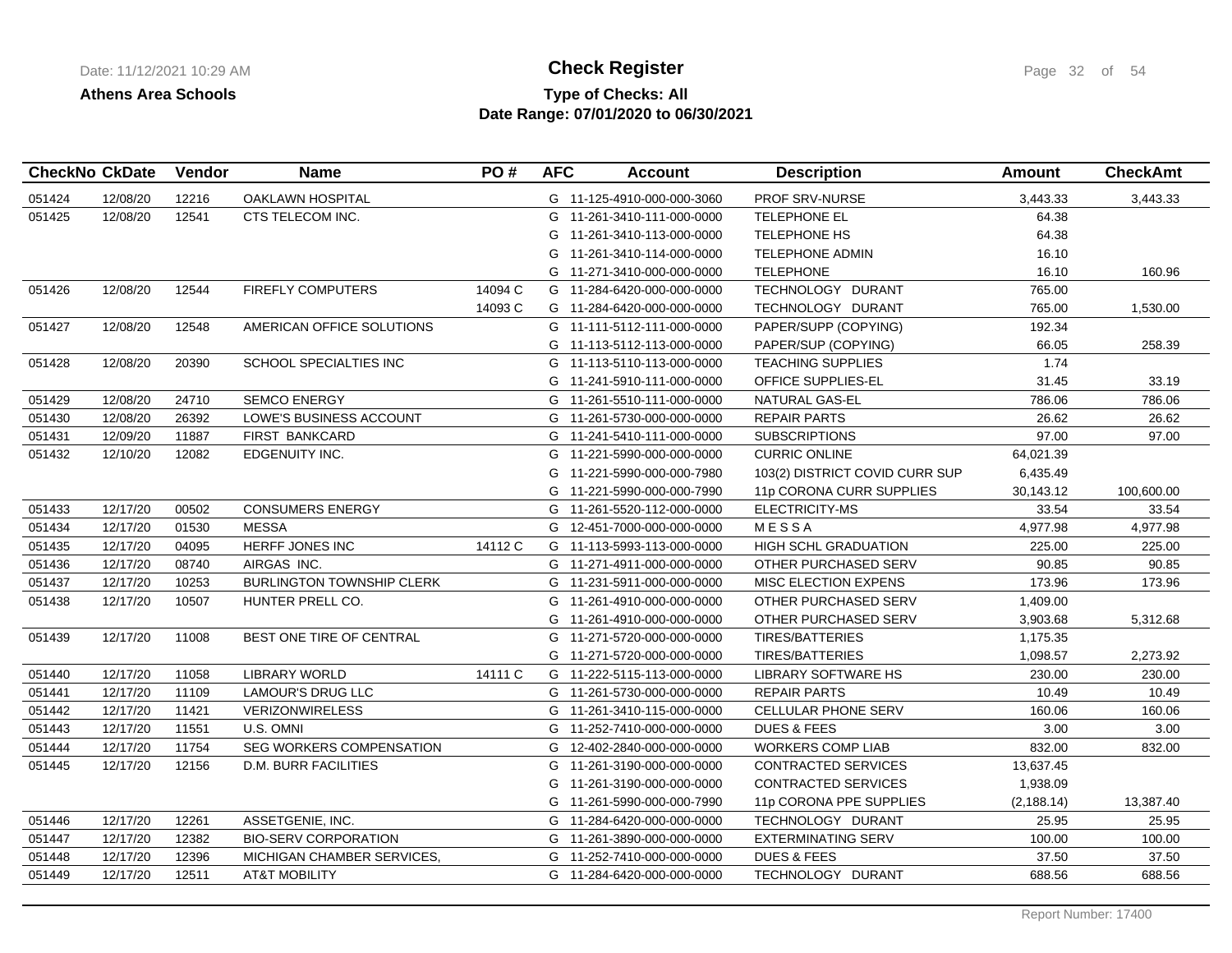## **Type of Checks: All Check Register Check Register Page 33 of 54 Date Range: 07/01/2020 to 06/30/2021**

| <b>CheckNo CkDate</b> |          | Vendor | <b>Name</b>                     | PO#     | <b>AFC</b> | <b>Account</b>             | <b>Description</b>         | <b>Amount</b> | <b>CheckAmt</b> |
|-----------------------|----------|--------|---------------------------------|---------|------------|----------------------------|----------------------------|---------------|-----------------|
| 051450                | 12/17/20 | 12544  | <b>FIREFLY COMPUTERS</b>        | 14089 C |            | G 11-284-5990-000-000-7990 | 11p CORONA TECHNOLOG       | 17,024.40     |                 |
|                       |          |        |                                 | 14088 P |            | G 11-284-5990-000-000-7990 | 11p CORONA TECHNOLOG       | 21,401.20     |                 |
|                       |          |        |                                 | 14088 C |            | G 11-284-6420-000-000-0000 | TECHNOLOGY DURANT          | 1,298.00      | 39,723.60       |
| 051451                | 12/17/20 | 15973  | <b>ATHENS COMMUNITY</b>         |         |            | G 12-451-9200-000-000-0000 | MISC PAYROLL DEDUCT        | 55.00         | 55.00           |
| 051452                | 12/17/20 | 26746  | PITNEY BOWES INC                |         |            | G 11-252-3430-000-000-0000 | MAIL/POSTAGE-CENTRAL       | 170.04        | 170.04          |
| 051453                | 12/17/20 | 26786  | <b>BRONSON HEALTHCARE GROUP</b> |         |            | G 11-271-2410-000-000-0000 | PHYSICAL EXAMS             | 85.00         | 85.00           |
| 051454                | 12/17/20 | 12082  | EDGENUITY INC.                  |         |            | G 11-221-5990-000-000-0000 | <b>CURRIC ONLINE</b>       | 52,261.86     |                 |
|                       |          |        |                                 |         |            | G 11-221-5990-000-000-7990 | 11p CORONA CURR SUPPLIES   | 2,188.14      | 54,450.00       |
| 051455                | 12/18/20 | 12400  | <b>LAWRENCE WATTERS</b>         |         |            | G 11-261-3210-000-000-0000 | <b>LOCAL TRAVEL</b>        | 74.75         | 74.75           |
| 051456                | 12/19/20 | 01521  | AT&T                            |         |            | G 11-261-3410-111-000-0000 | TELEPHONE EL               | 207.77        |                 |
|                       |          |        |                                 |         |            | G 11-261-3410-113-000-0000 | <b>TELEPHONE HS</b>        | 311.13        | 518.90          |
| 051457                | 12/19/20 | 10015  | CITY OF BATTLE CREEK            |         |            | G 12-451-3500-000-000-0000 | <b>BC INCOME TAX</b>       | 72.75         | 72.75           |
| 051458                | 12/19/20 | 15973  | <b>ATHENS COMMUNITY</b>         |         |            | G 12-451-9200-000-000-0000 | MISC PAYROLL DEDUCT        | 55.00         | 55.00           |
| 051459                | 12/19/20 | 24160  | <b>AFLAC</b>                    |         |            | G 12-451-7002-000-000-0000 | AFLAC - EMPL PORTION       | 886.78        |                 |
|                       |          |        |                                 |         | G          | 12-451-7002-000-000-0000   | AFLAC - EMPL PORTION       | 67.55         | 954.33          |
| 051461                | 12/28/20 | 11339  | <b>CALHOUN COUNTY SHERIFF'S</b> |         |            | G 11-283-3140-000-000-0000 | <b>INDENTIX SCAN SVC</b>   | 71.00         | 71.00           |
| 051462                | 01/04/21 | 11339  | CALHOUN COUNTY SHERIFF'S        |         |            | G 11-283-3140-000-000-0000 | <b>INDENTIX SCAN SVC</b>   | 71.00         | 71.00           |
| 051463                | 01/04/21 | 11339  | <b>CALHOUN COUNTY SHERIFF'S</b> |         |            | G 11-283-3140-000-000-0000 | <b>INDENTIX SCAN SVC</b>   | 71.00         | 71.00           |
| 051465                | 01/06/21 | 00502  | <b>CONSUMERS ENERGY</b>         |         |            | G 11-261-5510-112-000-0000 | NATURAL GAS-MS             | 2,790.07      |                 |
|                       |          |        |                                 |         |            | G 11-261-5510-113-000-0000 | NATURAL GAS-HS             | 386.99        |                 |
|                       |          |        |                                 |         |            | G 11-261-5510-113-000-0000 | NATURAL GAS-HS             | 2,531.15      |                 |
|                       |          |        |                                 |         |            | G 11-261-5520-111-000-0000 | ELECTRICITY-EL             | 1,570.76      |                 |
|                       |          |        |                                 |         |            | G 11-261-5520-112-000-0000 | ELECTRICITY-MS             | 1,321.26      |                 |
|                       |          |        |                                 |         |            | G 11-261-5520-113-000-0000 | ELECTRICITY-HS             | 206.44        |                 |
|                       |          |        |                                 |         |            | G 11-261-5520-113-000-0000 | ELECTRICITY-HS             | 2,680.12      |                 |
|                       |          |        |                                 |         | G          | 11-261-5520-114-000-0000   | ELECTRICITY-ADMIN          | 8.97          |                 |
|                       |          |        |                                 |         |            | G 11-261-5522-000-000-0000 | ELEC-ATHL FLD/BLDG         | 197.05        |                 |
|                       |          |        |                                 |         | G          | 11-261-5522-000-000-0000   | ELEC-ATHL FLD/BLDG         | 28.85         |                 |
|                       |          |        |                                 |         |            | G 11-261-5522-114-000-0000 | HEAT/AIR(ELEC)ADMIN        | 12.60         |                 |
|                       |          |        |                                 |         |            | G 11-271-5510-000-000-0000 | NATURAL GAS(HEAT)-BG       | 457.72        |                 |
|                       |          |        |                                 |         |            | G 11-271-5520-000-000-0000 | ELECTRICITY-B GARAGE       | 206.45        | 12,398.43       |
| 051466                | 01/06/21 | 09785  | ATHENS AUTO SUPPLY              |         |            | G 11-271-5730-000-000-0000 | <b>REPAIR PARTS</b>        | 56.65         | 56.65           |
| 051467                | 01/06/21 | 10212  | REPUBLIC SERVICE OF             |         |            | G 11-261-3840-000-000-0000 | <b>REFUSE SERVICE</b>      | 681.18        |                 |
|                       |          |        |                                 |         |            | G 11-271-3840-000-000-0000 | REFUSE SERVICE             | 27.00         | 708.18          |
| 051468                | 01/06/21 | 10248  | ANDERSON, GERALD                |         |            | G 11-271-4130-000-000-0000 | <b>BUS REPAIRS-OFFSITE</b> | 1,805.00      | 1,805.00        |
| 051469                | 01/06/21 | 11421  | <b>VERIZONWIRELESS</b>          |         |            | G 11-284-6420-000-000-0000 | TECHNOLOGY DURANT          | 495.66        | 495.66          |
| 051470                | 01/06/21 | 11551  | U.S. OMNI                       |         |            | G 11-252-7410-000-000-0000 | <b>DUES &amp; FEES</b>     | 3.00          | 3.00            |
| 051471                | 01/06/21 | 12156  | <b>D.M. BURR FACILITIES</b>     |         |            | G 11-261-3190-000-000-0000 | <b>CONTRACTED SERVICES</b> | 2,188.14      | 2,188.14        |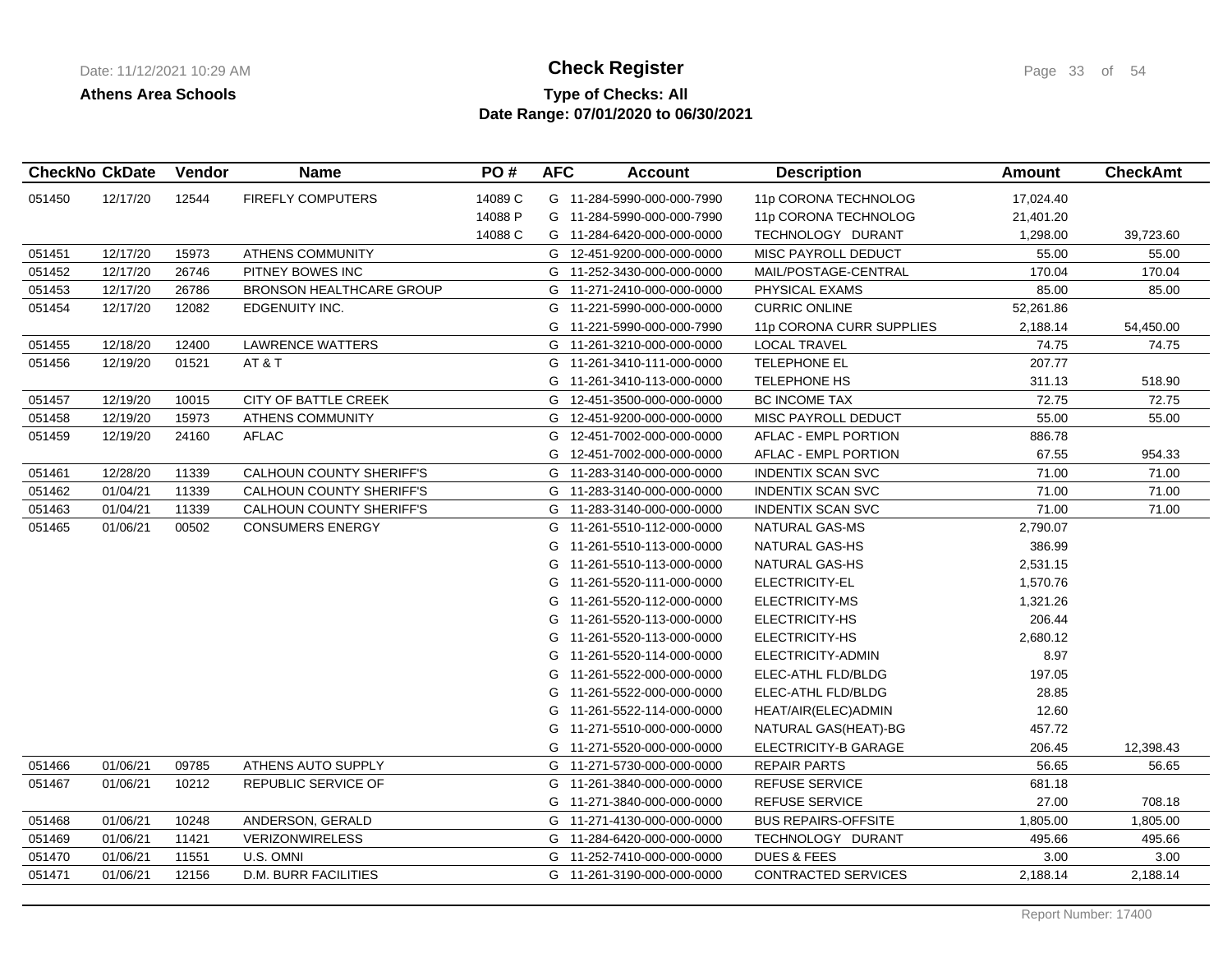# **Type of Checks: All Check Register Check Register Page 34 of 54 Date Range: 07/01/2020 to 06/30/2021**

|        | <b>CheckNo CkDate</b> | Vendor | <b>Name</b>                  | PO#     | <b>AFC</b> | Account                    | <b>Description</b>              | <b>Amount</b> | <b>CheckAmt</b> |
|--------|-----------------------|--------|------------------------------|---------|------------|----------------------------|---------------------------------|---------------|-----------------|
| 051472 | 01/06/21              | 12518  | T - MOBILE                   |         |            | G 11-284-6420-000-000-0000 | TECHNOLOGY DURANT               | 80.00         | 80.00           |
| 051473 | 01/08/21              | 00422  | CISD-CALHOUN INTERMEDI       |         | G          | 11-252-4121-000-000-0000   | <b>CISD CONTRACTED SERVICES</b> | 5,137.43      | 5,137.43        |
| 051474 | 01/08/21              | 02161  | THRUN LAW FIRM, P.C.         |         |            | G 11-231-3170-000-000-0000 | <b>LEGAL SERVICE</b>            | 2,400.00      | 2,400.00        |
| 051475 | 01/08/21              | 10507  | HUNTER PRELL CO.             |         | G          | 11-261-4910-000-000-0000   | OTHER PURCHASED SERV            | 334.43        |                 |
|        |                       |        |                              |         | G          | 11-261-4910-000-000-0000   | OTHER PURCHASED SERV            | 2,166.46      |                 |
|        |                       |        |                              |         | G          | 11-261-4910-000-000-0000   | OTHER PURCHASED SERV            | 2,848.85      |                 |
|        |                       |        |                              |         | G          | 11-261-4910-000-000-0000   | OTHER PURCHASED SERV            | 2,626.99      |                 |
|        |                       |        |                              |         | G          | 11-261-4910-000-000-0000   | OTHER PURCHASED SERV            | 320.00        |                 |
|        |                       |        |                              |         | G          | 11-261-4910-000-000-0000   | OTHER PURCHASED SERV            | 3,125.65      | 11,422.38       |
| 051477 | 01/08/21              | 10966  | <b>MEYER MUSIC</b>           |         | G          | 11-111-5110-111-000-0000   | <b>TEACHING SUPPLIES</b>        | 1,285.92      |                 |
|        |                       |        |                              |         | G          | 11-113-4121-113-000-0000   | <b>MUSIC INSTRM REPAIRS</b>     | 44.55         |                 |
|        |                       |        |                              |         | G          | 11-113-5110-113-000-0000   | <b>TEACHING SUPPLIES</b>        | 321.48        |                 |
|        |                       |        |                              |         | G.         | 11-113-5117-113-000-0000   | <b>TCHG SUPPLIES-MUSIC</b>      | 6.26          |                 |
|        |                       |        |                              |         | G          | 11-113-5117-113-000-0000   | <b>TCHG SUPPLIES-MUSIC</b>      | 12.52         |                 |
|        |                       |        |                              |         | G          | 11-113-5117-113-000-0000   | TCHG SUPPLIES-MUSIC             | 53.99         |                 |
|        |                       |        |                              |         | G          | 11-113-5117-113-000-0000   | <b>TCHG SUPPLIES-MUSIC</b>      | 31.28         |                 |
|        |                       |        |                              |         | G          | 11-113-6421-113-000-0000   | <b>BAND EQUIP REPLACMNT</b>     | 10.76         |                 |
|        |                       |        |                              |         | G          | 11-113-6421-113-000-0000   | <b>BAND EQUIP REPLACMNT</b>     | 8.11          |                 |
|        |                       |        |                              |         | G          | 11-113-6421-113-000-0000   | <b>BAND EQUIP REPLACMNT</b>     | 16.16         |                 |
|        |                       |        |                              |         | G          | 11-113-6421-113-000-0000   | <b>BAND EQUIP REPLACMNT</b>     | 23.41         |                 |
|        |                       |        |                              |         | G          | 11-113-6421-113-000-0000   | <b>BAND EQUIP REPLACMNT</b>     | 27.82         |                 |
|        |                       |        |                              |         | G          | 11-113-6421-113-000-0000   | <b>BAND EQUIP REPLACMNT</b>     | 10.75         | 1,853.01        |
| 051478 | 01/08/21              | 10967  | SECREST, WARDLE, LYNCH,      |         | G          | 11-231-3170-000-000-0000   | <b>LEGAL SERVICE</b>            | 47.09         | 47.09           |
| 051479 | 01/08/21              | 12545  | <b>FASTENAL COMPANY</b>      |         | G          | 11-261-5730-000-000-0000   | <b>REPAIR PARTS</b>             | 80.66         | 80.66           |
| 051480 | 01/08/21              | 15340  | AT & T LONG DISTANCE         |         | G          | 11-261-3410-114-000-0000   | <b>TELEPHONE ADMIN</b>          | 541.14        | 541.14          |
| 051481 | 01/08/21              | 26609  | OVERHEAD DOOR CO OF BATTLE   |         | G          | 11-271-4911-000-000-0000   | OTHER PURCHASED SERV            | 2,359.00      | 2,359.00        |
| 051482 | 01/08/21              | 26765  | <b>NEWTON TOWNSHIP</b>       |         |            | G 11-231-5911-000-000-0000 | <b>MISC ELECTION EXPENS</b>     | 195.00        | 195.00          |
| 051483 | 01/11/21              | 10003  | FULLER, MOLLY                | 14114 C |            | G 11-271-7411-000-000-0000 | DRIVER CERTIFICATION            | 62.50         | 62.50           |
| 051484 | 01/11/21              | 11887  | <b>FIRST BANKCARD</b>        | 14095 C |            | G 11-284-6420-000-000-0000 | TECHNOLOGY DURANT               | 159.90        | 159.90          |
| 051485 | 01/11/21              | 11905  | <b>KRISTIN LOEW</b>          | 14115 C |            | G 11-122-5110-113-194-0000 | <b>INST SUPPLIES</b>            | 297.06        |                 |
|        |                       |        |                              | 14116 C |            | G 11-122-5110-113-194-0000 | <b>INST SUPPLIES</b>            | 43.29         | 340.35          |
| 051486 | 01/15/21              | 00220  | <b>VILLAGE OF ATHENS</b>     |         |            | G 11-261-3830-000-000-0000 | <b>WATER</b>                    | 570.19        |                 |
|        |                       |        |                              |         | G          | 11-261-3830-000-000-0000   | <b>WATER</b>                    | 5.26          |                 |
|        |                       |        |                              |         | G          | 11-261-3830-000-000-0000   | <b>WATER</b>                    | 7.72          | 583.17          |
| 051487 | 01/15/21              | 00502  | <b>CONSUMERS ENERGY</b>      |         | G          | 11-261-5520-112-000-0000   | ELECTRICITY-MS                  | 16.37         | 16.37           |
| 051488 | 01/15/21              | 08740  | AIRGAS INC.                  |         |            | G 11-271-4911-000-000-0000 | OTHER PURCHASED SERV            | 93.25         | 93.25           |
| 051489 | 01/15/21              | 10434  | <b>ENERCO CORPORATION</b>    |         |            | G 11-271-5790-000-000-0000 | OTHER TRANS SUPPLIES            | 586.00        | 586.00          |
| 051490 | 01/15/21              | 10762  | STAR GLASS, LLC-BATTLE CREEK |         |            | G 11-271-4911-000-000-0000 | OTHER PURCHASED SERV            | 385.27        | 385.27          |
|        |                       |        |                              |         |            |                            |                                 |               |                 |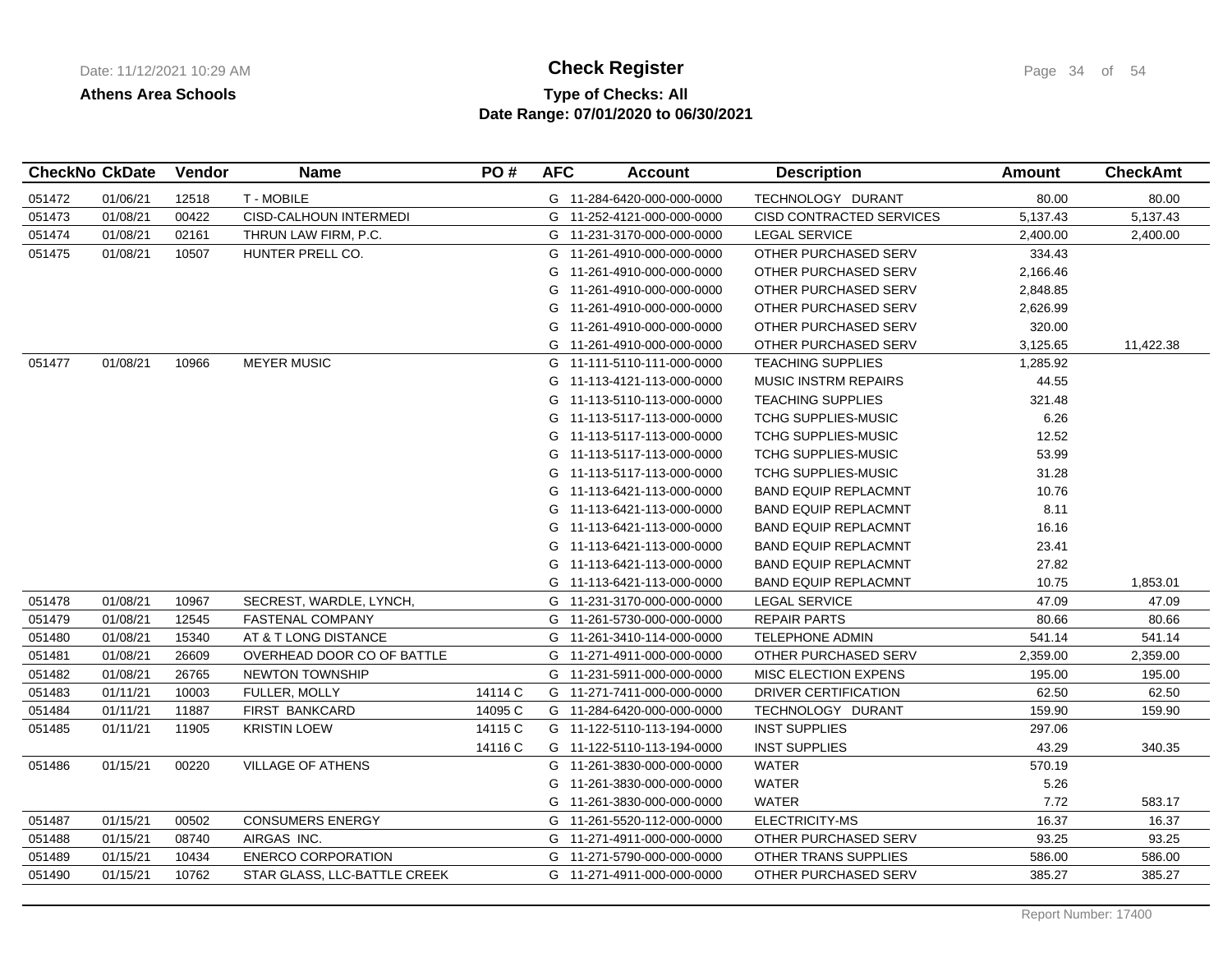## **Type of Checks: All Check Register Check Register Page 35 of 54 Date Range: 07/01/2020 to 06/30/2021**

|        | <b>CheckNo CkDate</b> | Vendor | <b>Name</b>                    | PO#     | <b>AFC</b> | <b>Account</b>             | <b>Description</b>           | Amount    | <b>CheckAmt</b> |
|--------|-----------------------|--------|--------------------------------|---------|------------|----------------------------|------------------------------|-----------|-----------------|
| 051491 | 01/15/21              | 11105  | <b>BRANCH COUNTY TREASURER</b> |         |            | G 11-259-7610-000-000-0000 | <b>TAXES WRITTEN OFF</b>     | 8.56      | 8.56            |
| 051492 | 01/15/21              | 11421  | <b>VERIZONWIRELESS</b>         |         |            | G 11-261-3410-115-000-0000 | CELLULAR PHONE SERV          | 160.22    | 160.22          |
| 051493 | 01/15/21              | 12156  | D.M. BURR FACILITIES           |         |            | G 11-261-3190-000-000-0000 | CONTRACTED SERVICES          | 16,219.92 | 16,219.92       |
| 051494 | 01/15/21              | 12216  | OAKLAWN HOSPITAL               |         |            | G 11-125-4910-000-000-3060 | PROF SRV-NURSE               | 3,443.33  | 3,443.33        |
| 051495 | 01/15/21              | 12261  | ASSETGENIE, INC.               | 14117 C |            | G 11-284-6420-000-000-0000 | TECHNOLOGY DURANT            | 19.95     | 19.95           |
| 051496 | 01/15/21              | 12541  | CTS TELECOM INC.               |         |            | G 11-261-3410-111-000-0000 | <b>TELEPHONE EL</b>          | 61.06     |                 |
|        |                       |        |                                |         |            | G 11-261-3410-113-000-0000 | <b>TELEPHONE HS</b>          | 61.05     |                 |
|        |                       |        |                                |         |            | G 11-261-3410-114-000-0000 | <b>TELEPHONE ADMIN</b>       | 15.26     |                 |
|        |                       |        |                                |         |            | G 11-271-3410-000-000-0000 | <b>TELEPHONE</b>             | 15.26     | 152.63          |
| 051497 | 01/15/21              | 14100  | CALHOUN CTY TREASURER          |         |            | G 11-259-7610-000-000-0000 | <b>TAXES WRITTEN OFF</b>     | 242.35    | 242.35          |
| 051498 | 01/15/21              | 15973  | <b>ATHENS COMMUNITY</b>        |         |            | G 12-451-9200-000-000-0000 | MISC PAYROLL DEDUCT          | 55.00     | 55.00           |
| 051499 | 01/15/21              | 17190  | <b>MHSAA</b>                   | 14120 C |            | G 11-293-7411-000-000-0000 | <b>DUES &amp; FEES/MHSAA</b> | 60.00     | 60.00           |
| 051500 | 01/15/21              | 20390  | SCHOOL SPECIALTIES INC         |         |            | G 11-113-5110-113-000-0000 | <b>TEACHING SUPPLIES</b>     | 6.16      | 6.16            |
| 051501 | 01/15/21              | 24710  | <b>SEMCO ENERGY</b>            |         |            | G 11-261-5510-111-000-0000 | NATURAL GAS-EL               | 1,015.99  | 1,015.99        |
| 051502 | 01/15/21              | 26480  | PLAQUES & SUCH                 | 14121 C |            | G 11-293-5992-000-000-0000 | <b>AWARDS</b>                | 263.98    | 263.98          |
| 051503 | 01/19/21              | 03412  | <b>CCPHD</b>                   |         |            | G 11-261-3830-111-000-0000 | <b>WATER TESTING EL</b>      | 17.75     | 17.75           |
| 051504 | 01/21/21              | 01521  | AT & T                         |         |            | G 11-261-3410-111-000-0000 | <b>TELEPHONE EL</b>          | 210.89    |                 |
|        |                       |        |                                |         |            | G 11-261-3410-113-000-0000 | <b>TELEPHONE HS</b>          | 316.79    | 527.68          |
| 051505 | 01/21/21              | 01530  | MESSA                          |         |            | G 12-451-7000-000-000-0000 | MESSA                        | 4,938.53  | 4,938.53        |
| 051506 | 01/21/21              | 12382  | <b>BIO-SERV CORPORATION</b>    |         |            | G 11-261-3890-000-000-0000 | <b>EXTERMINATING SERV</b>    | 100.00    | 100.00          |
| 051507 | 01/21/21              | 12424  | <b>CORA ARMSTRONG</b>          |         |            | G 11-111-3210-111-000-0000 | <b>LOCAL TRAVEL</b>          | 88.60     |                 |
|        |                       |        |                                |         |            | G 11-113-3210-113-000-0000 | <b>LOCAL TRAVEL</b>          | 188.28    | 276.88          |
| 051508 | 01/21/21              | 12511  | <b>AT&amp;T MOBILITY</b>       |         |            | G 11-284-6420-000-000-0000 | TECHNOLOGY DURANT            | 688.56    | 688.56          |
| 051509 | 01/21/21              | 15321  | <b>STACHIA BAGLEY</b>          |         |            | G 11-111-3210-111-000-0000 | <b>LOCAL TRAVEL</b>          | 54.99     |                 |
|        |                       |        |                                |         |            | G 11-113-3210-113-000-0000 | <b>LOCAL TRAVEL</b>          | 219.96    | 274.95          |
| 051510 | 01/21/21              | 20390  | SCHOOL SPECIALTIES INC         |         |            | G 11-113-5110-113-000-0000 | <b>TEACHING SUPPLIES</b>     | 66.70     | 66.70           |
| 051511 | 01/21/21              | 26480  | PLAQUES & SUCH                 | 14128 C |            | G 11-293-5992-000-000-0000 | <b>AWARDS</b>                | 147.58    | 147.58          |
| 051514 | 01/25/21              | 12400  | LAWRENCE WATTERS               |         |            | G 11-261-3210-000-000-0000 | <b>LOCAL TRAVEL</b>          | 72.80     | 72.80           |
| 051516 | 01/27/21              | 00502  | <b>CONSUMERS ENERGY</b>        |         |            | G 11-261-5510-112-000-0000 | <b>NATURAL GAS-MS</b>        | 2,329.72  |                 |
|        |                       |        |                                |         |            | G 11-261-5510-113-000-0000 | NATURAL GAS-HS               | 2,964.13  |                 |
|        |                       |        |                                |         |            | G 11-261-5510-113-000-0000 | NATURAL GAS-HS               | 393.77    |                 |
|        |                       |        |                                |         |            | G 11-261-5520-111-000-0000 | ELECTRICITY-EL               | 1,581.38  |                 |
|        |                       |        |                                |         |            | G 11-261-5520-112-000-0000 | ELECTRICITY-MS               | 1,417.36  |                 |
|        |                       |        |                                |         |            | G 11-261-5520-113-000-0000 | ELECTRICITY-HS               | 2,738.51  |                 |
|        |                       |        |                                |         |            | G 11-261-5520-113-000-0000 | ELECTRICITY-HS               | 280.79    |                 |
|        |                       |        |                                |         |            | G 11-261-5520-114-000-0000 | ELECTRICITY-ADMIN            | 9.35      |                 |
|        |                       |        |                                |         |            | G 11-261-5522-000-000-0000 | ELEC-ATHL FLD/BLDG           | 263.29    |                 |
|        |                       |        |                                |         |            | G 11-261-5522-000-000-0000 | ELEC-ATHL FLD/BLDG           | 29.13     |                 |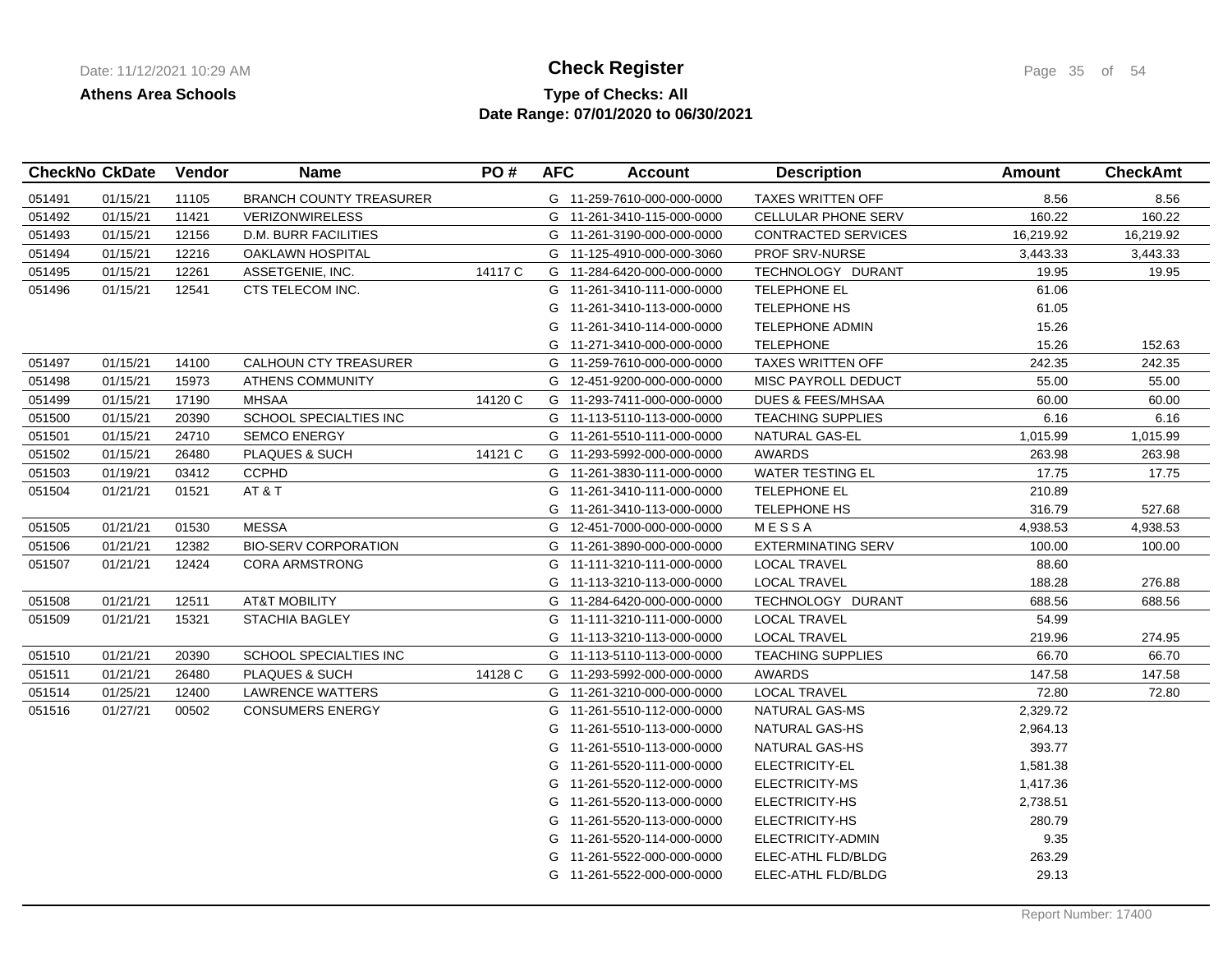# **Type of Checks: All Check Register Check Register Page 36 of 54 Date Range: 07/01/2020 to 06/30/2021**

|        | <b>CheckNo CkDate</b> | Vendor | <b>Name</b>                     | PO#     | <b>AFC</b> | <b>Account</b>             | <b>Description</b>          | <b>Amount</b> | <b>CheckAmt</b> |
|--------|-----------------------|--------|---------------------------------|---------|------------|----------------------------|-----------------------------|---------------|-----------------|
|        |                       |        |                                 |         |            | G 11-261-5522-114-000-0000 | HEAT/AIR(ELEC) ADMIN        | 12.60         |                 |
|        |                       |        |                                 |         |            | G 11-271-5510-000-000-0000 | NATURAL GAS(HEAT)-BG        | 516.24        |                 |
|        |                       |        |                                 |         |            | G 11-271-5520-000-000-0000 | ELECTRICITY-B GARAGE        | 280.79        | 12,817.06       |
| 051517 | 01/27/21              | 03121  | <b>KRESA</b>                    |         |            | G 11-271-3190-000-000-0000 | SUBSTANCE TESTING PR        | 540.00        | 540.00          |
| 051518 | 01/27/21              | 08230  | <b>RECOGNITION INC</b>          | 14131 C |            | G 11-293-5992-000-000-0000 | <b>AWARDS</b>               | 346.50        | 346.50          |
| 051519 | 01/27/21              | 10015  | <b>CITY OF BATTLE CREEK</b>     |         |            | G 12-451-3500-000-000-0000 | BC INCOME TAX               | 42.56         | 42.56           |
| 051520 | 01/27/21              | 10898  | <b>BATTERIES PLUS</b>           |         |            | G 11-261-5980-000-000-0000 | <b>BUILDING SUPPLIES</b>    | 356.49        | 356.49          |
| 051521 | 01/27/21              | 10988  | <b>SCHOLASTIC</b>               | 14134 C |            | G 11-113-5110-113-000-0000 | <b>TEACHING SUPPLIES</b>    | 219.78        | 219.78          |
| 051522 | 01/27/21              | 11651  | <b>PAM BURGETT</b>              | 14132 C |            | G 11-113-3710-000-000-0000 | DUAL ENROLLMENT             | 86.00         | 86.00           |
| 051523 | 01/27/21              | 11707  | PARLIN, KATHY                   | 14133 C |            | G 11-293-5991-000-000-0000 | <b>FIRST AID SUPPLIES</b>   | 25.90         | 25.90           |
| 051524 | 01/27/21              | 12111  | UNITED PETROLEUM EQUIP          |         |            | G 11-271-4911-000-000-0000 | OTHER PURCHASED SERV        | 434.67        | 434.67          |
| 051525 | 01/27/21              | 12156  | <b>D.M. BURR FACILITIES</b>     |         | G          | 11-261-5980-000-000-0000   | <b>BUILDING SUPPLIES</b>    | 331.38        | 331.38          |
| 051526 | 01/27/21              | 12400  | <b>LAWRENCE WATTERS</b>         |         |            | G 11-261-3210-000-000-0000 | <b>LOCAL TRAVEL</b>         | 29.12         | 29.12           |
| 051527 | 01/27/21              | 12501  | PAMELA WALDRON                  | 14130 C |            | G 11-241-5910-111-000-0000 | OFFICE SUPPLIES-EL          | 107.35        | 107.35          |
| 051528 | 01/27/21              | 12569  | <b>AVENTRIC TECHNOLOGIES</b>    |         |            | G 11-261-5980-000-000-0000 | <b>BUILDING SUPPLIES</b>    | 404.00        |                 |
|        |                       |        |                                 |         | G          | 11-261-5980-000-000-0000   | <b>BUILDING SUPPLIES</b>    | 224.00        | 628.00          |
| 051529 | 01/27/21              | 15973  | ATHENS COMMUNITY                |         |            | G 12-451-9200-000-000-0000 | MISC PAYROLL DEDUCT         | 55.00         | 55.00           |
| 051530 | 01/27/21              | 26598  | <b>CRYSTAL FLASH</b>            |         |            | G 11-271-5710-000-000-0000 | GAS/OIL/GREASE              | 402.62        | 402.62          |
| 051531 | 01/28/21              | 11339  | CALHOUN COUNTY SHERIFF'S        |         |            | G 11-283-3140-000-000-0000 | <b>INDENTIX SCAN SVC</b>    | 71.00         | 71.00           |
| 051532 | 01/29/21              | 11754  | <b>SEG WORKERS COMPENSATION</b> |         | G          | 10-192-2000-000-000-0000   | <b>INSURANCE PROCEEDS</b>   | (1,798.00)    |                 |
|        |                       |        |                                 |         | G          | 12-402-2840-000-000-0000   | <b>WORKERS COMP LIAB</b>    | 2,568.00      | 770.00          |
| 051533 | 01/29/21              | 15340  | AT & T LONG DISTANCE            |         |            | G 11-261-3410-114-000-0000 | <b>TELEPHONE ADMIN</b>      | 2.94          | 2.94            |
| 051534 | 01/29/21              | 24160  | <b>AFLAC</b>                    |         |            | G 12-451-7002-000-000-0000 | AFLAC - EMPL PORTION        | 1,330.17      |                 |
|        |                       |        |                                 |         | G          | 12-451-7002-000-000-0000   | AFLAC - EMPL PORTION        | 67.55         | 1,397.72        |
| 051535 | 02/04/21              | 12500  | <b>WORTH AVE GROUP</b>          | 14135 C |            | G 11-261-5980-000-000-0000 | <b>BUILDING SUPPLIES</b>    | 720.00        | 720.00          |
| 051536 | 02/04/21              | 00502  | <b>CONSUMERS ENERGY</b>         |         |            | G 11-261-5520-112-000-0000 | ELECTRICITY-MS              | 19.28         | 19.28           |
| 051537 | 02/04/21              | 09785  | ATHENS AUTO SUPPLY              |         |            | G 11-271-5730-000-000-0000 | <b>REPAIR PARTS</b>         | 434.43        | 434.43          |
| 051538 | 02/04/21              | 10212  | REPUBLIC SERVICE OF             |         |            | G 11-261-3840-000-000-0000 | <b>REFUSE SERVICE</b>       | 687.08        |                 |
|        |                       |        |                                 |         |            | G 11-271-3840-000-000-0000 | <b>REFUSE SERVICE</b>       | 27.00         | 714.08          |
| 051539 | 02/04/21              | 11887  | FIRST BANKCARD                  | 14137 C |            | G 11-113-3710-000-000-0000 | <b>DUAL ENROLLMENT</b>      | 119.99        |                 |
|        |                       |        |                                 |         |            | G 11-113-3710-000-000-0000 | <b>DUAL ENROLLMENT</b>      | 65.95         |                 |
|        |                       |        |                                 | 14118 C |            | G 11-226-5990-000-000-0000 | <b>CURRICULUM DIR SUPPL</b> | 87.99         |                 |
|        |                       |        |                                 | 14136 C |            | G 11-226-5990-000-000-0000 | CURRICULUM DIR SUPPL        | 23.88         |                 |
|        |                       |        |                                 | 14138 C |            | G 11-226-5990-000-000-0000 | <b>CURRICULUM DIR SUPPL</b> | 590.00        |                 |
|        |                       |        |                                 | 14119 C |            | G 11-252-5910-000-000-0000 | OFFICE SUPPLIES             | 59.66         |                 |
|        |                       |        |                                 | 14123 C |            | G 11-261-5980-000-000-0000 | <b>BUILDING SUPPLIES</b>    | 339.95        |                 |
|        |                       |        |                                 | 14126 C |            | G 11-284-5990-000-000-0000 | SOFTWARE                    | 217.80        |                 |
|        |                       |        |                                 | 14127 C |            | G 11-293-5990-000-620-0000 | SUP/MAT'L-BOY BSKTBL        | 450.00        |                 |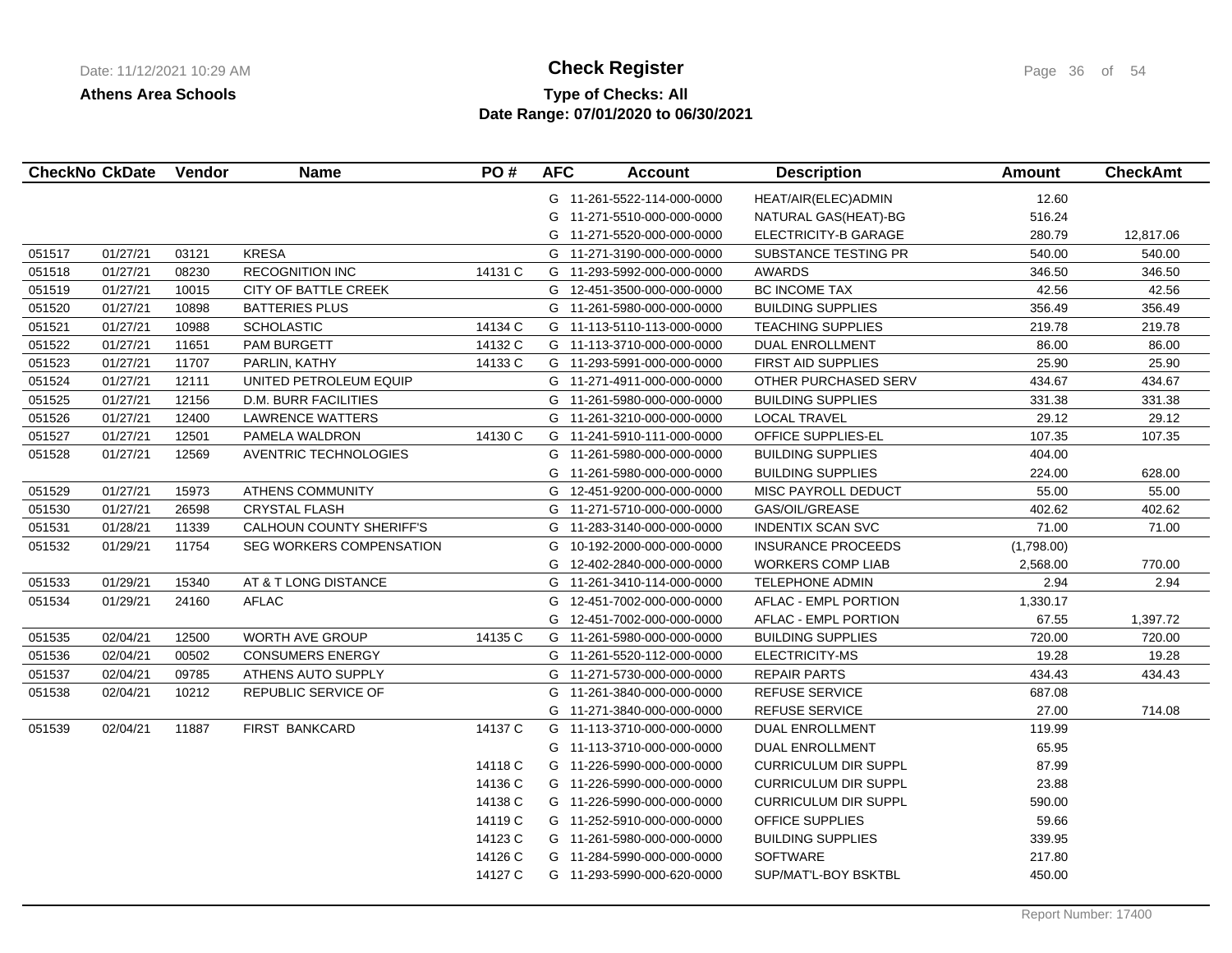# **Type of Checks: All Check Register Check Register Page 37 of 54 Date Range: 07/01/2020 to 06/30/2021**

| <b>CheckNo CkDate</b> |          | Vendor | <b>Name</b>                     | PO#     | <b>AFC</b> | <b>Account</b>             | <b>Description</b>          | Amount    | <b>CheckAmt</b> |
|-----------------------|----------|--------|---------------------------------|---------|------------|----------------------------|-----------------------------|-----------|-----------------|
|                       |          |        |                                 | 14125 C |            | G 11-293-5990-000-630-0000 | SUP/MAT'L-GRL BSKTBL        | 450.00    | 2,405.22        |
| 051540                | 02/04/21 | 12216  | <b>OAKLAWN HOSPITAL</b>         |         |            | G 11-125-4910-000-000-3060 | PROF SRV-NURSE              | 3,443.33  | 3,443.33        |
| 051541                | 02/04/21 | 12518  | <b>T-MOBILE</b>                 |         |            | G 11-284-6420-000-000-0000 | TECHNOLOGY DURANT           | 80.00     | 80.00           |
| 051542                | 02/04/21 | 12541  | CTS TELECOM INC.                |         |            | G 11-261-3410-111-000-0000 | <b>TELEPHONE EL</b>         | 61.06     |                 |
|                       |          |        |                                 |         | G          | 11-261-3410-113-000-0000   | <b>TELEPHONE HS</b>         | 61.05     |                 |
|                       |          |        |                                 |         | G          | 11-261-3410-114-000-0000   | <b>TELEPHONE ADMIN</b>      | 15.26     |                 |
|                       |          |        |                                 |         | G          | 11-271-3410-000-000-0000   | <b>TELEPHONE</b>            | 15.26     | 152.63          |
| 051543                | 02/04/21 | 12548  | AMERICAN OFFICE SOLUTIONS       |         | G          | 11-111-5112-111-000-0000   | PAPER/SUPP (COPYING)        | 109.00    |                 |
|                       |          |        |                                 |         | G          | 11-111-5112-111-000-0000   | PAPER/SUPP (COPYING)        | 574.08    |                 |
|                       |          |        |                                 |         |            | G 11-113-5112-113-000-0000 | PAPER/SUP (COPYING)         | 226.35    | 909.43          |
| 051544                | 02/04/21 | 20390  | SCHOOL SPECIALTIES INC          | 14139 C |            | G 11-226-5990-000-000-0000 | <b>CURRICULUM DIR SUPPL</b> | 62.00     | 62.00           |
| 051545                | 02/04/21 | 24710  | <b>SEMCO ENERGY</b>             |         |            | G 11-261-5510-111-000-0000 | NATURAL GAS-EL              | 1,106.78  | 1,106.78        |
| 051546                | 02/04/21 | 26134  | ALL-TRONICS INC                 | 14140 C |            | G 11-261-4910-000-000-0000 | OTHER PURCHASED SERV        | 257.00    | 257.00          |
| 051547                | 02/04/21 | 11421  | <b>VERIZONWIRELESS</b>          |         |            | G 11-284-6420-000-000-0000 | TECHNOLOGY DURANT           | 495.66    | 495.66          |
| 051548                | 02/08/21 | 10352  | O'LEARY, CORBY                  |         |            | G 11-293-3190-000-620-0000 | OFFICIALS/BOY BSKTBL        | 70.00     | 70.00           |
| 051549                | 02/08/21 | 11339  | CALHOUN COUNTY SHERIFF'S        |         |            | G 11-283-3140-000-000-0000 | <b>INDENTIX SCAN SVC</b>    | 71.00     | 71.00           |
| 051550                | 02/08/21 | 11727  | SERVICE, JASON                  |         |            | G 11-293-3190-000-620-0000 | OFFICIALS/BOY BSKTBL        | 70.00     | 70.00           |
| 051551                | 02/08/21 | 12539  | <b>BUSSLER, DON</b>             |         | G          | 11-293-3190-000-620-0000   | OFFICIALS/BOY BSKTBL        | 70.00     | 70.00           |
| 051552                | 02/08/21 | 12571  | HOYT, JAMES                     |         | G          | 11-293-3190-000-620-0000   | OFFICIALS/BOY BSKTBL        | 70.00     | 70.00           |
| 051553                | 02/08/21 | 12573  | CLARK, MICHAEL                  |         | G          | 11-293-3190-000-620-0000   | OFFICIALS/BOY BSKTBL        | 70.00     | 70.00           |
| 051554                | 02/08/21 | 12575  | WASHBURN, DAN                   |         |            | G 11-293-3190-000-620-0000 | OFFICIALS/BOY BSKTBL        | 70.00     | 70.00           |
| 051555                | 02/08/21 | 12577  | <b>BRISTOL, RON</b>             |         |            | G 11-293-3190-000-620-0000 | OFFICIALS/BOY BSKTBL        | 70.00     | 70.00           |
| 051556                | 02/09/21 | 12365  | <b>EGLE CASHIERS OFFICE</b>     |         |            | G 11-261-3830-111-000-0000 | <b>WATER TESTING EL</b>     | 290.00    | 290.00          |
| 051557                | 02/11/21 | 11339  | CALHOUN COUNTY SHERIFF'S        |         |            | G 11-283-3140-000-000-0000 | <b>INDENTIX SCAN SVC</b>    | 71.00     | 71.00           |
| 051558                | 02/11/21 | 02161  | THRUN LAW FIRM, P.C.            |         |            | G 11-231-3170-000-000-0000 | <b>LEGAL SERVICE</b>        | 254.92    | 254.92          |
| 051559                | 02/11/21 | 08740  | AIRGAS INC.                     |         |            | G 11-271-4911-000-000-0000 | OTHER PURCHASED SERV        | 93.25     | 93.25           |
| 051560                | 02/11/21 | 10381  | WARNER OIL COMPANY              |         | G          | 11-261-5710-000-000-0000   | GAS/OIL/GREASE-MAINT        | 5,655.00  | 5,655.00        |
| 051561                | 02/11/21 | 12156  | <b>D.M. BURR FACILITIES</b>     |         | G          | 11-261-3190-000-000-0000   | <b>CONTRACTED SERVICES</b>  | 17,220.36 |                 |
|                       |          |        |                                 |         | G          | 11-261-3190-000-000-0000   | <b>CONTRACTED SERVICES</b>  | 1,101.19  | 18,321.55       |
| 051562                | 02/11/21 | 12472  | <b>KRESA PRINT CENTER</b>       | 14145 C |            | G 11-125-5110-000-000-3060 | TEACHING SUPL AT RSK        | 624.50    | 624.50          |
| 051563                | 02/11/21 | 14100  | <b>CALHOUN CTY TREASURER</b>    |         |            | G 11-259-7610-000-000-0000 | <b>TAXES WRITTEN OFF</b>    | 747.08    |                 |
|                       |          |        |                                 |         | G          | 11-259-7610-000-000-0000   | <b>TAXES WRITTEN OFF</b>    | 2,931.52  |                 |
|                       |          |        |                                 |         | G          | 11-259-7610-000-000-0000   | <b>TAXES WRITTEN OFF</b>    | 8.19      | 3,686.79        |
| 051564                | 02/11/21 | 15973  | <b>ATHENS COMMUNITY</b>         |         | G          | 12-451-9200-000-000-0000   | MISC PAYROLL DEDUCT         | 55.00     | 55.00           |
| 051565                | 02/11/21 | 23630  | <b>LEROY TOWNSHIP</b>           |         |            | G 11-231-5911-000-000-0000 | MISC ELECTION EXPENS        | 130.00    | 130.00          |
| 051566                | 02/11/21 | 26392  | LOWE'S BUSINESS ACCOUNT         |         |            | G 11-261-5730-000-000-0000 | <b>REPAIR PARTS</b>         | 217.83    | 217.83          |
| 051567                | 02/11/21 | 26786  | <b>BRONSON HEALTHCARE GROUP</b> |         | G          | 11-271-2410-000-000-0000   | PHYSICAL EXAMS              | 85.00     | 85.00           |
| 051568                | 02/11/21 | 26841  | BRUNNER, JOHN R                 |         |            | G 11-261-4123-000-000-0000 | <b>SNOW PLOWING SERVICE</b> | 3,000.00  | 3,000.00        |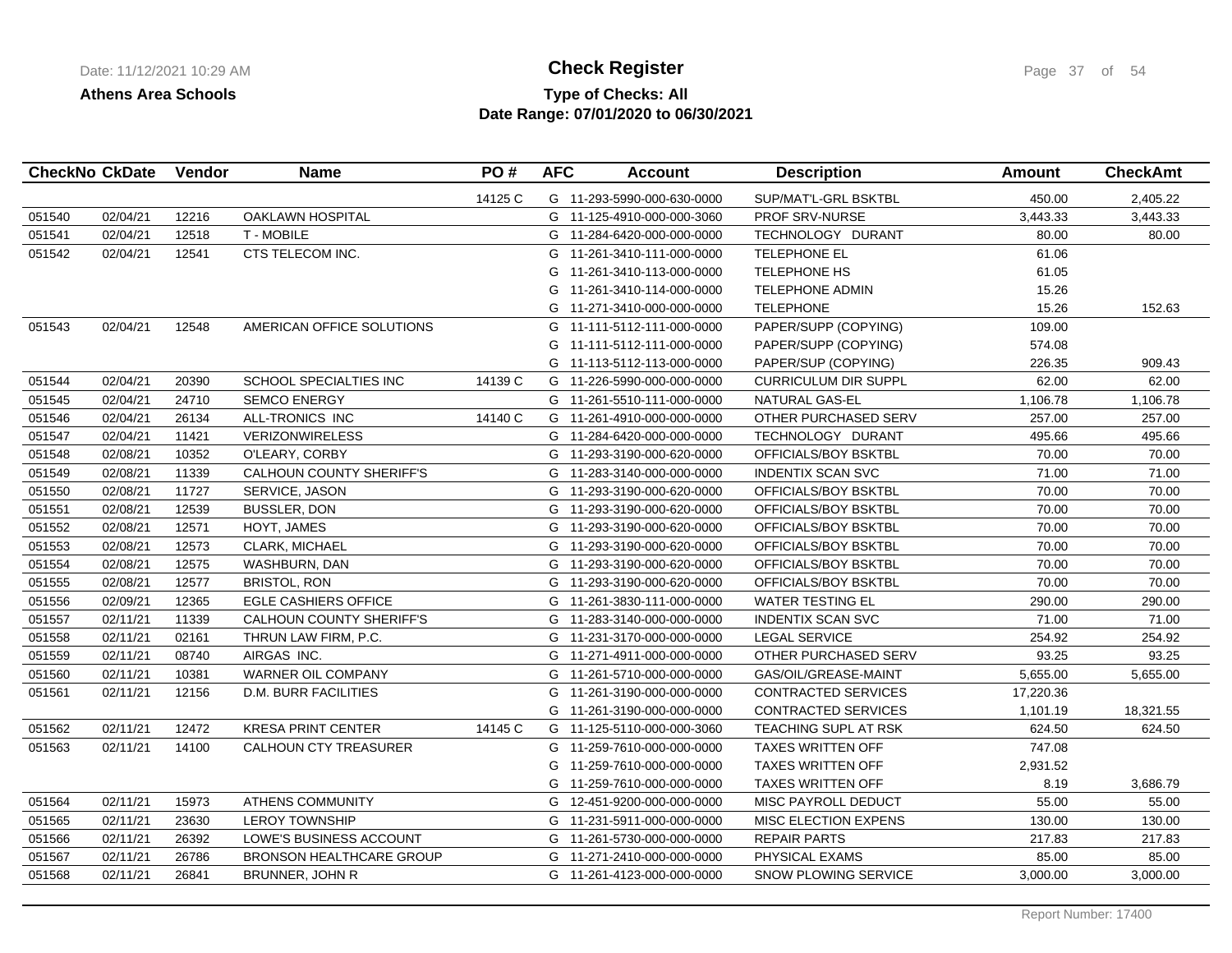## **Type of Checks: All Check Register Check Register Page 38 of 54 Date Range: 07/01/2020 to 06/30/2021**

|        | <b>CheckNo CkDate</b> | Vendor | <b>Name</b>                 | PO#     | <b>AFC</b> | <b>Account</b>             | <b>Description</b>         | <b>Amount</b> | <b>CheckAmt</b> |
|--------|-----------------------|--------|-----------------------------|---------|------------|----------------------------|----------------------------|---------------|-----------------|
| 051569 | 02/11/21              | 26868  | <b>MACUL</b>                | 14141 C |            | G 11-241-3220-111-000-0000 | CONF/WORKSHOPS-EL          | 35.00         | 35.00           |
| 051570 | 02/11/21              | 23387  | NAY, MARY JO                | 14146 C |            | G 11-271-5992-000-000-0000 | <b>MISC SUPPLIES</b>       | 88.45         | 88.45           |
| 051571 | 02/15/21              | 11230  | NEITZERT, KENT              |         |            | G 11-293-3190-000-620-0000 | OFFICIALS/BOY BSKTBL       | 70.00         | 70.00           |
| 051572 | 02/15/21              | 11345  | <b>JON FOLEY</b>            |         |            | G 11-293-3190-000-630-0000 | OFFICIALS/GRL BSKTBL       | 70.00         | 70.00           |
| 051573 | 02/15/21              | 11380  | OFFORD, WARNER              |         |            | G 11-293-3190-000-620-0000 | OFFICIALS/BOY BSKTBL       | 70.00         | 70.00           |
| 051574 | 02/15/21              | 11421  | <b>VERIZONWIRELESS</b>      |         |            | G 11-261-3410-115-000-0000 | <b>CELLULAR PHONE SERV</b> | 160.22        | 160.22          |
| 051575 | 02/15/21              | 11844  | STEWART, RONALD             |         |            | G 11-293-3190-000-620-0000 | OFFICIALS/BOY BSKTBL       | 70.00         | 70.00           |
| 051576 | 02/15/21              | 12094  | <b>WAYNE PATTERSON</b>      |         |            | G 11-293-3190-000-630-0000 | OFFICIALS/GRL BSKTBL       | 70.00         |                 |
|        |                       |        |                             |         |            | G 11-293-3190-000-630-0000 | CHECK # 051576 VOIDED      | (70.00)       | 0.00            |
| 051577 | 02/15/21              | 12382  | <b>BIO-SERV CORPORATION</b> |         |            | G 11-261-3890-000-000-0000 | <b>EXTERMINATING SERV</b>  | 100.00        | 100.00          |
| 051578 | 02/15/21              | 12578  | <b>HUGHES, AARON</b>        |         |            | G 11-293-3190-000-630-0000 | OFFICIALS/GRL BSKTBL       | 70.00         | 70.00           |
| 051579 | 02/15/21              | 12580  | KAMPEN, PAUL                |         | G          | 11-293-3190-000-630-0000   | OFFICIALS/GRL BSKTBL       | 70.00         | 70.00           |
| 051580 | 02/15/21              | 12581  | <b>NICK WILLIS</b>          |         | G          | 11-293-3190-000-630-0000   | OFFICIALS/GRL BSKTBL       | 55.00         |                 |
|        |                       |        |                             |         | G          | 11-293-3190-000-630-0000   | CHECK # 051580 VOIDED      | (55.00)       | 0.00            |
| 051581 | 02/15/21              | 12582  | <b>CURTIS CLEVELAND</b>     |         | G          | 11-293-3190-000-630-0000   | OFFICIALS/GRL BSKTBL       | 55.00         |                 |
|        |                       |        |                             |         | G          | 11-293-3190-000-630-0000   | CHECK # 051581 VOIDED      | (55.00)       | 0.00            |
| 051582 | 02/15/21              | 12583  | <b>CHARLES HOBBS</b>        |         |            | G 11-293-3190-000-625-0000 | OFFICIALS/MS BOY BBL       | 70.00         | 70.00           |
| 051583 | 02/15/21              | 12583  | <b>CHARLES HOBBS</b>        |         |            | G 11-293-3190-000-625-0000 | OFFICIALS/MS BOY BBL       | 70.00         | 70.00           |
| 051584 | 02/15/21              | 12584  | <b>GLENN KIMMERLY</b>       |         |            | G 11-293-3190-000-630-0000 | OFFICIALS/GRL BSKTBL       | 70.00         | 70.00           |
| 051585 | 02/15/21              | 26641  | <b>BLOUGH, DAVE</b>         |         |            | G 11-293-3190-000-630-0000 | OFFICIALS/GRL BSKTBL       | 70.00         | 70.00           |
| 051586 | 02/15/21              | 11844  | STEWART, RONALD             |         |            | G 11-293-3190-000-625-0000 | OFFICIALS/MS BOY BBL       | 70.00         | 70.00           |
| 051587 | 02/15/21              | 12548  | AMERICAN OFFICE SOLUTIONS   |         | G          | 11-111-5112-111-000-0000   | PAPER/SUPP (COPYING)       | 748.75        |                 |
|        |                       |        |                             |         |            | G 11-113-5112-113-000-0000 | PAPER/SUP (COPYING)        | 384.96        | 1,133.71        |
| 051588 | 02/15/21              | 12580  | KAMPEN, PAUL                |         |            | G 11-293-3190-000-625-0000 | OFFICIALS/MS BOY BBL       | 70.00         | 70.00           |
| 051589 | 02/19/21              | 01530  | <b>MESSA</b>                |         |            | G 12-451-7000-000-000-0000 | <b>MESSA</b>               | 4,977.98      | 4,977.98        |
| 051590 | 02/19/21              | 10248  | ANDERSON, GERALD            |         |            | G 11-271-4130-000-000-0000 | <b>BUS REPAIRS-OFFSITE</b> | 1,121.00      | 1,121.00        |
| 051591 | 02/19/21              | 14590  | ADAMS/REMCO INC             |         |            | G 11-111-5112-111-000-0000 | PAPER/SUPP (COPYING)       | 310.00        | 310.00          |
| 051592 | 02/19/21              | 10365  | RANDLE, RICHARD L           |         |            | G 11-293-3190-000-620-0000 | OFFICIALS/BOY BSKTBL       | 70.00         |                 |
|        |                       |        |                             |         | G          | 11-293-3190-000-620-0000   | CHECK # 051592 VOIDED      | (70.00)       | 0.00            |
| 051593 | 02/19/21              | 11380  | OFFORD, WARNER              |         |            | G 11-293-3190-000-620-0000 | OFFICIALS/BOY BSKTBL       | 70.00         | 70.00           |
| 051594 | 02/19/21              | 12010  | ARMBRUSTER, MICHAEL         |         |            | G 11-293-3190-000-620-0000 | OFFICIALS/BOY BSKTBL       | 70.00         | 70.00           |
| 051595 | 02/19/21              | 12401  | <b>KLEIN, CHRISTOPHER</b>   |         |            | G 11-293-3190-000-620-0000 | OFFICIALS/BOY BSKTBL       | 70.00         | 70.00           |
| 051596 | 02/19/21              | 12571  | HOYT, JAMES                 |         |            | G 11-293-3190-000-630-0000 | OFFICIALS/GRL BSKTBL       | 55.00         | 55.00           |
| 051597 | 02/19/21              | 12573  | CLARK, MICHAEL              |         |            | G 11-293-3190-000-630-0000 | OFFICIALS/GRL BSKTBL       | 55.00         | 55.00           |
| 051598 | 02/19/21              | 12573  | CLARK, MICHAEL              |         |            | G 11-293-3190-000-630-0000 | OFFICIALS/GRL BSKTBL       | 70.00         | 70.00           |
| 051599 | 02/19/21              | 12577  | <b>BRISTOL, RON</b>         |         |            | G 11-293-3190-000-630-0000 | OFFICIALS/GRL BSKTBL       | 70.00         | 70.00           |
| 051600 | 02/19/21              | 12585  | ASKANAZI, JEFFREY           |         |            | G 11-293-3190-000-630-0000 | OFFICIALS/GRL BSKTBL       | 70.00         | 70.00           |
| 051601 | 02/19/21              | 12586  | <b>WATKINS, BRENTON</b>     |         |            | G 11-293-3190-000-630-0000 | OFFICIALS/GRL BSKTBL       | 70.00         | 70.00           |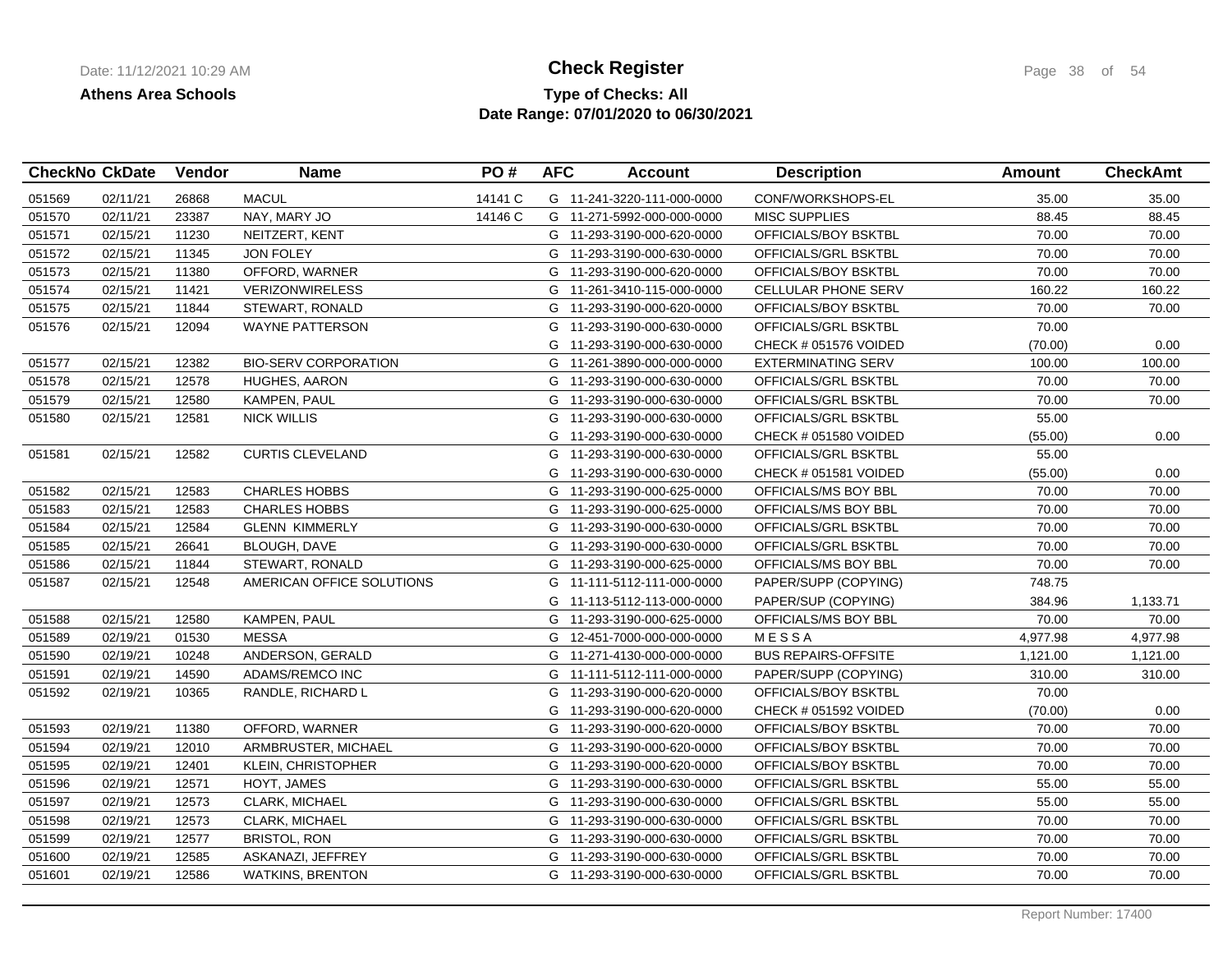## **Type of Checks: All Check Register Check Register Page 39 of 54 Date Range: 07/01/2020 to 06/30/2021**

|        | <b>CheckNo CkDate</b> | Vendor | <b>Name</b>                 | PO#     | <b>AFC</b> | <b>Account</b>             | <b>Description</b>       | <b>Amount</b> | <b>CheckAmt</b> |
|--------|-----------------------|--------|-----------------------------|---------|------------|----------------------------|--------------------------|---------------|-----------------|
| 051602 | 02/19/21              | 12586  | <b>WATKINS, BRENTON</b>     |         |            | G 11-293-3190-000-620-0000 | OFFICIALS/BOY BSKTBL     | 70.00         | 70.00           |
| 051603 | 02/19/21              | 12587  | PAGE, MATTHEW               |         |            | G 11-293-3190-000-620-0000 | OFFICIALS/BOY BSKTBL     | 70.00         | 70.00           |
| 051604 | 02/19/21              | 12588  | CREEK, JOHN                 |         |            | G 11-293-3190-000-620-0000 | OFFICIALS/BOY BSKTBL     | 70.00         | 70.00           |
| 051605 | 02/19/21              | 12589  | <b>COTTON, MICHAEL</b>      |         |            | G 11-293-3190-000-620-0000 | OFFICIALS/BOY BSKTBL     | 70.00         | 70.00           |
| 051606 | 02/22/21              | 12590  | REBECCA ROOT                |         |            | G 11-271-7411-000-000-0000 | DRIVER CERTIFICATION     | 70.00         | 70.00           |
| 051607 | 02/24/21              | 10015  | <b>CITY OF BATTLE CREEK</b> |         |            | G 12-451-3500-000-000-0000 | <b>BC INCOME TAX</b>     | 42.56         | 42.56           |
| 051608 | 02/24/21              | 10072  | <b>PURCHASE POWER</b>       |         |            | G 11-252-3430-000-000-0000 | MAIL/POSTAGE-CENTRAL     | 2,000.00      | 2,000.00        |
| 051609 | 02/24/21              | 12045  | PARKER, TIM                 | 14154 C |            | G 11-293-5990-000-640-0000 | SUP/MAT'L-WRESTLING      | 186.66        | 186.66          |
| 051610 | 02/24/21              | 12511  | <b>AT&amp;T MOBILITY</b>    |         |            | G 11-284-6420-000-000-0000 | TECHNOLOGY DURANT        | 688.56        | 688.56          |
| 051611 | 02/24/21              | 12548  | AMERICAN OFFICE SOLUTIONS   |         |            | G 11-113-5112-113-000-0000 | PAPER/SUP (COPYING)      | 109.00        | 109.00          |
| 051612 | 02/24/21              | 15973  | <b>ATHENS COMMUNITY</b>     |         |            | G 12-451-9200-000-000-0000 | MISC PAYROLL DEDUCT      | 55.00         | 55.00           |
| 051613 | 02/26/21              | 12401  | <b>KLEIN, CHRISTOPHER</b>   |         | G          | 11-293-3190-000-630-0000   | OFFICIALS/GRL BSKTBL     | 55.00         | 55.00           |
| 051614 | 02/26/21              | 12578  | HUGHES, AARON               |         | G          | 11-293-3190-000-630-0000   | OFFICIALS/GRL BSKTBL     | 55.00         |                 |
|        |                       |        |                             |         | G          | 11-293-3190-000-630-0000   | OFFICIALS/GRL BSKTBL     | 70.00         | 125.00          |
| 051615 | 02/26/21              | 24160  | <b>AFLAC</b>                |         |            | G 12-451-7002-000-000-0000 | AFLAC - EMPL PORTION     | 67.55         |                 |
|        |                       |        |                             |         | G          | 12-451-7002-000-000-0000   | AFLAC - EMPL PORTION     | 886.78        | 954.33          |
| 051616 | 03/02/21              | 00422  | CISD-CALHOUN INTERMEDI      |         |            | G 11-284-3110-000-000-0000 | DATA PROCESSING-CISD     | 5,730.12      |                 |
|        |                       |        |                             |         | G          | 11-284-3190-000-000-0000   | CONTRACTED SERVICES-CISD | 2,500.00      |                 |
|        |                       |        |                             |         |            | G 11-284-3190-000-000-0000 | CONTRACTED SERVICES-CISD | 16,922.25     |                 |
|        |                       |        |                             |         | G          | 11-285-3190-000-000-0000   | PUPIL ACCOUNTING SVCS    | 330.00        | 25,482.37       |
| 051617 | 03/02/21              | 09785  | ATHENS AUTO SUPPLY          |         |            | G 11-271-5730-000-000-0000 | <b>REPAIR PARTS</b>      | 1,465.68      | 1,465.68        |
| 051618 | 03/02/21              | 10044  | HONEYWELL BUILDING          |         |            | G 11-261-4910-000-000-0000 | OTHER PURCHASED SERV     | 1,365.00      | 1,365.00        |
| 051619 | 03/02/21              | 10395  | HOUTZ, RANDY H              |         |            | G 11-293-3190-000-630-0000 | OFFICIALS/GRL BSKTBL     | 70.00         | 70.00           |
| 051620 | 03/02/21              | 10395  | HOUTZ, RANDY H              |         |            | G 11-293-3190-000-620-0000 | OFFICIALS/BOY BSKTBL     | 70.00         | 70.00           |
| 051621 | 03/02/21              | 11421  | <b>VERIZONWIRELESS</b>      |         |            | G 11-284-6420-000-000-0000 | TECHNOLOGY DURANT        | 495.66        | 495.66          |
| 051622 | 03/02/21              | 11551  | U.S. OMNI                   |         |            | G 11-252-7410-000-000-0000 | <b>DUES &amp; FEES</b>   | 3.00          | 3.00            |
| 051623 | 03/02/21              | 12102  | <b>BRIAN HUNT</b>           |         |            | G 11-293-3190-000-630-0000 | OFFICIALS/GRL BSKTBL     | 70.00         | 70.00           |
| 051624 | 03/02/21              | 12102  | <b>BRIAN HUNT</b>           |         |            | G 11-293-3190-000-620-0000 | OFFICIALS/BOY BSKTBL     | 70.00         | 70.00           |
| 051625 | 03/02/21              | 12271  | ONKKA, JEFF                 |         |            | G 11-293-3190-000-630-0000 | OFFICIALS/GRL BSKTBL     | 55.00         | 55.00           |
| 051626 | 03/02/21              | 12289  | THOMAS, MARTY SR            |         |            | G 11-293-3190-000-630-0000 | OFFICIALS/GRL BSKTBL     | 55.00         | 55.00           |
| 051627 | 03/02/21              | 12541  | CTS TELECOM INC.            |         |            | G 11-261-3410-111-000-0000 | <b>TELEPHONE EL</b>      | 61.06         |                 |
|        |                       |        |                             |         |            | G 11-261-3410-113-000-0000 | <b>TELEPHONE HS</b>      | 61.05         |                 |
|        |                       |        |                             |         | G          | 11-261-3410-114-000-0000   | <b>TELEPHONE ADMIN</b>   | 15.26         |                 |
|        |                       |        |                             |         |            | G 11-271-3410-000-000-0000 | <b>TELEPHONE</b>         | 15.26         | 152.63          |
| 051628 | 03/02/21              | 12592  | <b>TYLER LANDIS</b>         |         |            | G 11-293-3190-000-635-0000 | OFFICIALS/MS GRL BBL     | 60.00         | 60.00           |
| 051629 | 03/02/21              | 12593  | LARSON, JOSHUA              |         |            | G 11-293-3190-000-635-0000 | OFFICIALS/MS GRL BBL     | 60.00         | 60.00           |
| 051630 | 03/02/21              | 26641  | <b>BLOUGH, DAVE</b>         |         |            | G 11-293-3190-000-630-0000 | OFFICIALS/GRL BSKTBL     | 70.00         | 70.00           |
| 051631 | 03/02/21              | 26641  | <b>BLOUGH, DAVE</b>         |         |            | G 11-293-3190-000-620-0000 | OFFICIALS/BOY BSKTBL     | 70.00         | 70.00           |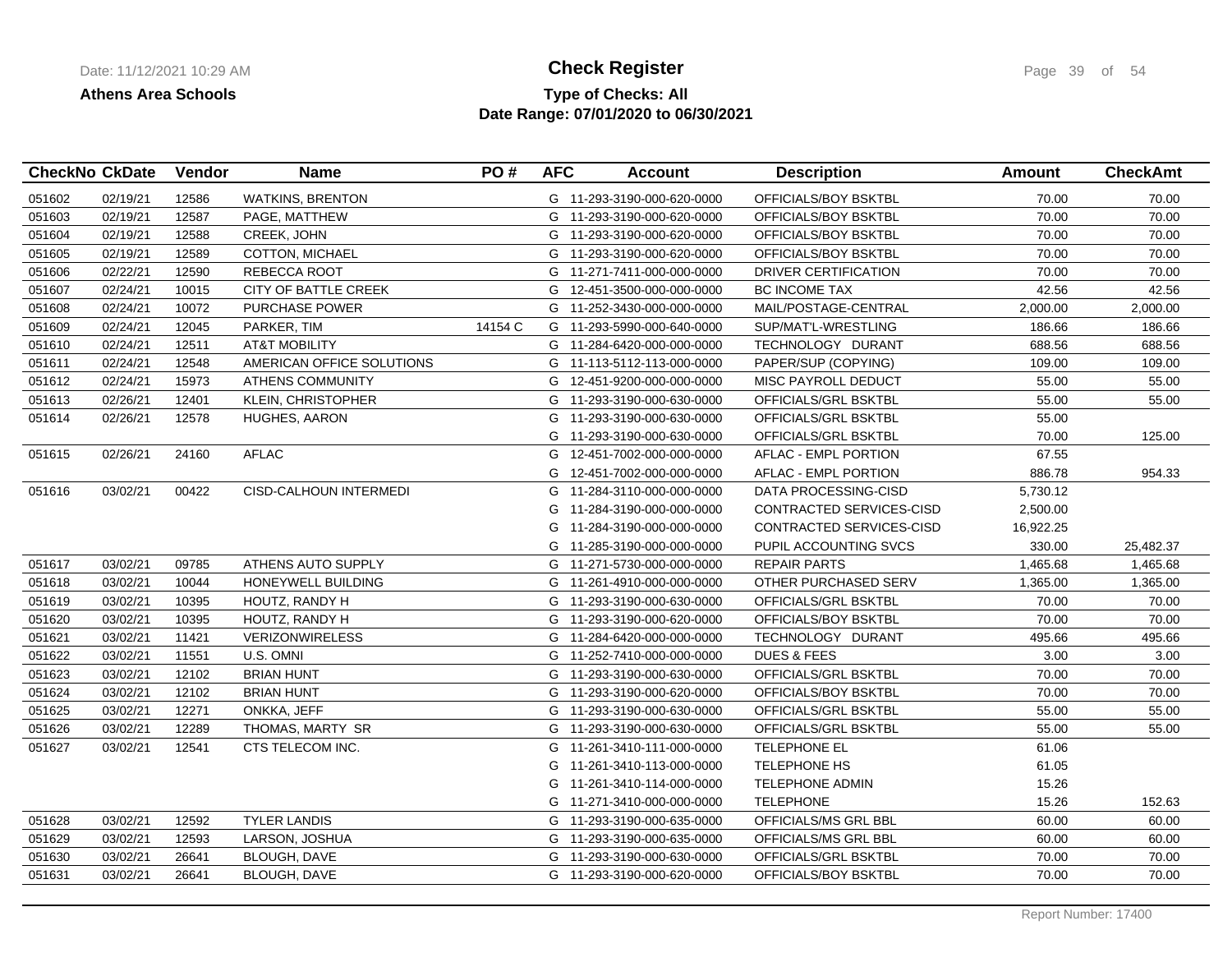## **Type of Checks: All Check Register Check Register Page 40 of 54 Date Range: 07/01/2020 to 06/30/2021**

|        | <b>CheckNo CkDate</b> | <b>Vendor</b> | <b>Name</b>                        | PO#     | <b>AFC</b> | <b>Account</b>             | <b>Description</b>       | Amount    | <b>CheckAmt</b> |
|--------|-----------------------|---------------|------------------------------------|---------|------------|----------------------------|--------------------------|-----------|-----------------|
| 051632 | 03/03/21              | 06402         | KELLOGG COMMUNITY COLL             | 14160 C |            | G 11-113-3710-000-000-0000 | <b>DUAL ENROLLMENT</b>   | 21,887.39 | 21,887.39       |
| 051633 | 03/03/21              | 10034         | CDW GOVERNMENT, INC.               | 14162 C |            | G 11-284-6420-000-000-0000 | TECHNOLOGY DURANT        | 3,029.10  | 3,029.10        |
| 051634 | 03/03/21              | 12257         | <b>GENESEE INTERMEDIATE SCHOOL</b> | 14159 C |            | G 11-113-3710-000-000-0000 | <b>DUAL ENROLLMENT</b>   | 5,946.00  | 5,946.00        |
| 051635 | 03/03/21              | 12594         | <b>TRAFERA</b>                     | 14161 C |            | G 11-284-6420-000-000-0000 | TECHNOLOGY DURANT        | 1,899.20  | 1,899.20        |
| 051637 | 03/05/21              | 00502         | <b>CONSUMERS ENERGY</b>            |         |            | G 11-261-5510-112-000-0000 | <b>NATURAL GAS-MS</b>    | 2,690.11  |                 |
|        |                       |               |                                    |         | G          | 11-261-5510-113-000-0000   | NATURAL GAS-HS           | 3,899.45  |                 |
|        |                       |               |                                    |         | G          | 11-261-5510-113-000-0000   | NATURAL GAS-HS           | 535.81    |                 |
|        |                       |               |                                    |         | G          | 11-261-5520-111-000-0000   | ELECTRICITY-EL           | 1,652.99  |                 |
|        |                       |               |                                    |         | G          | 11-261-5520-112-000-0000   | ELECTRICITY-MS           | 1,416.06  |                 |
|        |                       |               |                                    |         | G          | 11-261-5520-112-000-0000   | ELECTRICITY-MS           | 19.21     |                 |
|        |                       |               |                                    |         | G          | 11-261-5520-113-000-0000   | ELECTRICITY-HS           | 320.67    |                 |
|        |                       |               |                                    |         | G          | 11-261-5520-113-000-0000   | ELECTRICITY-HS           | 3,414.04  |                 |
|        |                       |               |                                    |         | G          | 11-261-5520-114-000-0000   | ELECTRICITY-ADMIN        | 9.52      |                 |
|        |                       |               |                                    |         | G          | 11-261-5522-000-000-0000   | ELEC-ATHL FLD/BLDG       | 29.13     |                 |
|        |                       |               |                                    |         | G          | 11-261-5522-000-000-0000   | ELEC-ATHL FLD/BLDG       | 285.92    |                 |
|        |                       |               |                                    |         | G          | 11-261-5522-114-000-0000   | HEAT/AIR(ELEC)ADMIN      | 12.60     |                 |
|        |                       |               |                                    |         | G          | 11-271-5510-000-000-0000   | NATURAL GAS(HEAT)-BG     | 620.82    |                 |
|        |                       |               |                                    |         | G          | 11-271-5520-000-000-0000   | ELECTRICITY-B GARAGE     | 320.67    | 15,227.00       |
| 051638 | 03/05/21              | 01521         | AT&T                               |         | G          | 11-261-3410-111-000-0000   | TELEPHONE EL             | 210.35    |                 |
|        |                       |               |                                    |         | G          | 11-261-3410-113-000-0000   | <b>TELEPHONE HS</b>      | 319.63    | 529.98          |
| 051639 | 03/05/21              | 10161         | PITNEY BOWES INC.                  |         | G          | 11-252-3430-000-000-0000   | MAIL/POSTAGE-CENTRAL     | 170.04    | 170.04          |
| 051640 | 03/05/21              | 10507         | HUNTER PRELL CO.                   |         | G          | 11-261-4910-000-000-0000   | OTHER PURCHASED SERV     | 1,904.00  | 1,904.00        |
| 051641 | 03/05/21              | 11238         | NRB HOLDINGS, LLC                  |         | G          | 11-261-5730-000-000-0000   | <b>REPAIR PARTS</b>      | 88.50     | 88.50           |
| 051642 | 03/05/21              | 11604         | RW MERCER CO. INC.                 |         | G          | 11-271-4911-000-000-0000   | OTHER PURCHASED SERV     | 451.91    |                 |
|        |                       |               |                                    |         | G          | 11-271-4911-000-000-0000   | OTHER PURCHASED SERV     | 150.00    |                 |
|        |                       |               |                                    |         | G          | 11-271-4911-000-000-0000   | OTHER PURCHASED SERV     | (100.00)  | 501.91          |
| 051643 | 03/05/21              | 12114         | A Z KEY SHOP                       |         | G          | 11-261-4910-000-000-0000   | OTHER PURCHASED SERV     | 90.00     | 90.00           |
| 051644 | 03/05/21              | 12518         | T - MOBILE                         |         |            | G 11-284-6420-000-000-0000 | TECHNOLOGY DURANT        | 80.00     | 80.00           |
| 051645 | 03/05/21              | 15340         | AT & T LONG DISTANCE               |         | G          | 11-261-3410-114-000-0000   | <b>TELEPHONE ADMIN</b>   | 11.96     | 11.96           |
| 051646 | 03/05/21              | 20390         | SCHOOL SPECIALTIES INC             |         | G          | 11-113-5110-113-000-0000   | <b>TEACHING SUPPLIES</b> | 10.00     |                 |
|        |                       |               |                                    |         | G          | 11-113-5110-113-000-0000   | <b>TEACHING SUPPLIES</b> | 4.00      |                 |
|        |                       |               |                                    |         | G          | 11-122-5110-113-194-0000   | <b>INST SUPPLIES</b>     | 8.94      | 22.94           |
| 051647 | 03/05/21              | 26171         | <b>NEOLA INC</b>                   |         | G          | 11-231-3610-000-000-0000   | PRINTING-POLICY BOOK     | 1,225.00  | 1,225.00        |
| 051648 | 03/05/21              | 11887         | <b>FIRST BANKCARD</b>              | 14152 C | G          | 11-122-5110-113-194-0000   | <b>INST SUPPLIES</b>     | 142.03    |                 |
|        |                       |               |                                    | 14164 C |            | G 11-261-5980-000-000-0000 | <b>BUILDING SUPPLIES</b> | 162.99    |                 |
|        |                       |               |                                    | 14148 C | G          | 11-261-5980-000-000-0000   | <b>BUILDING SUPPLIES</b> | 37.96     |                 |
|        |                       |               |                                    | 14150 C |            | G 11-261-5980-000-000-0000 | <b>BUILDING SUPPLIES</b> | 154.95    |                 |
|        |                       |               |                                    | 14147 C |            | G 11-261-5980-000-000-0000 | <b>BUILDING SUPPLIES</b> | 322.70    |                 |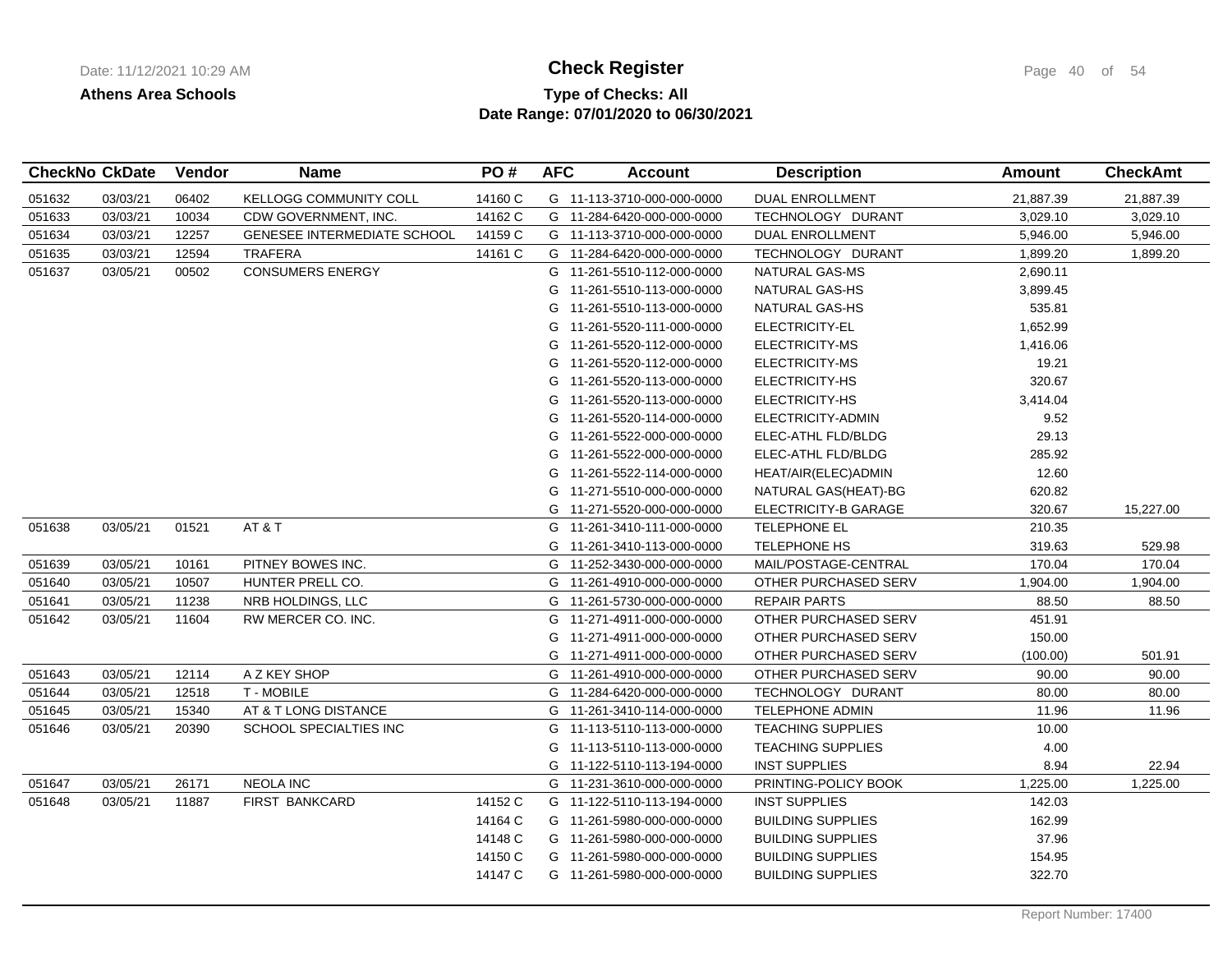# **Type of Checks: All Check Register Check Register Page 41 of 54 Date Range: 07/01/2020 to 06/30/2021**

|        | <b>CheckNo CkDate</b> | Vendor | <b>Name</b>                   | PO#     | <b>AFC</b> | <b>Account</b>             | <b>Description</b>         | Amount    | <b>CheckAmt</b> |
|--------|-----------------------|--------|-------------------------------|---------|------------|----------------------------|----------------------------|-----------|-----------------|
|        |                       |        |                               |         |            | G 11-261-5980-000-000-0000 | <b>BUILDING SUPPLIES</b>   | (267.74)  |                 |
|        |                       |        |                               | 14142 C |            | G 11-284-6420-000-000-0000 | TECHNOLOGY DURANT          | 125.68    | 678.57          |
| 051649 | 03/05/21              | 12216  | OAKLAWN HOSPITAL              |         | G          | 11-125-4910-000-000-3060   | PROF SRV-NURSE             | 3,443.33  | 3,443.33        |
| 051650 | 03/05/21              | 12594  | <b>TRAFERA</b>                |         | G          | 11-284-6420-000-000-0000   | TECHNOLOGY DURANT          | 1,424.40  | 1,424.40        |
| 051651 | 03/05/21              | 24710  | <b>SEMCO ENERGY</b>           |         | G          | 11-261-5510-111-000-0000   | NATURAL GAS-EL             | 1,154.60  | 1,154.60        |
| 051652 | 03/08/21              | 10352  | O'LEARY, CORBY                |         | G          | 11-293-3190-000-620-0000   | OFFICIALS/BOY BSKTBL       | 70.00     | 70.00           |
| 051653 | 03/08/21              | 11746  | <b>GRIFFITH, SHAWN</b>        |         | G          | 11-293-3190-000-620-0000   | OFFICIALS/BOY BSKTBL       | 70.00     | 70.00           |
| 051654 | 03/08/21              | 12595  | DOUG HIGELMIRE                |         | G          | 11-293-3190-000-620-0000   | OFFICIALS/BOY BSKTBL       | 70.00     | 70.00           |
| 051655 | 03/08/21              | 12596  | SWARTZ, EDWIN                 |         | G          | 11-261-3210-000-000-0000   | <b>LOCAL TRAVEL</b>        | 58.24     | 58.24           |
| 051656 | 03/08/21              | 10352  | O'LEARY, CORBY                |         | G          | 11-293-3190-000-620-0000   | OFFICIALS/BOY BSKTBL       | 70.00     | 70.00           |
| 051657 | 03/08/21              | 10873  | <b>TOM KIDD</b>               |         | G          | 11-293-3190-000-630-0000   | OFFICIALS/GRL BSKTBL       | 70.00     | 70.00           |
| 051658 | 03/08/21              | 11844  | STEWART, RONALD               |         | G          | 11-293-3190-000-630-0000   | OFFICIALS/GRL BSKTBL       | 70.00     | 70.00           |
| 051659 | 03/08/21              | 12089  | TAVERNIER, KEVIN              |         | G          | 11-293-3190-000-620-0000   | OFFICIALS/BOY BSKTBL       | 70.00     | 70.00           |
| 051660 | 03/08/21              | 12575  | WASHBURN, DAN                 |         | G          | 11-293-3190-000-620-0000   | OFFICIALS/BOY BSKTBL       | 70.00     | 70.00           |
| 051661 | 03/08/21              | 12592  | <b>TYLER LANDIS</b>           |         | G          | 11-293-3190-000-630-0000   | OFFICIALS/GRL BSKTBL       | 55.00     | 55.00           |
| 051662 | 03/08/21              | 12597  | <b>TROY LEINAAR</b>           |         | G          | 11-293-3190-000-630-0000   | OFFICIALS/GRL BSKTBL       | 55.00     | 55.00           |
| 051663 | 03/08/21              | 12597  | <b>TROY LEINAAR</b>           |         | G          | 11-293-3190-000-630-0000   | OFFICIALS/GRL BSKTBL       | 70.00     | 70.00           |
| 051664 | 03/08/21              | 26711  | <b>HOBBS, CHARLES</b>         |         | G          | 11-293-3190-000-635-0000   | OFFICIALS/MS GRL BBL       | 70.00     | 70.00           |
| 051665 | 03/12/21              | 01193  | <b>JACK PEARLS SPORT CENT</b> | 14167 C | G          | 11-293-5990-000-640-0000   | SUP/MAT'L-WRESTLING        | 235.20    | 235.20          |
| 051666 | 03/12/21              | 08740  | AIRGAS INC.                   |         |            | G 11-271-4911-000-000-0000 | OTHER PURCHASED SERV       | 70.58     | 70.58           |
| 051667 | 03/12/21              | 10003  | FULLER, MOLLY                 |         |            | G 11-271-3210-000-000-0000 | <b>LOCAL TRAVEL</b>        | 49.28     | 49.28           |
| 051668 | 03/12/21              | 11421  | <b>VERIZONWIRELESS</b>        |         | G          | 11-261-3410-115-000-0000   | CELLULAR PHONE SERV        | 160.22    | 160.22          |
| 051669 | 03/12/21              | 11551  | U.S. OMNI                     |         | G          | 11-252-7410-000-000-0000   | <b>DUES &amp; FEES</b>     | 3.00      | 3.00            |
| 051670 | 03/12/21              | 12156  | D.M. BURR FACILITIES          |         | G          | 11-261-3190-000-000-0000   | <b>CONTRACTED SERVICES</b> | 17,744.74 | 17,744.74       |
| 051671 | 03/12/21              | 12258  | SAWYER, SARAH                 | 14151 C |            | G 11-111-5110-111-000-0000 | <b>TEACHING SUPPLIES</b>   | 100.00    | 100.00          |
| 051672 | 03/12/21              | 12382  | <b>BIO-SERV CORPORATION</b>   |         | G          | 11-261-3890-000-000-0000   | <b>EXTERMINATING SERV</b>  | 100.00    | 100.00          |
| 051673 | 03/12/21              | 12405  | PARKS, MATTHEW D.             | 14172 P | G          | 11-284-6420-000-000-8210   | <b>Rural Schools Tech</b>  | 500.00    |                 |
|        |                       |        |                               | 14173 P | G          | 11-284-6420-000-000-8210   | Rural Schools Tech         | 750.00    |                 |
|        |                       |        |                               | 14174 P | G          | 11-284-6420-000-000-8210   | <b>Rural Schools Tech</b>  | 900.00    |                 |
|        |                       |        |                               | 14168 P | G          | 11-284-6420-000-000-8210   | <b>Rural Schools Tech</b>  | 600.00    |                 |
|        |                       |        |                               | 14169 P | G          | 11-284-6420-000-000-8210   | <b>Rural Schools Tech</b>  | 200.00    |                 |
|        |                       |        |                               | 14170 P | G          | 11-284-6420-000-000-8210   | <b>Rural Schools Tech</b>  | 1,300.00  |                 |
|        |                       |        |                               | 14171 P |            | G 11-284-6420-000-000-8210 | <b>Rural Schools Tech</b>  | 650.00    | 4,900.00        |
| 051674 | 03/12/21              | 12599  | TRANE US INC.                 |         |            | G 11-261-4910-000-000-0000 | OTHER PURCHASED SERV       | 1,673.74  | 1,673.74        |
| 051675 | 03/12/21              | 15973  | <b>ATHENS COMMUNITY</b>       |         | G          | 12-451-9200-000-000-0000   | MISC PAYROLL DEDUCT        | 55.00     | 55.00           |
| 051676 | 03/12/21              | 23387  | NAY, MARY JO                  |         | G          | 11-271-5991-000-000-0000   | <b>DRIVER MEALS</b>        | 6.50      | 6.50            |
| 051677 | 03/15/21              | 12600  | <b>BRYAN TOMLINSON</b>        |         | G          | 11-293-3190-000-630-0000   | OFFICIALS/GRL BSKTBL       | 55.00     | 55.00           |
| 051678 | 03/15/21              | 12600  | <b>BRYAN TOMLINSON</b>        |         |            | G 11-293-3190-000-630-0000 | OFFICIALS/GRL BSKTBL       | 70.00     | 70.00           |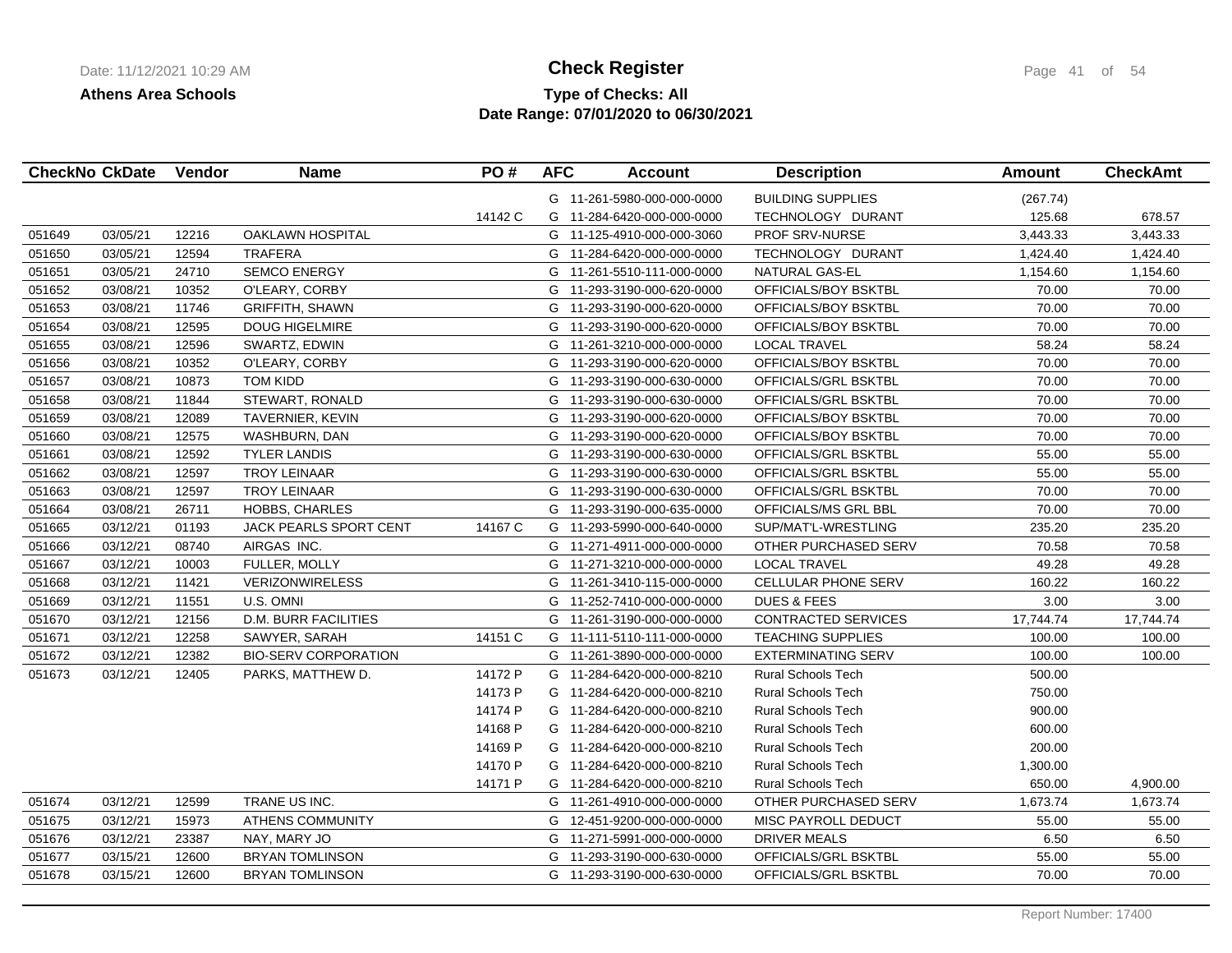## **Type of Checks: All Check Register Check Register Page 42 of 54 Date Range: 07/01/2020 to 06/30/2021**

| <b>CheckNo CkDate</b> |          | Vendor | <b>Name</b>                  | PO#     | <b>AFC</b> | <b>Account</b>             | <b>Description</b>          | <b>Amount</b> | <b>CheckAmt</b> |
|-----------------------|----------|--------|------------------------------|---------|------------|----------------------------|-----------------------------|---------------|-----------------|
| 051679                | 03/15/21 | 12601  | <b>AARON MILLER</b>          |         |            | G 11-293-3190-000-630-0000 | OFFICIALS/GRL BSKTBL        | 55.00         | 55.00           |
| 051680                | 03/15/21 | 12601  | <b>AARON MILLER</b>          |         |            | G 11-293-3190-000-630-0000 | OFFICIALS/GRL BSKTBL        | 70.00         | 70.00           |
| 051681                | 03/15/21 | 12602  | <b>GUY SMITH</b>             |         |            | G 11-293-3190-000-630-0000 | OFFICIALS/GRL BSKTBL        | 70.00         | 70.00           |
| 051682                | 03/16/21 | 10212  | <b>REPUBLIC SERVICE OF</b>   |         |            | G 11-261-3840-000-000-0000 | <b>REFUSE SERVICE</b>       | 1,154.04      |                 |
|                       |          |        |                              |         |            | G 11-271-3840-000-000-0000 | <b>REFUSE SERVICE</b>       | 27.00         | 1,181.04        |
| 051683                | 03/16/21 | 10993  | FROHRIEP, ERIC               |         |            | G 11-293-3190-000-630-0000 | OFFICIALS/GRL BSKTBL        | 70.00         | 70.00           |
| 051684                | 03/16/21 | 11844  | STEWART, RONALD              |         |            | G 11-293-3190-000-635-0000 | OFFICIALS/MS GRL BBL        | 70.00         | 70.00           |
| 051685                | 03/16/21 | 12511  | <b>AT&amp;T MOBILITY</b>     |         |            | G 11-284-6420-000-000-0000 | TECHNOLOGY DURANT           | 688.56        | 688.56          |
| 051686                | 03/16/21 | 12571  | HOYT, JAMES                  |         |            | G 11-293-3190-000-630-0000 | OFFICIALS/GRL BSKTBL        | 70.00         | 70.00           |
| 051687                | 03/16/21 | 12577  | <b>BRISTOL, RON</b>          |         |            | G 11-293-3190-000-630-0000 | OFFICIALS/GRL BSKTBL        | 70.00         | 70.00           |
| 051688                | 03/16/21 | 12584  | <b>GLENN KIMMERLY</b>        |         |            | G 11-293-3190-000-630-0000 | OFFICIALS/GRL BSKTBL        | 70.00         | 70.00           |
| 051689                | 03/16/21 | 12601  | <b>AARON MILLER</b>          |         | G          | 11-293-3190-000-630-0000   | OFFICIALS/GRL BSKTBL        | 55.00         | 55.00           |
| 051690                | 03/16/21 | 12603  | DAVIDSON, DOUG               |         | G          | 11-293-3190-000-630-0000   | OFFICIALS/GRL BSKTBL        | 70.00         | 70.00           |
| 051691                | 03/16/21 | 12604  | <b>DAVID CHERRY</b>          |         |            | G 11-293-3190-000-630-0000 | OFFICIALS/GRL BSKTBL        | 55.00         |                 |
|                       |          |        |                              |         | G          | 11-293-3190-000-630-0000   | CHECK # 051691 VOIDED       | (55.00)       | 0.00            |
| 051692                | 03/16/21 | 26711  | <b>HOBBS, CHARLES</b>        |         |            | G 11-293-3190-000-635-0000 | OFFICIALS/MS GRL BBL        | 70.00         | 70.00           |
| 051693                | 03/16/21 | 12498  | THE TELECOM SPOT             | 13974 P |            | G 11-284-6420-000-000-0000 | TECHNOLOGY DURANT           | 572.57        | 572.57          |
| 051694                | 03/16/21 | 12605  | RATTRAY, ANDRE               |         |            | G 11-293-3190-000-630-0000 | OFFICIALS/GRL BSKTBL        | 70.00         | 70.00           |
| 051695                | 03/17/21 | 12606  | MULDER'S LANDSCAPE SUPPLIES, | 14176 C |            | G 11-261-5910-000-000-0000 | <b>GROUNDS SUPPLIES</b>     | 3,172.50      | 3,172.50        |
| 051696                | 03/18/21 | 01521  | AT&T                         |         |            | G 11-261-3410-111-000-0000 | TELEPHONE EL                | 209.99        | 209.99          |
| 051697                | 03/18/21 | 01530  | <b>MESSA</b>                 |         |            | G 12-451-7000-000-000-0000 | MESSA                       | 4,977.98      | 4,977.98        |
| 051698                | 03/18/21 | 10993  | <b>FROHRIEP, ERIC</b>        |         |            | G 11-293-3190-000-630-0000 | OFFICIALS/GRL BSKTBL        | 55.00         | 55.00           |
| 051699                | 03/18/21 | 11197  | <b>CONTRACT PAPER GROUP</b>  | 14163 C |            | G 11-111-5112-111-000-0000 | PAPER/SUPP (COPYING)        | 1,142.40      |                 |
|                       |          |        |                              | 14163 C |            | G 11-113-5112-113-000-0000 | PAPER/SUP (COPYING)         | 1,142.40      | 2,284.80        |
| 051700                | 03/18/21 | 11554  | LOEW, KRISTIN M.             |         |            | G 11-261-4910-000-000-0000 | OTHER PURCHASED SERV        | 1,800.00      | 1,800.00        |
| 051701                | 03/18/21 | 11868  | <b>LINDA BAILEY</b>          |         |            | G 11-271-5992-000-000-0000 | <b>MISC SUPPLIES</b>        | 7.99          | 7.99            |
| 051702                | 03/18/21 | 11905  | <b>KRISTIN LOEW</b>          |         |            | G 11-221-2310-113-000-0000 | <b>TUITION REIMB HS</b>     | 3,889.67      | 3,889.67        |
| 051703                | 03/18/21 | 12156  | <b>D.M. BURR FACILITIES</b>  |         |            | G 11-261-3190-000-000-0000 | <b>CONTRACTED SERVICES</b>  | 1,831.12      | 1,831.12        |
| 051704                | 03/18/21 | 12205  | J & L ELECTRIC, INC.         |         | G          | 11-261-4910-000-000-0000   | OTHER PURCHASED SERV        | 600.00        | 600.00          |
| 051705                | 03/18/21 | 12548  | AMERICAN OFFICE SOLUTIONS    |         |            | G 11-111-5112-111-000-0000 | PAPER/SUPP (COPYING)        | 536.80        |                 |
|                       |          |        |                              |         |            | G 11-113-5112-113-000-0000 | PAPER/SUP (COPYING)         | 294.05        | 830.85          |
| 051706                | 03/18/21 | 24110  | DRUM HEATING & COOLING       |         |            | G 11-261-5980-000-000-0000 | <b>BUILDING SUPPLIES</b>    | 397.20        | 397.20          |
| 051707                | 03/18/21 | 11163  | <b>PMG</b>                   | 14181 C |            | G 11-252-3430-000-000-0000 | MAIL/POSTAGE-CENTRAL        | 1,140.00      |                 |
|                       |          |        |                              | 14181 C |            | G 11-282-3510-000-000-0000 | <b>ADVERTISING</b>          | 692.00        | 1,832.00        |
| 051708                | 03/19/21 | 11740  | SMITH'S FLOWER SHOP          | 14183 C |            | G 11-293-5996-000-000-0000 | <b>SENIOR PARENTS AWARD</b> | 10.00         | 10.00           |
| 051709                | 03/19/21 | 12596  | SWARTZ, EDWIN                |         |            | G 11-261-3210-000-000-0000 | <b>LOCAL TRAVEL</b>         | 65.52         | 65.52           |
| 051710                | 03/19/21 | 15976  | <b>FLASH SANITATION INC.</b> |         |            | G 11-261-4910-000-000-0000 | OTHER PURCHASED SERV        | 165.00        | 165.00          |
| 051711                | 03/19/21 | 23431  | MIDWEST TRANSIT EQUIPMENT,   |         |            | G 11-271-4911-000-000-0000 | OTHER PURCHASED SERV        | 3,686.91      |                 |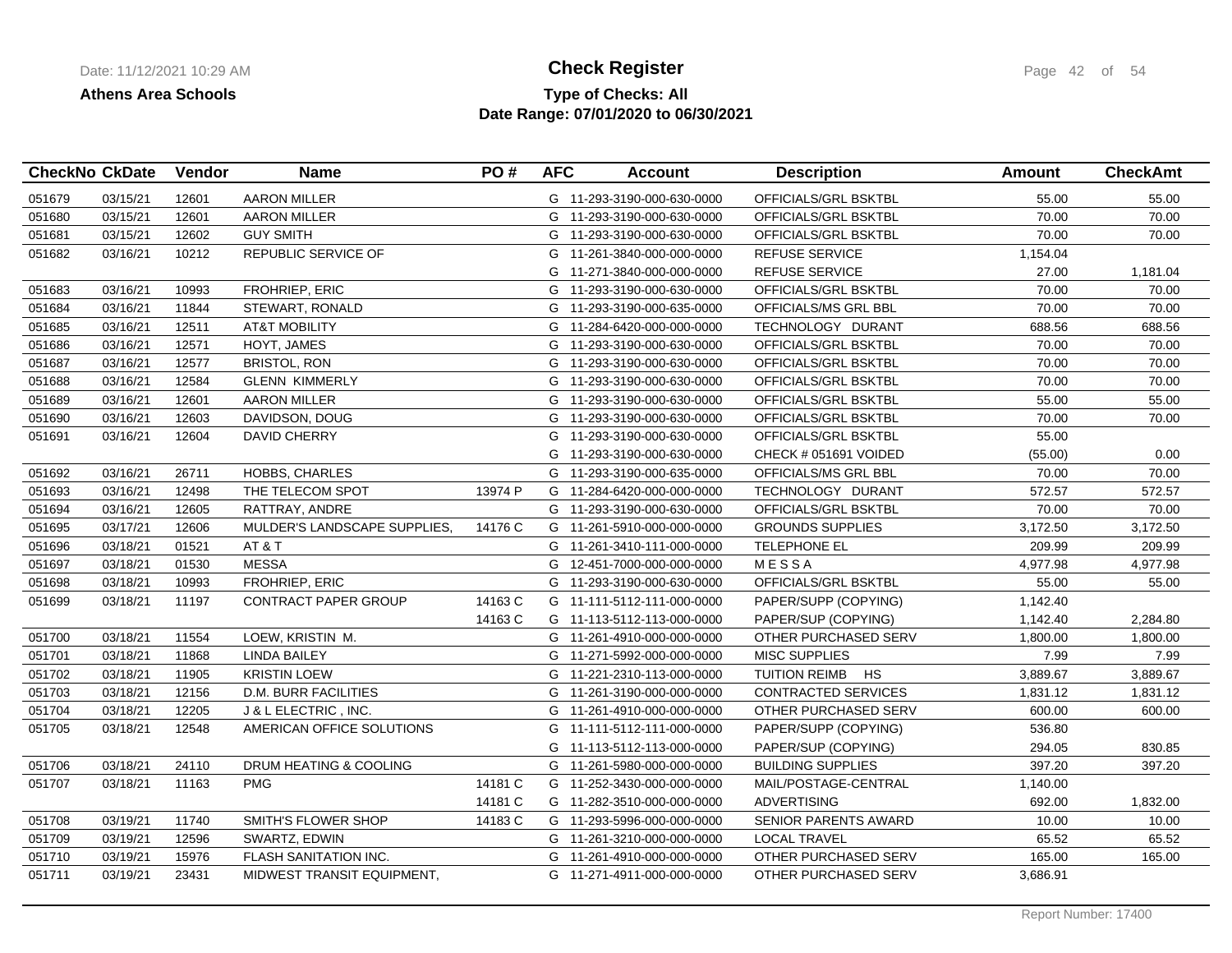# **Type of Checks: All Check Register Check Register Page 43 of 54 Date Range: 07/01/2020 to 06/30/2021**

|        | <b>CheckNo CkDate</b> | Vendor | <b>Name</b>                 | PO#     | <b>AFC</b> | <b>Account</b>             | <b>Description</b>          | Amount     | <b>CheckAmt</b> |
|--------|-----------------------|--------|-----------------------------|---------|------------|----------------------------|-----------------------------|------------|-----------------|
|        |                       |        |                             |         |            | G 11-271-5730-000-000-0000 | <b>REPAIR PARTS</b>         | (1,231.00) |                 |
|        |                       |        |                             |         |            | G 11-271-5730-000-000-0000 | <b>REPAIR PARTS</b>         | 455.27     |                 |
|        |                       |        |                             |         | G          | 11-271-5730-000-000-0000   | <b>REPAIR PARTS</b>         | 86.48      |                 |
|        |                       |        |                             |         | G.         | 11-271-5730-000-000-0000   | REPAIR PARTS                | 427.87     |                 |
|        |                       |        |                             |         | G          | 11-271-5730-000-000-0000   | REPAIR PARTS                | 22.42      |                 |
|        |                       |        |                             |         | G          | 11-271-5730-000-000-0000   | <b>REPAIR PARTS</b>         | 275.40     |                 |
|        |                       |        |                             |         | G          | 11-271-5730-000-000-0000   | <b>REPAIR PARTS</b>         | 81.52      |                 |
|        |                       |        |                             |         | G          | 11-271-5730-000-000-0000   | <b>REPAIR PARTS</b>         | 106.88     | 3,911.75        |
| 051712 | 03/22/21              | 11339  | CALHOUN COUNTY SHERIFF'S    |         | G          | 11-283-3140-000-000-0000   | <b>INDENTIX SCAN SVC</b>    | 71.00      | 71.00           |
| 051713 | 03/22/21              | 12593  | LARSON, JOSHUA              |         |            | G 11-293-3190-000-635-0000 | OFFICIALS/MS GRL BBL        | 70.00      | 70.00           |
| 051714 | 03/22/21              | 26711  | HOBBS, CHARLES              |         | G          | 11-293-3190-000-635-0000   | OFFICIALS/MS GRL BBL        | 70.00      | 70.00           |
| 051715 | 03/25/21              | 01521  | AT & T                      |         |            | G 11-261-3410-113-000-0000 | TELEPHONE HS                | 314.73     | 314.73          |
| 051716 | 03/25/21              | 04095  | <b>HERFF JONES INC</b>      | 14187 C |            | G 11-113-5993-113-000-0000 | <b>HIGH SCHL GRADUATION</b> | 293.77     | 293.77          |
| 051717 | 03/25/21              | 10225  | SET/SEG                     |         |            | G 11-261-3910-000-000-0000 | PUBLIC LIABILITY INS        | 876.00     | 876.00          |
| 051718 | 03/25/21              | 10507  | HUNTER PRELL CO.            |         | G          | 11-261-4910-000-000-0000   | OTHER PURCHASED SERV        | 297.00     | 297.00          |
| 051719 | 03/25/21              | 12156  | <b>D.M. BURR FACILITIES</b> |         | G          | 11-261-3190-000-000-0000   | <b>CONTRACTED SERVICES</b>  | 560.03     | 560.03          |
| 051720 | 03/25/21              | 15340  | AT & T LONG DISTANCE        |         | G          | 11-261-3410-114-000-0000   | TELEPHONE ADMIN             | 11.72      | 11.72           |
| 051721 | 03/25/21              | 15973  | <b>ATHENS COMMUNITY</b>     |         |            | G 12-451-9200-000-000-0000 | MISC PAYROLL DEDUCT         | 55.00      | 55.00           |
| 051722 | 03/25/21              | 21850  | <b>CEREAL CITY SCIENCE</b>  | 14188 C |            | G 11-111-5111-111-000-0000 | <b>MATH/SCI KITS</b>        | 1,116.00   | 1,116.00        |
| 051723 | 03/25/21              | 23387  | NAY, MARY JO                |         |            | G 11-271-5991-000-000-0000 | DRIVER MEALS                | 13.00      | 13.00           |
| 051724 | 03/25/21              | 26598  | <b>CRYSTAL FLASH</b>        |         | G          | 11-271-5710-000-000-0000   | GAS/OIL/GREASE              | 596.03     | 596.03          |
| 051725 | 03/25/21              | 10015  | CITY OF BATTLE CREEK        |         | G          | 12-451-3500-000-000-0000   | <b>BC INCOME TAX</b>        | 42.43      | 42.43           |
| 051726 | 03/25/21              | 24160  | <b>AFLAC</b>                |         | G          | 12-451-7002-000-000-0000   | <b>AFLAC - EMPL PORTION</b> | 886.78     |                 |
|        |                       |        |                             |         | G          | 12-451-7002-000-000-0000   | AFLAC - EMPL PORTION        | 67.55      | 954.33          |
| 051727 | 03/25/21              | 10248  | ANDERSON, GERALD            |         | G          | 11-271-4130-000-000-0000   | <b>BUS REPAIRS-OFFSITE</b>  | 2,888.00   | 2,888.00        |
| 051729 | 03/31/21              | 00502  | <b>CONSUMERS ENERGY</b>     |         | G          | 11-261-5510-112-000-0000   | <b>NATURAL GAS-MS</b>       | 2,689.01   |                 |
|        |                       |        |                             |         | G          | 11-261-5510-113-000-0000   | NATURAL GAS-HS              | 303.19     |                 |
|        |                       |        |                             |         | G          | 11-261-5510-113-000-0000   | NATURAL GAS-HS              | 2,460.67   |                 |
|        |                       |        |                             |         | G          | 11-261-5520-111-000-0000   | ELECTRICITY-EL              | 1,663.22   |                 |
|        |                       |        |                             |         | G          | 11-261-5520-112-000-0000   | ELECTRICITY-MS              | 1,325.17   |                 |
|        |                       |        |                             |         | G          | 11-261-5520-113-000-0000   | ELECTRICITY-HS              | 270.56     |                 |
|        |                       |        |                             |         | G          | 11-261-5520-113-000-0000   | ELECTRICITY-HS              | 3,338.05   |                 |
|        |                       |        |                             |         | G          | 11-261-5520-114-000-0000   | ELECTRICITY-ADMIN           | 12.74      |                 |
|        |                       |        |                             |         | G          | 11-261-5522-000-000-0000   | ELEC-ATHL FLD/BLDG          | 312.42     |                 |
|        |                       |        |                             |         | G          | 11-261-5522-000-000-0000   | ELEC-ATHL FLD/BLDG          | 29.03      |                 |
|        |                       |        |                             |         | G          | 11-261-5522-114-000-0000   | HEAT/AIR(ELEC)ADMIN         | 12.60      |                 |
|        |                       |        |                             |         | G          | 11-271-5510-000-000-0000   | NATURAL GAS(HEAT)-BG        | 441.41     |                 |
|        |                       |        |                             |         |            | G 11-271-5520-000-000-0000 | ELECTRICITY-B GARAGE        | 270.57     | 13,128.64       |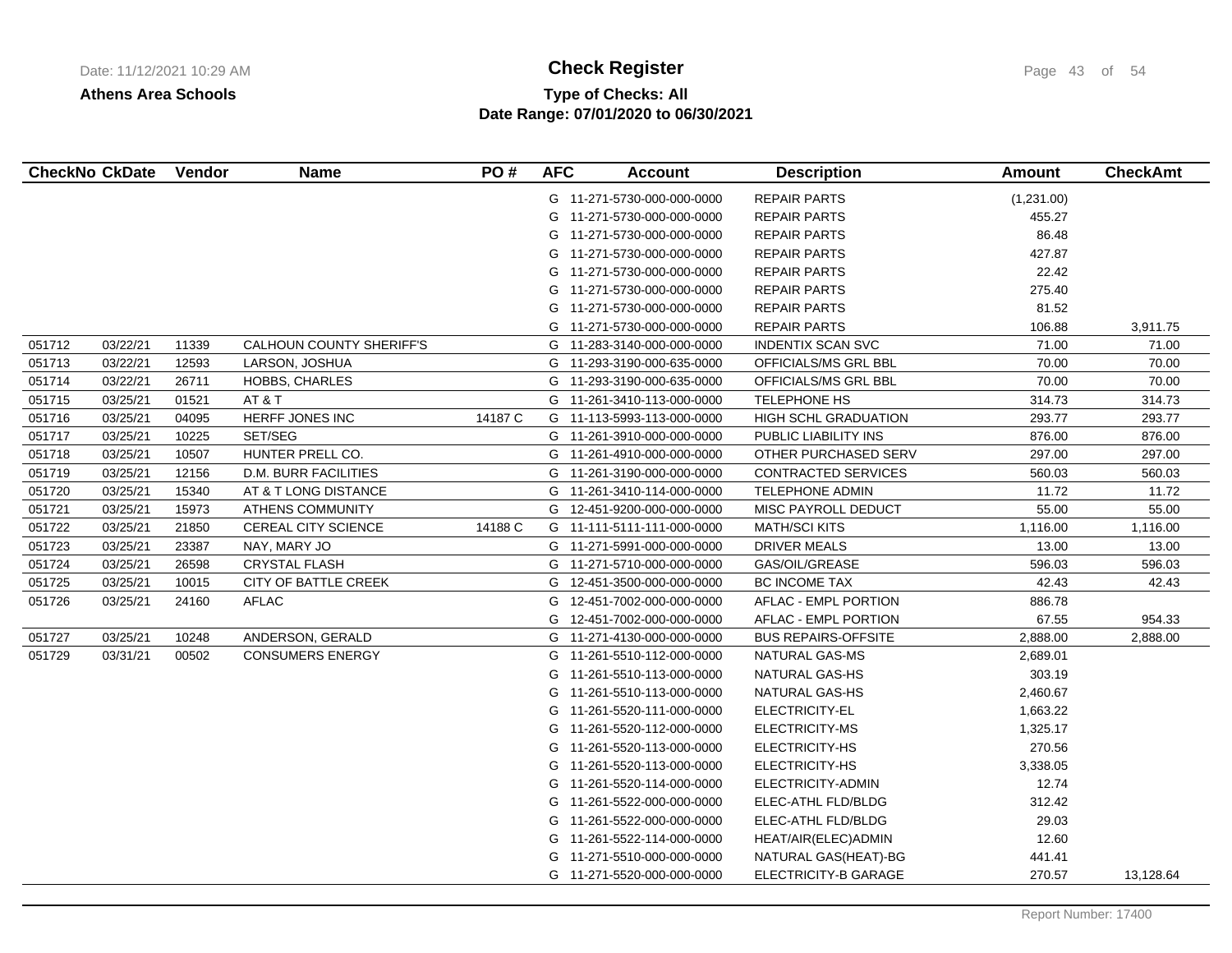## **Type of Checks: All Check Register Check Register Page 44 of 54 Date Range: 07/01/2020 to 06/30/2021**

|        | <b>CheckNo CkDate</b> | Vendor | <b>Name</b>                  | PO#     | <b>AFC</b> | <b>Account</b>             | <b>Description</b>         | <b>Amount</b> | <b>CheckAmt</b> |
|--------|-----------------------|--------|------------------------------|---------|------------|----------------------------|----------------------------|---------------|-----------------|
| 051730 | 03/31/21              | 10032  | HOEKSTRA TRANPORTATION, INC. |         |            | G 11-271-5730-000-000-0000 | <b>REPAIR PARTS</b>        | 93.51         | 93.51           |
| 051731 | 03/31/21              | 10212  | REPUBLIC SERVICE OF          |         |            | G 11-261-3840-000-000-0000 | <b>REFUSE SERVICE</b>      | 852.59        |                 |
|        |                       |        |                              |         |            | G 11-271-3840-000-000-0000 | <b>REFUSE SERVICE</b>      | 27.00         | 879.59          |
| 051732 | 03/31/21              | 11421  | <b>VERIZONWIRELESS</b>       |         |            | G 11-284-6420-000-000-0000 | TECHNOLOGY DURANT          | 495.66        | 495.66          |
| 051733 | 03/31/21              | 12156  | <b>D.M. BURR FACILITIES</b>  |         |            | G 11-261-3190-000-000-0000 | <b>CONTRACTED SERVICES</b> | 17,042.08     | 17,042.08       |
| 051734 | 03/31/21              | 15976  | FLASH SANITATION INC.        |         |            | G 11-261-4910-000-000-0000 | OTHER PURCHASED SERV       | 271.25        | 271.25          |
| 051735 | 03/31/21              | 23387  | NAY, MARY JO                 |         |            | G 11-271-5991-000-000-0000 | DRIVER MEALS               | 6.50          | 6.50            |
| 051736 | 03/31/21              | 15973  | ATHENS COMMUNITY             |         |            | G 12-451-9200-000-000-0000 | MISC PAYROLL DEDUCT        | 55.00         | 55.00           |
| 051737 | 04/01/21              | 02161  | THRUN LAW FIRM, P.C.         |         |            | G 11-231-3170-000-000-0000 | <b>LEGAL SERVICE</b>       | 106.00        | 106.00          |
| 051738 | 04/01/21              | 04095  | HERFF JONES INC              | 14196 C |            | G 11-113-5993-113-000-0000 | HIGH SCHL GRADUATION       | 157.19        | 157.19          |
| 051739 | 04/01/21              | 10003  | <b>FULLER, MOLLY</b>         |         |            | G 11-271-3210-000-000-0000 | <b>LOCAL TRAVEL</b>        | 56.00         | 56.00           |
| 051740 | 04/01/21              | 10552  | <b>HOLLAND BUS COMPANY</b>   |         |            | G 11-271-5730-000-000-0000 | <b>REPAIR PARTS</b>        | 31.52         | 31.52           |
| 051741 | 04/01/21              | 12596  | SWARTZ, EDWIN                |         |            | G 11-261-3210-000-000-0000 | <b>LOCAL TRAVEL</b>        | 65.52         | 65.52           |
| 051742 | 04/01/21              | 17850  | SAFETY-KLEEN CORP            |         |            | G 11-271-4911-000-000-0000 | OTHER PURCHASED SERV       | 215.72        | 215.72          |
| 051743 | 04/01/21              | 26841  | BRUNNER, JOHN R              |         |            | G 11-261-4123-000-000-0000 | SNOW PLOWING SERVICE       | 4,290.00      | 4,290.00        |
| 051744 | 04/15/21              | 00220  | VILLAGE OF ATHENS            |         |            | G 11-261-3830-000-000-0000 | <b>WATER</b>               | 6.10          |                 |
|        |                       |        |                              |         | G          | 11-261-3830-000-000-0000   | <b>WATER</b>               | 6.87          |                 |
|        |                       |        |                              |         |            | G 11-261-3830-000-000-0000 | <b>WATER</b>               | 3.40          | 16.37           |
| 051745 | 04/15/21              | 00502  | <b>CONSUMERS ENERGY</b>      |         |            | G 11-261-5520-112-000-0000 | ELECTRICITY-MS             | 17.23         | 17.23           |
| 051746 | 04/15/21              | 01521  | AT&T                         |         |            | G 11-261-3410-111-000-0000 | TELEPHONE EL               | 211.23        | 211.23          |
| 051747 | 04/15/21              | 01530  | <b>MESSA</b>                 |         |            | G 12-451-7000-000-000-0000 | MESSA                      | 4,977.98      | 4,977.98        |
| 051748 | 04/15/21              | 03121  | <b>KRESA</b>                 |         |            | G 11-271-3190-000-000-0000 | SUBSTANCE TESTING PR       | 110.00        | 110.00          |
| 051749 | 04/15/21              | 08740  | AIRGAS INC.                  |         |            | G 11-271-4911-000-000-0000 | OTHER PURCHASED SERV       | 79.79         | 79.79           |
| 051750 | 04/15/21              | 09785  | ATHENS AUTO SUPPLY           |         |            | G 11-271-5730-000-000-0000 | <b>REPAIR PARTS</b>        | 1,708.45      | 1,708.45        |
| 051751 | 04/15/21              | 10003  | <b>FULLER, MOLLY</b>         | 14204 C |            | G 11-271-5790-000-000-0000 | OTHER TRANS SUPPLIES       | 9.99          | 9.99            |
| 051752 | 04/15/21              | 10126  | JONES SCHOOL SUPPLIES INC.   | 14201 C |            | G 11-113-5116-113-000-0000 | <b>AWARDS</b>              | 108.04        | 108.04          |
| 051753 | 04/15/21              | 10552  | <b>HOLLAND BUS COMPANY</b>   |         |            | G 11-271-5730-000-000-0000 | <b>REPAIR PARTS</b>        | 221.00        | 221.00          |
| 051754 | 04/15/21              | 10684  | J W PEPPER & SON, INC.       | 14165 P |            | G 11-113-5117-113-000-0000 | <b>TCHG SUPPLIES-MUSIC</b> | 158.99        |                 |
|        |                       |        |                              | 14165 C |            | G 11-113-5117-113-000-0000 | TCHG SUPPLIES-MUSIC        | 45.00         | 203.99          |
| 051755 | 04/15/21              | 11380  | OFFORD, WARNER               |         |            | G 11-271-5710-000-000-0000 | GAS/OIL/GREASE             | 5,997.00      |                 |
|        |                       |        |                              |         |            | G 11-271-5710-000-000-0000 | CHECK # 051755 VOIDED      | (5,997.00)    | 0.00            |
| 051756 | 04/15/21              | 11867  | <b>NASSP</b>                 | 14202 C |            | G 11-113-7410-113-000-0000 | DUES AND FEES              | 385.00        | 385.00          |
| 051758 | 04/15/21              | 11887  | <b>FIRST BANKCARD</b>        | 14182 C |            | G 11-111-5110-111-000-0000 | <b>TEACHING SUPPLIES</b>   | 178.64        |                 |
|        |                       |        |                              | 14189 C |            | G 11-111-5991-111-000-0000 | <b>BUILDING SUPPLIES</b>   | 54.95         |                 |
|        |                       |        |                              | 14182 C |            | G 11-113-5110-113-000-0000 | <b>TEACHING SUPPLIES</b>   | 178.64        |                 |
|        |                       |        |                              | 14192 C |            | G 11-232-7410-000-000-0000 | <b>DUES &amp; FEES</b>     | 100.00        |                 |
|        |                       |        |                              | 14206 C |            | G 11-252-5910-000-000-0000 | OFFICE SUPPLIES            | 3.01          |                 |
|        |                       |        |                              | 14205 C |            | G 11-252-5910-000-000-0000 | OFFICE SUPPLIES            | 51.64         |                 |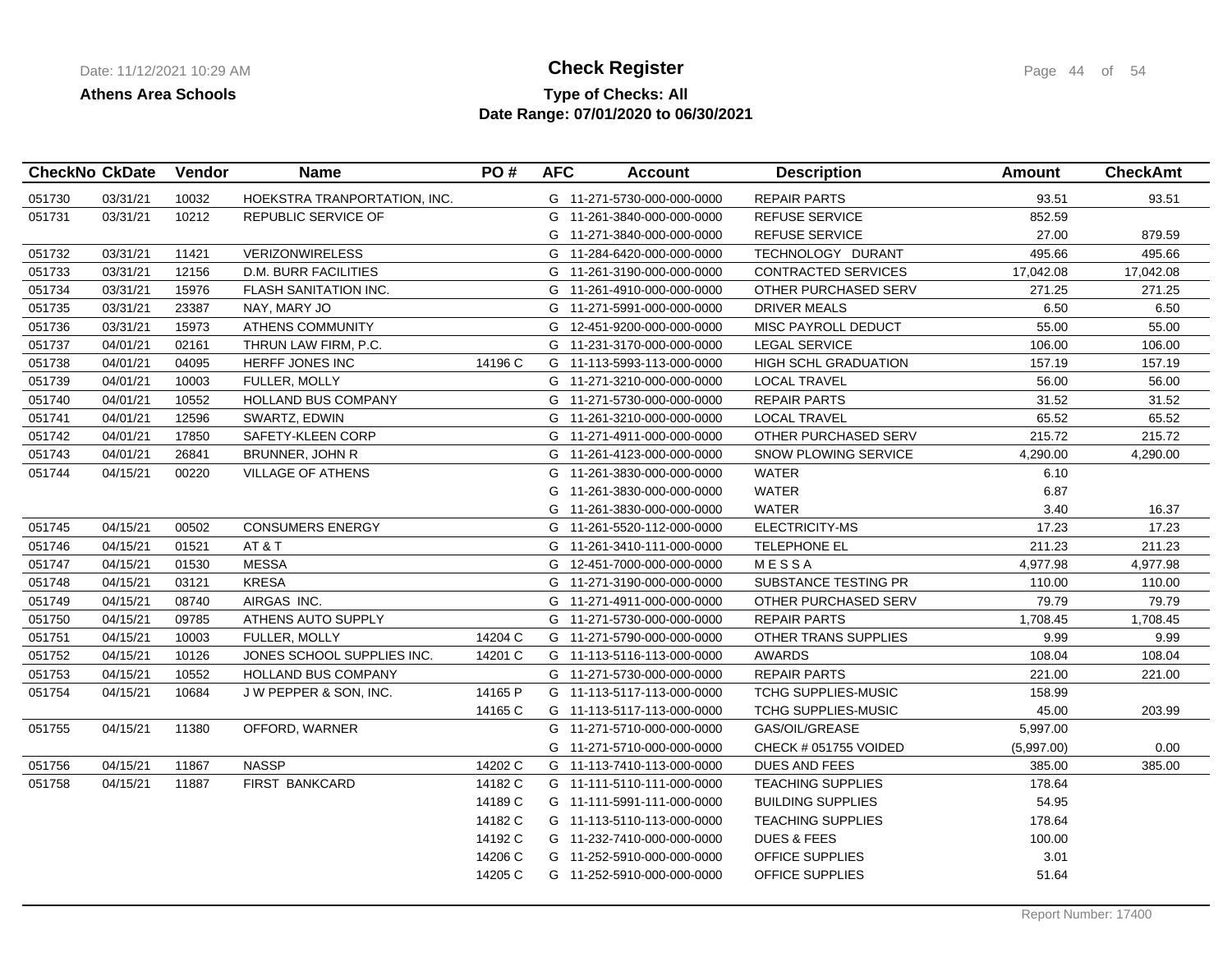# **Type of Checks: All 11/12/2021 10:20:20 AM Check Register** Page 45 of 54 **Date Range: 07/01/2020 to 06/30/2021**

|        | <b>CheckNo CkDate</b> | Vendor | <b>Name</b>                 | PO#     | <b>AFC</b> | <b>Account</b>             | <b>Description</b>           | Amount     | <b>CheckAmt</b> |
|--------|-----------------------|--------|-----------------------------|---------|------------|----------------------------|------------------------------|------------|-----------------|
|        |                       |        |                             |         |            | G 11-252-5910-000-000-0000 | OFFICE SUPPLIES              | (18.99)    |                 |
|        |                       |        |                             |         | G          | 11-252-5910-000-000-0000   | <b>OFFICE SUPPLIES</b>       | (81.80)    |                 |
|        |                       |        |                             | 14178 C | G          | 11-261-5980-000-000-0000   | <b>BUILDING SUPPLIES</b>     | 175.92     |                 |
|        |                       |        |                             | 14179 C | G          | 11-261-5980-000-000-0000   | <b>BUILDING SUPPLIES</b>     | 108.68     |                 |
|        |                       |        |                             | 14190 C | G          | 11-261-5980-000-000-0000   | <b>BUILDING SUPPLIES</b>     | 53.76      |                 |
|        |                       |        |                             | 14207 C | G          | 11-261-5980-000-000-0000   | <b>BUILDING SUPPLIES</b>     | 549.60     |                 |
|        |                       |        |                             | 14192 C | G          | 11-293-7410-000-000-0000   | <b>DUES AND FEES</b>         | 40.00      | 1,394.05        |
| 051759 | 04/15/21              | 12216  | OAKLAWN HOSPITAL            |         | G          | 11-125-4910-000-000-3060   | PROF SRV-NURSE               | 3,443.33   | 3,443.33        |
| 051760 | 04/15/21              | 12257  | GENESEE INTERMEDIATE SCHOOL | 14197 C | G          | 11-113-3710-000-000-0000   | <b>DUAL ENROLLMENT</b>       | 1,218.00   | 1,218.00        |
| 051761 | 04/15/21              | 12382  | <b>BIO-SERV CORPORATION</b> |         | G          | 11-261-3890-000-000-0000   | <b>EXTERMINATING SERV</b>    | 100.00     | 100.00          |
| 051762 | 04/15/21              | 12518  | <b>T-MOBILE</b>             |         | G          | 11-284-6420-000-000-0000   | TECHNOLOGY DURANT            | 80.00      | 80.00           |
| 051763 | 04/15/21              | 12541  | CTS TELECOM INC.            |         | G          | 11-261-3410-111-000-0000   | TELEPHONE EL                 | 61.50      |                 |
|        |                       |        |                             |         | G          | 11-261-3410-113-000-0000   | <b>TELEPHONE HS</b>          | 61.50      |                 |
|        |                       |        |                             |         | G          | 11-261-3410-114-000-0000   | <b>TELEPHONE ADMIN</b>       | 15.38      |                 |
|        |                       |        |                             |         | G          | 11-271-3410-000-000-0000   | <b>TELEPHONE</b>             | 15.38      | 153.76          |
| 051764 | 04/15/21              | 12549  | <b>HURST INC</b>            |         | G          | 11-261-4910-000-000-0000   | OTHER PURCHASED SERV         | 5,270.00   | 5,270.00        |
| 051765 | 04/15/21              | 15961  | <b>MORGAN MARY</b>          | 14199 C | G          | 11-111-5992-111-000-0000   | MISC OPERATING SPLY          | 29.98      | 29.98           |
| 051766 | 04/15/21              | 17190  | <b>MHSAA</b>                | 14198 C |            | G 11-293-7411-000-000-0000 | <b>DUES &amp; FEES/MHSAA</b> | 60.00      | 60.00           |
| 051767 | 04/15/21              | 24710  | <b>SEMCO ENERGY</b>         |         |            | G 11-261-5510-111-000-0000 | NATURAL GAS-EL               | 1,012.44   | 1,012.44        |
| 051768 | 04/15/21              | 26392  | LOWE'S BUSINESS ACCOUNT     |         |            | G 11-261-5730-000-000-0000 | <b>REPAIR PARTS</b>          | 36.94      | 36.94           |
| 051769 | 04/15/21              | 10381  | WARNER OIL COMPANY          |         | G          | 11-271-5710-000-000-0000   | GAS/OIL/GREASE               | 5,997.00   | 5,997.00        |
| 051770 | 04/15/21              | 11421  | <b>VERIZONWIRELESS</b>      |         | G          | 11-261-3410-115-000-0000   | CELLULAR PHONE SERV          | 160.28     | 160.28          |
| 051771 | 04/16/21              | 01521  | AT&T                        |         | G          | 11-261-3410-113-000-0000   | TELEPHONE HS                 | 317.80     | 317.80          |
| 051772 | 04/16/21              | 11754  | SEG WORKERS COMPENSATION    |         | G          | 10-192-2000-000-000-0000   | <b>INSURANCE PROCEEDS</b>    | (1,798.00) |                 |
|        |                       |        |                             |         | G          | 12-402-2840-000-000-0000   | <b>WORKERS COMP LIAB</b>     | 2,568.00   | 770.00          |
| 051773 | 04/16/21              | 12548  | AMERICAN OFFICE SOLUTIONS   |         | G          | 11-111-5112-111-000-0000   | PAPER/SUPP (COPYING)         | 885.55     |                 |
|        |                       |        |                             |         | G          | 11-113-5112-113-000-0000   | PAPER/SUP (COPYING)          | 371.47     | 1,257.02        |
| 051774 | 04/21/21              | 00422  | CISD-CALHOUN INTERMEDI      |         | G          | 11-252-4121-000-000-0000   | CISD CONTRACTED SERVICES     | 5,188.41   |                 |
|        |                       |        |                             |         | G          | 11-284-3110-000-000-0000   | <b>DATA PROCESSING-CISD</b>  | 5,730.12   |                 |
|        |                       |        |                             |         | G          | 11-284-3190-000-000-0000   | CONTRACTED SERVICES-CISD     | 16,922.25  |                 |
|        |                       |        |                             |         | G          | 11-284-3190-000-000-0000   | CONTRACTED SERVICES-CISD     | 2,500.00   |                 |
|        |                       |        |                             |         | G          | 11-285-3190-000-000-0000   | PUPIL ACCOUNTING SVCS        | 330.00     | 30,670.78       |
| 051775 | 04/21/21              | 10684  | J W PEPPER & SON, INC.      | 14177 C | G          | 11-113-5117-113-000-0000   | TCHG SUPPLIES-MUSIC          | 71.99      | 71.99           |
| 051776 | 04/21/21              | 10967  | SECREST, WARDLE, LYNCH,     |         |            | G 11-231-3170-000-000-0000 | <b>LEGAL SERVICE</b>         | 16.07      | 16.07           |
| 051777 | 04/21/21              | 11065  | <b>TYLER LOSINSKI</b>       |         | G          | 11-293-3190-000-682-0000   | OFFICIALS/BASEBALL           | 90.00      | 90.00           |
| 051778 | 04/21/21              | 12511  | <b>AT&amp;T MOBILITY</b>    |         | G          | 11-284-6420-000-000-0000   | TECHNOLOGY DURANT            | 688.56     | 688.56          |
| 051779 | 04/21/21              | 12602  | <b>GUY SMITH</b>            |         | G          | 11-293-3190-000-682-0000   | OFFICIALS/BASEBALL           | 90.00      | 90.00           |
| 051780 | 04/21/21              | 12611  | VER HEY, ERIC               |         | G          | 11-261-3210-000-000-0000   | <b>LOCAL TRAVEL</b>          | 15.01      | 15.01           |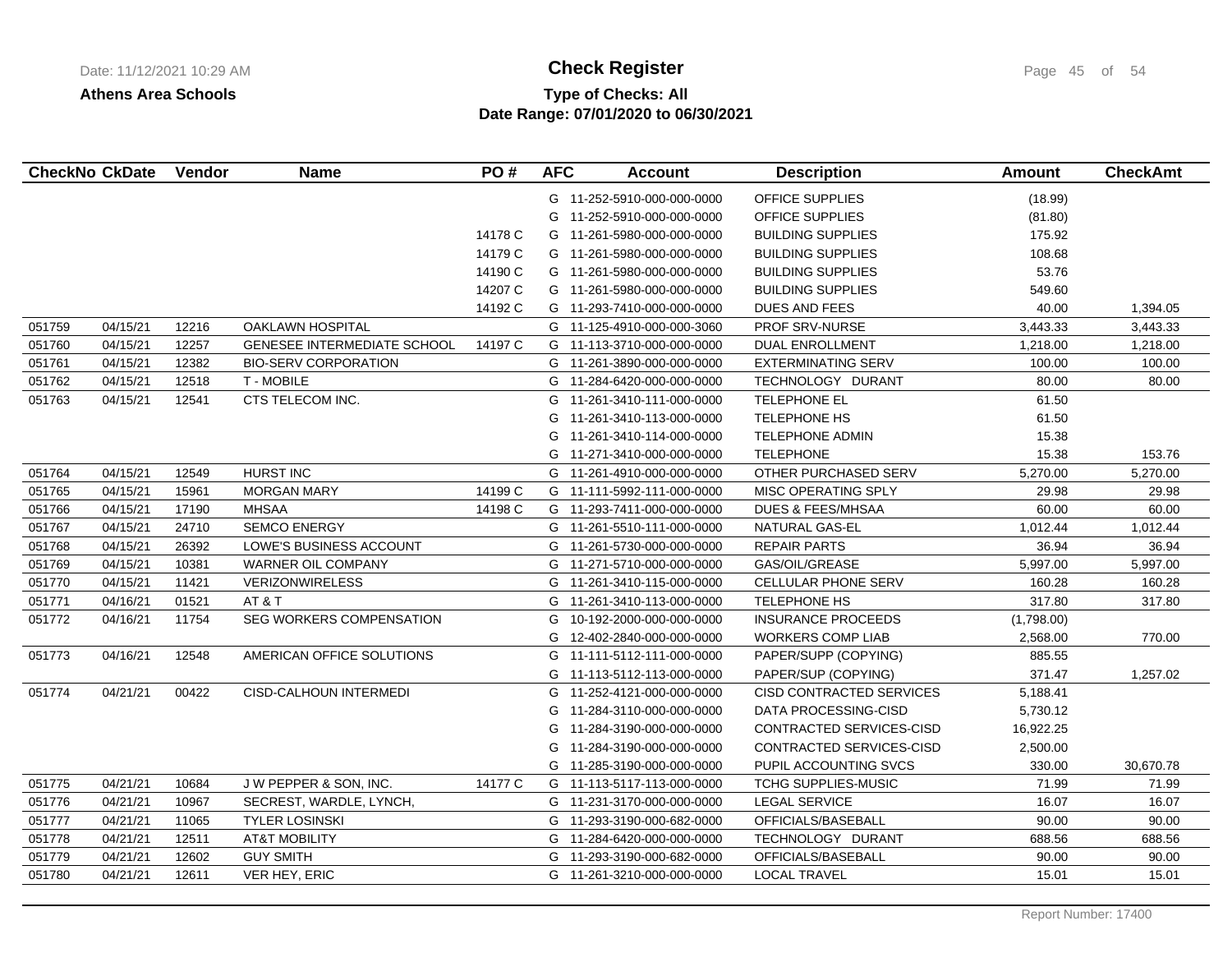## **Type of Checks: All 11/12/2021 10:20:20 AM Check Register** Page 46 of 54 **Date Range: 07/01/2020 to 06/30/2021**

|        | <b>CheckNo CkDate</b> | <b>Vendor</b> | <b>Name</b>                     | PO#     | <b>AFC</b> | <b>Account</b>             | <b>Description</b>             | Amount     | <b>CheckAmt</b> |
|--------|-----------------------|---------------|---------------------------------|---------|------------|----------------------------|--------------------------------|------------|-----------------|
| 051781 | 04/21/21              | 12612         | <b>LUKAS CIMBAL</b>             |         |            | G 11-293-3190-000-684-0000 | OFFICIALS/SOFTBALL             | 90.00      | 90.00           |
| 051782 | 04/21/21              | 12613         | TOM REYNNELLS                   |         |            | G 11-293-3190-000-684-0000 | OFFICIALS/SOFTBALL             | 90.00      | 90.00           |
| 051783 | 04/23/21              | 12165         | WHITE PIGEON COMMUNITY          |         |            | G 11-293-7910-000-000-0000 | <b>DUE &amp; FEES/STUDENTS</b> | 130.00     | 130.00          |
| 051784 | 04/23/21              | 12596         | SWARTZ, EDWIN                   |         |            | G 11-261-3210-000-000-0000 | <b>LOCAL TRAVEL</b>            | 72.80      | 72.80           |
| 051785 | 04/23/21              | 15340         | AT & T LONG DISTANCE            |         |            | G 11-261-3410-114-000-0000 | <b>TELEPHONE ADMIN</b>         | 13.11      | 13.11           |
| 051786 | 04/23/21              | 15973         | <b>ATHENS COMMUNITY</b>         |         |            | G 12-451-9200-000-000-0000 | MISC PAYROLL DEDUCT            | 55.00      | 55.00           |
| 051787 | 04/23/21              | 24160         | <b>AFLAC</b>                    |         | G          | 12-451-7002-000-000-0000   | AFLAC - EMPL PORTION           | 886.78     |                 |
|        |                       |               |                                 |         | G          | 12-451-7002-000-000-0000   | AFLAC - EMPL PORTION           | 67.55      | 954.33          |
| 051788 | 04/23/21              | 10015         | CITY OF BATTLE CREEK            |         | G          | 12-451-3500-000-000-0000   | <b>BC INCOME TAX</b>           | 42.02      | 42.02           |
| 051789 | 04/26/21              | 12012         | CAMDEN FRONTIER SCHOOLS         |         |            | G 11-293-7910-000-000-0000 | DUE & FEES/STUDENTS            | 160.00     | 160.00          |
| 051790 | 04/26/21              | 15087         | PITTSFORD AREA SCHOOLS          |         |            | G 11-293-7910-000-000-0000 | DUE & FEES/STUDENTS            | 140.00     | 140.00          |
| 051791 | 04/26/21              | 22570         | DRAHEIM, CRAIG                  |         |            | G 11-293-3190-000-692-0000 | OFFICIALS/MS TRACK             | 90.00      | 90.00           |
| 051792 | 04/26/21              | 22570         | DRAHEIM, CRAIG                  |         |            | G 11-293-3190-000-691-0000 | OFFICIALS/TRACK                | 90.00      | 90.00           |
| 051793 | 04/27/21              | 11339         | CALHOUN COUNTY SHERIFF'S        |         |            | G 11-283-3140-000-000-0000 | <b>INDENTIX SCAN SVC</b>       | 71.00      | 71.00           |
| 051794 | 04/28/21              | 11421         | <b>VERIZONWIRELESS</b>          |         |            | G 11-284-6420-000-000-0000 | TECHNOLOGY DURANT              | 495.66     | 495.66          |
| 051795 | 04/28/21              | 11707         | PARLIN, KATHY                   | 14222 C |            | G 11-293-5610-000-000-0000 | FOOD/BEVERAGE                  | 28.44      |                 |
|        |                       |               |                                 | 14222 C |            | G 11-293-5991-000-000-0000 | <b>FIRST AID SUPPLIES</b>      | 35.95      |                 |
|        |                       |               |                                 | 14222 C |            | G 11-293-7410-000-000-0000 | DUES AND FEES                  | 60.00      | 124.39          |
| 051796 | 04/28/21              | 11754         | <b>SEG WORKERS COMPENSATION</b> |         | G          | 10-192-2000-000-000-0000   | <b>INSURANCE PROCEEDS</b>      | (1,798.00) |                 |
|        |                       |               |                                 |         | G          | 12-402-2840-000-000-0000   | <b>WORKERS COMP LIAB</b>       | 2,568.00   | 770.00          |
| 051797 | 04/28/21              | 23383         | <b>MELISSA HAMILTON</b>         | 14220 C |            | G 11-293-7410-000-000-0000 | DUES AND FEES                  | 175.00     | 175.00          |
| 051799 | 04/30/21              | 00502         | <b>CONSUMERS ENERGY</b>         |         |            | G 11-261-5510-112-000-0000 | NATURAL GAS-MS                 | 2,704.48   |                 |
|        |                       |               |                                 |         | G          | 11-261-5510-113-000-0000   | <b>NATURAL GAS-HS</b>          | 1,688.22   |                 |
|        |                       |               |                                 |         | G          | 11-261-5510-113-000-0000   | NATURAL GAS-HS                 | 54.01      |                 |
|        |                       |               |                                 |         | G          | 11-261-5520-111-000-0000   | ELECTRICITY-EL                 | 1,631.81   |                 |
|        |                       |               |                                 |         | G          | 11-261-5520-112-000-0000   | ELECTRICITY-MS                 | 1,319.92   |                 |
|        |                       |               |                                 |         | G          | 11-261-5520-113-000-0000   | ELECTRICITY-HS                 | 3,237.35   |                 |
|        |                       |               |                                 |         | G          | 11-261-5520-113-000-0000   | ELECTRICITY-HS                 | 202.74     |                 |
|        |                       |               |                                 |         | G          | 11-261-5520-114-000-0000   | ELECTRICITY-ADMIN              | 9.51       |                 |
|        |                       |               |                                 |         | G          | 11-261-5522-000-000-0000   | ELEC-ATHL FLD/BLDG             | 29.13      |                 |
|        |                       |               |                                 |         | G          | 11-261-5522-000-000-0000   | ELEC-ATHL FLD/BLDG             | 262.47     |                 |
|        |                       |               |                                 |         | G          | 11-261-5522-114-000-0000   | HEAT/AIR(ELEC)ADMIN            | 12.60      |                 |
|        |                       |               |                                 |         | G          | 11-271-5510-000-000-0000   | NATURAL GAS(HEAT)-BG           | 210.79     |                 |
|        |                       |               |                                 |         |            | G 11-271-5520-000-000-0000 | ELECTRICITY-B GARAGE           | 202.74     | 11,565.77       |
| 051800 | 04/30/21              | 10507         | HUNTER PRELL CO.                |         | G          | 11-261-4910-000-000-0000   | OTHER PURCHASED SERV           | 1,204.32   |                 |
|        |                       |               |                                 |         |            | G 11-261-4910-000-000-0000 | OTHER PURCHASED SERV           | 2,115.53   | 3,319.85        |
| 051801 | 04/30/21              | 12156         | <b>D.M. BURR FACILITIES</b>     |         |            | G 11-261-3190-000-000-0000 | CONTRACTED SERVICES            | 2,988.94   |                 |
|        |                       |               |                                 |         |            | G 11-261-3190-000-000-0000 | <b>CONTRACTED SERVICES</b>     | 18,315.67  | 21,304.61       |
|        |                       |               |                                 |         |            |                            |                                |            |                 |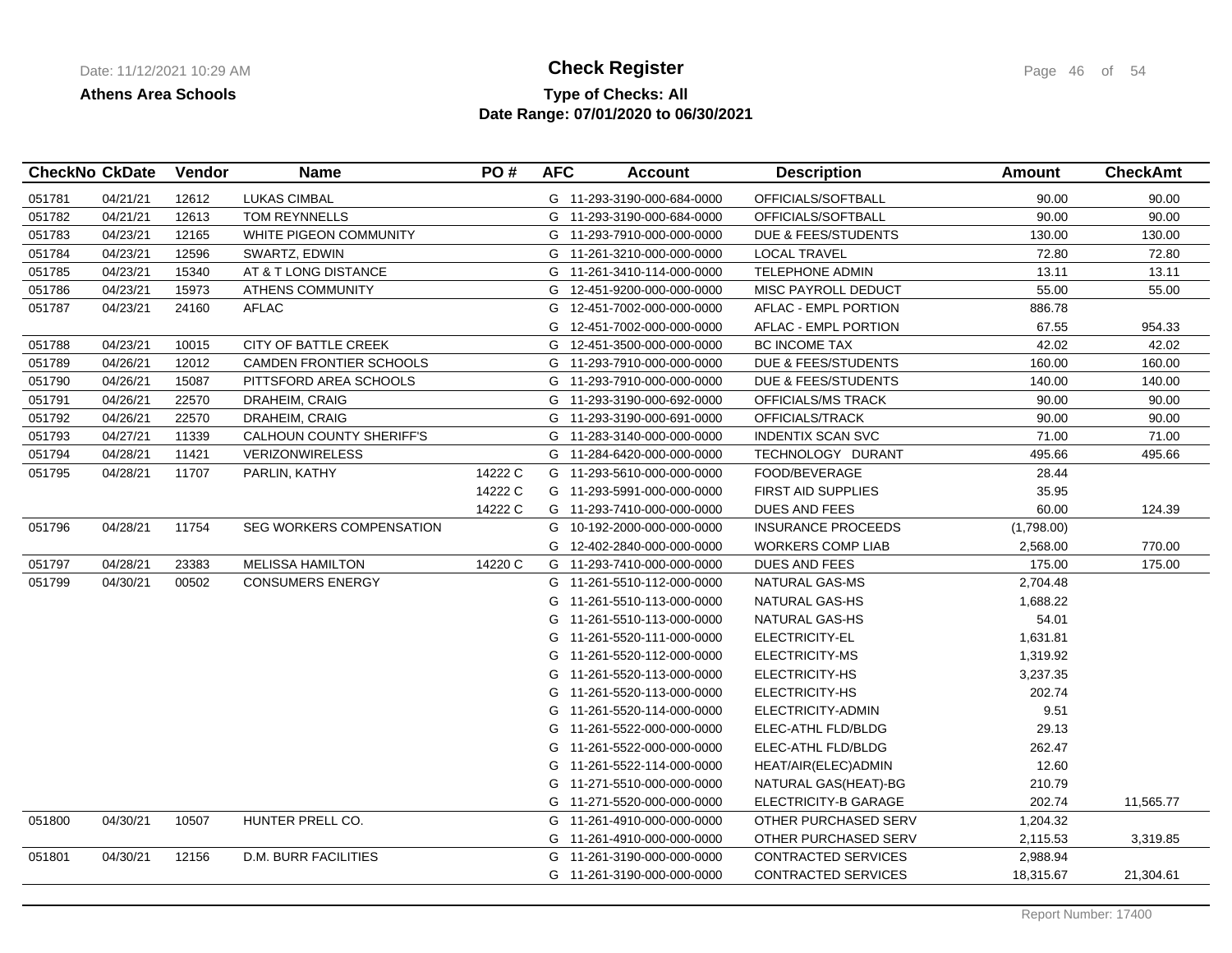## **Type of Checks: All Check Register Check Register Page 47 of 54 Date Range: 07/01/2020 to 06/30/2021**

| <b>CheckNo CkDate</b> |          | Vendor | Name                         | PO#     | <b>AFC</b> | <b>Account</b>             | <b>Description</b>             | <b>Amount</b> | <b>CheckAmt</b> |
|-----------------------|----------|--------|------------------------------|---------|------------|----------------------------|--------------------------------|---------------|-----------------|
| 051802                | 04/30/21 | 21850  | <b>CEREAL CITY SCIENCE</b>   | 14217 C |            | G 11-113-5111-113-000-0000 | <b>LABS/MS KITS</b>            | 1,322.50      | 1,322.50        |
| 051803                | 04/30/21 | 11844  | STEWART, RONALD              |         |            | G 11-293-3190-000-684-0000 | OFFICIALS/SOFTBALL             | 90.00         | 90.00           |
| 051804                | 04/30/21 | 11844  | STEWART, RONALD              |         |            | G 11-293-3190-000-684-0000 | OFFICIALS/SOFTBALL             | 90.00         |                 |
|                       |          |        |                              |         |            | G 11-293-3190-000-684-0000 | CHECK # 051804 VOIDED          | (90.00)       | 0.00            |
| 051805                | 04/30/21 | 12602  | <b>GUY SMITH</b>             |         |            | G 11-293-3190-000-682-0000 | OFFICIALS/BASEBALL             | 90.00         | 90.00           |
| 051806                | 04/30/21 | 12614  | <b>TONY WINSTON</b>          |         |            | G 11-293-3190-000-684-0000 | OFFICIALS/SOFTBALL             | 90.00         | 90.00           |
| 051807                | 04/30/21 | 12615  | <b>ANTHONY COULTER</b>       |         |            | G 11-293-3190-000-684-0000 | OFFICIALS/SOFTBALL             | 90.00         |                 |
|                       |          |        |                              |         |            | G 11-293-3190-000-684-0000 | CHECK # 051807 VOIDED          | (90.00)       | 0.00            |
| 051808                | 04/30/21 | 12616  | PAUL TEMPLE                  |         |            | G 11-293-3190-000-682-0000 | OFFICIALS/BASEBALL             | 90.00         | 90.00           |
| 051809                | 04/30/21 | 15502  | <b>BURR OAK HIGH SCHOOL</b>  |         |            | G 11-293-7910-000-000-0000 | <b>DUE &amp; FEES/STUDENTS</b> | 150.00        | 150.00          |
| 051810                | 04/30/21 | 22570  | DRAHEIM, CRAIG               |         |            | G 11-293-3190-000-692-0000 | OFFICIALS/MS TRACK             | 90.00         | 90.00           |
| 051811                | 04/30/21 | 22570  | DRAHEIM, CRAIG               |         |            | G 11-293-3190-000-692-0000 | OFFICIALS/MS TRACK             | 90.00         | 90.00           |
| 051812                | 05/04/21 | 07827  | UNION CITY COMMUNITY         |         | G          | 11-293-7910-000-000-0000   | DUE & FEES/STUDENTS            | 120.00        | 120.00          |
| 051813                | 05/04/21 | 10248  | ANDERSON, GERALD             |         |            | G 11-271-4130-000-000-0000 | <b>BUS REPAIRS-OFFSITE</b>     | 2,071.00      | 2,071.00        |
| 051814                | 05/04/21 | 21070  | CONCORD COMMUNITY SCHL       |         | G          | 11-293-7910-000-000-0000   | <b>DUE &amp; FEES/STUDENTS</b> | 150.00        | 150.00          |
| 051815                | 05/06/21 | 00502  | <b>CONSUMERS ENERGY</b>      |         |            | G 11-261-5520-112-000-0000 | ELECTRICITY-MS                 | 19.16         | 19.16           |
| 051816                | 05/06/21 | 01193  | JACK PEARLS SPORT CENT       | 14229 C |            | G 11-293-5990-000-682-0000 | SUP/MAT'L-BASEBALL             | 1,060.00      | 1,060.00        |
| 051817                | 05/06/21 | 01257  | KALAMAZOO COUNTY TREASURER   |         |            | G 11-259-7610-000-000-0000 | <b>TAXES WRITTEN OFF</b>       | 17.52         | 17.52           |
| 051818                | 05/06/21 | 05231  | BATTLE CREEK PUB SCHLS       |         |            | G 11-113-3710-000-000-0000 | DUAL ENROLLMENT                | 648.88        | 648.88          |
| 051819                | 05/06/21 | 09785  | ATHENS AUTO SUPPLY           |         |            | G 11-271-5730-000-000-0000 | <b>REPAIR PARTS</b>            | 806.97        | 806.97          |
| 051820                | 05/06/21 | 10032  | HOEKSTRA TRANPORTATION, INC. |         |            | G 11-271-5730-000-000-0000 | <b>REPAIR PARTS</b>            | 151.40        | 151.40          |
| 051821                | 05/06/21 | 10077  | <b>JOHN DEERE FINANCIAL</b>  |         |            | G 11-261-5730-000-000-0000 | <b>REPAIR PARTS</b>            | 244.31        | 244.31          |
| 051822                | 05/06/21 | 10212  | REPUBLIC SERVICE OF          |         | G          | 11-261-3840-000-000-0000   | <b>REFUSE SERVICE</b>          | 796.81        |                 |
|                       |          |        |                              |         |            | G 11-271-3840-000-000-0000 | <b>REFUSE SERVICE</b>          | 27.00         | 823.81          |
| 051823                | 05/06/21 | 10507  | HUNTER PRELL CO.             |         |            | G 11-261-4910-000-000-0000 | OTHER PURCHASED SERV           | 629.54        | 629.54          |
| 051824                | 05/06/21 | 11551  | U.S. OMNI                    |         |            | G 11-252-7410-000-000-0000 | <b>DUES &amp; FEES</b>         | 3.00          | 3.00            |
| 051825                | 05/06/21 | 11707  | PARLIN, KATHY                |         |            | G 11-293-3210-000-000-0000 | <b>LOCAL TRAVEL</b>            | 49.28         | 49.28           |
| 051827                | 05/06/21 | 11887  | <b>FIRST BANKCARD</b>        | 14210 C |            | G 11-111-5110-111-000-0000 | <b>TEACHING SUPPLIES</b>       | 29.99         |                 |
|                       |          |        |                              | 14211 C |            | G 11-111-5111-111-000-0000 | <b>MATH/SCI KITS</b>           | 96.62         |                 |
|                       |          |        |                              | 14223 C |            | G 11-111-5991-111-000-0000 | <b>BUILDING SUPPLIES</b>       | 36.07         |                 |
|                       |          |        |                              | 14225 C |            | G 11-122-5110-111-194-0000 | <b>INST SUPPLIES</b>           | 113.29        |                 |
|                       |          |        |                              | 14233 C |            | G 11-125-5111-000-000-6010 | <b>TEACH SUP-SUMMER SCH</b>    | 42.20         |                 |
|                       |          |        |                              | 14214 C |            | G 11-125-5111-000-000-6010 | TEACH SUP-SUMMER SCH           | 559.96        |                 |
|                       |          |        |                              | 14213 C |            | G 11-125-5111-000-000-6010 | <b>TEACH SUP-SUMMER SCH</b>    | 658.69        |                 |
|                       |          |        |                              |         |            | G 11-252-7410-000-000-0000 | <b>DUES &amp; FEES</b>         | 39.00         |                 |
|                       |          |        |                              | 14193 C |            | G 11-261-5980-000-000-0000 | <b>BUILDING SUPPLIES</b>       | 124.99        |                 |
|                       |          |        |                              | 14209 C |            | G 11-271-5790-000-000-0000 | OTHER TRANS SUPPLIES           | 609.50        |                 |
|                       |          |        |                              | 14194 C |            | G 11-284-6420-000-000-0000 | TECHNOLOGY DURANT              | 23.97         |                 |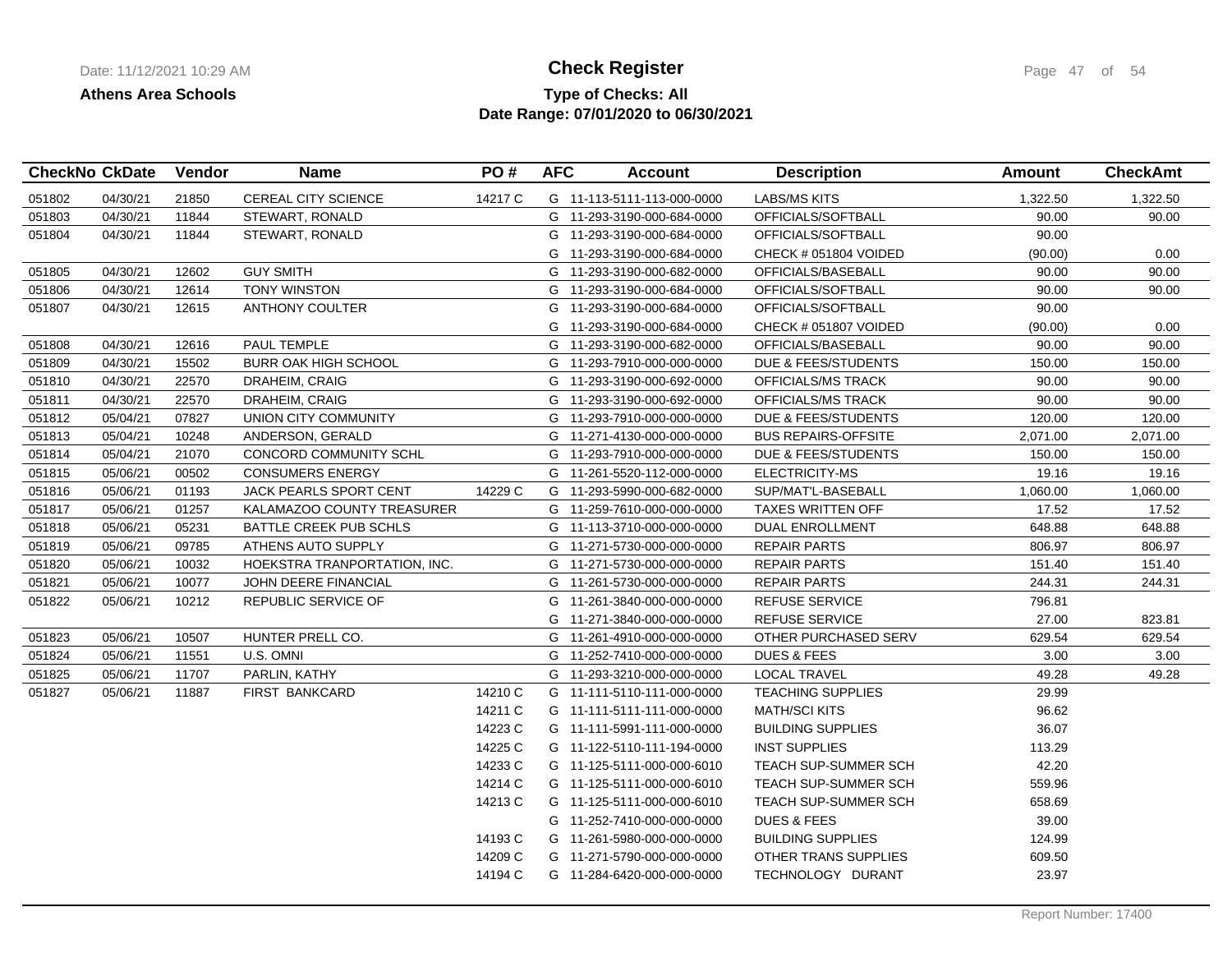## **Type of Checks: All Check Register Check Register Page 48 of 54 Date Range: 07/01/2020 to 06/30/2021**

| 14203 C<br>G 11-284-6420-000-000-0000<br>TECHNOLOGY DURANT<br>134.99<br>14218 C<br>TECHNOLOGY DURANT<br>26.69<br>G 11-284-6420-000-000-0000<br>14191 C<br><b>FIRST AID SUPPLIES</b><br>143.35<br>G 11-293-5991-000-000-0000<br>2,639.31<br>051828<br>12156<br><b>D.M. BURR FACILITIES</b><br><b>CONTRACTED SERVICES</b><br>05/06/21<br>G<br>11-261-3190-000-000-0000<br>17,436.41<br><b>CONTRACTED SERVICES</b><br>1,673.81<br>19,110.22<br>G 11-261-3190-000-000-0000<br><b>SCAA</b><br>14230 C<br>200.00<br>200.00<br>051829<br>05/06/21<br>12167<br>G 11-293-5992-000-000-0000<br><b>AWARDS</b><br><b>OAKLAWN HOSPITAL</b><br>051830<br>05/06/21<br>12216<br>PROF SRV-NURSE<br>3,443.33<br>3,443.33<br>G 11-125-4910-000-000-3060<br>051831<br><b>T-MOBILE</b><br>TECHNOLOGY DURANT<br>80.00<br>80.00<br>05/06/21<br>12518<br>G 11-284-6420-000-000-0000<br>CTS TELECOM INC.<br>051832<br>05/06/21<br>12541<br>TELEPHONE EL<br>61.50<br>11-261-3410-111-000-0000<br>G<br>11-261-3410-113-000-0000<br><b>TELEPHONE HS</b><br>61.50<br>G<br>G<br>11-261-3410-114-000-0000<br><b>TELEPHONE ADMIN</b><br>15.37<br>G<br>11-271-3410-000-000-0000<br><b>TELEPHONE</b><br>15.37<br>153.74<br>051833<br>05/06/21<br>12548<br>AMERICAN OFFICE SOLUTIONS<br>PAPER/SUPP (COPYING)<br>736.67<br>G<br>11-111-5112-111-000-0000<br>11-113-5112-113-000-0000<br>PAPER/SUP (COPYING)<br>349.01<br>1,085.68<br>G<br>051834<br>05/06/21<br>15973<br><b>ATHENS COMMUNITY</b><br>55.00<br>55.00<br>G 12-451-9200-000-000-0000<br>MISC PAYROLL DEDUCT<br>SCHOOL SPECIALTIES INC<br>06400 P<br>62.74<br>051835<br>05/06/21<br>20390<br>G 11-122-5110-111-194-0000<br><b>INST SUPPLIES</b><br>06400 C<br>188.31<br>251.05<br>G 11-122-5110-111-194-0000<br><b>INST SUPPLIES</b><br>051836<br>05/06/21<br>26598<br><b>CRYSTAL FLASH</b><br>G 11-271-5710-000-000-0000<br>GAS/OIL/GREASE<br>1,031.32<br>1,031.32<br>10680<br>051837<br>05/10/21<br>RIZOR, TIMOTHY J<br>11-293-3190-000-684-0000<br>OFFICIALS/SOFTBALL<br>90.00<br>90.00<br>G<br>90.00<br>051838<br>05/10/21<br>11065<br><b>TYLER LOSINSKI</b><br>G<br>11-293-3190-000-682-0000<br>OFFICIALS/BASEBALL<br>90.00<br>051839<br>05/10/21<br>11871<br>MICHAEL DELMONT<br>11-293-3190-000-682-0000<br>OFFICIALS/BASEBALL<br>90.00<br>90.00<br>G<br>72.80<br>72.80<br>051840<br>05/10/21<br>12596<br>SWARTZ, EDWIN<br>G 11-261-3210-000-000-0000<br><b>LOCAL TRAVEL</b><br>247.97<br>051841<br>05/10/21<br>24710<br><b>SEMCO ENERGY</b><br>G 11-261-5510-111-000-0000<br>NATURAL GAS-EL<br>247.97<br>90.00<br>051842<br>05/10/21<br>26711<br><b>HOBBS, CHARLES</b><br>G 11-293-3190-000-684-0000<br>OFFICIALS/SOFTBALL<br>90.00<br>11424<br>LTW APPAREL LLC<br>14237 C<br>625.00<br>625.00<br>051843<br>05/10/21<br>G 11-125-5110-000-000-3660<br>EARLY LIT BOOK CLUB<br>77.78<br>051844<br>08740<br>AIRGAS INC.<br>77.78<br>05/11/21<br>G 11-271-4911-000-000-0000<br>OTHER PURCHASED SERV<br>051845<br>05/11/21<br>11421<br><b>VERIZONWIRELESS</b><br>11-261-3410-115-000-0000<br>CELLULAR PHONE SERV<br>160.28<br>160.28<br>G<br>051846<br>05/13/21<br>01193<br><b>JACK PEARLS SPORT CENT</b><br>14244 C<br>G<br>11-293-5990-000-682-0000<br>SUP/MAT'L-BASEBALL<br>1,195.00<br>14244 C<br>G 11-293-5990-000-684-0000<br>SUP/MAT'L-SOFTBALL<br>15.00<br>1,210.00<br><b>DAVE EUBANKS</b><br>150.00<br>051847<br>05/13/21<br>10915<br>G 11-293-3190-000-684-0000<br>OFFICIALS/SOFTBALL<br>150.00<br>14243 C<br>551.00<br>051848<br>05/13/21<br>11499<br><b>BEACON ATHLETICS</b><br>G 11-261-5910-000-000-0000<br><b>GROUNDS SUPPLIES</b><br>551.00<br><b>VALERIE GANDY</b><br><b>TUITION REIMB</b><br>EL<br>051849<br>05/13/21<br>12040<br>G 11-221-2310-111-000-0000<br>3,760.00<br>3,760.00<br>051850<br>05/13/21<br>12399<br><b>TIERNEY</b><br>14215 C<br>G 11-284-6420-000-000-0000<br>TECHNOLOGY DURANT<br>1,172.72<br>1,172.72<br>12427<br>14242 C<br>051851<br>05/13/21<br>PORTA PHONE<br>G 11-293-4190-000-000-0000<br>MAINTENANCE/REPAIRS<br>98.89<br>98.89<br>051852<br>05/13/21<br>12620<br>ROGER STEELE<br>G 11-293-3190-000-684-0000<br>OFFICIALS/SOFTBALL<br>150.00<br>150.00<br><b>CEREAL CITY SCIENCE</b><br>14245 C<br><b>MATH/SCI KITS</b><br>1,162.50<br>1,162.50<br>051853<br>05/13/21<br>21850<br>G 11-111-5111-111-000-0000<br>051854<br>05/13/21<br>23431<br>MIDWEST TRANSIT EQUIPMENT,<br><b>REPAIR PARTS</b><br>93.75<br>93.75<br>G 11-271-5730-000-000-0000<br>051855<br>05/17/21<br>03412<br><b>CCPHD</b><br>G 11-261-3830-111-000-0000<br><b>WATER TESTING EL</b><br>17.75<br>17.75 | <b>CheckNo CkDate</b> | Vendor | <b>Name</b> | PO# | <b>AFC</b> | <b>Account</b> | <b>Description</b> | <b>Amount</b> | <b>CheckAmt</b> |
|---------------------------------------------------------------------------------------------------------------------------------------------------------------------------------------------------------------------------------------------------------------------------------------------------------------------------------------------------------------------------------------------------------------------------------------------------------------------------------------------------------------------------------------------------------------------------------------------------------------------------------------------------------------------------------------------------------------------------------------------------------------------------------------------------------------------------------------------------------------------------------------------------------------------------------------------------------------------------------------------------------------------------------------------------------------------------------------------------------------------------------------------------------------------------------------------------------------------------------------------------------------------------------------------------------------------------------------------------------------------------------------------------------------------------------------------------------------------------------------------------------------------------------------------------------------------------------------------------------------------------------------------------------------------------------------------------------------------------------------------------------------------------------------------------------------------------------------------------------------------------------------------------------------------------------------------------------------------------------------------------------------------------------------------------------------------------------------------------------------------------------------------------------------------------------------------------------------------------------------------------------------------------------------------------------------------------------------------------------------------------------------------------------------------------------------------------------------------------------------------------------------------------------------------------------------------------------------------------------------------------------------------------------------------------------------------------------------------------------------------------------------------------------------------------------------------------------------------------------------------------------------------------------------------------------------------------------------------------------------------------------------------------------------------------------------------------------------------------------------------------------------------------------------------------------------------------------------------------------------------------------------------------------------------------------------------------------------------------------------------------------------------------------------------------------------------------------------------------------------------------------------------------------------------------------------------------------------------------------------------------------------------------------------------------------------------------------------------------------------------------------------------------------------------------------------------------------------------------------------------------------------------------------------------------------------------------------------------------------------------------------------------------------------------------------------------------------------------------------------------------------------------------------------------------------------------------------------------------------------------------------------------------------------------------------------------------------------------------------------------------------------------------------------------------------------------------------------------------------------------------------------------------------------------------|-----------------------|--------|-------------|-----|------------|----------------|--------------------|---------------|-----------------|
|                                                                                                                                                                                                                                                                                                                                                                                                                                                                                                                                                                                                                                                                                                                                                                                                                                                                                                                                                                                                                                                                                                                                                                                                                                                                                                                                                                                                                                                                                                                                                                                                                                                                                                                                                                                                                                                                                                                                                                                                                                                                                                                                                                                                                                                                                                                                                                                                                                                                                                                                                                                                                                                                                                                                                                                                                                                                                                                                                                                                                                                                                                                                                                                                                                                                                                                                                                                                                                                                                                                                                                                                                                                                                                                                                                                                                                                                                                                                                                                                                                                                                                                                                                                                                                                                                                                                                                                                                                                                                                                                                   |                       |        |             |     |            |                |                    |               |                 |
|                                                                                                                                                                                                                                                                                                                                                                                                                                                                                                                                                                                                                                                                                                                                                                                                                                                                                                                                                                                                                                                                                                                                                                                                                                                                                                                                                                                                                                                                                                                                                                                                                                                                                                                                                                                                                                                                                                                                                                                                                                                                                                                                                                                                                                                                                                                                                                                                                                                                                                                                                                                                                                                                                                                                                                                                                                                                                                                                                                                                                                                                                                                                                                                                                                                                                                                                                                                                                                                                                                                                                                                                                                                                                                                                                                                                                                                                                                                                                                                                                                                                                                                                                                                                                                                                                                                                                                                                                                                                                                                                                   |                       |        |             |     |            |                |                    |               |                 |
|                                                                                                                                                                                                                                                                                                                                                                                                                                                                                                                                                                                                                                                                                                                                                                                                                                                                                                                                                                                                                                                                                                                                                                                                                                                                                                                                                                                                                                                                                                                                                                                                                                                                                                                                                                                                                                                                                                                                                                                                                                                                                                                                                                                                                                                                                                                                                                                                                                                                                                                                                                                                                                                                                                                                                                                                                                                                                                                                                                                                                                                                                                                                                                                                                                                                                                                                                                                                                                                                                                                                                                                                                                                                                                                                                                                                                                                                                                                                                                                                                                                                                                                                                                                                                                                                                                                                                                                                                                                                                                                                                   |                       |        |             |     |            |                |                    |               |                 |
|                                                                                                                                                                                                                                                                                                                                                                                                                                                                                                                                                                                                                                                                                                                                                                                                                                                                                                                                                                                                                                                                                                                                                                                                                                                                                                                                                                                                                                                                                                                                                                                                                                                                                                                                                                                                                                                                                                                                                                                                                                                                                                                                                                                                                                                                                                                                                                                                                                                                                                                                                                                                                                                                                                                                                                                                                                                                                                                                                                                                                                                                                                                                                                                                                                                                                                                                                                                                                                                                                                                                                                                                                                                                                                                                                                                                                                                                                                                                                                                                                                                                                                                                                                                                                                                                                                                                                                                                                                                                                                                                                   |                       |        |             |     |            |                |                    |               |                 |
|                                                                                                                                                                                                                                                                                                                                                                                                                                                                                                                                                                                                                                                                                                                                                                                                                                                                                                                                                                                                                                                                                                                                                                                                                                                                                                                                                                                                                                                                                                                                                                                                                                                                                                                                                                                                                                                                                                                                                                                                                                                                                                                                                                                                                                                                                                                                                                                                                                                                                                                                                                                                                                                                                                                                                                                                                                                                                                                                                                                                                                                                                                                                                                                                                                                                                                                                                                                                                                                                                                                                                                                                                                                                                                                                                                                                                                                                                                                                                                                                                                                                                                                                                                                                                                                                                                                                                                                                                                                                                                                                                   |                       |        |             |     |            |                |                    |               |                 |
|                                                                                                                                                                                                                                                                                                                                                                                                                                                                                                                                                                                                                                                                                                                                                                                                                                                                                                                                                                                                                                                                                                                                                                                                                                                                                                                                                                                                                                                                                                                                                                                                                                                                                                                                                                                                                                                                                                                                                                                                                                                                                                                                                                                                                                                                                                                                                                                                                                                                                                                                                                                                                                                                                                                                                                                                                                                                                                                                                                                                                                                                                                                                                                                                                                                                                                                                                                                                                                                                                                                                                                                                                                                                                                                                                                                                                                                                                                                                                                                                                                                                                                                                                                                                                                                                                                                                                                                                                                                                                                                                                   |                       |        |             |     |            |                |                    |               |                 |
|                                                                                                                                                                                                                                                                                                                                                                                                                                                                                                                                                                                                                                                                                                                                                                                                                                                                                                                                                                                                                                                                                                                                                                                                                                                                                                                                                                                                                                                                                                                                                                                                                                                                                                                                                                                                                                                                                                                                                                                                                                                                                                                                                                                                                                                                                                                                                                                                                                                                                                                                                                                                                                                                                                                                                                                                                                                                                                                                                                                                                                                                                                                                                                                                                                                                                                                                                                                                                                                                                                                                                                                                                                                                                                                                                                                                                                                                                                                                                                                                                                                                                                                                                                                                                                                                                                                                                                                                                                                                                                                                                   |                       |        |             |     |            |                |                    |               |                 |
|                                                                                                                                                                                                                                                                                                                                                                                                                                                                                                                                                                                                                                                                                                                                                                                                                                                                                                                                                                                                                                                                                                                                                                                                                                                                                                                                                                                                                                                                                                                                                                                                                                                                                                                                                                                                                                                                                                                                                                                                                                                                                                                                                                                                                                                                                                                                                                                                                                                                                                                                                                                                                                                                                                                                                                                                                                                                                                                                                                                                                                                                                                                                                                                                                                                                                                                                                                                                                                                                                                                                                                                                                                                                                                                                                                                                                                                                                                                                                                                                                                                                                                                                                                                                                                                                                                                                                                                                                                                                                                                                                   |                       |        |             |     |            |                |                    |               |                 |
|                                                                                                                                                                                                                                                                                                                                                                                                                                                                                                                                                                                                                                                                                                                                                                                                                                                                                                                                                                                                                                                                                                                                                                                                                                                                                                                                                                                                                                                                                                                                                                                                                                                                                                                                                                                                                                                                                                                                                                                                                                                                                                                                                                                                                                                                                                                                                                                                                                                                                                                                                                                                                                                                                                                                                                                                                                                                                                                                                                                                                                                                                                                                                                                                                                                                                                                                                                                                                                                                                                                                                                                                                                                                                                                                                                                                                                                                                                                                                                                                                                                                                                                                                                                                                                                                                                                                                                                                                                                                                                                                                   |                       |        |             |     |            |                |                    |               |                 |
|                                                                                                                                                                                                                                                                                                                                                                                                                                                                                                                                                                                                                                                                                                                                                                                                                                                                                                                                                                                                                                                                                                                                                                                                                                                                                                                                                                                                                                                                                                                                                                                                                                                                                                                                                                                                                                                                                                                                                                                                                                                                                                                                                                                                                                                                                                                                                                                                                                                                                                                                                                                                                                                                                                                                                                                                                                                                                                                                                                                                                                                                                                                                                                                                                                                                                                                                                                                                                                                                                                                                                                                                                                                                                                                                                                                                                                                                                                                                                                                                                                                                                                                                                                                                                                                                                                                                                                                                                                                                                                                                                   |                       |        |             |     |            |                |                    |               |                 |
|                                                                                                                                                                                                                                                                                                                                                                                                                                                                                                                                                                                                                                                                                                                                                                                                                                                                                                                                                                                                                                                                                                                                                                                                                                                                                                                                                                                                                                                                                                                                                                                                                                                                                                                                                                                                                                                                                                                                                                                                                                                                                                                                                                                                                                                                                                                                                                                                                                                                                                                                                                                                                                                                                                                                                                                                                                                                                                                                                                                                                                                                                                                                                                                                                                                                                                                                                                                                                                                                                                                                                                                                                                                                                                                                                                                                                                                                                                                                                                                                                                                                                                                                                                                                                                                                                                                                                                                                                                                                                                                                                   |                       |        |             |     |            |                |                    |               |                 |
|                                                                                                                                                                                                                                                                                                                                                                                                                                                                                                                                                                                                                                                                                                                                                                                                                                                                                                                                                                                                                                                                                                                                                                                                                                                                                                                                                                                                                                                                                                                                                                                                                                                                                                                                                                                                                                                                                                                                                                                                                                                                                                                                                                                                                                                                                                                                                                                                                                                                                                                                                                                                                                                                                                                                                                                                                                                                                                                                                                                                                                                                                                                                                                                                                                                                                                                                                                                                                                                                                                                                                                                                                                                                                                                                                                                                                                                                                                                                                                                                                                                                                                                                                                                                                                                                                                                                                                                                                                                                                                                                                   |                       |        |             |     |            |                |                    |               |                 |
|                                                                                                                                                                                                                                                                                                                                                                                                                                                                                                                                                                                                                                                                                                                                                                                                                                                                                                                                                                                                                                                                                                                                                                                                                                                                                                                                                                                                                                                                                                                                                                                                                                                                                                                                                                                                                                                                                                                                                                                                                                                                                                                                                                                                                                                                                                                                                                                                                                                                                                                                                                                                                                                                                                                                                                                                                                                                                                                                                                                                                                                                                                                                                                                                                                                                                                                                                                                                                                                                                                                                                                                                                                                                                                                                                                                                                                                                                                                                                                                                                                                                                                                                                                                                                                                                                                                                                                                                                                                                                                                                                   |                       |        |             |     |            |                |                    |               |                 |
|                                                                                                                                                                                                                                                                                                                                                                                                                                                                                                                                                                                                                                                                                                                                                                                                                                                                                                                                                                                                                                                                                                                                                                                                                                                                                                                                                                                                                                                                                                                                                                                                                                                                                                                                                                                                                                                                                                                                                                                                                                                                                                                                                                                                                                                                                                                                                                                                                                                                                                                                                                                                                                                                                                                                                                                                                                                                                                                                                                                                                                                                                                                                                                                                                                                                                                                                                                                                                                                                                                                                                                                                                                                                                                                                                                                                                                                                                                                                                                                                                                                                                                                                                                                                                                                                                                                                                                                                                                                                                                                                                   |                       |        |             |     |            |                |                    |               |                 |
|                                                                                                                                                                                                                                                                                                                                                                                                                                                                                                                                                                                                                                                                                                                                                                                                                                                                                                                                                                                                                                                                                                                                                                                                                                                                                                                                                                                                                                                                                                                                                                                                                                                                                                                                                                                                                                                                                                                                                                                                                                                                                                                                                                                                                                                                                                                                                                                                                                                                                                                                                                                                                                                                                                                                                                                                                                                                                                                                                                                                                                                                                                                                                                                                                                                                                                                                                                                                                                                                                                                                                                                                                                                                                                                                                                                                                                                                                                                                                                                                                                                                                                                                                                                                                                                                                                                                                                                                                                                                                                                                                   |                       |        |             |     |            |                |                    |               |                 |
|                                                                                                                                                                                                                                                                                                                                                                                                                                                                                                                                                                                                                                                                                                                                                                                                                                                                                                                                                                                                                                                                                                                                                                                                                                                                                                                                                                                                                                                                                                                                                                                                                                                                                                                                                                                                                                                                                                                                                                                                                                                                                                                                                                                                                                                                                                                                                                                                                                                                                                                                                                                                                                                                                                                                                                                                                                                                                                                                                                                                                                                                                                                                                                                                                                                                                                                                                                                                                                                                                                                                                                                                                                                                                                                                                                                                                                                                                                                                                                                                                                                                                                                                                                                                                                                                                                                                                                                                                                                                                                                                                   |                       |        |             |     |            |                |                    |               |                 |
|                                                                                                                                                                                                                                                                                                                                                                                                                                                                                                                                                                                                                                                                                                                                                                                                                                                                                                                                                                                                                                                                                                                                                                                                                                                                                                                                                                                                                                                                                                                                                                                                                                                                                                                                                                                                                                                                                                                                                                                                                                                                                                                                                                                                                                                                                                                                                                                                                                                                                                                                                                                                                                                                                                                                                                                                                                                                                                                                                                                                                                                                                                                                                                                                                                                                                                                                                                                                                                                                                                                                                                                                                                                                                                                                                                                                                                                                                                                                                                                                                                                                                                                                                                                                                                                                                                                                                                                                                                                                                                                                                   |                       |        |             |     |            |                |                    |               |                 |
|                                                                                                                                                                                                                                                                                                                                                                                                                                                                                                                                                                                                                                                                                                                                                                                                                                                                                                                                                                                                                                                                                                                                                                                                                                                                                                                                                                                                                                                                                                                                                                                                                                                                                                                                                                                                                                                                                                                                                                                                                                                                                                                                                                                                                                                                                                                                                                                                                                                                                                                                                                                                                                                                                                                                                                                                                                                                                                                                                                                                                                                                                                                                                                                                                                                                                                                                                                                                                                                                                                                                                                                                                                                                                                                                                                                                                                                                                                                                                                                                                                                                                                                                                                                                                                                                                                                                                                                                                                                                                                                                                   |                       |        |             |     |            |                |                    |               |                 |
|                                                                                                                                                                                                                                                                                                                                                                                                                                                                                                                                                                                                                                                                                                                                                                                                                                                                                                                                                                                                                                                                                                                                                                                                                                                                                                                                                                                                                                                                                                                                                                                                                                                                                                                                                                                                                                                                                                                                                                                                                                                                                                                                                                                                                                                                                                                                                                                                                                                                                                                                                                                                                                                                                                                                                                                                                                                                                                                                                                                                                                                                                                                                                                                                                                                                                                                                                                                                                                                                                                                                                                                                                                                                                                                                                                                                                                                                                                                                                                                                                                                                                                                                                                                                                                                                                                                                                                                                                                                                                                                                                   |                       |        |             |     |            |                |                    |               |                 |
|                                                                                                                                                                                                                                                                                                                                                                                                                                                                                                                                                                                                                                                                                                                                                                                                                                                                                                                                                                                                                                                                                                                                                                                                                                                                                                                                                                                                                                                                                                                                                                                                                                                                                                                                                                                                                                                                                                                                                                                                                                                                                                                                                                                                                                                                                                                                                                                                                                                                                                                                                                                                                                                                                                                                                                                                                                                                                                                                                                                                                                                                                                                                                                                                                                                                                                                                                                                                                                                                                                                                                                                                                                                                                                                                                                                                                                                                                                                                                                                                                                                                                                                                                                                                                                                                                                                                                                                                                                                                                                                                                   |                       |        |             |     |            |                |                    |               |                 |
|                                                                                                                                                                                                                                                                                                                                                                                                                                                                                                                                                                                                                                                                                                                                                                                                                                                                                                                                                                                                                                                                                                                                                                                                                                                                                                                                                                                                                                                                                                                                                                                                                                                                                                                                                                                                                                                                                                                                                                                                                                                                                                                                                                                                                                                                                                                                                                                                                                                                                                                                                                                                                                                                                                                                                                                                                                                                                                                                                                                                                                                                                                                                                                                                                                                                                                                                                                                                                                                                                                                                                                                                                                                                                                                                                                                                                                                                                                                                                                                                                                                                                                                                                                                                                                                                                                                                                                                                                                                                                                                                                   |                       |        |             |     |            |                |                    |               |                 |
|                                                                                                                                                                                                                                                                                                                                                                                                                                                                                                                                                                                                                                                                                                                                                                                                                                                                                                                                                                                                                                                                                                                                                                                                                                                                                                                                                                                                                                                                                                                                                                                                                                                                                                                                                                                                                                                                                                                                                                                                                                                                                                                                                                                                                                                                                                                                                                                                                                                                                                                                                                                                                                                                                                                                                                                                                                                                                                                                                                                                                                                                                                                                                                                                                                                                                                                                                                                                                                                                                                                                                                                                                                                                                                                                                                                                                                                                                                                                                                                                                                                                                                                                                                                                                                                                                                                                                                                                                                                                                                                                                   |                       |        |             |     |            |                |                    |               |                 |
|                                                                                                                                                                                                                                                                                                                                                                                                                                                                                                                                                                                                                                                                                                                                                                                                                                                                                                                                                                                                                                                                                                                                                                                                                                                                                                                                                                                                                                                                                                                                                                                                                                                                                                                                                                                                                                                                                                                                                                                                                                                                                                                                                                                                                                                                                                                                                                                                                                                                                                                                                                                                                                                                                                                                                                                                                                                                                                                                                                                                                                                                                                                                                                                                                                                                                                                                                                                                                                                                                                                                                                                                                                                                                                                                                                                                                                                                                                                                                                                                                                                                                                                                                                                                                                                                                                                                                                                                                                                                                                                                                   |                       |        |             |     |            |                |                    |               |                 |
|                                                                                                                                                                                                                                                                                                                                                                                                                                                                                                                                                                                                                                                                                                                                                                                                                                                                                                                                                                                                                                                                                                                                                                                                                                                                                                                                                                                                                                                                                                                                                                                                                                                                                                                                                                                                                                                                                                                                                                                                                                                                                                                                                                                                                                                                                                                                                                                                                                                                                                                                                                                                                                                                                                                                                                                                                                                                                                                                                                                                                                                                                                                                                                                                                                                                                                                                                                                                                                                                                                                                                                                                                                                                                                                                                                                                                                                                                                                                                                                                                                                                                                                                                                                                                                                                                                                                                                                                                                                                                                                                                   |                       |        |             |     |            |                |                    |               |                 |
|                                                                                                                                                                                                                                                                                                                                                                                                                                                                                                                                                                                                                                                                                                                                                                                                                                                                                                                                                                                                                                                                                                                                                                                                                                                                                                                                                                                                                                                                                                                                                                                                                                                                                                                                                                                                                                                                                                                                                                                                                                                                                                                                                                                                                                                                                                                                                                                                                                                                                                                                                                                                                                                                                                                                                                                                                                                                                                                                                                                                                                                                                                                                                                                                                                                                                                                                                                                                                                                                                                                                                                                                                                                                                                                                                                                                                                                                                                                                                                                                                                                                                                                                                                                                                                                                                                                                                                                                                                                                                                                                                   |                       |        |             |     |            |                |                    |               |                 |
|                                                                                                                                                                                                                                                                                                                                                                                                                                                                                                                                                                                                                                                                                                                                                                                                                                                                                                                                                                                                                                                                                                                                                                                                                                                                                                                                                                                                                                                                                                                                                                                                                                                                                                                                                                                                                                                                                                                                                                                                                                                                                                                                                                                                                                                                                                                                                                                                                                                                                                                                                                                                                                                                                                                                                                                                                                                                                                                                                                                                                                                                                                                                                                                                                                                                                                                                                                                                                                                                                                                                                                                                                                                                                                                                                                                                                                                                                                                                                                                                                                                                                                                                                                                                                                                                                                                                                                                                                                                                                                                                                   |                       |        |             |     |            |                |                    |               |                 |
|                                                                                                                                                                                                                                                                                                                                                                                                                                                                                                                                                                                                                                                                                                                                                                                                                                                                                                                                                                                                                                                                                                                                                                                                                                                                                                                                                                                                                                                                                                                                                                                                                                                                                                                                                                                                                                                                                                                                                                                                                                                                                                                                                                                                                                                                                                                                                                                                                                                                                                                                                                                                                                                                                                                                                                                                                                                                                                                                                                                                                                                                                                                                                                                                                                                                                                                                                                                                                                                                                                                                                                                                                                                                                                                                                                                                                                                                                                                                                                                                                                                                                                                                                                                                                                                                                                                                                                                                                                                                                                                                                   |                       |        |             |     |            |                |                    |               |                 |
|                                                                                                                                                                                                                                                                                                                                                                                                                                                                                                                                                                                                                                                                                                                                                                                                                                                                                                                                                                                                                                                                                                                                                                                                                                                                                                                                                                                                                                                                                                                                                                                                                                                                                                                                                                                                                                                                                                                                                                                                                                                                                                                                                                                                                                                                                                                                                                                                                                                                                                                                                                                                                                                                                                                                                                                                                                                                                                                                                                                                                                                                                                                                                                                                                                                                                                                                                                                                                                                                                                                                                                                                                                                                                                                                                                                                                                                                                                                                                                                                                                                                                                                                                                                                                                                                                                                                                                                                                                                                                                                                                   |                       |        |             |     |            |                |                    |               |                 |
|                                                                                                                                                                                                                                                                                                                                                                                                                                                                                                                                                                                                                                                                                                                                                                                                                                                                                                                                                                                                                                                                                                                                                                                                                                                                                                                                                                                                                                                                                                                                                                                                                                                                                                                                                                                                                                                                                                                                                                                                                                                                                                                                                                                                                                                                                                                                                                                                                                                                                                                                                                                                                                                                                                                                                                                                                                                                                                                                                                                                                                                                                                                                                                                                                                                                                                                                                                                                                                                                                                                                                                                                                                                                                                                                                                                                                                                                                                                                                                                                                                                                                                                                                                                                                                                                                                                                                                                                                                                                                                                                                   |                       |        |             |     |            |                |                    |               |                 |
|                                                                                                                                                                                                                                                                                                                                                                                                                                                                                                                                                                                                                                                                                                                                                                                                                                                                                                                                                                                                                                                                                                                                                                                                                                                                                                                                                                                                                                                                                                                                                                                                                                                                                                                                                                                                                                                                                                                                                                                                                                                                                                                                                                                                                                                                                                                                                                                                                                                                                                                                                                                                                                                                                                                                                                                                                                                                                                                                                                                                                                                                                                                                                                                                                                                                                                                                                                                                                                                                                                                                                                                                                                                                                                                                                                                                                                                                                                                                                                                                                                                                                                                                                                                                                                                                                                                                                                                                                                                                                                                                                   |                       |        |             |     |            |                |                    |               |                 |
|                                                                                                                                                                                                                                                                                                                                                                                                                                                                                                                                                                                                                                                                                                                                                                                                                                                                                                                                                                                                                                                                                                                                                                                                                                                                                                                                                                                                                                                                                                                                                                                                                                                                                                                                                                                                                                                                                                                                                                                                                                                                                                                                                                                                                                                                                                                                                                                                                                                                                                                                                                                                                                                                                                                                                                                                                                                                                                                                                                                                                                                                                                                                                                                                                                                                                                                                                                                                                                                                                                                                                                                                                                                                                                                                                                                                                                                                                                                                                                                                                                                                                                                                                                                                                                                                                                                                                                                                                                                                                                                                                   |                       |        |             |     |            |                |                    |               |                 |
|                                                                                                                                                                                                                                                                                                                                                                                                                                                                                                                                                                                                                                                                                                                                                                                                                                                                                                                                                                                                                                                                                                                                                                                                                                                                                                                                                                                                                                                                                                                                                                                                                                                                                                                                                                                                                                                                                                                                                                                                                                                                                                                                                                                                                                                                                                                                                                                                                                                                                                                                                                                                                                                                                                                                                                                                                                                                                                                                                                                                                                                                                                                                                                                                                                                                                                                                                                                                                                                                                                                                                                                                                                                                                                                                                                                                                                                                                                                                                                                                                                                                                                                                                                                                                                                                                                                                                                                                                                                                                                                                                   |                       |        |             |     |            |                |                    |               |                 |
|                                                                                                                                                                                                                                                                                                                                                                                                                                                                                                                                                                                                                                                                                                                                                                                                                                                                                                                                                                                                                                                                                                                                                                                                                                                                                                                                                                                                                                                                                                                                                                                                                                                                                                                                                                                                                                                                                                                                                                                                                                                                                                                                                                                                                                                                                                                                                                                                                                                                                                                                                                                                                                                                                                                                                                                                                                                                                                                                                                                                                                                                                                                                                                                                                                                                                                                                                                                                                                                                                                                                                                                                                                                                                                                                                                                                                                                                                                                                                                                                                                                                                                                                                                                                                                                                                                                                                                                                                                                                                                                                                   |                       |        |             |     |            |                |                    |               |                 |
|                                                                                                                                                                                                                                                                                                                                                                                                                                                                                                                                                                                                                                                                                                                                                                                                                                                                                                                                                                                                                                                                                                                                                                                                                                                                                                                                                                                                                                                                                                                                                                                                                                                                                                                                                                                                                                                                                                                                                                                                                                                                                                                                                                                                                                                                                                                                                                                                                                                                                                                                                                                                                                                                                                                                                                                                                                                                                                                                                                                                                                                                                                                                                                                                                                                                                                                                                                                                                                                                                                                                                                                                                                                                                                                                                                                                                                                                                                                                                                                                                                                                                                                                                                                                                                                                                                                                                                                                                                                                                                                                                   |                       |        |             |     |            |                |                    |               |                 |
|                                                                                                                                                                                                                                                                                                                                                                                                                                                                                                                                                                                                                                                                                                                                                                                                                                                                                                                                                                                                                                                                                                                                                                                                                                                                                                                                                                                                                                                                                                                                                                                                                                                                                                                                                                                                                                                                                                                                                                                                                                                                                                                                                                                                                                                                                                                                                                                                                                                                                                                                                                                                                                                                                                                                                                                                                                                                                                                                                                                                                                                                                                                                                                                                                                                                                                                                                                                                                                                                                                                                                                                                                                                                                                                                                                                                                                                                                                                                                                                                                                                                                                                                                                                                                                                                                                                                                                                                                                                                                                                                                   |                       |        |             |     |            |                |                    |               |                 |
|                                                                                                                                                                                                                                                                                                                                                                                                                                                                                                                                                                                                                                                                                                                                                                                                                                                                                                                                                                                                                                                                                                                                                                                                                                                                                                                                                                                                                                                                                                                                                                                                                                                                                                                                                                                                                                                                                                                                                                                                                                                                                                                                                                                                                                                                                                                                                                                                                                                                                                                                                                                                                                                                                                                                                                                                                                                                                                                                                                                                                                                                                                                                                                                                                                                                                                                                                                                                                                                                                                                                                                                                                                                                                                                                                                                                                                                                                                                                                                                                                                                                                                                                                                                                                                                                                                                                                                                                                                                                                                                                                   |                       |        |             |     |            |                |                    |               |                 |
|                                                                                                                                                                                                                                                                                                                                                                                                                                                                                                                                                                                                                                                                                                                                                                                                                                                                                                                                                                                                                                                                                                                                                                                                                                                                                                                                                                                                                                                                                                                                                                                                                                                                                                                                                                                                                                                                                                                                                                                                                                                                                                                                                                                                                                                                                                                                                                                                                                                                                                                                                                                                                                                                                                                                                                                                                                                                                                                                                                                                                                                                                                                                                                                                                                                                                                                                                                                                                                                                                                                                                                                                                                                                                                                                                                                                                                                                                                                                                                                                                                                                                                                                                                                                                                                                                                                                                                                                                                                                                                                                                   |                       |        |             |     |            |                |                    |               |                 |
|                                                                                                                                                                                                                                                                                                                                                                                                                                                                                                                                                                                                                                                                                                                                                                                                                                                                                                                                                                                                                                                                                                                                                                                                                                                                                                                                                                                                                                                                                                                                                                                                                                                                                                                                                                                                                                                                                                                                                                                                                                                                                                                                                                                                                                                                                                                                                                                                                                                                                                                                                                                                                                                                                                                                                                                                                                                                                                                                                                                                                                                                                                                                                                                                                                                                                                                                                                                                                                                                                                                                                                                                                                                                                                                                                                                                                                                                                                                                                                                                                                                                                                                                                                                                                                                                                                                                                                                                                                                                                                                                                   |                       |        |             |     |            |                |                    |               |                 |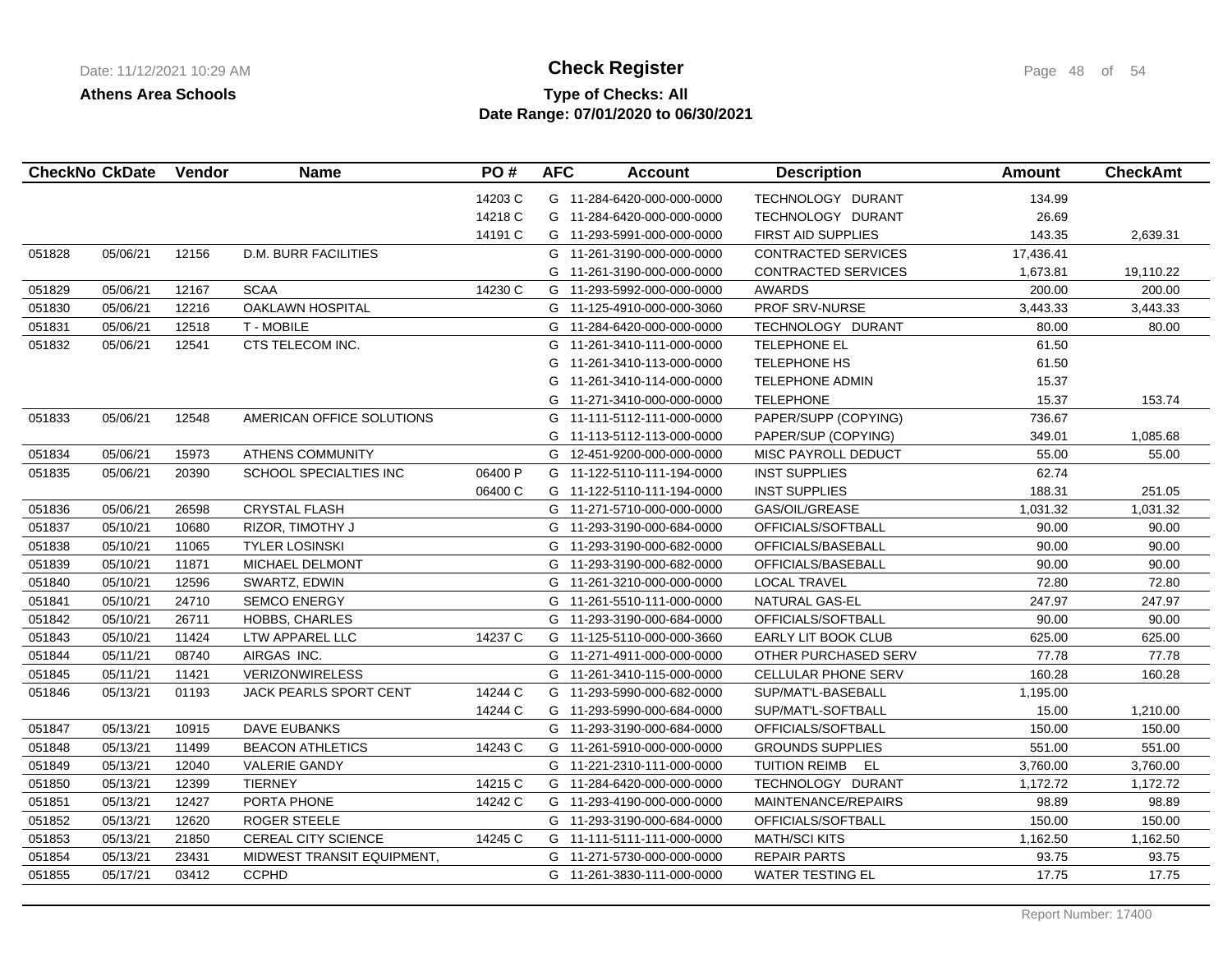## **Type of Checks: All Check Register Check Register Page 49 of 54 Date Range: 07/01/2020 to 06/30/2021**

|        | <b>CheckNo CkDate</b> | Vendor | <b>Name</b>                     | PO#     | <b>AFC</b> | <b>Account</b>             | <b>Description</b>          | Amount    | <b>CheckAmt</b> |
|--------|-----------------------|--------|---------------------------------|---------|------------|----------------------------|-----------------------------|-----------|-----------------|
| 051856 | 05/17/21              | 11275  | <b>CHUCK REPLOGLE</b>           | 14246 C |            | G 11-293-4290-000-000-0000 | <b>RENTALS</b>              | 515.00    | 515.00          |
| 051857 | 05/17/21              | 11551  | U.S. OMNI                       |         |            | G 11-252-7410-000-000-0000 | <b>DUES &amp; FEES</b>      | 3.00      | 3.00            |
| 051858 | 05/17/21              | 12082  | EDGENUITY INC.                  |         |            | G 11-221-5990-000-000-0000 | <b>CURRIC ONLINE</b>        | 40,400.00 | 40,400.00       |
| 051859 | 05/17/21              | 26392  | LOWE'S BUSINESS ACCOUNT         |         | G          | 11-261-5730-000-000-0000   | <b>REPAIR PARTS</b>         | 153.12    | 153.12          |
| 051860 | 05/18/21              | 10680  | RIZOR, TIMOTHY J                |         |            | G 11-293-3190-000-684-0000 | OFFICIALS/SOFTBALL          | 90.00     | 90.00           |
| 051861 | 05/18/21              | 12405  | PARKS, MATTHEW D.               | 14174 C |            | G 11-284-6420-000-000-8210 | <b>Rural Schools Tech</b>   | 900.00    | 900.00          |
| 051862 | 05/18/21              | 26711  | HOBBS, CHARLES                  |         |            | G 11-293-3190-000-684-0000 | OFFICIALS/SOFTBALL          | 90.00     | 90.00           |
| 051863 | 05/18/21              | 11339  | <b>CALHOUN COUNTY SHERIFF'S</b> |         | G          | 11-283-3140-000-000-0000   | <b>INDENTIX SCAN SVC</b>    | 71.00     | 71.00           |
| 051864 | 05/19/21              | 01521  | AT & T                          |         |            | G 11-261-3410-111-000-0000 | <b>TELEPHONE EL</b>         | 211.42    | 211.42          |
| 051865 | 05/19/21              | 01530  | <b>MESSA</b>                    |         |            | G 12-451-7000-000-000-0000 | MESSA                       | 4,977.98  | 4,977.98        |
| 051866 | 05/19/21              | 10335  | <b>TERRY FOSDICK</b>            |         | G          | 11-293-3190-000-682-0000   | OFFICIALS/BASEBALL          | 90.00     | 90.00           |
| 051867 | 05/19/21              | 12511  | <b>AT&amp;T MOBILITY</b>        |         | G          | 11-284-6420-000-000-0000   | TECHNOLOGY DURANT           | 688.56    | 688.56          |
| 051868 | 05/19/21              | 12604  | <b>DAVID CHERRY</b>             |         | G          | 11-293-3190-000-682-0000   | OFFICIALS/BASEBALL          | 90.00     | 90.00           |
| 051869 | 05/21/21              | 10015  | <b>CITY OF BATTLE CREEK</b>     |         | G          | 12-451-3500-000-000-0000   | <b>BC INCOME TAX</b>        | 57.99     | 57.99           |
| 051870 | 05/21/21              | 10507  | HUNTER PRELL CO.                |         | G          | 11-261-4910-000-000-0000   | OTHER PURCHASED SERV        | 331.50    | 331.50          |
| 051871 | 05/21/21              | 12382  | <b>BIO-SERV CORPORATION</b>     |         | G          | 11-261-3890-000-000-0000   | <b>EXTERMINATING SERV</b>   | 100.00    | 100.00          |
| 051872 | 05/21/21              | 15973  | <b>ATHENS COMMUNITY</b>         |         |            | G 12-451-9200-000-000-0000 | MISC PAYROLL DEDUCT         | 55.00     | 55.00           |
| 051873 | 05/21/21              | 10680  | RIZOR, TIMOTHY J                |         |            | G 11-293-3190-000-684-0000 | OFFICIALS/SOFTBALL          | 90.00     | 90.00           |
| 051874 | 05/21/21              | 10680  | RIZOR, TIMOTHY J                |         | G          | 11-293-3190-000-684-0000   | OFFICIALS/SOFTBALL          | 90.00     | 90.00           |
| 051875 | 05/21/21              | 10915  | <b>DAVE EUBANKS</b>             |         |            | G 11-293-3190-000-684-0000 | OFFICIALS/SOFTBALL          | 90.00     | 90.00           |
| 051876 | 05/21/21              | 10915  | <b>DAVE EUBANKS</b>             |         |            | G 11-293-3190-000-684-0000 | OFFICIALS/SOFTBALL          | 90.00     | 90.00           |
| 051877 | 05/21/21              | 12582  | <b>CURTIS CLEVELAND</b>         |         |            | G 11-293-3190-000-682-0000 | OFFICIALS/BASEBALL          | 60.00     | 60.00           |
| 051878 | 05/21/21              | 12596  | SWARTZ, EDWIN                   |         |            | G 11-261-3210-000-000-0000 | <b>LOCAL TRAVEL</b>         | 72.80     | 72.80           |
| 051879 | 05/21/21              | 12616  | PAUL TEMPLE                     |         |            | G 11-293-3190-000-682-0000 | OFFICIALS/BASEBALL          | 60.00     | 60.00           |
| 051880 | 05/21/21              | 22550  | <b>COLLEEN SWANK</b>            | 14253 C |            | G 11-111-5110-000-000-3660 | SUPPLIES- EARLY LIT         | 396.76    |                 |
|        |                       |        |                                 | 14253 C |            | G 11-125-5111-000-000-6010 | <b>TEACH SUP-SUMMER SCH</b> | 38.75     | 435.51          |
| 051881 | 05/25/21              | 00502  | <b>CONSUMERS ENERGY</b>         |         |            | G 11-261-5510-113-000-0000 | NATURAL GAS-HS              | 181.30    |                 |
|        |                       |        |                                 |         | G          | 11-261-5520-111-000-0000   | ELECTRICITY-EL              | 1,729.02  |                 |
|        |                       |        |                                 |         | G          | 11-261-5520-113-000-0000   | ELECTRICITY-HS              | 205.30    |                 |
|        |                       |        |                                 |         | G          | 11-261-5522-000-000-0000   | ELEC-ATHL FLD/BLDG          | 274.45    |                 |
|        |                       |        |                                 |         | G          | 11-261-5522-000-000-0000   | ELEC-ATHL FLD/BLDG          | 29.13     |                 |
|        |                       |        |                                 |         | G          | 11-271-5510-000-000-0000   | NATURAL GAS (HEAT)-BG       | 190.60    |                 |
|        |                       |        |                                 |         |            | G 11-271-5520-000-000-0000 | ELECTRICITY-B GARAGE        | 205.30    | 2,815.10        |
| 051882 | 05/25/21              | 08598  | <b>REALLY GOOD STUFF LLC</b>    | 00063 C |            | G 11-125-5110-000-000-7641 | <b>SUPPLIES</b>             | 70.94     | 70.94           |
| 051883 | 05/25/21              | 10381  | WARNER OIL COMPANY              |         |            | G 11-271-5710-000-000-0000 | GAS/OIL/GREASE              | 7,245.00  | 7,245.00        |
| 051884 | 05/25/21              | 11740  | SMITH'S FLOWER SHOP             | 14258 C |            | G 11-113-5993-113-000-0000 | <b>HIGH SCHL GRADUATION</b> | 170.00    | 170.00          |
| 051885 | 05/29/21              | 24160  | <b>AFLAC</b>                    |         |            | G 12-451-7002-000-000-0000 | AFLAC - EMPL PORTION        | 886.78    |                 |
|        |                       |        |                                 |         |            | G 12-451-7002-000-000-0000 | AFLAC - EMPL PORTION        | 67.55     | 954.33          |
|        |                       |        |                                 |         |            |                            |                             |           |                 |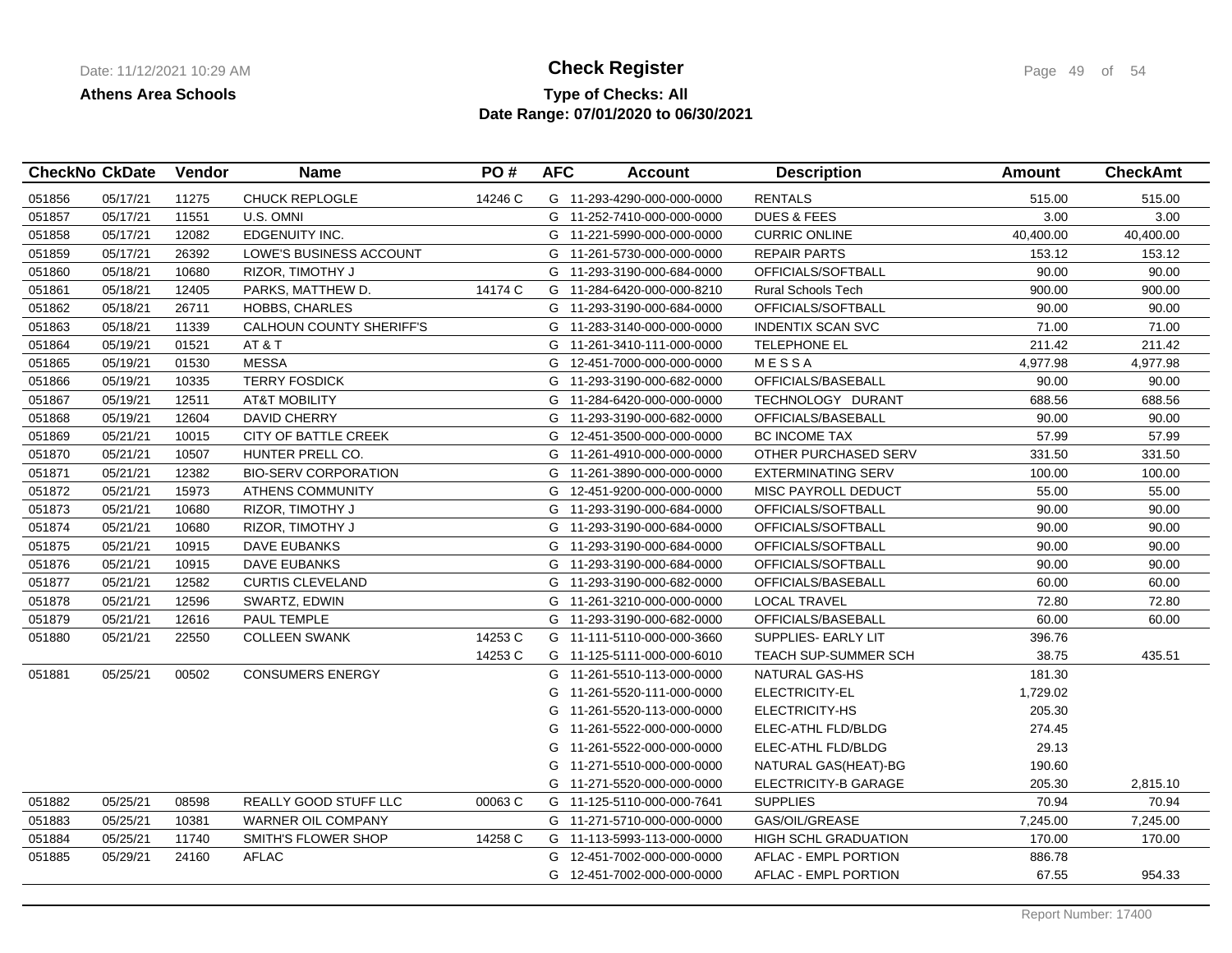# **Type of Checks: All Check Register Check Register Page 50 of 54 Date Range: 07/01/2020 to 06/30/2021**

|        | <b>CheckNo CkDate</b> | Vendor | <b>Name</b>                | PO#     | <b>AFC</b> | <b>Account</b>             | <b>Description</b>          | <b>Amount</b> | <b>CheckAmt</b> |
|--------|-----------------------|--------|----------------------------|---------|------------|----------------------------|-----------------------------|---------------|-----------------|
| 051886 | 06/03/21              | 00502  | <b>CONSUMERS ENERGY</b>    |         |            | G 11-261-5510-112-000-0000 | NATURAL GAS-MS              | 933.03        |                 |
|        |                       |        |                            |         |            | G 11-261-5520-112-000-0000 | ELECTRICITY-MS              | 1,319.18      |                 |
|        |                       |        |                            |         |            | G 11-261-5520-114-000-0000 | ELECTRICITY-ADMIN           | 9.60          |                 |
|        |                       |        |                            |         | G          | 11-261-5522-114-000-0000   | HEAT/AIR(ELEC)ADMIN         | 12.53         | 2,274.34        |
| 051887 | 06/03/21              | 10142  | WALTER DUBBELD             |         |            | G 11-226-3210-000-000-0000 | <b>TRAVEL</b>               | 439.56        | 439.56          |
| 051888 | 06/03/21              | 10212  | REPUBLIC SERVICE OF        |         |            | G 11-261-3840-000-000-0000 | REFUSE SERVICE              | 778.41        |                 |
|        |                       |        |                            |         |            | G 11-271-3840-000-000-0000 | <b>REFUSE SERVICE</b>       | 27.00         | 805.41          |
| 051889 | 06/03/21              | 10507  | HUNTER PRELL CO.           |         | G          | 11-261-4910-000-000-0000   | OTHER PURCHASED SERV        | 2,108.76      |                 |
|        |                       |        |                            |         |            | G 11-261-4910-000-000-0000 | OTHER PURCHASED SERV        | 221.00        | 2,329.76        |
| 051890 | 06/03/21              | 11101  | HUEPENBECKER, JOE          | 14264 C |            | G 11-113-5993-113-000-0000 | <b>HIGH SCHL GRADUATION</b> | 2,456.00      | 2,456.00        |
| 051891 | 06/03/21              | 11421  | <b>VERIZONWIRELESS</b>     |         |            | G 11-284-6420-000-000-0000 | TECHNOLOGY DURANT           | 495.00        | 495.00          |
| 051892 | 06/03/21              | 11551  | U.S. OMNI                  |         |            | G 11-252-7410-000-000-0000 | <b>DUES &amp; FEES</b>      | 3.00          | 3.00            |
| 051893 | 06/03/21              | 12339  | TRAVELODGE HOTELS, INC     | 14262 C | G          | 11-293-3220-000-000-0000   | CONFERENCE/TRAVEL/EX        | 525.00        | 525.00          |
| 051894 | 06/03/21              | 12424  | <b>CORA ARMSTRONG</b>      |         |            | G 11-111-3210-111-000-0000 | <b>LOCAL TRAVEL</b>         | 108.49        |                 |
|        |                       |        |                            |         |            | G 11-113-3210-113-000-0000 | <b>LOCAL TRAVEL</b>         | 230.53        | 339.02          |
| 051895 | 06/03/21              | 12518  | T - MOBILE                 |         |            | G 11-284-6420-000-000-0000 | TECHNOLOGY DURANT           | 80.00         | 80.00           |
| 051896 | 06/03/21              | 12596  | SWARTZ, EDWIN              |         |            | G 11-261-3210-000-000-0000 | <b>LOCAL TRAVEL</b>         | 72.80         | 72.80           |
| 051897 | 06/03/21              | 15321  | STACHIA BAGLEY             |         |            | G 11-111-3210-111-000-0000 | <b>LOCAL TRAVEL</b>         | 258.69        |                 |
|        |                       |        |                            |         |            | G 11-113-3210-113-000-0000 | <b>LOCAL TRAVEL</b>         | 64.92         | 323.61          |
| 051898 | 06/03/21              | 15973  | <b>ATHENS COMMUNITY</b>    |         |            | G 12-451-9200-000-000-0000 | MISC PAYROLL DEDUCT         | 55.00         | 55.00           |
| 051899 | 06/03/21              | 26145  | SHIRLEY DOWD               | 14265 C |            | G 11-111-5110-000-000-3660 | SUPPLIES- EARLY LIT         | 234.16        |                 |
|        |                       |        |                            | 14266 C |            | G 11-111-5110-000-000-3660 | SUPPLIES- EARLY LIT         | 36.87         |                 |
|        |                       |        |                            | 14266 C |            | G 11-241-5910-111-000-0000 | OFFICE SUPPLIES-EL          | 37.98         | 309.01          |
| 051900 | 06/03/21              | 26609  | OVERHEAD DOOR CO OF BATTLE |         |            | G 11-271-4911-000-000-0000 | OTHER PURCHASED SERV        | 112.50        | 112.50          |
| 051901 | 06/03/21              | 26721  | MENDON COMMUNITY           |         |            | G 11-293-7910-000-000-0000 | DUE & FEES/STUDENTS         | 150.00        | 150.00          |
| 051903 | 06/03/21              | 11887  | <b>FIRST BANKCARD</b>      | 14256 C |            | G 11-111-5110-000-000-3660 | SUPPLIES- EARLY LIT         | 447.78        |                 |
|        |                       |        |                            | 14267 C |            | G 11-111-5110-000-000-3660 | SUPPLIES- EARLY LIT         | 105.96        |                 |
|        |                       |        |                            | 14252 C |            | G 11-111-5110-111-000-0000 | <b>TEACHING SUPPLIES</b>    | 22.99         |                 |
|        |                       |        |                            | 14228 C |            | G 11-111-5991-111-000-0000 | <b>BUILDING SUPPLIES</b>    | 21.98         |                 |
|        |                       |        |                            | 14212 C |            | G 11-113-5116-113-000-0000 | <b>AWARDS</b>               | 49.50         |                 |
|        |                       |        |                            | 14249 C |            | G 11-125-5110-000-000-7641 | <b>SUPPLIES</b>             | 71.85         |                 |
|        |                       |        |                            | 14250 C |            | G 11-125-5110-000-000-7641 | <b>SUPPLIES</b>             | 88.59         |                 |
|        |                       |        |                            | 14251 C |            | G 11-125-5110-000-000-7641 | <b>SUPPLIES</b>             | 399.80        |                 |
|        |                       |        |                            | 14248 C |            | G 11-125-5110-000-000-7641 | <b>SUPPLIES</b>             | 262.99        |                 |
|        |                       |        |                            | 14254 C |            | G 11-241-5910-111-000-0000 | OFFICE SUPPLIES-EL          | 54.94         |                 |
|        |                       |        |                            | 14252 C |            | G 11-261-5980-000-000-0000 | <b>BUILDING SUPPLIES</b>    | 16.24         |                 |
|        |                       |        |                            | 14216 C |            | G 11-284-6420-000-000-0000 | TECHNOLOGY DURANT           | 145.36        |                 |
|        |                       |        |                            | 14241 C |            | G 11-284-6420-000-000-0000 | TECHNOLOGY DURANT           | 879.89        | 2,567.87        |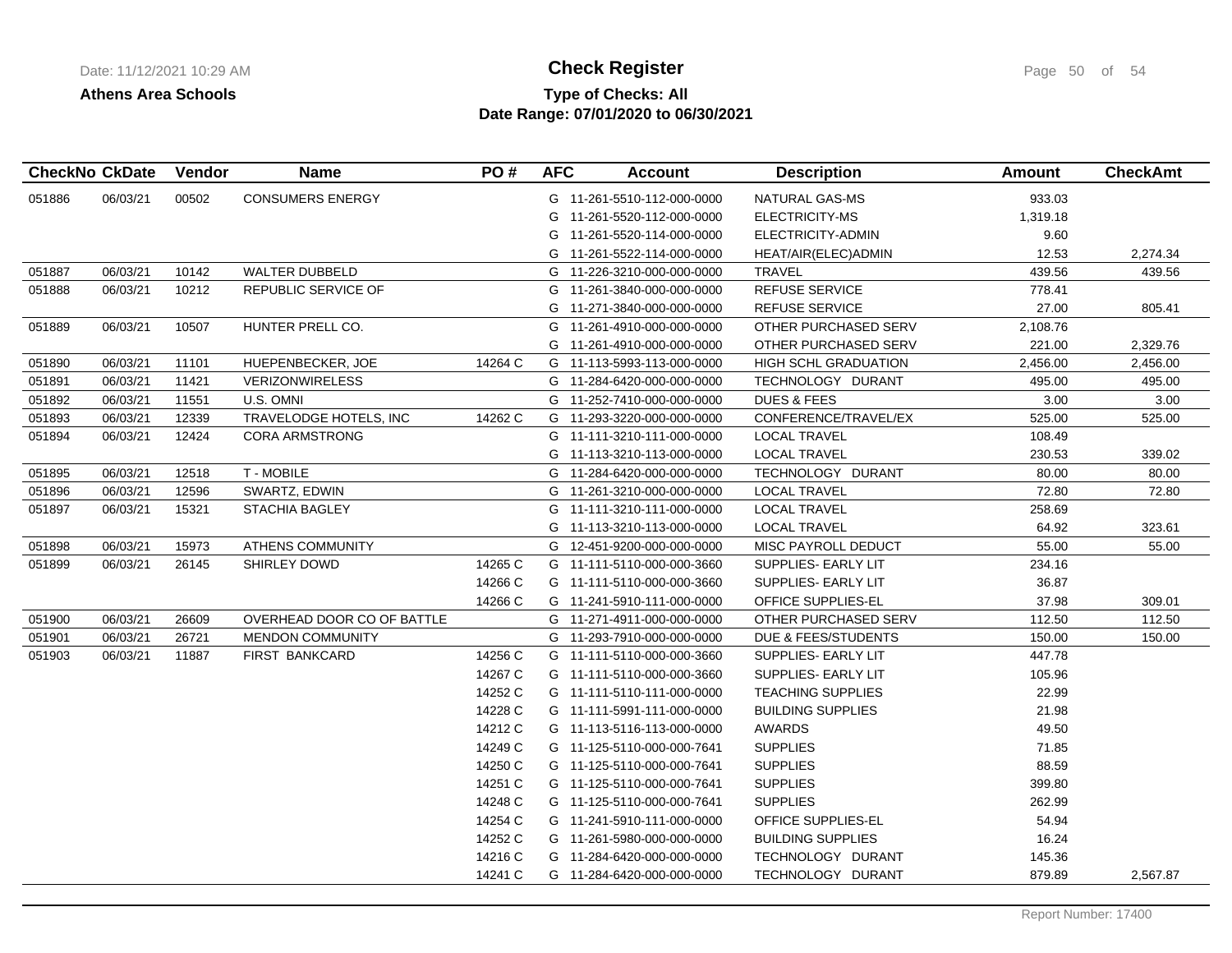## **Type of Checks: All Check Register Check Register Page 51 of 54 Date Range: 07/01/2020 to 06/30/2021**

| <b>CONSUMERS ENERGY</b><br>06/10/21<br>00502<br>G 11-261-5520-112-000-0000<br>ELECTRICITY-MS<br>19.33<br>19.33<br>051904<br>01521<br>AT&T<br>316.34<br>316.34<br>051905<br>06/10/21<br>G 11-261-3410-111-000-0000<br><b>TELEPHONE EL</b><br>06402<br><b>KELLOGG COMMUNITY COLL</b><br>14273 C<br>1,067.20<br>1,067.20<br>051906<br>06/10/21<br>G 11-113-3710-000-000-0000<br><b>DUAL ENROLLMENT</b><br>08230<br><b>RECOGNITION INC</b><br>14275 C<br>051907<br>06/10/21<br>G 11-293-5992-000-000-0000<br>AWARDS<br>330.50<br>330.50<br>AIRGAS INC.<br>OTHER PURCHASED SERV<br>051908<br>06/10/21<br>08740<br>G 11-271-4911-000-000-0000<br>79.79<br>79.79<br>051909<br>06/10/21<br>09785<br>ATHENS AUTO SUPPLY<br>G<br>11-261-5980-000-000-0000<br><b>BUILDING SUPPLIES</b><br>236.90<br>G 11-271-5730-000-000-0000<br><b>REPAIR PARTS</b><br>17.64<br>254.54<br>170.04<br>06/10/21<br>PITNEY BOWES INC.<br>11-252-3430-000-000-0000<br>MAIL/POSTAGE-CENTRAL<br>170.04<br>051910<br>10161<br>G<br>051911<br>06/10/21<br>10365<br>RANDLE, RICHARD L<br>G 11-293-3190-000-620-0000<br>OFFICIALS/BOY BSKTBL<br>70.00<br>70.00<br>051912<br>10552<br>262.40<br>06/10/21<br><b>HOLLAND BUS COMPANY</b><br>G 11-271-5730-000-000-0000<br><b>REPAIR PARTS</b><br>262.40<br>G<br>11-271-5730-000-000-0000<br><b>REPAIR PARTS</b><br>(262.40)<br>G<br>11-271-5730-000-000-0000<br>CHECK # 051912 VOIDED<br>0.00<br>G<br>11-271-5730-000-000-0000<br>(262.40)<br>CHECK # 051912 VOIDED<br>06/10/21<br>10966<br><b>MEYER MUSIC</b><br>051914<br>G 11-113-4121-113-000-0000<br><b>MUSIC INSTRM REPAIRS</b><br>68.50<br><b>MUSIC INSTRM REPAIRS</b><br>62.32<br>G 11-113-4121-113-000-0000<br>G 11-113-4122-113-000-0000<br><b>BAND UNIFORM MAINT</b><br>17.95<br><b>TCHG SUPPLIES-MUSIC</b><br>27.73<br>G 11-113-5117-113-000-0000<br>6.26<br>G 11-113-5117-113-000-0000<br><b>TCHG SUPPLIES-MUSIC</b><br>76.00<br>G 11-113-5117-113-000-0000<br><b>TCHG SUPPLIES-MUSIC</b><br>11-113-6411-113-000-0000<br>MUSICAL INSTRUMENTS<br>376.65<br>G<br>G<br>11-113-6421-113-000-0000<br><b>BAND EQUIP REPLACMNT</b><br>75.41<br>2.36<br>G 11-113-6421-113-000-0000<br><b>BAND EQUIP REPLACMNT</b><br>3.59<br>G 11-113-6421-113-000-0000<br><b>BAND EQUIP REPLACMNT</b><br>1.35<br>718.12<br>G 11-113-6421-113-000-0000<br><b>BAND EQUIP REPLACMNT</b><br>051916<br>06/10/21<br>10988<br><b>SCHOLASTIC</b><br>$0-078C$<br>AT RISK MISC SUPPLIE<br>1,074.00<br>G 11-125-5990-000-000-3060<br>0-077 C<br>927.50<br>G 11-125-5990-000-000-3060<br>AT RISK MISC SUPPLIE<br>0-076 C<br>G 11-125-5990-000-000-3060<br>AT RISK MISC SUPPLIE<br>830.00<br>06800 C<br>G 11-125-5990-000-000-3060<br>AT RISK MISC SUPPLIES<br>950.50<br>06700 C<br>G 11-125-5990-000-000-3060<br>AT RISK MISC SUPPLIES<br>949.05<br>$0-069C$<br>AT RISK MISC SUPPLIES<br>750.00<br>G 11-125-5990-000-000-3060<br>07500 C<br>687.00<br>G 11-125-5990-000-000-3060<br>AT RISK MISC SUPPLIES<br>0-074 C<br>G 11-125-5990-000-000-3060<br>AT RISK MISC SUPPLIE<br>1,047.00<br>0-073 C<br>G 11-125-5990-000-000-3060<br>AT RISK MISC SUPPLIE<br>1,196.00<br>0-072 C<br>G 11-125-5990-000-000-3060<br>AT RISK MISC SUPPLIE<br>1,346.50<br>0-071 C<br>G 11-125-5990-000-000-3060<br>AT RISK MISC SUPPLIES<br>1,350.00<br>O-070 C<br>648.00<br>11,755.55<br>G 11-125-5990-000-000-3060<br>AT RISK MISC SUPPLIES<br>051917<br>06/10/21<br>11604<br>RW MERCER CO. INC.<br>150.00<br>G 11-261-4910-000-000-0000<br>OTHER PURCHASED SERV<br>300.00<br>G 11-271-4911-000-000-0000<br>OTHER PURCHASED SERV<br>150.00 | <b>CheckNo CkDate</b> | Vendor | <b>Name</b> | PO# | <b>AFC</b> | <b>Account</b> | <b>Description</b> | <b>Amount</b> | <b>CheckAmt</b> |
|-----------------------------------------------------------------------------------------------------------------------------------------------------------------------------------------------------------------------------------------------------------------------------------------------------------------------------------------------------------------------------------------------------------------------------------------------------------------------------------------------------------------------------------------------------------------------------------------------------------------------------------------------------------------------------------------------------------------------------------------------------------------------------------------------------------------------------------------------------------------------------------------------------------------------------------------------------------------------------------------------------------------------------------------------------------------------------------------------------------------------------------------------------------------------------------------------------------------------------------------------------------------------------------------------------------------------------------------------------------------------------------------------------------------------------------------------------------------------------------------------------------------------------------------------------------------------------------------------------------------------------------------------------------------------------------------------------------------------------------------------------------------------------------------------------------------------------------------------------------------------------------------------------------------------------------------------------------------------------------------------------------------------------------------------------------------------------------------------------------------------------------------------------------------------------------------------------------------------------------------------------------------------------------------------------------------------------------------------------------------------------------------------------------------------------------------------------------------------------------------------------------------------------------------------------------------------------------------------------------------------------------------------------------------------------------------------------------------------------------------------------------------------------------------------------------------------------------------------------------------------------------------------------------------------------------------------------------------------------------------------------------------------------------------------------------------------------------------------------------------------------------------------------------------------------------------------------------------------------------------------------------------------------------------------------------------------------------------------------------------------------------------------------------------------------------------------------------------------------------------------------------------------------------------------------------|-----------------------|--------|-------------|-----|------------|----------------|--------------------|---------------|-----------------|
|                                                                                                                                                                                                                                                                                                                                                                                                                                                                                                                                                                                                                                                                                                                                                                                                                                                                                                                                                                                                                                                                                                                                                                                                                                                                                                                                                                                                                                                                                                                                                                                                                                                                                                                                                                                                                                                                                                                                                                                                                                                                                                                                                                                                                                                                                                                                                                                                                                                                                                                                                                                                                                                                                                                                                                                                                                                                                                                                                                                                                                                                                                                                                                                                                                                                                                                                                                                                                                                                                                                                                           |                       |        |             |     |            |                |                    |               |                 |
|                                                                                                                                                                                                                                                                                                                                                                                                                                                                                                                                                                                                                                                                                                                                                                                                                                                                                                                                                                                                                                                                                                                                                                                                                                                                                                                                                                                                                                                                                                                                                                                                                                                                                                                                                                                                                                                                                                                                                                                                                                                                                                                                                                                                                                                                                                                                                                                                                                                                                                                                                                                                                                                                                                                                                                                                                                                                                                                                                                                                                                                                                                                                                                                                                                                                                                                                                                                                                                                                                                                                                           |                       |        |             |     |            |                |                    |               |                 |
|                                                                                                                                                                                                                                                                                                                                                                                                                                                                                                                                                                                                                                                                                                                                                                                                                                                                                                                                                                                                                                                                                                                                                                                                                                                                                                                                                                                                                                                                                                                                                                                                                                                                                                                                                                                                                                                                                                                                                                                                                                                                                                                                                                                                                                                                                                                                                                                                                                                                                                                                                                                                                                                                                                                                                                                                                                                                                                                                                                                                                                                                                                                                                                                                                                                                                                                                                                                                                                                                                                                                                           |                       |        |             |     |            |                |                    |               |                 |
|                                                                                                                                                                                                                                                                                                                                                                                                                                                                                                                                                                                                                                                                                                                                                                                                                                                                                                                                                                                                                                                                                                                                                                                                                                                                                                                                                                                                                                                                                                                                                                                                                                                                                                                                                                                                                                                                                                                                                                                                                                                                                                                                                                                                                                                                                                                                                                                                                                                                                                                                                                                                                                                                                                                                                                                                                                                                                                                                                                                                                                                                                                                                                                                                                                                                                                                                                                                                                                                                                                                                                           |                       |        |             |     |            |                |                    |               |                 |
|                                                                                                                                                                                                                                                                                                                                                                                                                                                                                                                                                                                                                                                                                                                                                                                                                                                                                                                                                                                                                                                                                                                                                                                                                                                                                                                                                                                                                                                                                                                                                                                                                                                                                                                                                                                                                                                                                                                                                                                                                                                                                                                                                                                                                                                                                                                                                                                                                                                                                                                                                                                                                                                                                                                                                                                                                                                                                                                                                                                                                                                                                                                                                                                                                                                                                                                                                                                                                                                                                                                                                           |                       |        |             |     |            |                |                    |               |                 |
|                                                                                                                                                                                                                                                                                                                                                                                                                                                                                                                                                                                                                                                                                                                                                                                                                                                                                                                                                                                                                                                                                                                                                                                                                                                                                                                                                                                                                                                                                                                                                                                                                                                                                                                                                                                                                                                                                                                                                                                                                                                                                                                                                                                                                                                                                                                                                                                                                                                                                                                                                                                                                                                                                                                                                                                                                                                                                                                                                                                                                                                                                                                                                                                                                                                                                                                                                                                                                                                                                                                                                           |                       |        |             |     |            |                |                    |               |                 |
|                                                                                                                                                                                                                                                                                                                                                                                                                                                                                                                                                                                                                                                                                                                                                                                                                                                                                                                                                                                                                                                                                                                                                                                                                                                                                                                                                                                                                                                                                                                                                                                                                                                                                                                                                                                                                                                                                                                                                                                                                                                                                                                                                                                                                                                                                                                                                                                                                                                                                                                                                                                                                                                                                                                                                                                                                                                                                                                                                                                                                                                                                                                                                                                                                                                                                                                                                                                                                                                                                                                                                           |                       |        |             |     |            |                |                    |               |                 |
|                                                                                                                                                                                                                                                                                                                                                                                                                                                                                                                                                                                                                                                                                                                                                                                                                                                                                                                                                                                                                                                                                                                                                                                                                                                                                                                                                                                                                                                                                                                                                                                                                                                                                                                                                                                                                                                                                                                                                                                                                                                                                                                                                                                                                                                                                                                                                                                                                                                                                                                                                                                                                                                                                                                                                                                                                                                                                                                                                                                                                                                                                                                                                                                                                                                                                                                                                                                                                                                                                                                                                           |                       |        |             |     |            |                |                    |               |                 |
|                                                                                                                                                                                                                                                                                                                                                                                                                                                                                                                                                                                                                                                                                                                                                                                                                                                                                                                                                                                                                                                                                                                                                                                                                                                                                                                                                                                                                                                                                                                                                                                                                                                                                                                                                                                                                                                                                                                                                                                                                                                                                                                                                                                                                                                                                                                                                                                                                                                                                                                                                                                                                                                                                                                                                                                                                                                                                                                                                                                                                                                                                                                                                                                                                                                                                                                                                                                                                                                                                                                                                           |                       |        |             |     |            |                |                    |               |                 |
|                                                                                                                                                                                                                                                                                                                                                                                                                                                                                                                                                                                                                                                                                                                                                                                                                                                                                                                                                                                                                                                                                                                                                                                                                                                                                                                                                                                                                                                                                                                                                                                                                                                                                                                                                                                                                                                                                                                                                                                                                                                                                                                                                                                                                                                                                                                                                                                                                                                                                                                                                                                                                                                                                                                                                                                                                                                                                                                                                                                                                                                                                                                                                                                                                                                                                                                                                                                                                                                                                                                                                           |                       |        |             |     |            |                |                    |               |                 |
|                                                                                                                                                                                                                                                                                                                                                                                                                                                                                                                                                                                                                                                                                                                                                                                                                                                                                                                                                                                                                                                                                                                                                                                                                                                                                                                                                                                                                                                                                                                                                                                                                                                                                                                                                                                                                                                                                                                                                                                                                                                                                                                                                                                                                                                                                                                                                                                                                                                                                                                                                                                                                                                                                                                                                                                                                                                                                                                                                                                                                                                                                                                                                                                                                                                                                                                                                                                                                                                                                                                                                           |                       |        |             |     |            |                |                    |               |                 |
|                                                                                                                                                                                                                                                                                                                                                                                                                                                                                                                                                                                                                                                                                                                                                                                                                                                                                                                                                                                                                                                                                                                                                                                                                                                                                                                                                                                                                                                                                                                                                                                                                                                                                                                                                                                                                                                                                                                                                                                                                                                                                                                                                                                                                                                                                                                                                                                                                                                                                                                                                                                                                                                                                                                                                                                                                                                                                                                                                                                                                                                                                                                                                                                                                                                                                                                                                                                                                                                                                                                                                           |                       |        |             |     |            |                |                    |               |                 |
|                                                                                                                                                                                                                                                                                                                                                                                                                                                                                                                                                                                                                                                                                                                                                                                                                                                                                                                                                                                                                                                                                                                                                                                                                                                                                                                                                                                                                                                                                                                                                                                                                                                                                                                                                                                                                                                                                                                                                                                                                                                                                                                                                                                                                                                                                                                                                                                                                                                                                                                                                                                                                                                                                                                                                                                                                                                                                                                                                                                                                                                                                                                                                                                                                                                                                                                                                                                                                                                                                                                                                           |                       |        |             |     |            |                |                    |               |                 |
|                                                                                                                                                                                                                                                                                                                                                                                                                                                                                                                                                                                                                                                                                                                                                                                                                                                                                                                                                                                                                                                                                                                                                                                                                                                                                                                                                                                                                                                                                                                                                                                                                                                                                                                                                                                                                                                                                                                                                                                                                                                                                                                                                                                                                                                                                                                                                                                                                                                                                                                                                                                                                                                                                                                                                                                                                                                                                                                                                                                                                                                                                                                                                                                                                                                                                                                                                                                                                                                                                                                                                           |                       |        |             |     |            |                |                    |               |                 |
|                                                                                                                                                                                                                                                                                                                                                                                                                                                                                                                                                                                                                                                                                                                                                                                                                                                                                                                                                                                                                                                                                                                                                                                                                                                                                                                                                                                                                                                                                                                                                                                                                                                                                                                                                                                                                                                                                                                                                                                                                                                                                                                                                                                                                                                                                                                                                                                                                                                                                                                                                                                                                                                                                                                                                                                                                                                                                                                                                                                                                                                                                                                                                                                                                                                                                                                                                                                                                                                                                                                                                           |                       |        |             |     |            |                |                    |               |                 |
|                                                                                                                                                                                                                                                                                                                                                                                                                                                                                                                                                                                                                                                                                                                                                                                                                                                                                                                                                                                                                                                                                                                                                                                                                                                                                                                                                                                                                                                                                                                                                                                                                                                                                                                                                                                                                                                                                                                                                                                                                                                                                                                                                                                                                                                                                                                                                                                                                                                                                                                                                                                                                                                                                                                                                                                                                                                                                                                                                                                                                                                                                                                                                                                                                                                                                                                                                                                                                                                                                                                                                           |                       |        |             |     |            |                |                    |               |                 |
|                                                                                                                                                                                                                                                                                                                                                                                                                                                                                                                                                                                                                                                                                                                                                                                                                                                                                                                                                                                                                                                                                                                                                                                                                                                                                                                                                                                                                                                                                                                                                                                                                                                                                                                                                                                                                                                                                                                                                                                                                                                                                                                                                                                                                                                                                                                                                                                                                                                                                                                                                                                                                                                                                                                                                                                                                                                                                                                                                                                                                                                                                                                                                                                                                                                                                                                                                                                                                                                                                                                                                           |                       |        |             |     |            |                |                    |               |                 |
|                                                                                                                                                                                                                                                                                                                                                                                                                                                                                                                                                                                                                                                                                                                                                                                                                                                                                                                                                                                                                                                                                                                                                                                                                                                                                                                                                                                                                                                                                                                                                                                                                                                                                                                                                                                                                                                                                                                                                                                                                                                                                                                                                                                                                                                                                                                                                                                                                                                                                                                                                                                                                                                                                                                                                                                                                                                                                                                                                                                                                                                                                                                                                                                                                                                                                                                                                                                                                                                                                                                                                           |                       |        |             |     |            |                |                    |               |                 |
|                                                                                                                                                                                                                                                                                                                                                                                                                                                                                                                                                                                                                                                                                                                                                                                                                                                                                                                                                                                                                                                                                                                                                                                                                                                                                                                                                                                                                                                                                                                                                                                                                                                                                                                                                                                                                                                                                                                                                                                                                                                                                                                                                                                                                                                                                                                                                                                                                                                                                                                                                                                                                                                                                                                                                                                                                                                                                                                                                                                                                                                                                                                                                                                                                                                                                                                                                                                                                                                                                                                                                           |                       |        |             |     |            |                |                    |               |                 |
|                                                                                                                                                                                                                                                                                                                                                                                                                                                                                                                                                                                                                                                                                                                                                                                                                                                                                                                                                                                                                                                                                                                                                                                                                                                                                                                                                                                                                                                                                                                                                                                                                                                                                                                                                                                                                                                                                                                                                                                                                                                                                                                                                                                                                                                                                                                                                                                                                                                                                                                                                                                                                                                                                                                                                                                                                                                                                                                                                                                                                                                                                                                                                                                                                                                                                                                                                                                                                                                                                                                                                           |                       |        |             |     |            |                |                    |               |                 |
|                                                                                                                                                                                                                                                                                                                                                                                                                                                                                                                                                                                                                                                                                                                                                                                                                                                                                                                                                                                                                                                                                                                                                                                                                                                                                                                                                                                                                                                                                                                                                                                                                                                                                                                                                                                                                                                                                                                                                                                                                                                                                                                                                                                                                                                                                                                                                                                                                                                                                                                                                                                                                                                                                                                                                                                                                                                                                                                                                                                                                                                                                                                                                                                                                                                                                                                                                                                                                                                                                                                                                           |                       |        |             |     |            |                |                    |               |                 |
|                                                                                                                                                                                                                                                                                                                                                                                                                                                                                                                                                                                                                                                                                                                                                                                                                                                                                                                                                                                                                                                                                                                                                                                                                                                                                                                                                                                                                                                                                                                                                                                                                                                                                                                                                                                                                                                                                                                                                                                                                                                                                                                                                                                                                                                                                                                                                                                                                                                                                                                                                                                                                                                                                                                                                                                                                                                                                                                                                                                                                                                                                                                                                                                                                                                                                                                                                                                                                                                                                                                                                           |                       |        |             |     |            |                |                    |               |                 |
|                                                                                                                                                                                                                                                                                                                                                                                                                                                                                                                                                                                                                                                                                                                                                                                                                                                                                                                                                                                                                                                                                                                                                                                                                                                                                                                                                                                                                                                                                                                                                                                                                                                                                                                                                                                                                                                                                                                                                                                                                                                                                                                                                                                                                                                                                                                                                                                                                                                                                                                                                                                                                                                                                                                                                                                                                                                                                                                                                                                                                                                                                                                                                                                                                                                                                                                                                                                                                                                                                                                                                           |                       |        |             |     |            |                |                    |               |                 |
|                                                                                                                                                                                                                                                                                                                                                                                                                                                                                                                                                                                                                                                                                                                                                                                                                                                                                                                                                                                                                                                                                                                                                                                                                                                                                                                                                                                                                                                                                                                                                                                                                                                                                                                                                                                                                                                                                                                                                                                                                                                                                                                                                                                                                                                                                                                                                                                                                                                                                                                                                                                                                                                                                                                                                                                                                                                                                                                                                                                                                                                                                                                                                                                                                                                                                                                                                                                                                                                                                                                                                           |                       |        |             |     |            |                |                    |               |                 |
|                                                                                                                                                                                                                                                                                                                                                                                                                                                                                                                                                                                                                                                                                                                                                                                                                                                                                                                                                                                                                                                                                                                                                                                                                                                                                                                                                                                                                                                                                                                                                                                                                                                                                                                                                                                                                                                                                                                                                                                                                                                                                                                                                                                                                                                                                                                                                                                                                                                                                                                                                                                                                                                                                                                                                                                                                                                                                                                                                                                                                                                                                                                                                                                                                                                                                                                                                                                                                                                                                                                                                           |                       |        |             |     |            |                |                    |               |                 |
|                                                                                                                                                                                                                                                                                                                                                                                                                                                                                                                                                                                                                                                                                                                                                                                                                                                                                                                                                                                                                                                                                                                                                                                                                                                                                                                                                                                                                                                                                                                                                                                                                                                                                                                                                                                                                                                                                                                                                                                                                                                                                                                                                                                                                                                                                                                                                                                                                                                                                                                                                                                                                                                                                                                                                                                                                                                                                                                                                                                                                                                                                                                                                                                                                                                                                                                                                                                                                                                                                                                                                           |                       |        |             |     |            |                |                    |               |                 |
|                                                                                                                                                                                                                                                                                                                                                                                                                                                                                                                                                                                                                                                                                                                                                                                                                                                                                                                                                                                                                                                                                                                                                                                                                                                                                                                                                                                                                                                                                                                                                                                                                                                                                                                                                                                                                                                                                                                                                                                                                                                                                                                                                                                                                                                                                                                                                                                                                                                                                                                                                                                                                                                                                                                                                                                                                                                                                                                                                                                                                                                                                                                                                                                                                                                                                                                                                                                                                                                                                                                                                           |                       |        |             |     |            |                |                    |               |                 |
|                                                                                                                                                                                                                                                                                                                                                                                                                                                                                                                                                                                                                                                                                                                                                                                                                                                                                                                                                                                                                                                                                                                                                                                                                                                                                                                                                                                                                                                                                                                                                                                                                                                                                                                                                                                                                                                                                                                                                                                                                                                                                                                                                                                                                                                                                                                                                                                                                                                                                                                                                                                                                                                                                                                                                                                                                                                                                                                                                                                                                                                                                                                                                                                                                                                                                                                                                                                                                                                                                                                                                           |                       |        |             |     |            |                |                    |               |                 |
|                                                                                                                                                                                                                                                                                                                                                                                                                                                                                                                                                                                                                                                                                                                                                                                                                                                                                                                                                                                                                                                                                                                                                                                                                                                                                                                                                                                                                                                                                                                                                                                                                                                                                                                                                                                                                                                                                                                                                                                                                                                                                                                                                                                                                                                                                                                                                                                                                                                                                                                                                                                                                                                                                                                                                                                                                                                                                                                                                                                                                                                                                                                                                                                                                                                                                                                                                                                                                                                                                                                                                           |                       |        |             |     |            |                |                    |               |                 |
|                                                                                                                                                                                                                                                                                                                                                                                                                                                                                                                                                                                                                                                                                                                                                                                                                                                                                                                                                                                                                                                                                                                                                                                                                                                                                                                                                                                                                                                                                                                                                                                                                                                                                                                                                                                                                                                                                                                                                                                                                                                                                                                                                                                                                                                                                                                                                                                                                                                                                                                                                                                                                                                                                                                                                                                                                                                                                                                                                                                                                                                                                                                                                                                                                                                                                                                                                                                                                                                                                                                                                           |                       |        |             |     |            |                |                    |               |                 |
|                                                                                                                                                                                                                                                                                                                                                                                                                                                                                                                                                                                                                                                                                                                                                                                                                                                                                                                                                                                                                                                                                                                                                                                                                                                                                                                                                                                                                                                                                                                                                                                                                                                                                                                                                                                                                                                                                                                                                                                                                                                                                                                                                                                                                                                                                                                                                                                                                                                                                                                                                                                                                                                                                                                                                                                                                                                                                                                                                                                                                                                                                                                                                                                                                                                                                                                                                                                                                                                                                                                                                           |                       |        |             |     |            |                |                    |               |                 |
|                                                                                                                                                                                                                                                                                                                                                                                                                                                                                                                                                                                                                                                                                                                                                                                                                                                                                                                                                                                                                                                                                                                                                                                                                                                                                                                                                                                                                                                                                                                                                                                                                                                                                                                                                                                                                                                                                                                                                                                                                                                                                                                                                                                                                                                                                                                                                                                                                                                                                                                                                                                                                                                                                                                                                                                                                                                                                                                                                                                                                                                                                                                                                                                                                                                                                                                                                                                                                                                                                                                                                           |                       |        |             |     |            |                |                    |               |                 |
|                                                                                                                                                                                                                                                                                                                                                                                                                                                                                                                                                                                                                                                                                                                                                                                                                                                                                                                                                                                                                                                                                                                                                                                                                                                                                                                                                                                                                                                                                                                                                                                                                                                                                                                                                                                                                                                                                                                                                                                                                                                                                                                                                                                                                                                                                                                                                                                                                                                                                                                                                                                                                                                                                                                                                                                                                                                                                                                                                                                                                                                                                                                                                                                                                                                                                                                                                                                                                                                                                                                                                           |                       |        |             |     |            |                |                    |               |                 |
|                                                                                                                                                                                                                                                                                                                                                                                                                                                                                                                                                                                                                                                                                                                                                                                                                                                                                                                                                                                                                                                                                                                                                                                                                                                                                                                                                                                                                                                                                                                                                                                                                                                                                                                                                                                                                                                                                                                                                                                                                                                                                                                                                                                                                                                                                                                                                                                                                                                                                                                                                                                                                                                                                                                                                                                                                                                                                                                                                                                                                                                                                                                                                                                                                                                                                                                                                                                                                                                                                                                                                           |                       |        |             |     |            |                |                    |               |                 |
|                                                                                                                                                                                                                                                                                                                                                                                                                                                                                                                                                                                                                                                                                                                                                                                                                                                                                                                                                                                                                                                                                                                                                                                                                                                                                                                                                                                                                                                                                                                                                                                                                                                                                                                                                                                                                                                                                                                                                                                                                                                                                                                                                                                                                                                                                                                                                                                                                                                                                                                                                                                                                                                                                                                                                                                                                                                                                                                                                                                                                                                                                                                                                                                                                                                                                                                                                                                                                                                                                                                                                           |                       |        |             |     |            |                |                    |               |                 |
|                                                                                                                                                                                                                                                                                                                                                                                                                                                                                                                                                                                                                                                                                                                                                                                                                                                                                                                                                                                                                                                                                                                                                                                                                                                                                                                                                                                                                                                                                                                                                                                                                                                                                                                                                                                                                                                                                                                                                                                                                                                                                                                                                                                                                                                                                                                                                                                                                                                                                                                                                                                                                                                                                                                                                                                                                                                                                                                                                                                                                                                                                                                                                                                                                                                                                                                                                                                                                                                                                                                                                           |                       |        |             |     |            |                |                    |               |                 |
|                                                                                                                                                                                                                                                                                                                                                                                                                                                                                                                                                                                                                                                                                                                                                                                                                                                                                                                                                                                                                                                                                                                                                                                                                                                                                                                                                                                                                                                                                                                                                                                                                                                                                                                                                                                                                                                                                                                                                                                                                                                                                                                                                                                                                                                                                                                                                                                                                                                                                                                                                                                                                                                                                                                                                                                                                                                                                                                                                                                                                                                                                                                                                                                                                                                                                                                                                                                                                                                                                                                                                           |                       |        |             |     |            |                |                    |               |                 |
|                                                                                                                                                                                                                                                                                                                                                                                                                                                                                                                                                                                                                                                                                                                                                                                                                                                                                                                                                                                                                                                                                                                                                                                                                                                                                                                                                                                                                                                                                                                                                                                                                                                                                                                                                                                                                                                                                                                                                                                                                                                                                                                                                                                                                                                                                                                                                                                                                                                                                                                                                                                                                                                                                                                                                                                                                                                                                                                                                                                                                                                                                                                                                                                                                                                                                                                                                                                                                                                                                                                                                           |                       |        |             |     |            |                |                    |               |                 |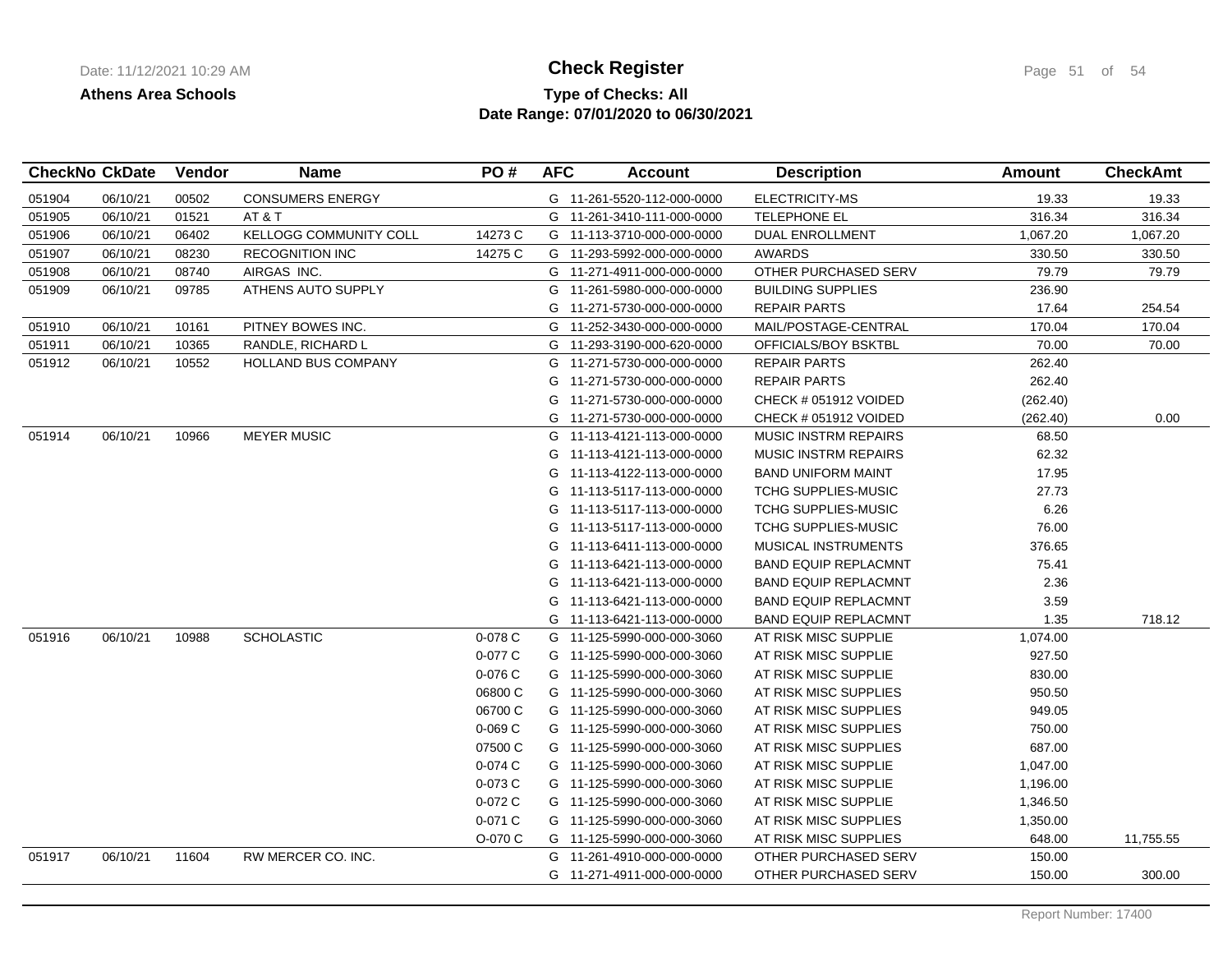## **Type of Checks: All Check Register Check Register Page 52 of 54 Date Range: 07/01/2020 to 06/30/2021**

|        | <b>CheckNo CkDate</b> | Vendor | <b>Name</b>                   | PO#     | <b>AFC</b> | <b>Account</b>             | <b>Description</b>          | <b>Amount</b> | <b>CheckAmt</b> |
|--------|-----------------------|--------|-------------------------------|---------|------------|----------------------------|-----------------------------|---------------|-----------------|
| 051918 | 06/10/21              | 11740  | <b>SMITH'S FLOWER SHOP</b>    | 14272 C |            | G 11-293-5992-000-000-0000 | <b>AWARDS</b>               | 10.50         | 10.50           |
| 051919 | 06/10/21              | 11793  | ERIC ARMIN INC.               | 14247 C |            | G 11-125-5111-000-000-6010 | <b>TEACH SUP-SUMMER SCH</b> | 767.54        |                 |
|        |                       |        |                               | 14247 C |            | G 11-125-5111-000-000-6010 | CHECK # 051919 VOIDED       | (767.54)      | 0.00            |
| 051920 | 06/10/21              | 12082  | <b>EDGENUITY INC.</b>         | 14271 C |            | G 11-221-5990-000-000-0000 | <b>CURRIC ONLINE</b>        | 5,500.00      | 5,500.00        |
| 051921 | 06/10/21              | 12156  | <b>D.M. BURR FACILITIES</b>   |         |            | G 11-261-3190-000-000-0000 | <b>CONTRACTED SERVICES</b>  | 17,157.44     |                 |
|        |                       |        |                               |         |            | G 11-261-3190-000-000-0000 | <b>CONTRACTED SERVICES</b>  | 17,157.44     |                 |
|        |                       |        |                               |         |            | G 11-261-3190-000-000-0000 | CHECK # 051921 VOIDED       | (17, 157.44)  |                 |
|        |                       |        |                               |         |            | G 11-261-3190-000-000-0000 | CHECK # 051921 VOIDED       | (17, 157.44)  | 0.00            |
| 051922 | 06/10/21              | 12216  | <b>OAKLAWN HOSPITAL</b>       |         |            | G 11-125-4910-000-000-3060 | <b>PROF SRV-NURSE</b>       | 3,443.33      | 3,443.33        |
| 051923 | 06/10/21              | 12501  | PAMELA WALDRON                | 14279 C |            | G 11-241-5910-111-000-0000 | OFFICE SUPPLIES-EL          | 8.47          | 8.47            |
| 051924 | 06/10/21              | 12541  | CTS TELECOM INC.              |         |            | G 11-261-3410-111-000-0000 | <b>TELEPHONE EL</b>         | 57.78         |                 |
|        |                       |        |                               |         |            | G 11-261-3410-113-000-0000 | TELEPHONE HS                | 57.78         |                 |
|        |                       |        |                               |         |            | G 11-261-3410-114-000-0000 | <b>TELEPHONE ADMIN</b>      | 14.44         |                 |
|        |                       |        |                               |         |            | G 11-271-3410-000-000-0000 | <b>TELEPHONE</b>            | 14.45         | 144.45          |
| 051925 | 06/10/21              | 12548  | AMERICAN OFFICE SOLUTIONS     |         |            | G 11-111-5112-111-000-0000 | PAPER/SUPP (COPYING)        | 1,053.43      |                 |
|        |                       |        |                               |         |            | G 11-113-5112-113-000-0000 | PAPER/SUP (COPYING)         | 325.46        | 1,378.89        |
| 051926 | 06/10/21              | 12624  | <b>VOYCES'S ELEVATOR, INC</b> |         |            | G 11-261-5910-000-000-0000 | <b>GROUNDS SUPPLIES</b>     | 17.04         | 17.04           |
| 051927 | 06/10/21              | 14590  | ADAMS/REMCO INC               | 14276 C |            | G 11-111-5110-111-000-0000 | <b>TEACHING SUPPLIES</b>    | 52.98         | 52.98           |
| 051928 | 06/10/21              | 15038  | <b>BARNES &amp; NOBLE INC</b> | 14185 C |            | G 11-113-5110-113-000-0000 | <b>TEACHING SUPPLIES</b>    | 179.70        | 179.70          |
| 051929 | 06/10/21              | 23431  | MIDWEST TRANSIT EQUIPMENT,    |         |            | G 11-271-5730-000-000-0000 | <b>REPAIR PARTS</b>         | 156.32        |                 |
|        |                       |        |                               |         |            | G 11-271-5730-000-000-0000 | <b>REPAIR PARTS</b>         | 154.35        |                 |
|        |                       |        |                               |         | G          | 11-271-5730-000-000-0000   | <b>REPAIR PARTS</b>         | 156.58        | 467.25          |
| 051930 | 06/10/21              | 24710  | <b>SEMCO ENERGY</b>           |         |            | G 11-261-5510-111-000-0000 | NATURAL GAS-EL              | 518.38        | 518.38          |
| 051931 | 06/10/21              | 10552  | <b>HOLLAND BUS COMPANY</b>    |         |            | G 11-271-5730-000-000-0000 | <b>REPAIR PARTS</b>         | 262.40        | 262.40          |
| 051932 | 06/10/21              | 11793  | ERIC ARMIN INC.               | 14247 C |            | G 11-125-5111-000-000-6010 | <b>TEACH SUP-SUMMER SCH</b> | 767.54        | 767.54          |
| 051933 | 06/10/21              | 12156  | <b>D.M. BURR FACILITIES</b>   |         |            | G 11-261-3190-000-000-0000 | <b>CONTRACTED SERVICES</b>  | 17,157.44     | 17, 157. 44     |
| 051934 | 06/15/21              | 00502  | <b>CONSUMERS ENERGY</b>       |         | G          | 11-261-5510-113-000-0000   | NATURAL GAS-HS              | 1,203.43      |                 |
|        |                       |        |                               |         | G          | 11-261-5520-113-000-0000   | ELECTRICITY-HS              | 3,369.46      | 4,572.89        |
| 051935 | 06/15/21              | 10248  | ANDERSON, GERALD              |         |            | G 11-271-4130-000-000-0000 | <b>BUS REPAIRS-OFFSITE</b>  | 1,862.00      | 1,862.00        |
| 051936 | 06/15/21              | 10967  | SECREST, WARDLE, LYNCH,       |         |            | G 11-231-3170-000-000-0000 | <b>LEGAL SERVICE</b>        | 41.25         | 41.25           |
| 051937 | 06/15/21              | 11421  | <b>VERIZONWIRELESS</b>        |         |            | G 11-261-3410-115-000-0000 | CELLULAR PHONE SERV         | 160.28        | 160.28          |
| 051938 | 06/15/21              | 11554  | LOEW, KRISTIN M.              |         |            | G 11-261-4910-000-000-0000 | OTHER PURCHASED SERV        | 1,200.00      | 1,200.00        |
| 051939 | 06/15/21              | 12511  | <b>AT&amp;T MOBILITY</b>      |         |            | G 11-284-6420-000-000-0000 | TECHNOLOGY DURANT           | 688.56        | 688.56          |
| 051940 | 06/15/21              | 15390  | PETTY CASH                    |         |            | G 11-252-5910-000-000-0000 | <b>OFFICE SUPPLIES</b>      | 44.90         | 44.90           |
| 051941 | 06/17/21              | 11832  | LAKESHORE LEARNING            | 14257 C |            | G 11-111-5110-000-000-3660 | SUPPLIES- EARLY LIT         | 1,638.35      |                 |
|        |                       |        |                               | 14257 C |            | G 11-111-5110-000-000-3661 | 35a(9) Summer Readin        | 1,963.14      | 3,601.49        |
| 051942 | 06/17/21              | 12596  | SWARTZ, EDWIN                 |         |            | G 11-261-3210-000-000-0000 | <b>LOCAL TRAVEL</b>         | 36.40         | 36.40           |
| 051943 | 06/17/21              | 15973  | <b>ATHENS COMMUNITY</b>       |         |            | G 12-451-9200-000-000-0000 | MISC PAYROLL DEDUCT         | 55.00         | 55.00           |
|        |                       |        |                               |         |            |                            |                             |               |                 |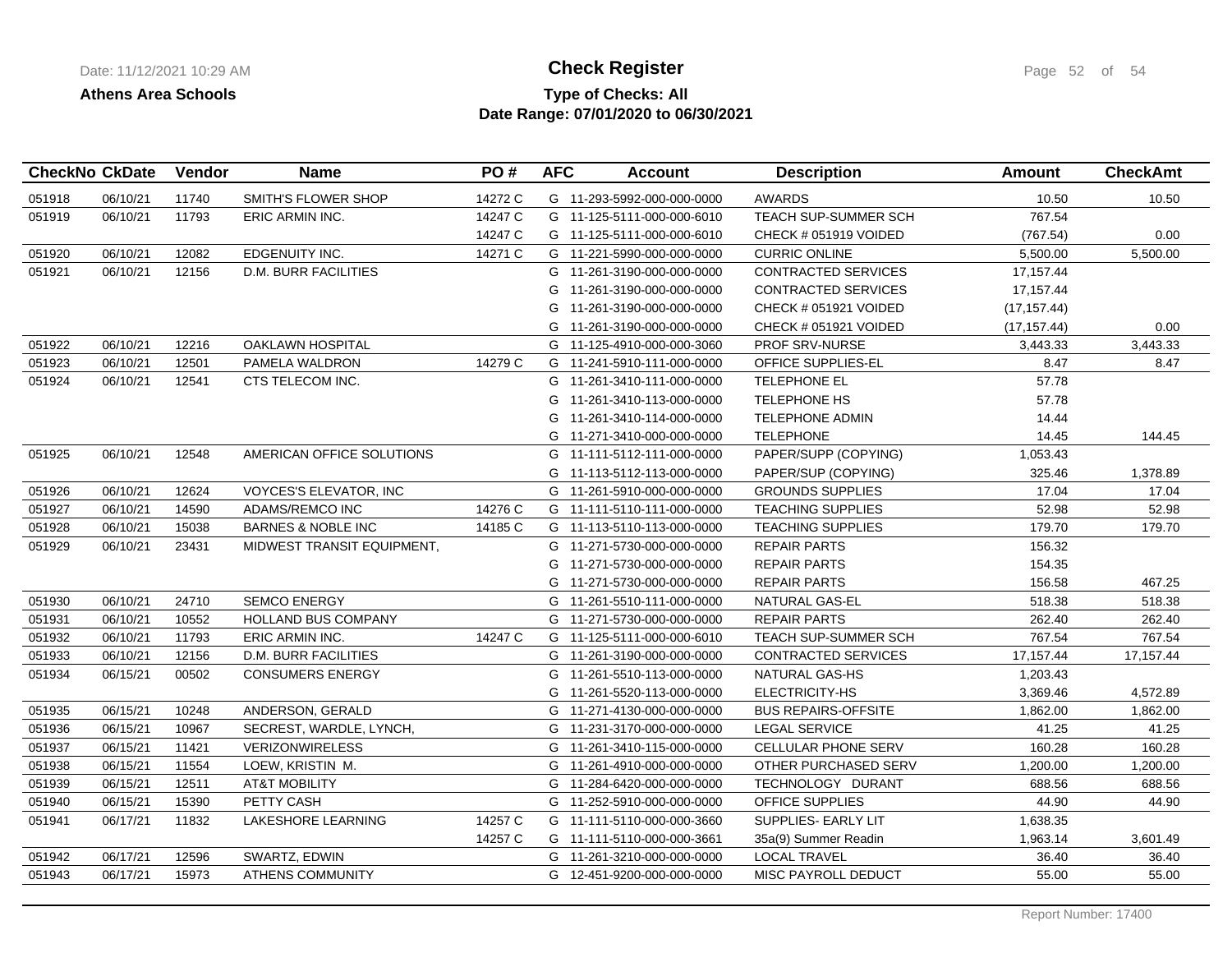## **Type of Checks: All 11/12/2021 10:20:20 AM Check Register** Page 53 of 54 **Date Range: 07/01/2020 to 06/30/2021**

|        | <b>CheckNo CkDate</b> | Vendor | <b>Name</b>                 | PO#     | <b>AFC</b> | <b>Account</b>             | <b>Description</b>          | <b>Amount</b> | <b>CheckAmt</b> |
|--------|-----------------------|--------|-----------------------------|---------|------------|----------------------------|-----------------------------|---------------|-----------------|
| 051944 | 06/18/21              | 01521  | AT & T                      |         |            | G 11-261-3410-111-000-0000 | <b>TELEPHONE EL</b>         | 211.15        | 211.15          |
| 051945 | 06/18/21              | 08230  | <b>RECOGNITION INC</b>      | 14280 C |            | G 11-293-5992-000-000-0000 | <b>AWARDS</b>               | 100.00        | 100.00          |
| 051946 | 06/18/21              | 11275  | <b>CHUCK REPLOGLE</b>       | 14281 C |            | G 11-293-4290-000-000-0000 | <b>RENTALS</b>              | 515.00        | 515.00          |
| 051947 | 06/18/21              | 11339  | CALHOUN COUNTY SHERIFF'S    |         |            | G 11-283-3140-000-000-0000 | <b>INDENTIX SCAN SVC</b>    | 71.00         | 71.00           |
| 051948 | 06/18/21              | 11633  | KUBASIAK, MELANIE           | 14282 C |            | G 11-125-5110-000-000-7641 | <b>SUPPLIES</b>             | 25.44         | 25.44           |
| 051949 | 06/18/21              | 11832  | LAKESHORE LEARNING          | 00057 C |            | G 11-125-5111-000-000-6010 | <b>TEACH SUP-SUMMER SCH</b> | 344.91        | 344.91          |
| 051950 | 06/18/21              | 12052  | <b>USA TODAY NETWORK</b>    | 14283 C |            | G 11-282-3510-000-000-0000 | <b>ADVERTISING</b>          | 68.00         | 68.00           |
| 051951 | 06/18/21              | 12225  | RADIO COMMUNICATIONS, INC.  |         |            | G 11-271-4911-000-000-0000 | OTHER PURCHASED SERV        | 460.89        | 460.89          |
| 051952 | 06/18/21              | 24160  | <b>AFLAC</b>                |         | G          | 12-451-7002-000-000-0000   | AFLAC - EMPL PORTION        | 886.78        |                 |
|        |                       |        |                             |         | G          | 12-451-7002-000-000-0000   | AFLAC - EMPL PORTION        | 67.55         | 954.33          |
| 051953 | 06/22/21              | 10015  | CITY OF BATTLE CREEK        |         | G          | 12-451-3500-000-000-0000   | <b>BC INCOME TAX</b>        | 78.83         | 78.83           |
| 051955 | 06/25/21              | 00502  | <b>CONSUMERS ENERGY</b>     |         | G          | 11-261-5510-112-000-0000   | NATURAL GAS-MS              | 108.03        |                 |
|        |                       |        |                             |         | G          | 11-261-5510-113-000-0000   | NATURAL GAS-HS              | 58.46         |                 |
|        |                       |        |                             |         | G          | 11-261-5510-113-000-0000   | NATURAL GAS-HS              | 223.15        |                 |
|        |                       |        |                             |         | G          | 11-261-5520-111-000-0000   | ELECTRICITY-EL              | 2,077.47      |                 |
|        |                       |        |                             |         | G          | 11-261-5520-112-000-0000   | ELECTRICITY-MS              | 1,410.77      |                 |
|        |                       |        |                             |         | G          | 11-261-5520-113-000-0000   | ELECTRICITY-HS              | 221.40        |                 |
|        |                       |        |                             |         | G          | 11-261-5520-113-000-0000   | ELECTRICITY-HS              | 3,584.12      |                 |
|        |                       |        |                             |         | G          | 11-261-5520-114-000-0000   | ELECTRICITY-ADMIN           | 9.74          |                 |
|        |                       |        |                             |         | G          | 11-261-5522-000-000-0000   | ELEC-ATHL FLD/BLDG          | 29.13         |                 |
|        |                       |        |                             |         | G          | 11-261-5522-000-000-0000   | ELEC-ATHL FLD/BLDG          | 249.26        |                 |
|        |                       |        |                             |         | G          | 11-261-5522-114-000-0000   | HEAT/AIR(ELEC)ADMIN         | 12.60         |                 |
|        |                       |        |                             |         | G          | 11-271-5510-000-000-0000   | NATURAL GAS(HEAT)-BG        | 49.62         |                 |
|        |                       |        |                             |         | G          | 11-271-5520-000-000-0000   | ELECTRICITY-B GARAGE        | 221.39        | 8,255.14        |
| 051956 | 06/25/21              | 01521  | AT&T                        |         |            | G 11-261-3410-111-000-0000 | TELEPHONE EL                | 318.51        | 318.51          |
| 051957 | 06/25/21              | 08230  | <b>RECOGNITION INC</b>      | 14290 C |            | G 11-293-5990-000-000-0000 | OTHER SUP & MAT'L           | 207.50        |                 |
|        |                       |        |                             | 14290 C |            | G 11-293-5992-000-000-0000 | <b>AWARDS</b>               | 293.00        | 500.50          |
| 051958 | 06/25/21              | 11275  | <b>CHUCK REPLOGLE</b>       |         |            | G 11-293-4290-000-000-0000 | <b>RENTALS</b>              | 70.00         | 70.00           |
| 051959 | 06/25/21              | 11887  | <b>FIRST BANKCARD</b>       | 14261 C |            | G 11-111-5110-111-000-0000 | <b>TEACHING SUPPLIES</b>    | 76.88         | 76.88           |
| 051960 | 06/25/21              | 12382  | <b>BIO-SERV CORPORATION</b> |         |            | G 11-261-3890-000-000-0000 | <b>EXTERMINATING SERV</b>   | 100.00        | 100.00          |
| 051961 | 06/25/21              | 12405  | PARKS, MATTHEW D.           | 14168 C |            | G 11-284-6420-000-000-8210 | <b>Rural Schools Tech</b>   | 600.00        | 600.00          |
| 051962 | 06/25/21              | 12405  | PARKS, MATTHEW D.           | 14169 C |            | G 11-284-6420-000-000-8210 | <b>Rural Schools Tech</b>   | 200.00        | 200.00          |
| 051963 | 06/25/21              | 12405  | PARKS, MATTHEW D.           | 14170 C |            | G 11-284-6420-000-000-8210 | <b>Rural Schools Tech</b>   | 1,300.00      | 1,300.00        |
| 051964 | 06/25/21              | 12405  | PARKS, MATTHEW D.           | 14171 C |            | G 11-284-6420-000-000-8210 | <b>Rural Schools Tech</b>   | 650.00        | 650.00          |
| 051965 | 06/25/21              | 12405  | PARKS, MATTHEW D.           | 14172 C |            | G 11-284-6420-000-000-8210 | Rural Schools Tech          | 500.00        | 500.00          |
| 051966 | 06/25/21              | 12405  | PARKS, MATTHEW D.           | 14173 C |            | G 11-284-6420-000-000-8210 | Rural Schools Tech          | 750.00        | 750.00          |
| 051967 | 06/25/21              | 12626  | WAKESHMA COMMUNITY CHURCH   | 14289 C |            | G 11-119-4910-111-000-3060 | SUMMER SCHOOL PURCHA        | 2,000.00      | 2,000.00        |
| 051968 | 06/25/21              | 22550  | <b>COLLEEN SWANK</b>        | 14288 C |            | G 11-111-5110-000-000-3660 | SUPPLIES- EARLY LIT         | 22.25         | 22.25           |
|        |                       |        |                             |         |            |                            |                             |               |                 |